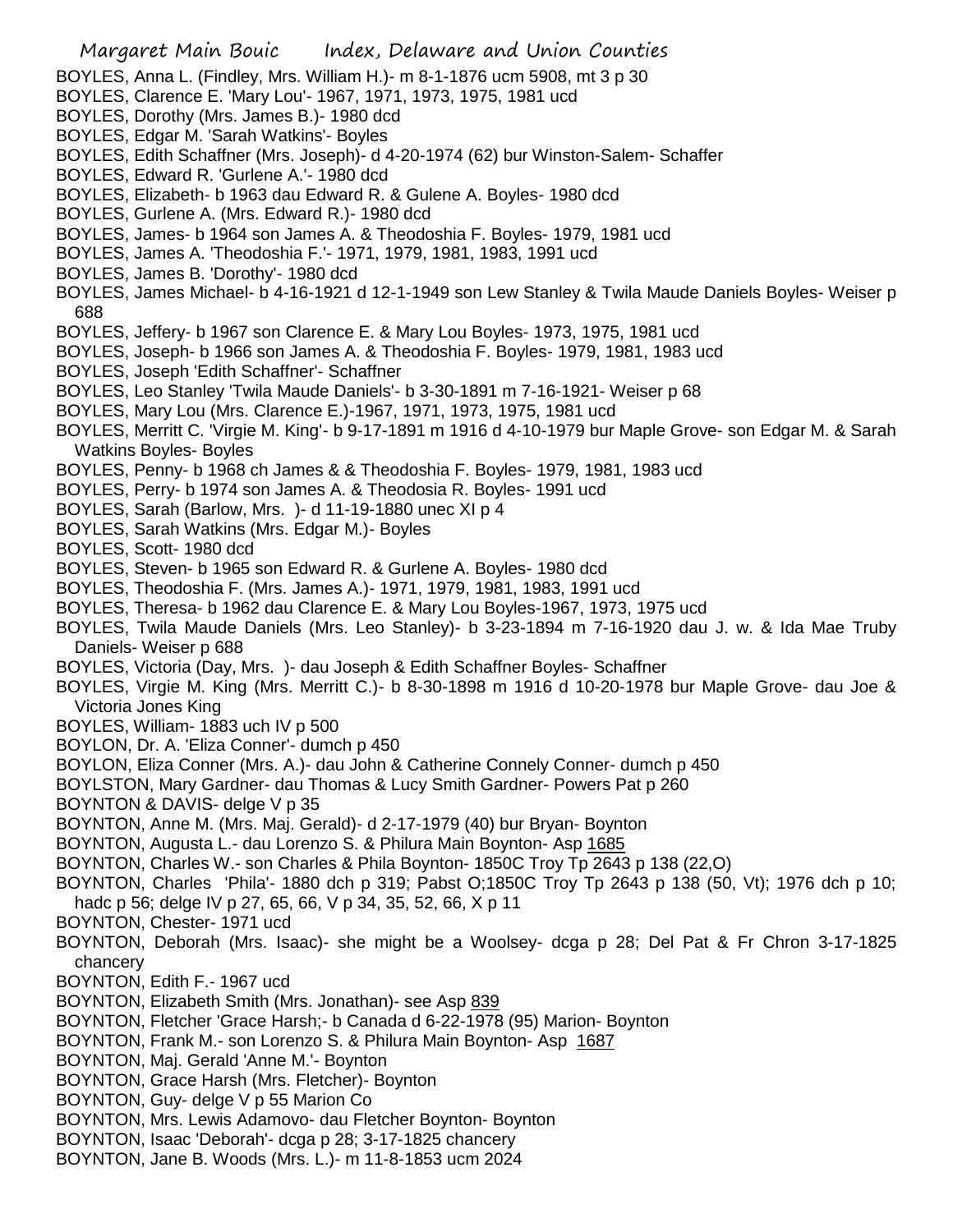BOYNTON, Jerome C. 'Susanna Jackson'- m 2-15-1860 dcm; son Charles & Phila Boynton- Liberty p 1,2; 1976 dch p 245, 248; delge VII p 39; 1850C Troy Tp 2643 p 138 (24,O)

- BOYNTON, J. C. 'Susana Gross'- dcw Bk 4 p 199(22)
- BOYNTON, John- 1880C Berkshire Tp p 428C
- BOYNTON, John- son Gerald & Anne M. Boynton- Boynton
- BOYNTON, Jonathan 'Elizabeth Smith'- see Asp 839
- BOYNTON, Jonathan S.- son Lorenzo S. & Philura Main Boynton- Asp 1686
- BOYNTON, L. 'Jane B. Woods'- m 11-8-1853 ucm 2024
- BOYNTON, L. D.- 1850C Delaware Town 1014 p 80 (19,O)
- BOYNTON, Lidely A.- 1820C Big Rock Tp
- BOYNTON, Linda- dau Gerald & Anne M. Boynton- Boynton
- BOYNTON, Lorenzo S. 'Philura Main'- b 1-2-1816 son Jonathan & Elizabeth Smith Boynton- Asp (839)
- BOYNTON, Lorenzo D.- son Charles & Phila Boynton- delge V p 71, 72; 1850C Troy Tp 2643 p 138 (29,O)
- BOYNTON, Luke- 1880 dch p 319; 1976 dch p 10; delge X p 11
- BOYNTON, Mary Ellen- Pabst O; dau Charles & Phila Boynton- 1850C Troy Tp 2643 p 138 (7,O)
- BOYNTON, Mary L.- dau Lorenzo S. & Philura Main Boynton- Asp 1688
- BOYNTON, Paul- son Gerald & Anne M. Boynton- Boynton
- BOYNTON, Phila (Mrs. Charles) -1850C Troy Tp 2643 p 138 (46, Vt)
- BOYNTON, Philura Maine (Mrs. Lorenzo S.)- b 4-13-1813 m 4-18-1839 d 7-26-1858 dau Stephen Maine- Asp 839
- BOYNTON, Stewart- son Charles & Phila Boynton- Pabst O' 1850C Troy Tp 2643 p 138 (17,O)
- BOYNTON, Susan- dau Gerald & Anne M. Boynton- Boynton
- BOYNTON, Susana Gross (Mrs. J. C.)- dau Michael Gross- dcw Bk 4 p 199(22)
- BOYNTON, Susanna Jackson- m 2-15-1860 dcm
- BOYNTON, Wallace- son Charles & Phila Boynton- Pabst O; 1850C Troy Tp 2643 p 138 (15,O)
- BOYS, Sarah E. Rose (Mrs. Thomas C.)- m 8-12-1869 ucm 4581
- BOYS, Thomas C. 'Sarah E. Rose'- m 8-12-1869 ucm 4581
- BOYSEL, Ada Lucille (Dixon, Mrs. Bill)- b 6-24-1932 m 6-13-1954 d 3-13-1989 (56) E. Liberty Cem- dau Pearl & Hazel Cook Boysel- Boysel
- BOYSEL(l), Amos- b 1861 d 1935 Milford Cem Un Al p 66 son Pearl & Hazel Cook Boysel- Boysel
- BOYSEL, Art- son Paul E. & Vivian Knox Boysel- Boysel
- BOYSEL, Barbara- d 1941 Milford Cem Un Al p 66
- BOYSEL, Barbara- 1967 ucd
- BOYSEL, Bonnie (Johnson, Mrs. dale)- dau Paul E. & Vivian Knox Boysel- Boysel
- BOYSEL, Cassius, infant- Milford Cem Un Al p 66
- BOYSEL, Cassius P.- b 1917 Milford Cem Un Al p 66 son Pearl & Hazel Cook Boysel
- BOYSEL, Charles- son Robert & Josephine F. Boysel- 1961 dcd (11)
- BOYSEL, Christine Weis (Mrs. Paul E. Jr.)- Boysel
- BOYSEL, Dan- son Paul E. & Vivian Knox Boysel- Boysel
- BOYSEL, Dan Jr.- brother Robert Boysel- Boysel
- BOYSEL, Diane (Bailey, Mrs. Curtis)- dau Paul E. Jr. & Vivian Knox Boysel- Boysel
- BOYSEL, Eber 'Erma'- son Pearl & Hazel Cook Boysel- Boysel
- BOYSEL, Edward- son Willis & Tessie M. Curtis Boysel- Boysel
- BOYSEL, Erma (Mrs. Eber)- Boysel
- BOYSEL, Francis- b 1939 Milford Cem Un Al p 66
- BOYSEL, Fred- brother Robert Boysel- Boysel
- BOYSEL, Hazel- d 1943 Milford Cem Un Al p 66
- BOYSEL, Hazel Cook (Mrs. Pearl)- b 8-7-1897 m 12-29-1915 d 5-4-1975 Milford Cem Un Al p 66- dau Cassius & Queen Cole Cook- Boysel
- BOYSEL, James- son Robert & Josephine F. Boysel- 1961 dcd (15)
- BOYSEL, Jane Ellen Bell (Mrs. Willis J.)- m 6-28-1975 dau James E. Bell- Boysel
- BOYSEL, Jason William- b 5-10-1988 son Michael E. & Reese Boysel- Boysel
- BOYSEL, Jennie- b 1930 d 1933- Milford Cem Un Al p 66
- BOYSEL, Jennifer Christine- dau Paul E. Jr. & Christine Weis Boysel- Boysel
- BOYSEL, Jerry- son Payl E. & Vivian Knox Boysel- Boysel
- BOYSEL, Jessie Jr.- b 1962 ch Jessie L. & Lucille May Byerly Boysel- Boysel; 1967, 1971, 1973, 1975, 1979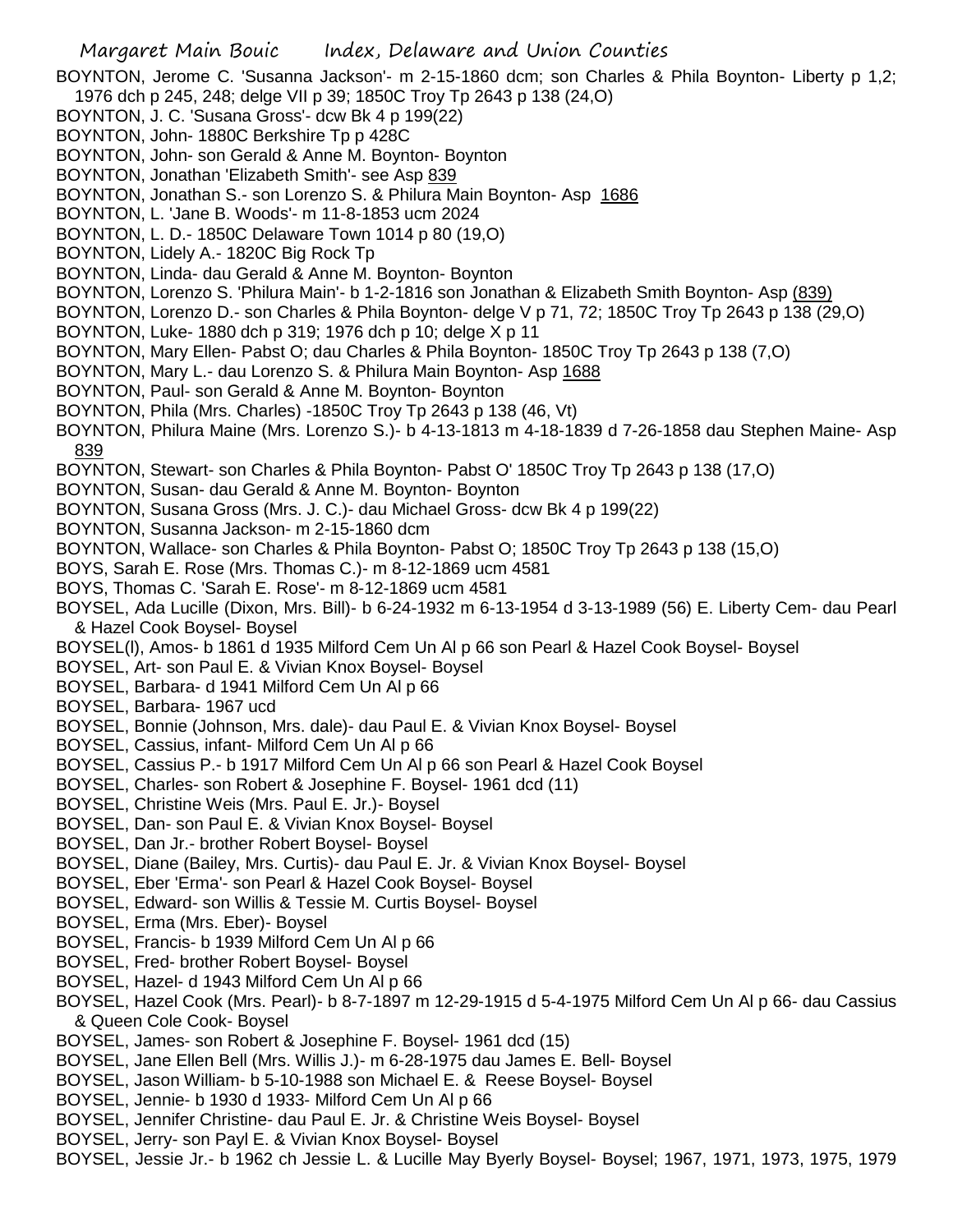Margaret Main Bouic Index, Delaware and Union Counties ucd BOYSEL, Jessie L. 'Lucille Mae Byerly'- m 12-21-1939- son Pearl & Hazel Cook Boysel- lptw p 34; Boysel; 1959, 1967, 1971, 1973, 1975, 1979, 1981, 1983 ucd BOYSEL, Jim- son Payl E. & Vivian Knox Boysel- Boysel BOYSEL, John E.- Boysel BOYSEL, Josephine Elizabeth Dunn (Mrs. Robert F.)- d 12-21-1968 (54) bur Plumwood- sister Charles Dunn-Boysel BOYSEL, Julia (Ogan, Mrs. David)- dau Jessie & Lucille May Byerly Boysel- 1959 ucd (16); Boysel BOYSEL, Linda- dau Eber & Erma Boysel- Boysel BOYSEL, Louise., infant Milford Cem Un Al p 66 BOYSEL, Lucille May Byerly (Mrs. Jessie L.)- b 5-18-1924 m 12-21-1939 d 8-1-1987 dau Oliver & Adelia Phillips Byerly- Boysel; 1959, 1967, 1971, 1973, 1975, 1979, 1981, 1983 ucd BOYSEL, Mabel (Chapman, Mrs. Robert)- dau Willis & Tessie M. Curtis Boysel- Boysel BOYSEL, Marietta- d 1941 Milford Cem Un Al p 66 BOYSEL, Marjorie (Cronkleton, Mrs. Milton)- dau Pearl & Hazel Cook Boysel- Boysel BOYSEL, Marjorie M.- b 1926 Milford Cem Un Al p 66 BOYSEL, Marjorie (Saunders, Mrs. )- sister Robert Boysel- Boysel BOYSEL, Marsha (Stover, Mrs. Don)- dau Paul E. & Vivian Knox Boysel- Boysel BOYSEL, Mary Ann (Safford, Mrs. )- dau Willis Boysel,Sr.- Boywel BOYSEL, Mary (Collinsworth, Mrs. )- dau Pearl & Hazel Cook Boysel- Boysel BOYSEL, Meloday (Burk,Mrs. Stephen)- dau Paul E. Jr. & Vivian Knox Boysel- Boysel BOYSEL, Michael- son Eber & Erma Boysel- Boysel BOYSEL, Michael E. ' Reese'- son John E. Boysel- Boysel BOYSEL, Michael Paul (2 1/2-1988) son Michael E. & Reese Boysel- Boysel BOYSEL(L), Minerva- b 1891 d 1938 Milford Cem Un Al p 66 BOYSEL, Minerva (LeVan, Mrs. John)- dau Pearl & Hazel Cook Boysel- Boysel BOYSEL, Morris- brother Robert Boysel- Boysel BOYSEL, Oliver Pearl- b 7-24-1940 d 2-21-1977 (36) bur Raymond lptw p 34- 1959, 1967, 1971, 1973, 1975 BOYSEL, Patricia (Creger, Mrs.Dennis)(Sheats, Mrs. James)- dau Pearl & Hazel Cook Boysel- Boysel BOYSEL, Paul E. Jr. 'Christine Weis'- b 9-13-1953 m 1978 d 3-1-1984 son Paul E. & Vivian Knox Boysel-Boysel BOYSEL, Paula (Green, Mrs. )- dau Paul E. & Vivian Knox Boysel- Boysel BOYSEL(L), Pearl- b 1893 m 12-29-1915 d 1980 Milford Cem Un Al p 66; Boysel BOYSEL, Penny (Daniels, Mrs. Gary)- dau Paul E. Jr. & Vivian Knox Boyseol- Boysel BOYSEL, Pricillia Sue (Ogan, Mrs. John W.)- dau Jessie L. & Lucille May Byerly Boysel- 1959 ucd (10); Boysel BOYSEL, Robert F. 'Josephine Elizabeth Dunn.'- d 12-21-1968 (55) bur Plumwood- son Dean Boysel-Boysel; 1961 dcd BOYSEL, Robert Jr.- son Robert & Josephine F. Boysel- 1961 dcd (17); Boysel BOYSEL, Robert- son Pearl & Hazel Cook Boysel- Boysel BOYSEL, Ronda- dau Eber & Erma Boysel- Boysel BOYSEL, Rosetta (Nichols, Mrs. Roy)- dau Jesse & Lucille May Byerly Boysel- 1959 ucd (14); Boysel BOYSEL, Ruth F. (Parker, Mrs. )- sister Robert Boysel- Boysel BOYSEL, Ryan Paul- son Paul E. Jr. & Christine Weis Boysel- Boysel BOYSEL, Shelby (Sheeley, Mrs. )- dau Paul E. & Vivian Knox Boysel- Boysel BOYSEL, Tessie M. Curtis (Mrs. Willis)- m 7-25-1946- Boysel BOYSEL, Tucker- son Paul E. & Vivian Knox Boysel- Boysel BOYSEL, Vanessa Arleen- dau Jesse L. & Lucille M. Byerly Boysel- Raymond Cem lptw p 34 BOYSEL, Vicki (Baker, Mrs. David)- dau Paul E. & Vivian Knox Boysel- Boysel BOYSEL, Willis- son Dan Boysel- Boysel BOYSEL, Willis J. 'Jane Ellen Bell'- m 6-28-1975 son William & Tessie M. Curtis Boysel- Boysel BOYSEL, Willis, Sr.'Tessie'- b 2-3-1919 d 1-14-1990 (70) bur Plumwood- Boysel BOYSEL, Wilma Jean (Molihan/Mulihan, Mrs. )- dau Willis,Sr.& Tessie M. Curtis Boysel- Boysel BOYSELL, John N.- 1880C Delaware Town p 508A BOYTON, Chester A.- 1973 ucd BPZART, Ellis- 1985 uch p 133 BOZART, John H.- 1877 uca p 101; unec p 42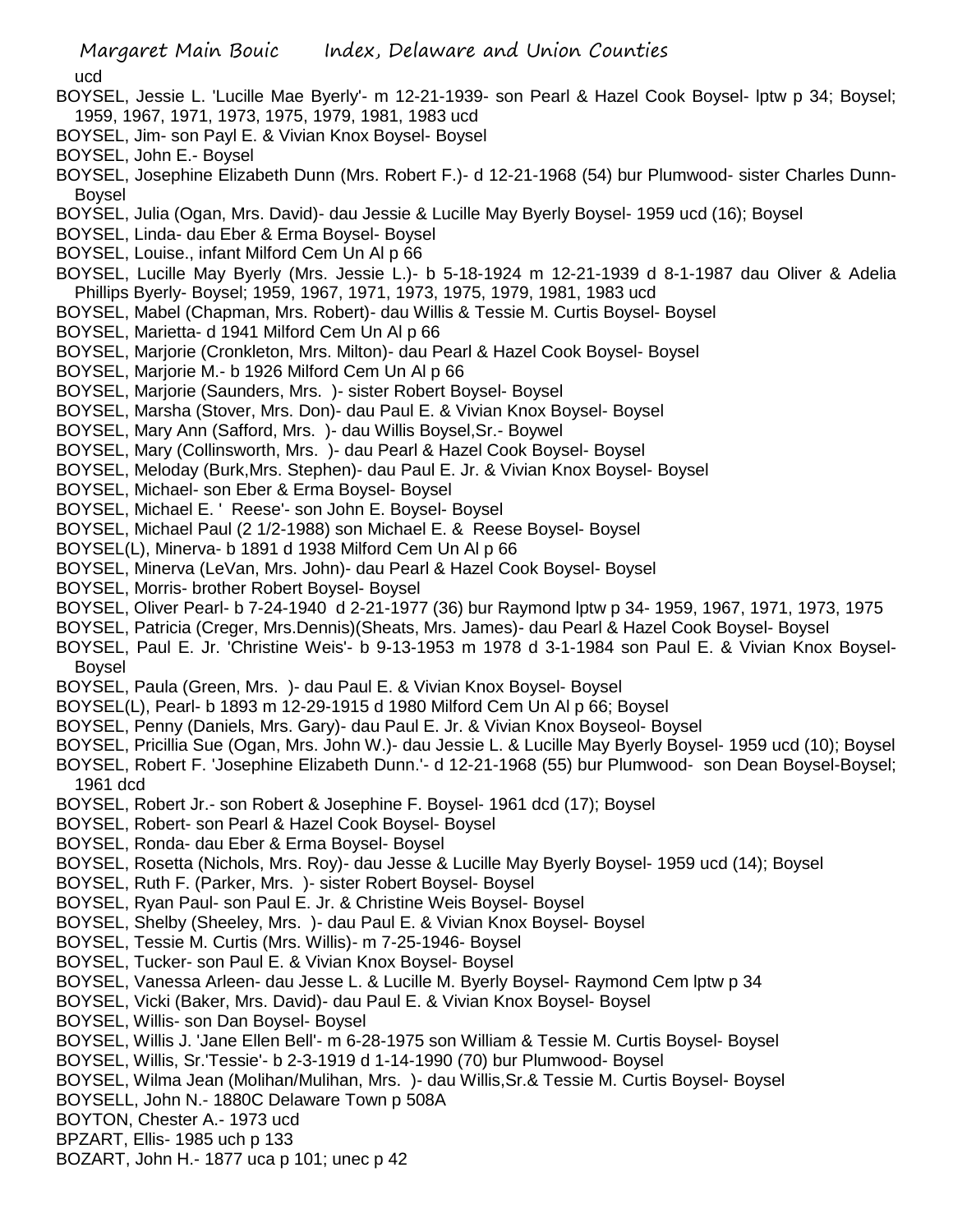- Margaret Main Bouic Index, Delaware and Union Counties BOZARTH, Belinda (Thomas, Mrs. Benjamin)- m 1-10-1830 Madison Co unec V p 40 BOZARTH, Hossanah Moon (Mrs. Lewis)- m 9-13-1849 Madison Co unec XI p 45 BOZARTH, Lewis 'Hossanah Moon'- m 9-13-1849 Madiosn Co unec XI p 45 BOZARTH, Martha (Hoffman, Mrs. Samuel)- m 6-28-1836 Madison Co unec VIII p 68 BOZARTH, Mary (Volum, Mrs. Hiram)- m 9-23-1849 Madison Co, unec XI p 45 BOZEKOWSKI, Mary (Kalinoski, Mrs. Micoles)- Maugans Anc p 156 BOZEMAN, Erma (Miller, Mrs. Kenneth Lester)- Weiser p 328 BOZLER, Dorothy Emilie (Engle, Mrs. LeRoy Edwin)- b 2-14-1910 m 2-17-1945- Weiser p 335 BOZMAN, Calvin- son Clarence & Mary Singhas Bozman- Bozman BOZMAN, Charles- son Frank M. & Margaret Armstrong Bozman- 1959 ucd (15); Bozman BOZMAN, Clarence 'Mary Singhas'- b 7-16-1897 N. Greenfield m 3-20-1926 d 9-12-1983 son Elton & Ida Skidmore Bozman- Bozman BOZMAN, Craig- son Clarence & Mary Singhas Bozman- Bozman BOZMAN, Dennis- son Elton & Ida Skidmore Bozman- Bozman BOZMAN, Elton H. 'Ida Skidmore'- Bozman BOZMAN, Esther A. (Mrs. Royal C.)- 1850C Berkshire Tp 280 p 29 (35, England) BOZMAN, Frank- son Frank M. & Margaret Armstrong Bozman- 1959 ucd (17) BOZMAN, Frank M. 'Margaret D."- b 7-23-1906 m 4-26-1930 d 10-19-1972 York Cem son E. H. & Ida Skidmore Bozman; 1959, 1967, 1971 ucd BOZMAN, Helen (Oliver, Mrs. )- dau Elton & Ida Skidmore Bozman- Bozman BOZMAN, Ida Skidmore (Mrs. Elton H.)- Bozman BOZMAN, James- son Clarence & Mary Singhas Bozman- Bozman BOZMAN, John- son Elton & Ida Skidmore Bozman- Bozman BOZMAN, John E.- son Frank M. & Margaret Armstrong Bozman- Bozman BOZMAN, Lucy Jolley (Mrs. Madison)- d 9-28-1870 (22-0-14) Mitchell Cem D J p 8 R9- dau Joel & Drusilla Brown Jolley- 1985 uch p 84; W. Brown V p 478 BOZMAN, Madison 'Lucy Jolley'- Mitchell Cem D J p 8; 1985 uch p 84; W. Brown V p 478 BOZMAN, Margaret D.Armstrong (Mrs. Frank M.)- b 1909 m 4-26-1930 York Cem p 39 p 99; dau James B. & Alice A. Reams Armstrong- Armstrong; 1959, 1967, 1971, 1983, 1991 ucd BOZMAN, Marilyn (Griffin, Mrs. )- dau Clarence & Mary Singhas Bozman- Bozman BOZMAN, Mary Singhas (Mrs. Clarence)- m 3-20-1926- Bozman BOZMAN, Paul- son Frank M. & Margaret Armstrong Bozman- Bozman BOZMAN, Philip b 1939 d 10-8-1856 York Cem O 40 p 99 BOZMAN, Royal- son Rayal C. & Esther A. Bozman- 1850C Berkshire Tp 280 p 29 (11, Mich) BOZMAN, Royal C. 'Esther A.'- 1850C Berkhsire Tp 280 p 29 (40, NY) BOZMAN, Theresa (Griffin, Mrs. )- dau Clarence & Mary Singhas Bozman- Bozman BOZMAN, William J.- d 8-5-1889 (8m 7d) Mitchell Cem D J p 8 Row 9 son M. & L. Bozman BOZWELL, Demesy- Pabst 8 p 80 BOZWELL, Ruth- Pabst 8 p 81 BOZZO, Joseph F.- Bozzo BOZZO, Linda Josepha- dau Joseph F. Bozzo- Bozzo BOZZO, Linda (Toops, Mrs. Danny Bruce)- b 7-11-1955 m 12-2-1978 St. Paul p 155 BRABEAU, Elizabeth Mercier (Mrs. Michael)- b 12-20-1834 m 8-12-1854 d 5-2-1918 ped Kay Glenn Harrison 27 delge V p 28 BRABEAU, Michael 'Elizabeth Mercier'- b 9-1-1832 m 8-12-1854 d 2-21-1914 ped Kay Glenn Harrison 26 delge V p 28 BRABEAU, Rose Harriet (Collier, Mrs. Abraham J.)- b 3-30-1872 Detroit m 5-17-1892 d 10-20-1951 Mich- dau Michael & Elizabeth Mercier Brabeau- ped Kay Glenn Harrison 13- delge V p 28 BRABILL, William- 1880C Harlem Tp p 441C BRABS, Deborah J. (Rudolph, Mrs. Ray Spencer)-McKitrick p p 249 BRACE,---Pabst 6 p 50 BRACE, Catharine (Janes, Mrs. William)- Maugans Anc p 145
- BRACE, Louise Geise Emrick (Mrs. Walter E.)(Cummings, Mrs. Oscar Larry)- m(1) 9-13-1934 (2) 1955- dau William Albert & Katherine M. Chesney Emrich Weiser p 404
- BRACE, Luther- 1835 men 12 #109 p 15 Bennington Tp
- BRACE, Margaret (Chider, Mrs. John)- m 5-13-1841 ucm 718; unec V p 38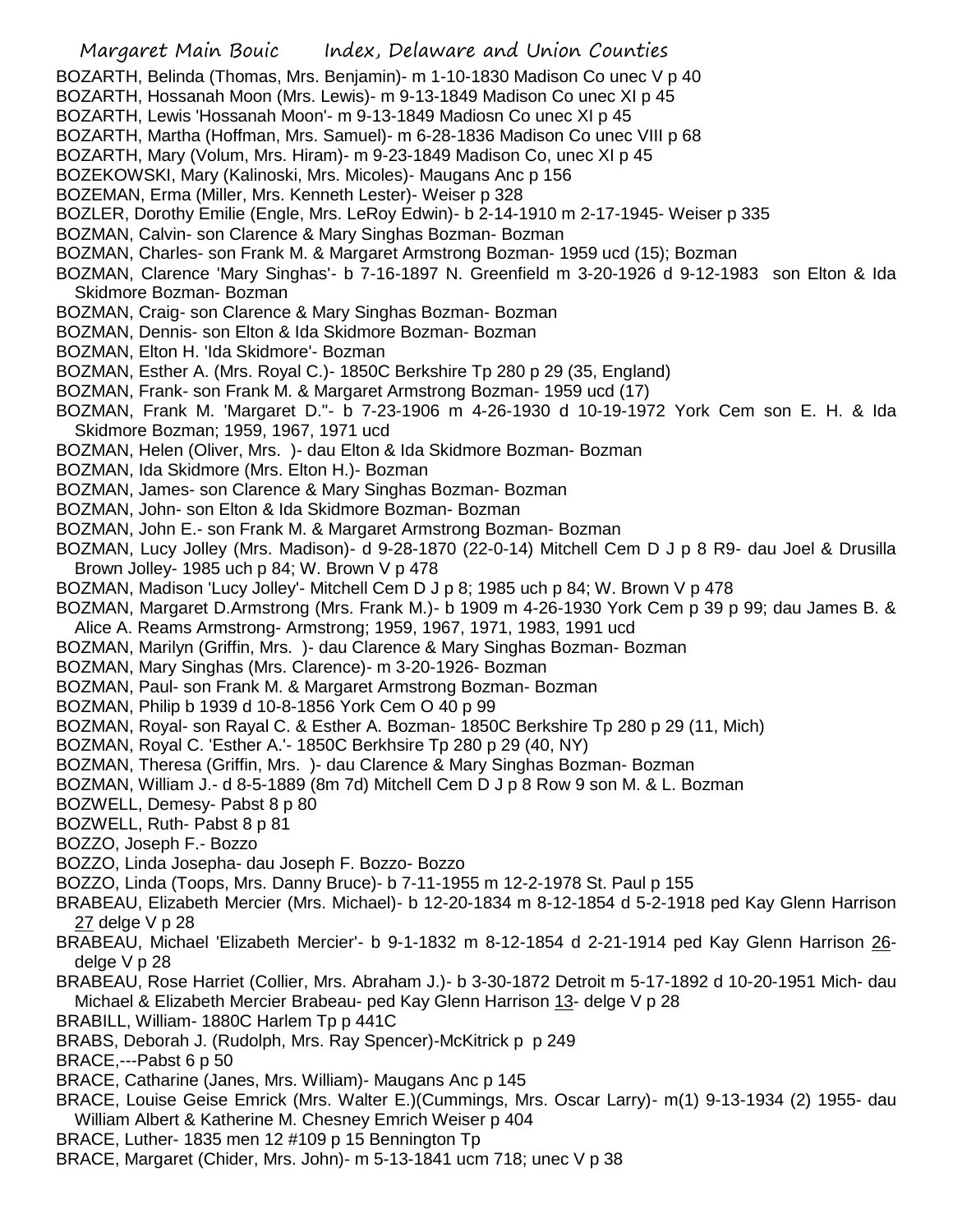Margaret Main Bouic Index, Delaware and Union Counties BRACE, Walter E. 'Louise Geise Emrick'- m 9-13-1934 d 1-26-1940- Weiser p 404 BRACH, Candace Ann Converse (Mrs. Horace)- m 1-13-1842 Madison Co unec IX p 55 BRACH, Chancery 'Elizabeth Killgore'- m 3-1-1838 Madison Co unec IX p 5 BRACH, Elizabeth Killgore (Mrs. Chancery)- m 3-13-1838 Madison Co unec IX p 5 BRACH, Horace 'Candace Ann Converse'- m 1-13-1842 Madison Co unec IX p 55 BRACH, O. 'Roena Wheeler'- m 2-7-1830 Madison Co unec V p 40 BRACH, Roena Wheeler (Mrs. O.)- m 2-7-1830 Madison Co unec V p 40 BRACK, Amy Wolpert (Mrs. Mitchell)- dau Walter Wolpert- Brack BRACK, Mitchell 'Amy Wolpert'- son Robert Brack- Brack BRACK, Robert- Brack BRACK, Taylor Michelle- b 8-20-1994 dau Mitchell & Amy Wolpert Brack- Brack BRACKEN, Mrs. E.- 1877 uca p 92 BRACKET, Adella- 1880C Concord Tp p 275C BRACKNEY, Rev.- delge X p 6 BRACKNEY, Bette (Mrs. W. Merlin)- Brackney BRACKNEY, Blanche Martin (Mrs. Moody Ellwood)- b 6-20-1884 m 1903 d 1-27-1971 bur Roundhead- dau Ira & Mahalia Ruble Martin- Brackney BRACKNEY, Calvin- son Moody Elwood & Blanche Martin Brackney- Brackney BRACKNEY, Carl 'Laleah Stewart'- Brackney BRACKNEY, Christenia (Quinton, Mrs. Lee)- dau Moody Ellwood & lanche Martin Brackney- Brackney BRACKNEY, Cora Irene South (Mrs. Lewis M.)- d 9-7-1963 (91) dau John & Clara R. South- Brackney BRACKNEY, Georgia L.- d 6-15-1979 Fla. Oak Grove Cem BRACKNEY, Gregory Eugene- d 9-28-1971 (24) son Merlin Brackney- bur Oak Grove Cem - Brackney BRACKNEY, Harry- son Moody Elwood & Blanche Martin Brackney- Brackney BRACKNEY, Mrs. Hershel- Pabst 8 p 30 BRACKNEY, Holly Kay- d 1955 dau W. Merlin & Bette Brackney- Brackney BRACKNEY, Jack- son Georgia L. Brackney- Brackney BRACKNEY, Janice Rae (Gilbert, Mrs. )- b 1-25-1936 d 11-23-1981 bur Huntsville dau Carl & Laleah Stewart Brackney- Brackney; Gilbert BRACKNEY, Keith Allen- b 1958 son W. Merlin & Bette Brackney- Brackney BRACKNEY, Laleah Stewart (Mrs. Carl)- Brackney BRACKNEY, Lewis M. 'Cora Irene South'- d 7-13-1928 BRACKNEY, Linda Ann (Barner, Mrs. Ronald Paul)- m 12-19-1965 dau W. Merlin Brackney- Brackney BRACKNEY, Mary Mildred- d y dau Lewis M. & Cora Irene South Brackney- Brackney BRACKNEY, W. Merlin 'Bette'- d 8-29-1974 (64) Oakdale Cem son Lewis & Cora Brackney- Brackney- 1976 dch p 331 BRACKNEY, Moody Elwood 'Blanche Martin'- b 11-14-1879 m 1903 d 10-29-1969 bur Roundhead- son David & Hannah Jackson Brackney- Brackney BRACKNEY, Virgil- son Moody Elwood & Blanche Martin Brackney- Brackney BRACKNEY, William- son Carl & Laleah Stewart Brackney- Brackney BRACKNEY, William Lee- d 9-14-1987 (61) Oak Grove Cem- son Georgia L. Brackney- Brackney BRACKNEY, William- Nash p 187 BRACKNEY, William M. K.- 1908 dch p 245 BRACKNEY, Mrs. William- Pabst 8 p 30 BRACY, Douglas- b 1954 son Kathleen Bracy- 1971 ucd BRACY, Gregory- b 1958 son Kathleen Bracy- 1971 ucd BRACY, Karen- b 1966 dau Kathleen Bracy- 1971 ucd BRACY, Kathleen- 1971 ucd BRACY, Lynn- b 1960 ch Kathleen Bracy- 1971 ucd BRACY, Mike- b 1961 son Kathleen Bracy- 1971 ucd BRADBEER, A. John- 1908 dch p 150, 503; delge IX p 8 BRADBURN, Emma (Williams, Mrs. Gwendolyn)- McKitrick p 254 BRADBURN, John A.- 1880c Delaware Town p 491A BRADBURY & FOSTER- delge IV p 9, 29 BRADBURY, David 'Olive Meacham'- Asp 147k BRADBURY, Dawn Michelle (Clark, Mrs. )- dau Joseph Joseph Bradbury- Bradbury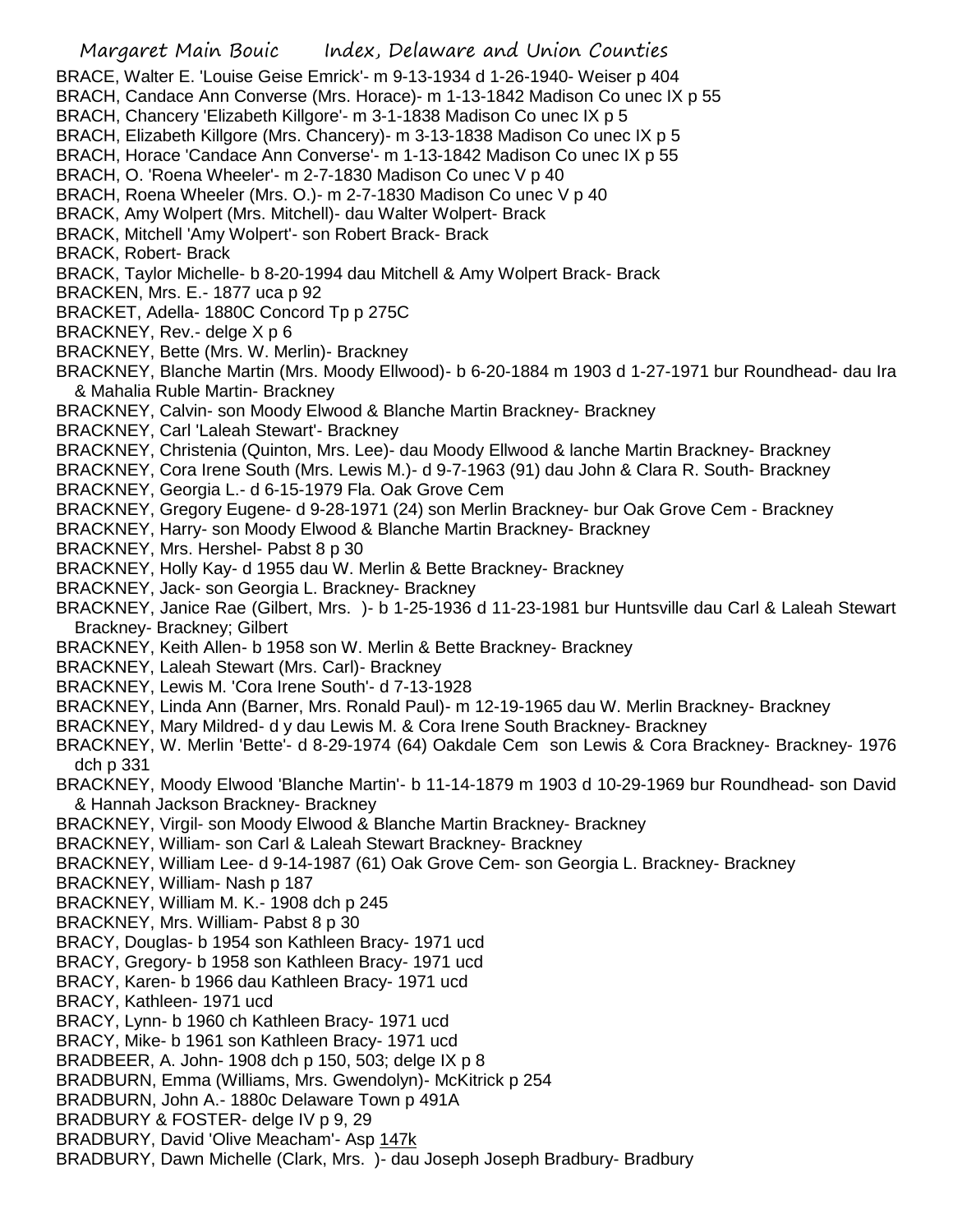Margaret Main Bouic Index, Delaware and Union Counties BRADBURY, Ellen Cooney (Mrs. Harry)- Bradbury BRADBURY, Faye Thomas (Mrs. Rev. John)- b 4-12-1882 m 10-13-1908 d 2- 1961 bur Radnor- dau Roland & Mary Neal Thomas- Bradbury BRADBURY, Gordon O.- son Rev. John & Faye Thomas Bradbury- Bradbury BRADBURY, Harry 'Ellen Cooney'- Bradbury BRADBURY, Rev. John 'Faye Thomas'- d 7-26-1968 (88) bur Radnor- Bradbury BRADBURY, John Joseph- b 3-23-1942 d 6-19-1990 (48) bur Athens Co- son Harry & Ellen Cooney Bradbury-**Bradbury** BRADBURY, Joseph Scott- son John Joseph Bradbury- BradburyBRADBURY, Lemuel- delge VII p 4 BRADBURY, Mary Meacham (Mrs. William)- dau Samuel & Phoebe Main Meacham- Asp 147b BRADBURY, Nan- delge IX p 10 BRADBURY, Olive Meacham (Streator, Mrs. James)(Mrs. David)- dau Samuel & Phoebe Main Meacham- Asp 147k BRADBURY, Virginia (Allison, Mrs. )- dau Rev. John & Faye Thomas Bradbury- Bradbury BRADBURY, William 'Mary Meacham'- Asp (147b) BRADBY, Catharine A. (Whitworth, Mrs. Philip)- m 6-26-1962 granddau Catharine Trimble- Bradby BRADDOCK, ---family of Bonnie Jay Headington #330, unec XI p 25 BRADDOCK, David A. 'Lucilla Henderson;- m 12-27-1877 BRADDOCK, Gen Edward- McKitrick p 429; Powers p 91, 138, 201, 206, 208, 220 BRADDOCK, Helen Barton (Mrs. John)- dau William & Sarah Inks Barton- 1908 dch p 793 BRADDOCK, Helen Irene Ulrich (Mrs. Randolph)- b 1-10-1898 dau Stanley Richter & Catherine Hostetter Ulrich- Weiser p 44 BRADDOCK, John 'Helen Barton'- 1908 dch p 793 BRADDOCK, Lucilla Henderson (Mrs. David A.)- m 12-27-1877 ucm 6178 BRADDON, Nellie A.(Mrs. William)- b 1871 Un Co d 8-5-1926 (54) Oakdale Cem 3839 (H16) II p 68 (H-R4-11) BRADDOCK, Patricia (Disbennett, Mrs. Eldon I.)- Braddock; Disbennett BRADDON, William 'Nellie A.'- b 1883 d 1948 Oakdale Cem II p 68 (H-R4-11) BRADDY, Barbara (Minnerley, Mrs. Carl)- dau Charles L. Braddy- Braddy BRADDY, Charles L.- d 9-8-1979 (62) bur Dublin- Braddy BRADDY, James- brother Charles L. Braddy- Braddy BRADDY, Linda (Daniels, Mrs. Woodrow(- dau Charles L. Braddy- Braddy BRADDY, Lucille (Shaw, Mrs. )- sister Charles L. Braddy- Braddy BRADDY, Peral J.- son Charles L. Braddy- Braddy BRADEN, Andrew 'Lucinda'- 1870C Leesburg Tp 230-238 p 29 (32,O) BRADEN, Anna L.- d 12-31-1959- Braden BRADEN, Arthur- son William A. & Sarah M. Bartlett Braden- dumch p 51 BRADEN, Charles- son Andrew & Lucinda Braden- 1870C Leesburg Tp 230-238 p 29 (4,O) BRADEN, Charles- son William A. & Sarah M. Bartlett Braden- dumch p 51 BRADEN, Christopher L.- son Andrew Braden- 1870C Leesburg Tp 230-238 p 29 (8,O) BRADEN, Constance A.- b 5-1-1899 Radnor Tp dau John & Anne Vandelsin Braden- dcb BRADEN, Homer- on William A. & Sarah M. Bartlett Braden- dumch p 51 BRADEN, Ida- dau William A. & Sarah M. Bartlett Braden- dumch p 51 BRADEN, John- 1850C Delaware Town 985 p 78 (22, NY) BRADEN, Lucinda (Mrs. Andrew)- 1870C Leesburg Tp 230-238 p 29 (23,O) BRADEN, Mary (Freyman, Mrs. Frederick)- m 6-25-1842 dcm BRADEN, Mildred S.- b 9-1-1900 Radnor Tp dau John & Anna Braden- dcb BRADEN, Milton- b 10-8-1892 Delaware Town son W. A. & Ida Parks Braden- dcb BRADEN, Nancy (Douthitt, Mrs. Samuel Duncan)- m 3-17-1836 dau William & Nancy Braden- Powers Pat p 88 BRADEN, Nancy (Mrs. William)- Powers Pat p 88 BRADEN, Ralph- son William A. & Sarah M. Bartlett Braden- dumch p 51 BRADEN, Ray- son William A. & Sarah M. Bartlett Braden- dumch p 51 BRADEN, Rebecca- dau Andrew & Lucinda Braden- 1870C Leesburg Tp 230-238 p 29 (2,O) BRADEN, Sarah M. Bartlett (Mrs. William A.)- dau Abner Matthews & Sarah Nickols Bartlett- dumch p 51 BRADEN, Verda (Beck, Mrs. )(Mrs. )- d 5-30-1962 (91) bur Near Fulton- Braden BRADEN, William A. 'Sarah M. Bartlett'- dumch p 51 BRADEN, William'Nancy;-Powers Pat p 88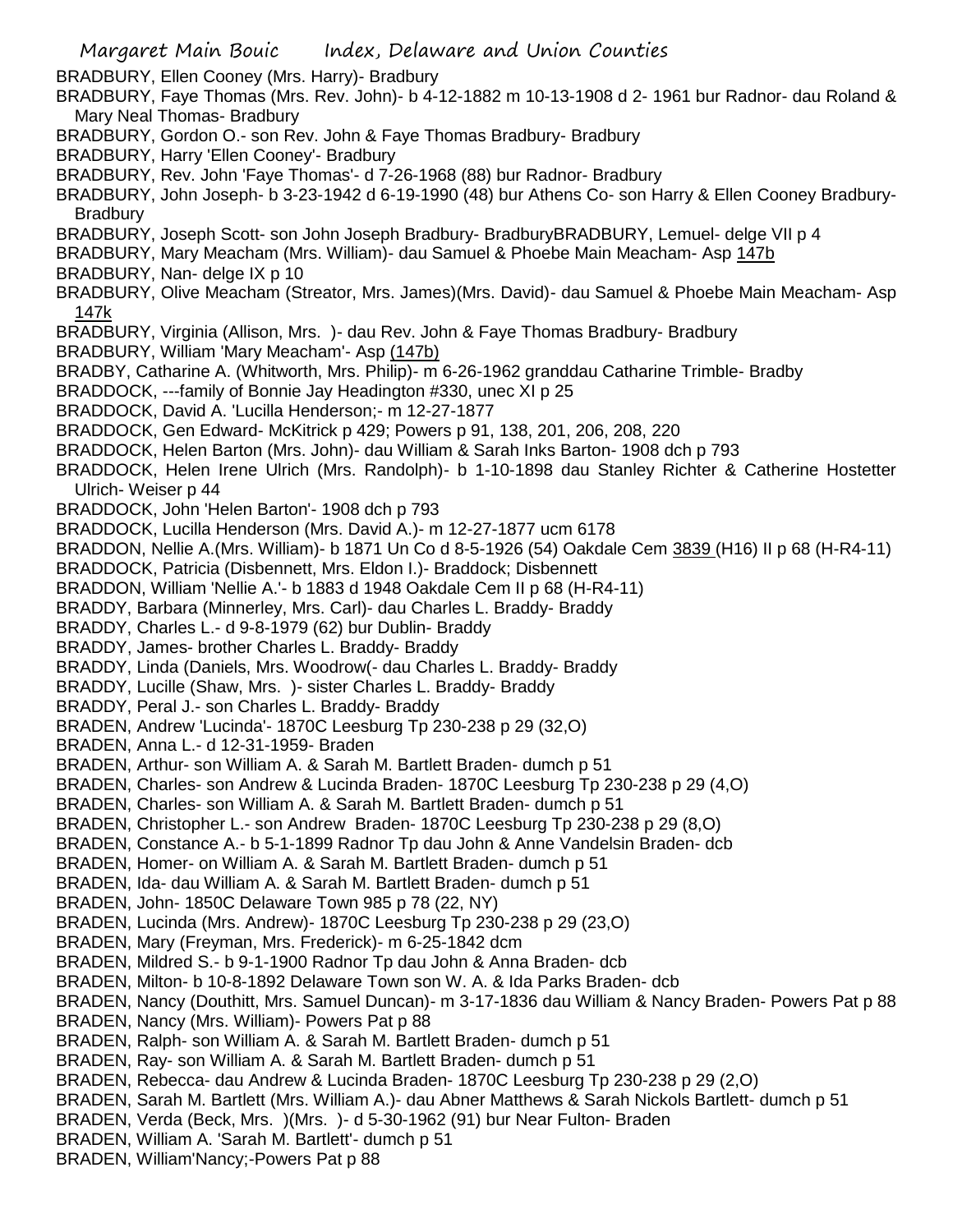Margaret Main Bouic Index, Delaware and Union Counties BRADENBAUGH, Anna- 1870C Paris Tp 138-139 p 19 (23,O) BRADER, Alice Ellen (Bennetch, Mrs. Leonard Muhlenberg)- b 9-28-1909 m 5-23-1936- Weiser p 226 BRADERICK, infant- b 11-15-1867 Delaware Tp son Pat & Hannah Braderick- dcb BRADEY, Carrie Weaver (Mrs. E. W.)- dau John & Julia Ann Warrington Weaver- Weaver 14 BRADEY, Pamela Jean (Boerger, Mrs. Michael Killian)- b 7-10-1958 m 9-5-1981- St. Paul p 68, 108 BRADFIELD, Alice (Van Sickle, Mrs. E. D.)- 1880 dch p 819 BRADFIELD, Charlotte (James, Mrs. David)- d age 84 dau James Bradfield- dumch p 168, 262, 332, 485; Powell p 335 BRADFIELD, Effie Clara- b 10-19-1886 Kingston Tp dau J. W. & ELizabeth Titus Bradfield- dcb BRADFIELD, Emma B.- b 11-3-1880 Kingston Tp dau J. W. & ELizabeth Titus Bradfield- dcb BRADFIELD, Grace H.- b 8-15-1890 dau James W. & ELizabeth Titus Bradfield- dcb; delge III p 38; Pabst 2 p 35 BRADFIELD, Hattie J. (Jordan, Mrs. Arthur L.)- dau James Bradfield- delge III p 38 BRADFIELD, Isaac 'Mary'- 1880 dch p 819 BRADFIELD, James- dumch p 485; delge III p 38; J.- hadc p 14 BRADFIELD, J. .- Powell p 103 (Delaware Tp) BRADFIELD, Leona- b 3-8-1884 Kingston Tp dau J. W. & Elizabeth Titus Bradfield- dcb BRADFIELD, Marie Dorotha- dau Warren Bradfield- Pabst 2 p 35 BRADFIELD, Mary (Mrs. Isaac)- 1880 dch p 819 BRADFIELD, Minnie (Newhouse, Mrs. Lafayette)- Newhouse p 46 BRADFIELD, Samanth- 1880C Delaware Town p 518C BRADFIELD, T. B.- 1908 dch p 427 BRADFIRTE, James P.'Martha Nichols'- m 2-19-1857 dcm BRADFIRTE, Martha Nichols (Mrs. James P)- m 2-19-1857 dcm BRADFORD, ---1850C Trenton Tp 946 p 75 (24, O); unec V p 2, VI p 14, VII p 2- Shirley Hooker #126 unec X 13; Holly Howsman #117 VII p 2, XI p 37, XII p 25; Robert Wood #239 unec IX p 14, X p 4, XII p 2; Harold Mateje unec XI p 25 #324 BRADFORD, Rev.- Powers Pat p 8 BRADFORD, Acha (Nelson, Mrs. William)- m 8-3-1863 dcm BRADFORD, Adelaie d intestate- heir of David Bradford- uccp p 48- ref bk 3 p 334 BRADFORD, Albert 'Laura Phillips'- m 2-28-1838 Madison Co unec IX p 6 BRADFORD, Amos 'Mary Wilson'- m 5-3-1815 Madison Co unec IV p 22 BRADFORD, Anita- b 1965 dau Earl L. & Janet L. Bradford- 1967, 1973 ucd BRADFORD, Anna Elizabeth- b 2-14-1985 dau Clayton H. & Kimberly Ann Drumm Bradford- Bradford; 1985 uch p 43 BRADFORD, Anna (Wilbor, Mrs. Samuel)- dcq George Thurston 1037 BRADFORD, Barbara McGeach (Mrs. Howard)- dau R.& Lillian McKittrick McGeach- McKitrick p 462 BRADFORD, Bertha B.- d 7-21-1981 (79)- sister Carroll S. Bradford- Bradford BRADFORD, Betty M. (Mrs. Malcolm E.)- 1959, 1967, 1971, 1973, 1975, 1979 ucd BRADFORD, Betty (Snyder, Mrs. )- dau Charles & Rose Norman Bradford- Bradford BRADFORD, Bob 'Gretchen Klein'- Bradford BRADFORD, Bonita (Garey, Mrs. Robert)- m 10-1-1966 dau Robert Bradford- Bradford BRADFORD, Bonnie (Garey, Mrs. Robert)- dau Bob & Gretchen Klein Bradford- Bradford BRADFORD, Brenda (Johnson, Mrs. )- dau Garrett Bradford- Bradford BRADFORD, Brent- b 1959 son Helen Bradford- 1971 dcd BRADFORD, Brian- b 1971 son Earl L. & Janet L. Bradford- 1973 ucd BRADFORD, Calvin- b 1949 son Harold W. & Helen E. Bradford- 1959, 1967, 1971, 1973 ucd BRADFORD, Carol (Moder, Mrs. )- dau Robert E. & Doris Taylor Bradford- Bradford; 1959 ucd BRADFORD, Carroll S. 'Hazel'- d 12-1-1980 (82) Oak Grove Cem - Bradford BRADFORD, Cassey (Yoder, Mrs. )- dau Garrett Bradford- Bradford BRADFORD, Charles 'Rose Norman'- Bradford BRADFORD, Charles- son Charles & Rose Norman Bradford- Bradford BRADFORD, Charles W. 'Sandra'- 1969 dcd BRADFORD, Charles W.- mt 3 p 13 BRADFORD, Charlotte K.- dau Harold & Helen Bradford- 1959, 1967 ucd BRADFORD, Cecil- Liberty p 3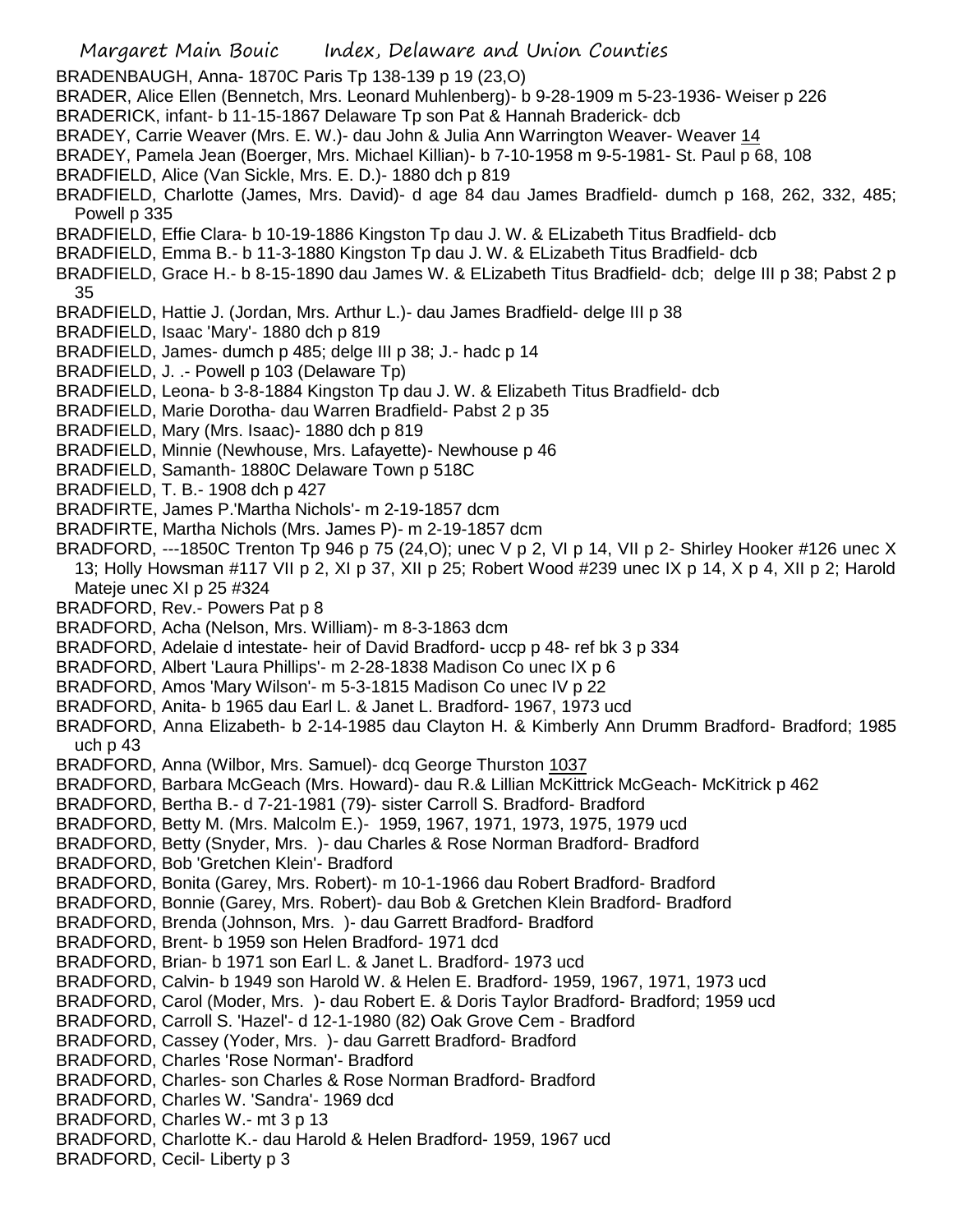Margaret Main Bouic Index, Delaware and Union Counties BRADFORD, C. F.- 1880 dch p 216 BRADFORD, Clara J.- 1980 dcd BRADFORD, Clayton H. 'Kimberly Ann Drumm'- b 1956 m 8-9-1980 son Harold W. & Helen Bradford-Bradford; 1985 uch p 43; 1959, 1967, 1971, 1973 ucd 1983 ucd BRADFORD, Cornelia A. Boal (Mrs. John)- m 5-24-1854 ucm 2135 mt 5-31-1854 (Bradfute), unec VIII p 19 BRADFORD, Danny- b 1955- son Charles W. & Sandra J. Bradford- 1969 dcd BRADFORD, David- heir of David Bradford- uccp p 48-ref bk 3 p 334 BRADFORD, David 'Elizabeth'- d 1-8-1805 Penn- uccp p 48-ref. Bk 3 p 334 BRADFORD, David- b 1962 son Malcolm E. & Betty Miller Bradford- 1971 ucd BRADFORD, David- son Gerald & Joyce Southard Bradford- Bradford BRADFORD, Diann L. (Caudill, Mrs. )(Walters, Mrs. Cecil) - b 1951 m 3-14-1992 dau Malcolm E. & Betty Miller Bradford- Bradford; 1959, 1967 ucd BRADFORD, Doris Taylor (Mrs. Robert E.)- m 6-28-1945 Bradford; 1959, 1971, 1973, 1975, 1979, 1981, 1983, 1991 ucd BRADFORD, Dorothy (Poe, Mrs. )- dau Charles & Rose Norman Bradford- Bradford BRADFORD, Earl- b 1967- son Earl L. & Janet L. Bradford- 1967, 1973 ucd BRADFORD, Earl L. 'Janet L.- 1967, 1973 ucd BRADFORD, Edgar Keith'Jeanne Lucinda Kuhn'- b 1953 m 2-26-1977 son Malcolm E. & Betty M. Bradford-Bradford; 1959, 1967 ucd BRADFORD, Edward C.- d intestate- heir of David Bradford- uccp p 48-ref bk 3 p 334 BRADFORD, Elias 'Prette Riley'- m 6-17-1804 unec V p 8 BRADFORD, Eliza (Bruffett, Mrs. William,Sr.)- m 1-30-1845 Madison Co unec X p 8 BRADFORD, Eliza (Challen, Mrs. James)- heir of David Bradford- uccp p 48- ref bk 3 p 334 BRADFORD, Elizabeth (Mrs. David) widow - uccp p 48, ref Bk 3 p 334 BRADFORD, Elizabeth- 1883 uch V p 338 BRADFORD, Elizabeth D. (Smiley, Mrs. John M.)- m 10-20-1836 dcm; ped Lawrence Weger 31-delge V p 49 BRADFORD, Erma D.- 1959 ucd; mt 11-21-1979; Bradford BRADFORD, Frances (Crawford, Mrs. John)- Powers p 87 BRADFORD, Garrett 'Joyce Peter'- b 6-26-1922 m 9-10 d 12-4-1987 bur W. Va. son Hobert & Luana Bradford-Bradford BRADFORD, Garrett Jr. 'Toni Lockwood'- son Garrett Bradford- Bradford BRADFORD, George Lee- son Garrett Bradford- Bradford BRADFORD, Gerald 'Joyce Southard'- Bradford BRADFORD, Gordon- son Garrett Bradford- Bradford BRADFORD, Gretchen Klein (Mrs. Bob)- Bradford BRADFORD, Hannah (Bigelow, Mrs. David)- m 11-29-1827 Madison Co unec V p 28 BRADFORD, Harold W. 'Helen E.'- div 11-1973- Bradford; 1959, 1967, 1971 ucd BRADFORD, Harry- son Charles & Rose Norman Bradford- Bradford BRADFORD, Hazel Hart (Mrs. Carroll S.)- b 5-13-1896 d 6-27-1989 Oak Grove Cem - sister of Forest Hart-Bradford BRADFORD, Helen (Swackhammer, Mrs. )- dau Charles & Rose Norman Bradford- Bradford BRADFORD, Helen E. (Mrs. Harold W.)- div 11-1973- Bradford;1959, 1967, 1971, 1975, 1991 ucd BRADFORD, Herbet- son Charles & Rose Norman Bradford- Bradford BRADFORD, Hobert 'Luana'- Bradford BRADFORD, Howard L. 'Sheila'- b 1956- son Malcolm E. & Betty Miller Bradford- 1959, 1967, 1971, 1973, 1975, 1991 ucd BRADFORD, Jack- son Garrett Bradford- Bradford BRADFORD, James L.- 1980 dcd BRADFORD, James 'Priscila Adams'- m 2-14-1839 Madison Co unec IX p 17 BRADFORD, Jane (Speed, Mrs. Henry D.)- heir of david Bradford- uccp p 48- ref bk 3 p 334 d intestate BRADFORD, Janet L. (Mrs. Mac N.)- 1980 dcd BRADFORD, Janet L. (Mrs. Earl L.)- 1967, 1973 ucd BRADFORD, Jeanne Lucinda Kuhn (Mrs. Edgar Keith'- m 2-26-1977 dau Nathan Kuhn- Bradford BRADFORD, Jeff- b 1968 son Earl L. & Janet L. Bradford- 1973 ucd BRADFORD, Jo Ann- b 1952- 1959, 1967 ucd BRADFORD, John K. 'Cornelia A. Boal'- m 5-24-1854 ucm 2135 (Bradfute) mt 5-31-1854; unec VIII p 19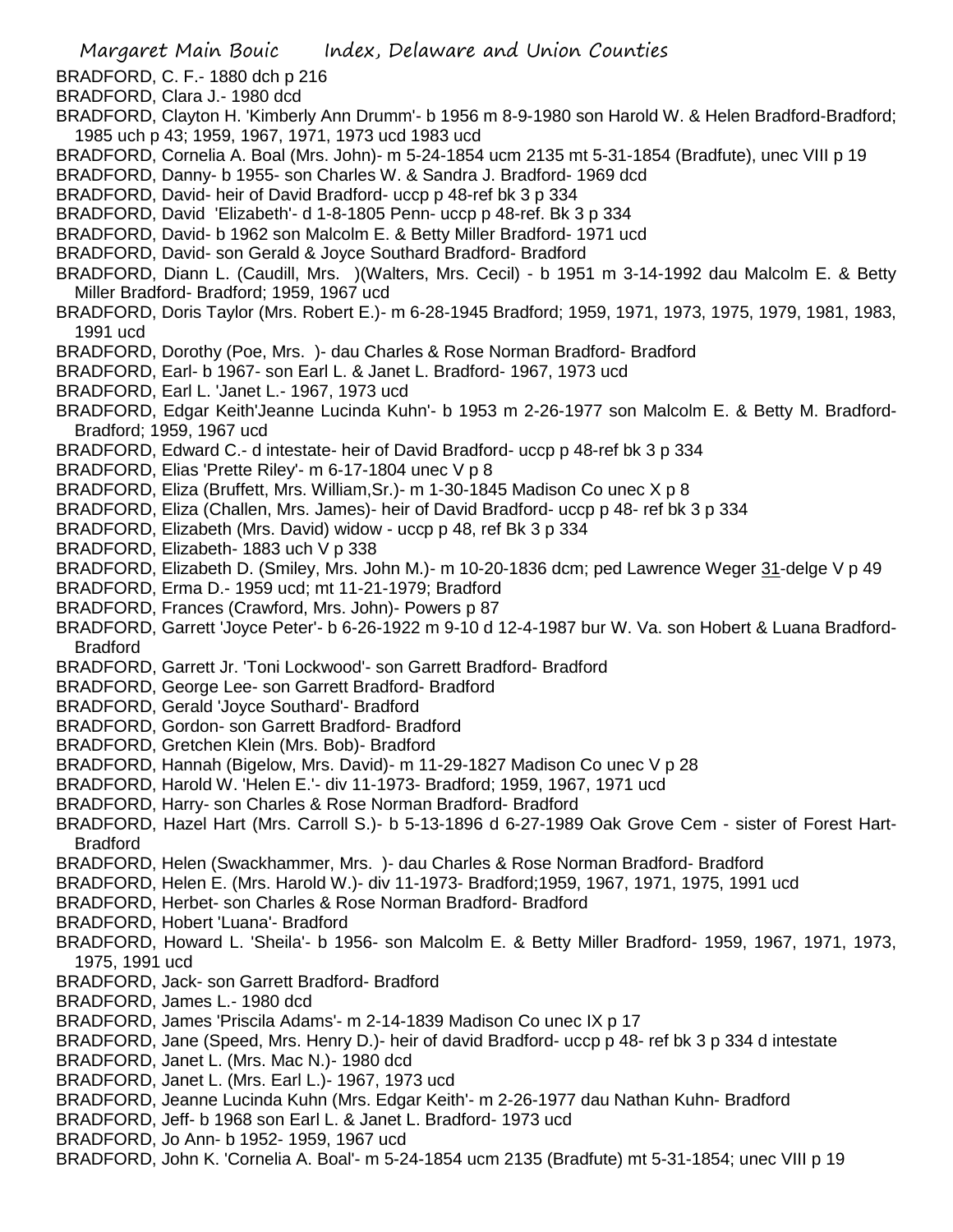Margaret Main Bouic Index, Delaware and Union Counties BRADFORD, Joseph- delge VIII p 55, 1810 Marlborough Tp BRADFORD, Joseph 'Louisa Brown'- m 5-13-1852 ucm 1802 BRADFORD, Joseph 'Nancy Anderson'- m 2-22-1838 unec IX p 5 Madison Co BRADFORD, Joshua- b 1983 son Clayton H. & Kimberly Ann Drumm Bradford- Bradford; 1985 uch p 431983 ucd BRADFORD, Joyce Southard (Mrs. Gerald)- dau Milton Southard- Bradford BRADFORD, Joy Lynn (Lewis, Mrs. Michael)- m 8-15-1986 dau Garrett & Joyce Bradford- Bradford BRADFORD, Juanita M. (Mrs. )- d 3-18-1987 (64) Union Cem- Bradford BRADFORD, Julian (McFarland, Mrs. James)- m 11-14-1840 Madison Co unec IX p 32 BRADFORD, Karen- b 1958 dau Malcolm E. & Betty Miller Bradford- 1959, 1967, 1971. 1973 ucd BRADFORD, Katherine (Winniestaffer, Mrs. )- dau Robert E. & Doris Taylor Bradford- Bradford; 1959,1967, 1971 ucd BRADFORD, Keith- b 1953 son Malcolm E. & Betty Miller Bradford- 1971 ucd BRADFORD, Kim- b 1969 ch Mac N. & Janet L. Bradford- 1980 dcd BRADFORD, Kimberly Ann Drumm (Mrs. Clayton H.)- m 8-9-1980 dau Arthur E. & Roberta Drumm- Bradford; 1985 uch p 43; 1983 ucd BRADFORD, Laura- b 1989 dau Howard L. & Sheila Bradford- 1991 ucd BRADFORD, Laura Phillips (Mrs. Albert)- m 2-28-1838 Madison Co unec IX p 6 BRADFORD, Leah (Burget, Mrs. John)- m 9-12-1833 Madison Co unec VII p 10 BRADFORD, Leah (Minshall, Mrs. Jonathan)- m 7-31-1823- Madison Co unec IV p 64 BRADFORD, Leslie H.- brother Carroll S. Bradford- Bradford BRADFORD, Lester C. 'Mary R.'- 1980 dcd BRADFORD, Lidiah (Springer, Mrs. Andrew)- m 9-11-1804 unec V p 8 BRADFORD, Lisa- b 1966 dau Lester C. & Mary R. Bradford- 1980 dcd BRADFORD, Louisa Brown (Mrs. Joseph)- m 5-13-1852 ucm 1802 BRADFORD, Luana (Mrs. Hobert)- Bradford BRADFORD, Lucy (Brown, Mrs. Joseph)- m 8-18-1815 Madison Co unec IV p 22 BRADFORD, Mac N. 'Janet L.'- 1980 dcd BRADFORD, Malcolm E'Betty Miller'- Bradford; 1959, 1967, 1971, 1973, 1975, 1979 ucd BRADFORD, Malcolm b 1955- son Malcolm E. & Betty Miller Bradford- 1959, 1967, 1973, 1975 ucd BRADFORD, son b 7-26-1981 BRADFORD, Marilyn- b 1957 dau Robert E. & Doris Taylor Bradford- Bradford;1967, 1971, 1973 ucd BRADFORD, Mary- Nash p 436 BRADFORD, Mary Jan (Gardner, Mrs. John H.)- m 1-8-1845 Madison Co unec X p 8 BRADFORD, Mary R. (Mrs. Lester C.)- 1980 dcd BRADFORD, Mary Williams (Mrs. Silas)- m 7-25-1804 unec V p 8 BRADFORD, Mary Wilson (Mrs. Amos)- m 5-3-1815 Madison Co unec IV p 22 BRADFORD, Matilda (Woodruff, Mrs. Clark)- heir of David Bradford, - uccp p 48- ref bk 3 p 334 BRADFORD, Mike- b 1957 son Charles W. & Sandra J. Bradford- 1969, 1980 dcd BRADFORD, Mildred Sands (Mrs. Grover)- d 2-26-1973 (67) bur Athens- sister Lawrence Sands- Bradford BRADFORD, Nancy Anderson (Mrs. Joseph)- m 2-22-1838 Madison Co unec IX p 5 BRADFORD, Nancy Carol Taggart (Grisson, Mrs. William Deen)- b 6-5-1950- Weiser p 64 BRADFORD, Nancy (Harvey, Mrs. Samuel)- m 6-1-1820 Madison Co unec IV p 52 BRADFORD, Norman- son Carroll S. & Hazel Bradford- Bradford BRADFORD, Octavia U. (Smith, Mrs. Isaac A.)- heir of David Bradford- uccp p 48- ref Bk 3 p 334 BRADFORD, Oliver M.- mt 3 p 13 BRADFORD, Phebe (Wood, Mrs. John)- 1883 uch V p 436, 437 BRADFORD, Prette Riley (Mrs. Elias)- m 6-17-1804 unec V p 8 BRADFORD, Priscila Adams (Mrs. James)- m 2-4-1839 Madison Co unec IX p 17 BRADFORD, Randall- b 1964 son Earl L. & Janet L. Bradford- 1967, 1973 ucd BRADFORD, Rebecca (Rhodes, Mrs. William)- ped Shirley Thomas Hooker25delge III p 50; unec VIII p 44 #126 BRADFORD, Rhoda (Wood, Mrs. John)- m 6-10/13-1804 unec V p 8 BRADFORD, Robert- b 1955 son Robert E. & Doris Taylor Bradford- Bradford;1967, 1971, 1973, 1975,1981, 1983 ucd BRADFORD, Robert E. 'Doris Taylor'- b 12-27-1924 m 6-28-1945 d 1-16-1975 bur Fairview, Delaware son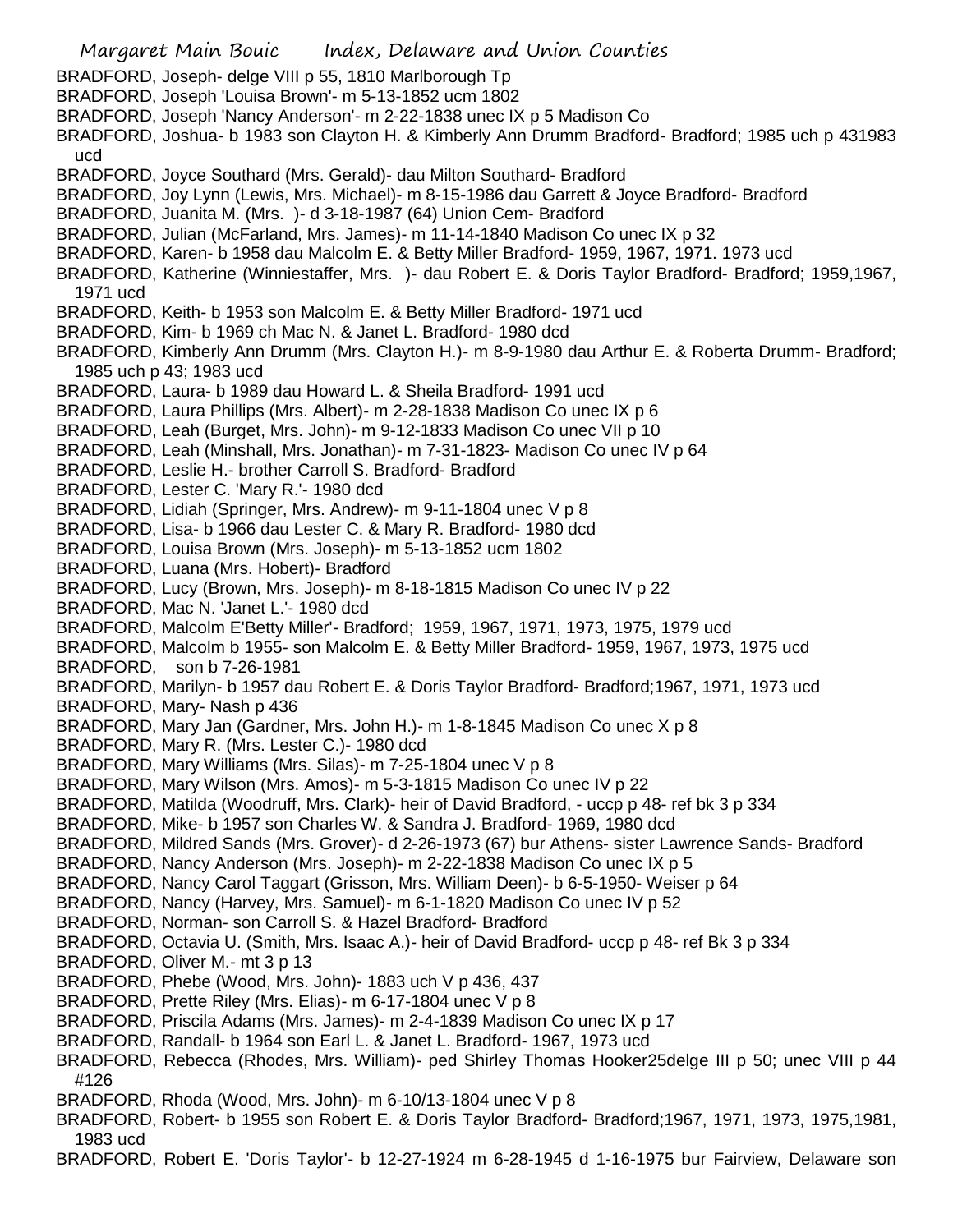Margaret Main Bouic Index, Delaware and Union Counties Charles & Rose Norman Bradford- Bradford; 1959, 1967, 1971, 1973, 1991 ucd BRADFORD, Rocky- son Garrett Bradford- Bradford; 1983 ucd BRADFORD, Rose Norman (Mrs. Charles)- Bradford BRADFORD, Sally Gray (Mrs. Thomas)- m 12-2-1819 Madison Co Unec IV p 51 BRADFORD, Sally (Meacham, Mrs. Joseph) (or Bosford)- Asp (147g) BRADFORD, Sally (Parker, Mrs. Peter)- dau Joseh Bradford)- dcq Doris Whittier Pierce 23 BRADFORD, Rev. Samuel- 1883 uch III p 287, 288, V p 33 unec II p 26 BRADFORD, Samueal- 1835 men 5 #16 p 1 Berkshire Tp; delge IV p 55 BRADFORD, Sandra (Mrs. Charles W.)- 1969 dcd BRADFORD, Sarah Corder (Mrs. Scofield)- m 3-12-1826 Madison Co unec V p 16 BRADFORD, Sarah (Stone, Mrs. Marshal)- m 12-10-1839 Madison Co unec IX p 18 BRADFORD, Scofield 'Sarah Corder'- m 3-12-1826 Madison Co unec V p 16 BRADFORD, Scottie- b 1959 son Charles W. & Sandra J. Bradford- 1969 dcd BRADFORD, Scotty- b 1970 son Earl L. & Janet L. Bradford- 1973 ucd BRADFORD, Sheila (Mrs. Howard L.)- 1991 ucd BRADFORD, Silas 'Mary Williams'- m 7-25-1804 unec V p 8 BRADFORD, Sophia (Bradford, Mrs. James M.)- heir of David Bradford- uccp p 48- ref Bk 3 p 334 BRADFORD, Steve- son Gerald & Joyce Southard Bradford- Bradford BRADFORD, Steven Wayne- b 1-11-1981 son Garrett Jr. & Toni Lockwood Bradford- Bradford BRADFORD, Susie (Tyler, Mrs. )- dau Garret Bradford- Bradford BRADFORD, Tammy (Watkins, Mrs. Anthony)- dau Donadl & Saundra Scott Bradford- Bradford; Watkins BRADFORD, Thomas- dcq George Thurston 2074 BRADFORD, Thomas- son Charles & Rose Norman Bradford-Bradford BRADFORD, Thomas 'Sally Gray'- m 12-2-1819 Madison Co unec IV p 51 BRADFORD, Todd- b 1965 son Mac N. & Janet L. Bradford- 1980 dcd BRADFORD, Toni Lockwood (Mrs. Garrett Jr.)- dau Jack & Loretta Lockwood- Bradford BRADFORD, Gov. William- Powers Pat p 75 BRADFORD, William (rape)- dcga p 31 Del Pat & Fr Chron 10-13-1825 BRADING, Esther- Brading BRADINGUM, Rhoda (Coles, Mrs. James)- m 5-18-135 Madison Co unec VIII p 67 BRADISH, ---Pabst 6 p 61 BRADISH, Charlotte (Tyler, Mrs. Edwin)- b 7-19-1820 NH m 10-1-1837 d 10-29-1851 Mass- ped Harold Tyler #429 9' unec XI 59 BRADISH, Robert- Powers Pat p 46 BRADLEY, ---unec II p 23, XI p 2; hadc p 66; Poe p 23; lpc p 7; family of Fred Mayer #276 BRADLEY, Mr.- 1835 men 37 #64 p 65 Liberty Tp BRADLEY, BURNHAM, LAMB, & CO- delge V p 53, VII p 39 BRADLEY, ---b 5-21-1868 Oxford Tp dau Philo & Harriet Bradley- dcb BRADLEY, Ada A. Burnham (Mrs. Matthias C.)- m 11-21-1877 dau John H. & Salina Fullington Burnham-Genther p 151 BRADLEY, Dr. Alan- son Robert L. & Norma Detling Bradley- Bradley BRADLEY, Alfred 'Jemima Morrow'- m 10-14-1830 Madison Co unec V p 47 BRADLEY, Alfred 'Ruth Lee'- m 10-14-1845 Madison Co unec X p 18 BRADLEY, Alice C.- dau William E. & Catherine Bradley- 1850C Liberty Tp 1583 p 106 (2,O) BRADLEY, Alma- b 2-3-1836 dau James Lawson & Elizabeth Mark Bradley- Genther p 151 BRADLEY, Alma (Kennedy, Mrs. Joseph M.)- m 2-11-1855- dumch p 125 BRADLEY, Alphia Mae- b 4-20-1906 d 1-8-1947 Milford Cem Un Al p 69 BRADLEY, Alyson Denise- b 9-20-1979 dau Donald E. & Titus Bradley- Bradley BRADLEY, Amanda Marie dau Arzanas Bob Bradley- Bradley BRADLEY, Amelia Pfifer'(Mrs. Joel)- m 4-19-1849 ucm 1410; unec VII p 45, XIII p 19 BRADLEY, Amy- b 1979 dau Charles E. & Valerie Bradley- Bradley BRADLEY, Andrew- b 1844 d 1845- Oak Grove Cem Powell p 127 BRADLEY, Ann Baker (Mrs. William)- m 7-17-1827 Madison Co unec V p 27 BRADLEY, Anna Barbara- 1866 Oakdale Cem I p 69 (D-R1-6) BRADLEY, Anna Mabel (Hildreth, Mrs. Harold Americus)- b 5-26-1902 m 5-15-1926 dau Walter Calvin & Anna Luella Price Bradley- Cowgill p 51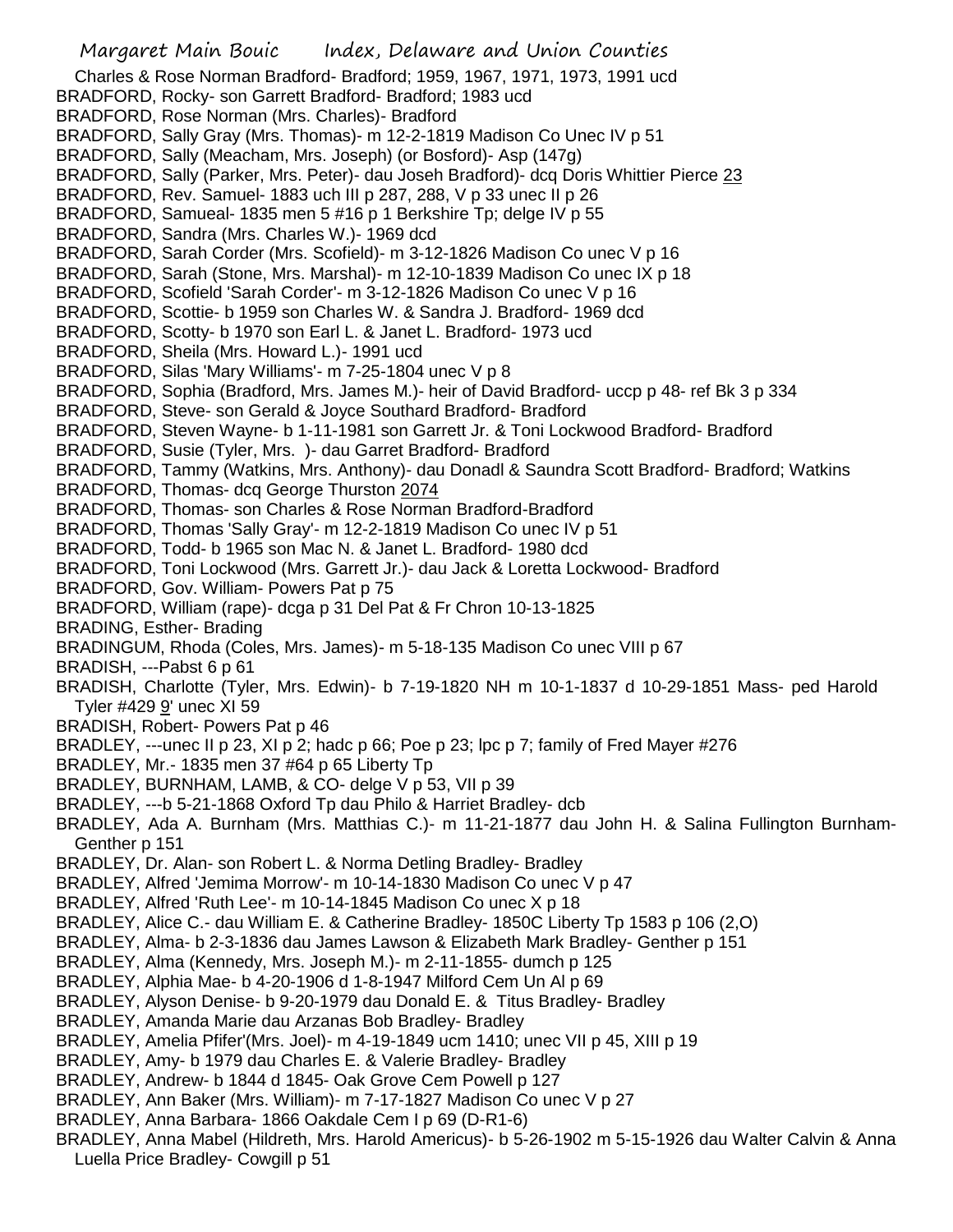BRADLEY, Anna Marie- b 1-3-1905 Delaware Town dau M. E. & Margurite O'Keeffe Bradley- dcb

BRADLEY, Antoinette- dau Chancy & Elizabeth Bradley- 1850C Delaware Town 1140 p 86 (7,O)

- BRADLEY, Archibald James 'Queen Elizabeth Hensley'- b 10-8-1881 m 10-30-1901 d 6-21-1959 son Archibald Thomas & Sophronia Manson Parker Bradley- Bradley
- BRADLEY, Arzanas Bob 'Sharon Reese' d 12-16-1984 (34) bur Dover Tenn son Saul & Ruby Bradley- Bradley
- BRADLEY, Audrey- b 1960 dau Bartholomew M. & Joan Bradley- 1973 ucd
- BRADLEY, Augustine- delge V p 32, VIII p 31, IX p 18
- BRADLEY, Augustus- hadc 32 (1849 Kingston Tp)
- BRADLEY, Autumn- b 9-26-1964 dau Bill Bradley- unec VI p 43
- BRADLEY, Bailey (Stretch) 'Elizabeth Jane (Betty) Rickard'- b 1-5-1921 m 10-17-1941 d 7-7-1987 bur Forest Grove Cem- son J. Lewis & Dora Bailey Bradley- Rickard Bible unec VI p 42; 1985 uch p 116
- BRADLEY, Barbara A. (Reed, Mrs. Ralph H.)- b 8-20/29-1876 m 5-10-1903 d 3-24-1961 dau John & Helen M. Bancroft Bradley- Graham 1595; 1880C Union Tp 89 p 14 (3,O,O,O)
- BRADLEY, Barbara- b 1965 dau Bartholomew M. & Joan Bradley- 1973 ucd
- BRADLEY, Bart 'Connie'- 1979, 1983 ucd
- BRADLEY, Bartholomew M. 'Joan'- 1973 ucd
- BRADLEY, Beach Sr.'Delcenia'- d 10-25-1981 (61) bur Scioto Co-brother Saul Bradley- Bradley
- BRADLEY, Beach Jr.- son Beach Sr. & Delcenia Moore Bradley- Bradley
- BRADLEY, Beth J. (Mrs. Steven L)- 1969, 1971, 1980 dcd
- BRADLEY, Betty (Mrs. Charles E.)- 1979, 1981 ucd
- BRADLEY, Bill- son Bailey & Elizabeth Jane Rickard Bradley- 1985 uch p 116; Bradley
- BRADLEY, Brenda S. (McClure, Mrs. )(Liebhart, Mrs. William E.)- m(2) 4-7- 1985 dau Pearly D. & Martha Bradley- Bradley; Liebhart
- BRADLEY, Bruce ' Russell'- son Harry Bradley- Bradley
- BRADLEY, Brynn Ann- b 9-13-1979 dau Bruce & Russell Bradley- Bradley
- BRADLEY, C.-CCC(1875 Berlin Tp)
- BRADLEY, Carol Faith (Thompson, Mrs. Perry)- dau George & Ruth Lillian McKitrick- McKitrick p 110
- BRADLEY, Carol (Hutchisson, Mrs. John Edbert)- Hutchisson p 60
- BRADLEY, Carol (Mrs. Robert M.)- 1991 ucd
- BRADLEY, Caroline (Harbert, Mrs. James M.)- m 5-23-1848 Madison Co, unec XI p 8
- BRADLEY, Carolyn (Mrs. Donald)(O'Kulick, Mrs. )- Bradley
- BRADLEY, Carolyn (Harvey, Mrs. )- dau Fredrick Belmont & Fern Brownley Bradley- Bradley
- BRADLEY, Cassander (Mitchell, Mrs. Newman)- m 1-1-1837 Madison Co unec VIII p 68
- BRADLEY, Catharine Johnston (Mrs. Hyram)- m 3-25-1813 Madison Co- unec IV p 22
- BRADLEY, Catherine (Mrs. William E.)- 1850C Liberty Tp Del Co 1583 p 106 (30, NY)
- BRADLEY, Cathy (Hoffman, Mrs. Steve)- m 4-4-1981 dau Donald E. & Carolyn Bradley- Bradley
- BRADLEY, C. F.- 1880 dch p 213, 354, 355, 412; 1908 dch p 144
- BRADLEY, Chancy F.- 1880C Delaware Town p 510C
- BRADLEY, Charles- 1979 ucd
- BRADLEY, Charles- (17-1886)- uninf p 3
- BRADLEY, Charles- b 1974 son Charles E. & Betty Bradley- 1979, 1981, 1983 ucd
- BRADLEY, Charles 'Irene'- Bradley
- BRADLEY, Charles- son Oliver C. & Katherine Arthur Bradley- Bradley
- BRADLEY, Charles E. 'Marilyn A.'- Bradley
- BRADLEY, Charles E. 'Betty''Valerie'- Bradley; 1979, 1981, 1983 ucd
- BRADLEY, Charles H.- b 5-21-1846 d 1-13-1849 Old Liberty Chyd Powell p 151- son William & C. S. Bradley
- BRADLEY, Charlie- b 1977 son Charles E. & Betty Bradley- 1981, 1983 ucd
- BRADLEY, Chastine (Case, Mrs. Orville)- m 12-1-1847 dcm
- BRADLEY, Chauncey 'Elizabeth'- 1850C Delaware Town 1140 p 86 (40, NY)- 1908 dch p 143, 430
- BRADLEY, Clara B.- step dau Lem Friermoud- 1880C Union Tp 98 p 16 (16,O,Ire,Pa)
- BRADLEY, Clara D. (Griffith, Mrs. Ai H.)- m 8-26-1880 ucm 6770
- BRADLEY, Clark Rickard- b 7-30-1945 son Bailey & Elizabeth Jane Rickard Bradley- Rickard Bible unec VI p 43; 1985 uch p 116
- BRADLEY, Clarence L. 'Elizabeth'- son Raymond O. & Joselpha Bradley- 1961, 1980 dcd; Bradley
- BRADLEY, Clarence 'Mildred Marie Coonfard'- m 7-18-1923- Giffen (1642111)
- BRADLEY, Claude- brother William Bradley- Bradley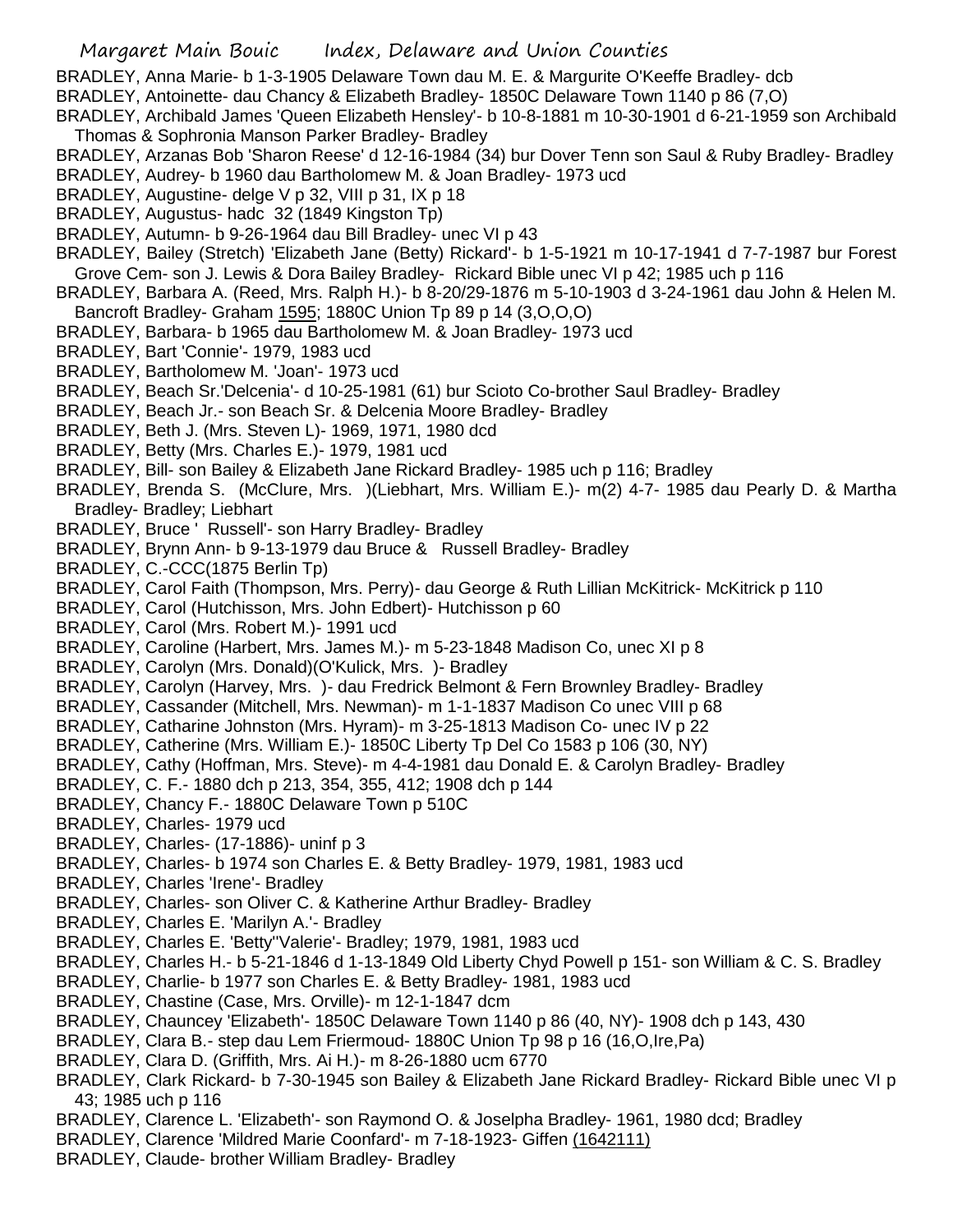BRADLEY, Connie (Mrs. Bart)- 1979 ucd

- BRADLEY, Cora Bailey (Mrs. J. Lewis)- Bradley
- BRADLEY, Cora Lee/Coralie (David, Mrs. Donald)- b 11-23-1948 dau Bailey & Elizabeth Jane Rickard Bradley- 1985 uch p 116; Rickard Bible unec VI p 43; Bradley
- BRADLEY, Daisy (Eller, Mrs. )- sister William Bradley- Bradley
- BRADLEY, Daisy- dau John & Eheln M. Bancroft Bradley- Graham 1593
- BRADLEY, Daisy Lenora- b 8-25-1904 Delaware Tp dau J. S. & S. A. Baker Bradley- dcb
- BRADLEY, David- son Beach Sr. & Delcenia Bradley- Bradley
- BRADLEY, David- b 4-14-1844 d 6-8-1878 son James Lawson & Elizabeth Mark Bradley- Genther p 151; unec XII p 33
- BRADLEY, David W. 'Eunice Hawk'- m 9-7-1837 dcm
- BRADLEY, Debbie Van Hoose (Mrs. Jason)- dau Gerald & Patty Van Hoose- Bradley
- BRADLEY, Deborah- b 1953 dau Stephen L. & Beth J. Bradley- 1969, 1971 dcd
- BRADLEY, Delcenia Moore (Mrs. Beach, Sr.)- Bradley
- BRADLEY, D. L. (Helphenstine, Mrs. Ara H.)- m 2-4-1847 Madison Co unec X p 28
- BRADLEY, Dolly- 1820C Millcreek Tp 235 (16-26)
- BRADLEY, Donald E. 'Nancy Chambers'- (18-1959) m Oct 1959- Bradley
- BRADLEY, Donald E. ' Titus'- son Paul Bradley- Bradley
- BRADLEY, Jessie Shrum'- m 12-15-1937- Bradley
- BRADLEY, Donna Ruth (Catlett, Mrs. David)- dau George & Ruth Lillian McKitrick- McKitrick p 110
- BRADLEY, Doris (Zollinger, Mrs. )- dau Donald & Jessie Shrum Bradley- Bradley
- BRADLEY, Dorothea (Mrs. Paul)- 1949 ucd
- BRADLEY, Dorothy (Alltop, Mrs. Earl F.)- Alltop
- BRADLEY, Dorothy E. (Mrs. Elbert)- 1980 dcd
- BRADLEY, Edith (Tone, Mrs. )- sister Beach Bradley, Sr.- Bradley
- BRADLEY, Edna- b 1976 dau Robert L. & Linda L. Bradley- 1983 ucd
- BRADLEY, Edward- b 7-29-1902 Delaware Town son Edward & Margaret Keeffe Bradley- dcb
- BRADLEY, Edward 'Faith'- Bradley
- BRADLEY, Edward Lee- b 4-9-1893 Berlin Tp son J. M. & M. E. Wilson Bradley- dcb
- BRADLEY, Edward- son Oliver C. & Katherine Arthur Bradley- Bradley
- BRADLEY, Edward Jr. 'Mary Louise Camp'-m 6-22-1956- Weaver (1251123)
- BRADLEY, Edward M. 'Elizabeth Wilmuth(Wileneth)'- m 1-6-1831 ucm 220; unec II p 27
- BRADLEY, Elbert 'Dorothy E.''Vinnie'- 1961, 1980 dcd
- BRADLEY, Eldora Baxter (Mrs. Henry)- Bradley
- BRADLEY, Eliza Ann (Guy, Mrs. Henry C.)- b 2-7-1842 m 10-28-1860 dau James Lawson & Elizabeth Mark Bradley- Genther p 151
- BRADLEY, Eliza Jane (McKitrick, Mrs. John)- b 1856, d 1938- McKitrick p 443, 444, 447, 448
- BRADLEY, Eliza McKenney (Mrs. William)- mn 7-1-1833 Madison Co unec VII p 10
- BRADLEY, Elizabeth (Allen, Mrs. Ananias W.)- m 3-4-1830 Madison Co unec V p 40
- BRADLEY, Elizabeth C. (Mrs. )- Pabst 2 p 55; 8 p 46
- BRADLEY, Elizabeth (Mrs. Chancy)- 1850C Delaware Town 1140 p 86 (32, NY)
- BRADLEY, Elizabeth (Mrs. Clarence L.)- 1961, 1980 dcd
- BRADLEY, Elizabeth Davis (Mrs. Jonas)- m 4-24-1828 unec V p 28
- BRADLEY, Elizabeth- b 11-14-1846 d before 1883 dau James Lawson & Elizabeth Mark Bradley- Genther p 149, 151
- BRADLEY, Elizabeth Jane (Betty) Rickard (Mrs. Bailey)- m 10-17-1941 Rickard Bible dau Walter Curry & Mary Price Rickard- 1985 uch p 116; unec VI p 42
- BRADLEY, Elizabeth Marie (Hunter, Mrs. )- dau Beach Sr. & Delcenia Bradley- Bradley
- BRADLEY, Elizabeth Mark (Mrs. James Lawson)- b 12-7-1814 m 9-30-1832 dau James & Nancy Vankirk Mark- Genther p 150, 151
- BRADLEY, Elizabeth Wilmuth(Wileneth) (Mrs. Edward M.)- n 1-6-1831 ucm 220- 1883 uch V p 67; unec II p 27 BRADLEY, Elsie (Mrs. Hallis E.)-1971, 1973 ucd
- BRADLEY, Emily (Mrs. Ira)- 1850C Liberty Tp Del Co 1513 p 103 (60, Conn); delge I p 19
- BRADLEY, Emily (Mrs. Patterson)- 1870C Jerome Tp 98 p 14 (30, Mich)
- BRADLEY, Emmeline (Gillis, Mrs. Jeremiah)- m 3-10-1835 dcm
- BRADLEY, Emma R. (Griffith, Mrs. William Herbert)- sister Rev. Raymond O. Bradley- Bradley; dcq William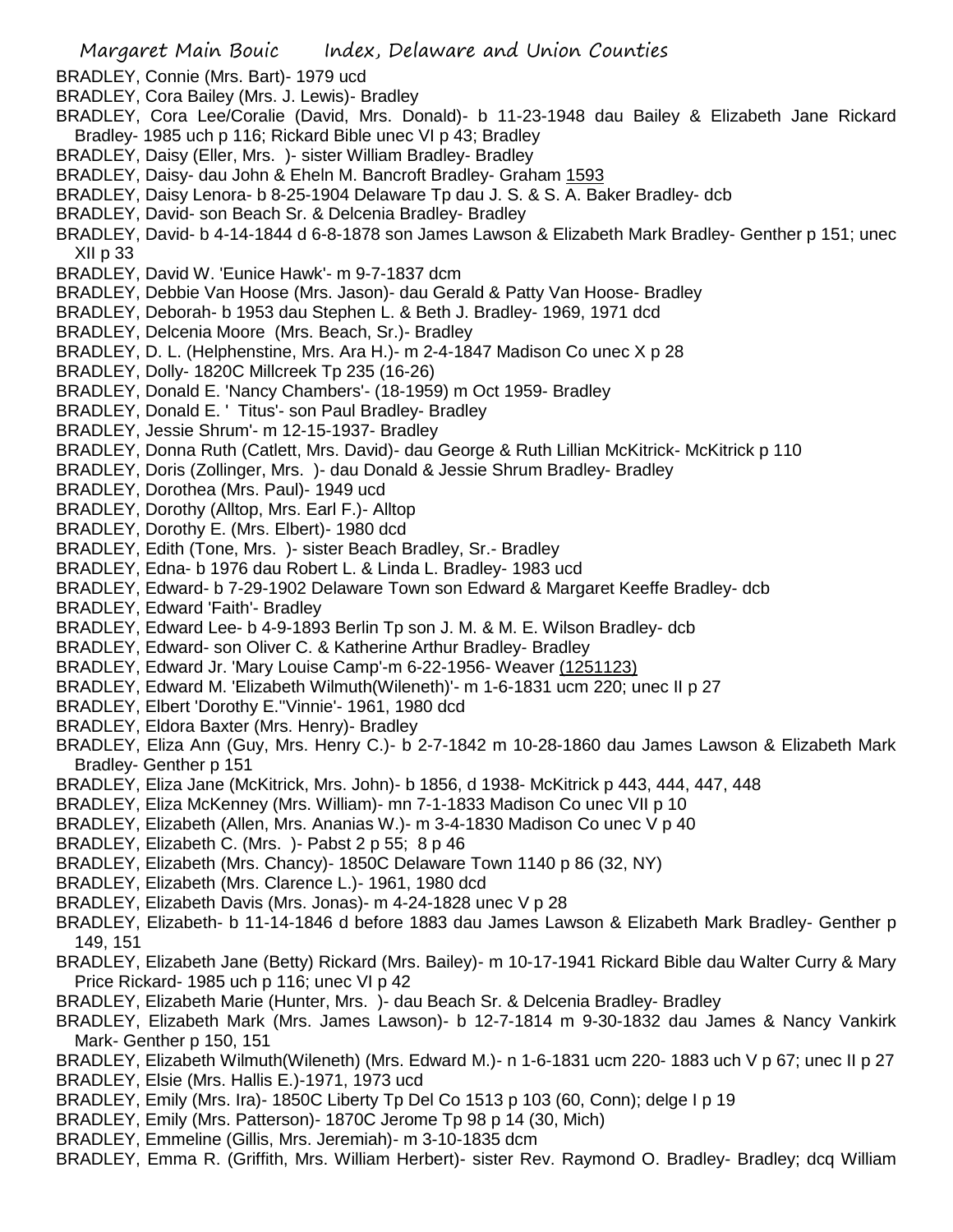Griffith1

- BRADLEY, Emma (Powell, Mrs. )- dau Oliver C. & Katherine Arthur Bradley- Bradley
- BRADLEY, Esther Doellinger (Mrs. Willard)- m 6-28-1938- Bradley
- BRADLEY, Esther (Russell, Mrs. )- sister William Bradley- Bradley
- BRADLEY, Eunice Hawk (Mrs. David W.)- m 9-7-1837 dcm
- BRADLEY, Evelyn- dau Oliver C. & Katherine Arthur Bradley- Bradley
- BRADLEY, Faith (Hall, Mrs. )(Mrs. Edward)- m(2) 8-6-1963- Bradley
- BRADLEY, Fany W.- b 12-5-1886 Tenn- dau J. M. & Mary E. Wilson Bradley- dcb
- BRADLEY, Faul- d (59) Bradley
- BRADLEY, Fern Brownley (Mrs. Fredrick Belmont)- Bradley
- BRADLEY, Frances E.- dau Rev. H. S. & Sarah Bradley- 1850C Delaware Town 1033 (2,O)
- BRADLEY, Frank- son John Floyd & Helen Bancroft Bradley- Graham 1591; 1985 uch p 47; 1870C Marysville-Paris Tp 163 p 18 (1,O); 1880C Union Tp 89 p 14 (12,O,O,O)
- BRADLEY, Frank- son Patterson & Emily Bradley- 1870C Jerome Tp 98 p 14 (1,O); 1915 uch p 327
- BRADLEY, Fred- son Fredrick Belmont & Fern Brownley Bradley Bradley
- BRADLEY, Fredrick Belmont 'Fern Brownley'- Bradley
- BRADLEY, Garnet Debbie (Wood, Mrs. ) d 1985 dau Raymond O. & Jozelpha Bradley- Bradley
- BRADLEY, Gayle M. Nist (Mrs. Steven D.)- m 3-8-1986 dau Floyd & Dorothy Nist- Bradley
- BRADLEY, George H.- son Patterson & Emily Bradley- 1870C Jerome Tp 98 p 14 (7,O)
- BRADLEY, George 'Ruth Lillian McKittrick'- McKitrick p 110
- BRADLEY, Georgia- Bradle2 p 55y
- BRADLEY, Gertrude (Boyce, Mrs. )- sister William Bradley- Bradley
- BRADLEY, Grace Ellen (Appleby, Mrs. Samuel Roy)- m 11-24-1951- Weiser p 22
- BRADLEY, Grace Huntley (Mrs. )- dau Edwain L. & Myrtle Gohram Huntley- Huntley 5
- BRADLEY, Hale- d 6-30-1889 (10m) Broadway Cem lptw p 76 son W. U. & V. V.
- BRADLEY, Hallis E 'Elsie'- 1973 ucd
- BRADLEY, Harry- Bradley
- BRADLEY, Hattie Aldrich (Mrs. Philo C)- m 3-16-1867 delge X p 75
- BRADLEY, Hazel D. (Michael, Mrs. Howard J.)- b 7-18-1897 d 4-17-1985 (87) bur Raymond- dau Henry & Eldora Baxter Bradley- Bradley; Michael
- BRADLEY, Heather Lynn Reed (Mrs. Mark A.)- Bradley
- BRADLEY, Hannah Franklin (Mrs. William)- lic 12-11-1857 ucm 2654
- BRADLEY, Hannah (Lyons, Mrs. Charles)- m 12-1-1829 Madison Co unec V p 39
- BRADLEY, Helen M. Bancroft (Mrs. John Floyd)-b 11-8-1843 m 11-21-1867 ucm 4288 d Mar/May 15-1897 Oakdale Cem - dau Richard & Mary Graham Bancroft- 1985 uch p 47; Graham 159; unec XIII p 17; 1880C Union Tp 89 p 14 (36,O,Eng,O)
- BRADLEY, Helen M.- b 1843 Un Co d 5-15-1897 Oakdale Cem I p 69 (D-R1-6)
- BRADLEY, Henry 'Eldora Baxter'- Bradley
- BRADLEY, Hester (Mrs. )- sister William Bradley- Bradley
- BRADLEY, Herb- son Oliver C. & Katherine Arthur Bradley- Bradley
- BRADLEY, Hila- 1850C Liberty Tp Del Co 1588 p 106 (6/12,O)
- BRADLEY, Hila A. (Goodrich, Mrs. Clark)- m 6-2-1842 dcm
- BRADLEY, H. L.- dcw Bk 4 p 4 (wit)
- BRADLEY, Hollis E. 'Elsie'- 1971 dcd
- BRADLEY, Horatio S. Jr.- son Rev. Horatio S. & Sarah Bradley- 1870C Marysville 205-206 p 23 (17,O)
- BRADLEY, Rev.Horatio S.'Sarah'- 1880 dch p 398, 404; 1908 dch p 245, 255; 1869 wsc p 1, 11; 1883 uch V p 35, 364; Pabst 8 p 12,23; wsc Grah p 48, 60; unec XIII p 45; 1850C Delaware Town 1033 p 81 (34, Conn); 1870C Marysville 2-5-206 p 23 (52, Mass)
- BRADLEY, Hugh 'Lydia Jane Campbell'- m 9-15-1842 Madison Co unec IX p 65
- BRADLEY, Hyram 'Catharine Johnston'- m 3-25-1813 Madison Co; unec IV p 22
- BRADLEY, Ira 'Emily'- b 10-14-1783 d 11-25-1850 Old Liberty Chyd Powell p 150; 1820C Liberty Tp; 1835 men #51 p 64 Liberty Tp ; Pabst 7 p 1; 1850C Liberty Tp Del Co 153 p 103 (67, Conn); hadc p 34; 1835 men 36 #51 p 64 Liberty Tp; delge X p 73
- BRADLEY, Irene (Mrs. Charles)- Bradley
- BRADLEY, Rev. James- 1915 uch p 516; 1883 uch V p 67
- BRADLEY, James L.- Arrington 5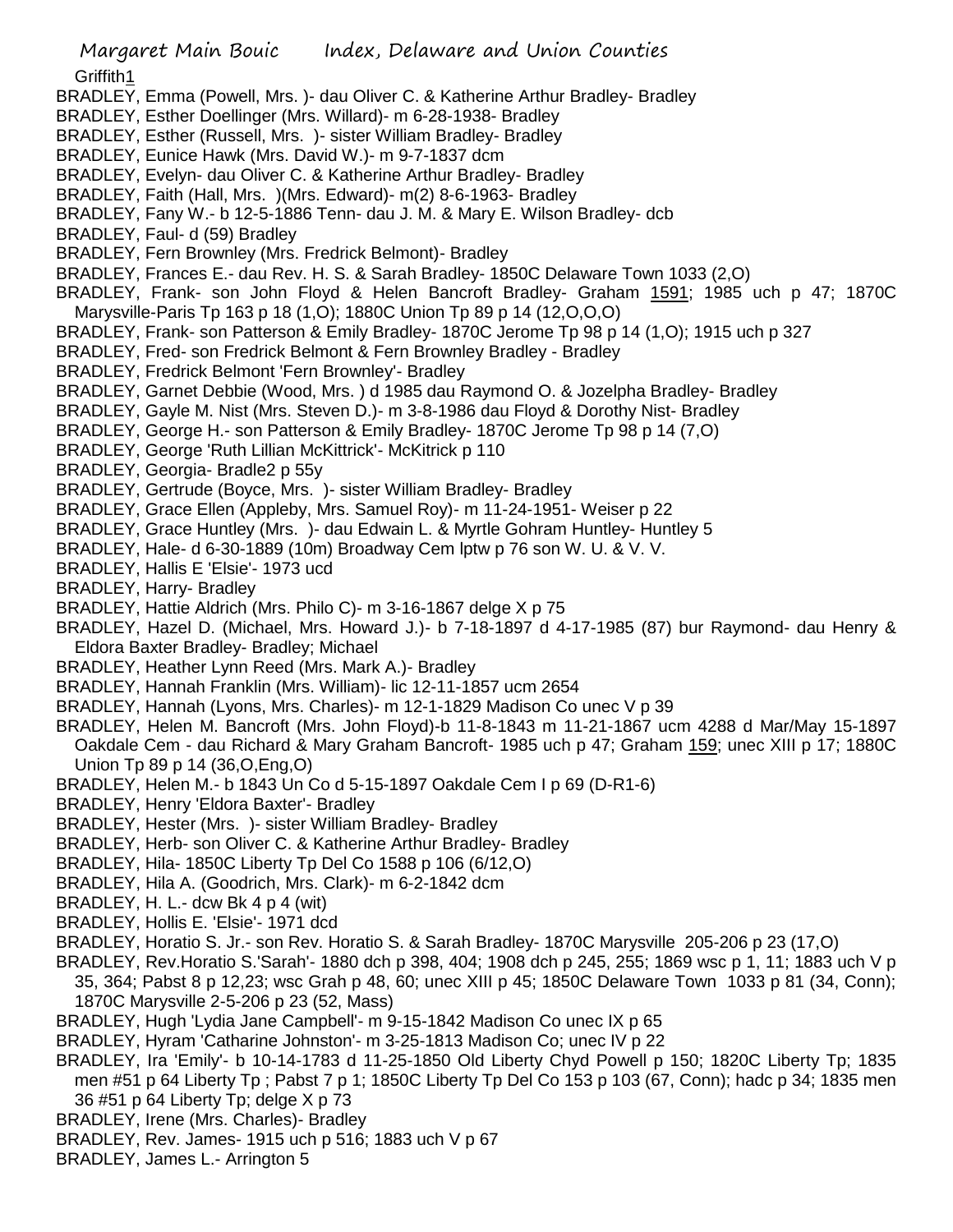- Margaret Main Bouic Index, Delaware and Union Counties
- BRADLEY, James Lawson 'Elizabeth Mark'- b 12-9-1806 Va m 9-30-1832 d 9-14-1881- Genther p 150, 151; unec VII p 9
- BRADLEY, James M.- b 11-14-1838 d 8-30-1841 son James Lawson & Elizabeth Mark Bradley- Genther p 151
- BRADLEY, James 'Margaret Morrison'- m 10-4-1837 Madison Co unec IX p 5
- BRADLEY, James W. 'Mary Jane Heimlich'- son Willard & Esther Doellinger Bradley- Bradley
- BRADLEY, Jason 'Debbie Van Hoose'- b 1973 son Charles & Valerie Bradley- Bradley; 1979, 1981, 1983 ucd
- BRADLEY, Jene Elizabeth (Elser, Mrs. Arthur Leroy)- m 12-22-1968 dau Clarence Bradley- Bradley
- BRADLEY, Jane (Paugh, Mrs. Henry)- m 7-19-1827 Madison Co unec V p 27
- BRADLEY, Janet- dau Clarence & Elizabeth Bradley- 1961 dcd (12)
- BRADLEY, Jene- ch Clarence & Elizabeth Bradley- 1961 dcd (11)
- BRADLEY, Jenevieve (Meyers, Mrs. )- sister Rev. Raymond O. Bradley- Bradley
- BRADLEY, Jessie Shrum (Mrs. Donald)- m 12-15-1937- Bradley
- BRADLEY, Jimima Morrow (Mrs. Alfred)- m 10-14-1830 Madison Co unec V p 47
- BRADLEY, J. Lewis 'Cora Bailey'- Bradley
- BRADLEY, J. M. 'Maira'- dbg p 15
- BRADLEY, Joan (Mrs. Bartholomew)- 1973 ucd
- BRADLEY, Joan Elaine (Toney, Mrs. John Auvil)- m 11-2-1974 dau Clarence & Elizabeth Bradley- 1961 dcd (6); Bradley
- BRADLEY, Joel 'Amelia Pfifer'- m 4-19-1849 ucm 1410; unec VII p 45, XIII p 19
- BRADLEY, John- 1880C Union Tp p 071A
- BRADLEY, John Floyd 'Helen Bancroft'- b 1847 m 11-21-1867 ucm 4288 d 6-29-1894 Oakdale Cem; 1985 uch p 47; Graham (159); unec XIII p 17; 1870C Marysville 163 p 18 (24,O); 1880C Union Tp 89 p 14 (34, O, Eng,Eng) p 070A
- BRADLEY, John- son Fredrick Belmont & Fern Brownley Bradley Bradley
- BRADLEY, John 'Judy McDorman'- m 7-30-1846 Madison Co unec X p 18
- BRADLEY, John- son Oliver C. & Katherine Arthur Bradley- Bradley
- BRADLEY, John- b 1847 Philo O d 6-30-1894 (47y 8m) Oakdale Cem I p 69 (D-R1-6)
- BRADLEY, Mrs. John & inf interred 5-25-1893 Oakdale Cem I p 69 831 (D17)
- BRADLEY, John H. b 1859 d 1953 Milford Cem Un Al p 69
- BRADLEY, John M.- stepson Lem Freemou?- 1880C Union Tp 98 p 16 (27, Pa,Ire,Pa)
- BRADLEY, John- son Patterson & Emily Bradley- 1870C Jerome Tp 98 p 14 (3,O)
- BRADLEY, John 'Sarah Ann Jones'- m 12-1-5-1842 Madison Co unec IX p 65
- BRADLEY, Jonas 'Elizabeth Davis'- m 4-24-1828 unec V p 28
- BRADLEY, Joshua- son Charles E. & Marilyn A. Bradley- Bradley
- BRADLEY, Jozelpha G. (Mrs. Raymond O.)- 1969, 1971 dcd; Bradley
- BRADLEY, Judy- dau Clarence & Elizabeth Bradley- 1961 dcd (8)
- BRADLEY, Judy McDorman (Mrs. John)- m 7-30-1846 Madison Co unec X p 18
- BRADLEY, Judy- dau Saul Bradley- Bradley
- BRADLEY, Karon- b 1957 dau Bartholomew M. & Joan Bradley- 1973 ucd
- BRADLEY, Katherine Arthur (Mrs. Oliver C.)- Bradley
- BRADLEY, Kathleen (Davis, Mrs. Gail)- b 6-25-1874 m 12-7-1898 d 2-3-1967 Milford dau John & Helen M. Bancroft Bradley- Graham 1594; 1880C Union Tp 89 p 14 (6,O,O,O)
- BRADLEY, Marilyn Kay (Crowson, Mrs. David)- dau Bailey & Elizabeth Jane Rickard Bradley- 1985 uch p 116; Rickard Bible; Bradley; unec VI p 43
- BRADLEY, Keegan Palmer- b 1983 son Mark A. & Heather Lynn Reed Bradley- Bradley
- BRADLEY, Kent- d 1-25-1889 (3-7-5) son W. U. & V. V.- Broadway Cem lptw p 89
- BRADLEY, Kersey E.- Powers Pat p 297; 1976 dch p 15
- BRADLEY, Kitty Gibson (Mrs. Sidney B.)- dau & Gertie Hutchison Gibson- Hutchisson p 69
- BRADLEY, Lafayette Frank- b 1-12-1891 Berlin Tp son J.W. & -Wilson Bradley- dcb
- BRADLEY, Larry- b 1978 son Charles E. Bradley- 1983 ucd
- BRADLEY, Lawrence- Powell p 418 Oak Grove Cem
- BRADLEY, Lettie (Miller, Mrs. Clarence)- b 1-3-1870 m 4-23-1902 d 4-2-1902 dau John & Helen M. Bancroft Bradley- Graham 1591; 1870C Marysville-Paris Tp 163 p 186 (5/12,O); 1880C Union Tp 89 p 14 (11,O,O,O)
- BRADLEY, Levina (Tyler, Mrs. George)- m 2-8-1849 Madison To unec XI p 9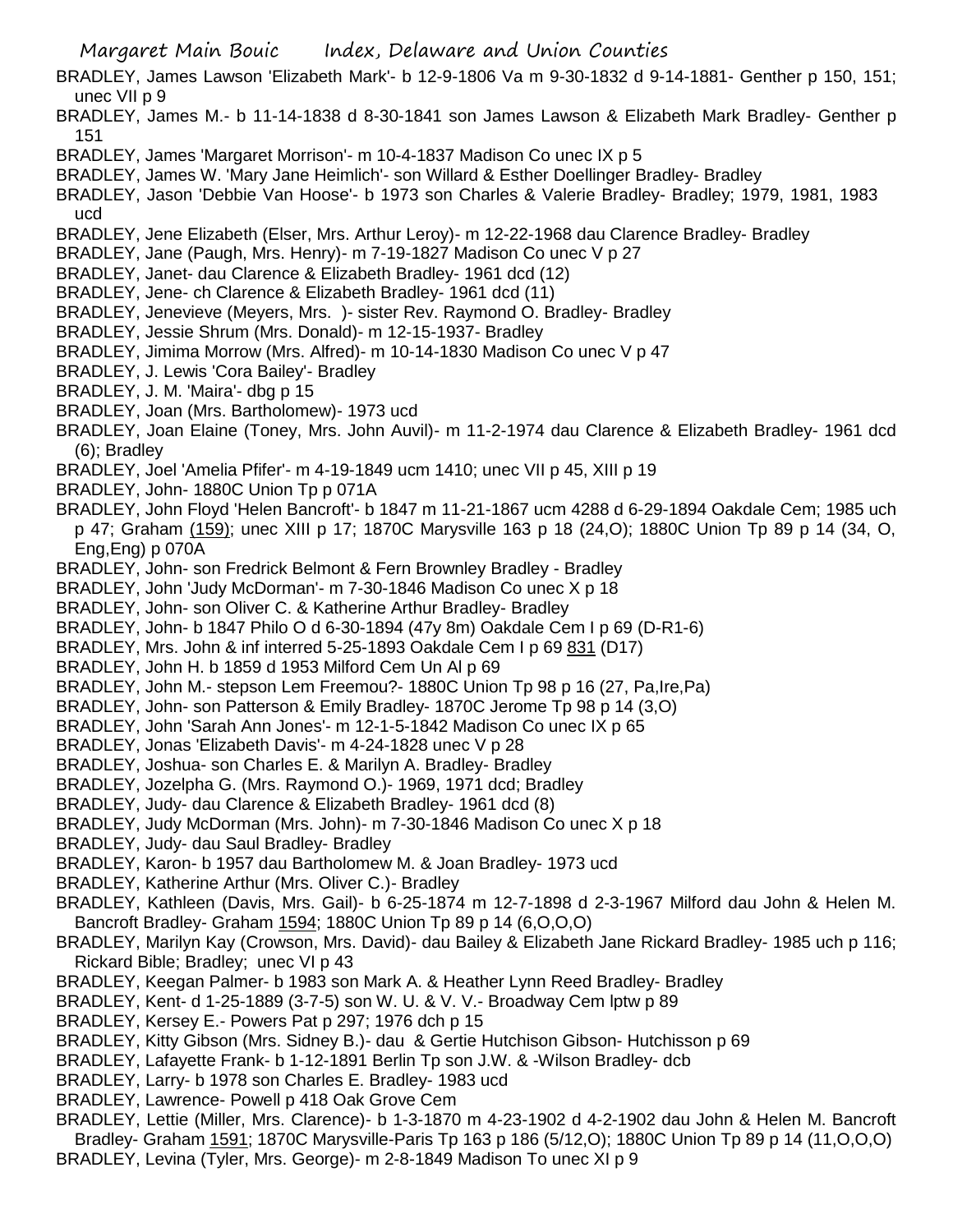BRADLEY, Linda L. (Mrs. Robert L.)- 1983 ucd

- BRADLEY, Linda (Rose, Mrs. )(Martin, Mrs. )- dau Beach Sr. & Delcenia Bradley- Bradley
- BRADLEY, Lois Lorraine (Todd, Mrs. Homen)- dau George & Ruth Lillian McKittrick- McKitrick p 110
- BRADLEY, Lora (Fisher, Mrs. ) (Rush, Mrs. )- dau Saul Bradley- Bradley
- BRADLEY, Lucy Siegenthaler (Mrs. Oliver)- Bradley
- BRADLEY, AnnaLuella Price (Mrs. Walter Calvin)- Cowgill p 51
- BRADLEY, Lydia Jane Campbell (Mrs. Hugh)- m 9-15-1842 Madison Co unec IX p 65
- BRADLEY, Major- Genther p 30
- BRADLEY, Mansell Isaac 'Vinnie'- 1969, 1971 dcd
- BRADLEY, Margaret Morrison (Mrs. James)- m 10-4-1837- unec IX p 5
- BRADLEY, Margaret (Nau, Mrs. Jacob II)- b 1825 d 1856 ped Carolyn Latham Mickley #185 25- unec X p 10
- BRADLEY, Maria (Mrs. J. M.)- d 3-31-1847 (26-1-18) Powell p 96; dbg p 15
- BRADLEY, Marie (Sheets, Mrs.Forrest)- sister Rev. Raymond O. Bradley- Bradley; Maugans Anc p 171
- BRADLEY, Marilyn A. (Mrs. Charles E.)(Isaacs, Mrs. )- Bradley
- BRADLEY, Mark A.'Jeather Lynn Reed- son Donald & Carolyn Bradley- Bradley
- BRADLEY, Martha (Culler, Mrs. )- sister William Bradley- Bradley
- BRADLEY, Martha C. (Shields, Mrs. Thomas P)- d 1859- Shields 2,3; 1883 uch V p 352
- BRADLEY, Martha (Mrs. Pearly D.)(Keeton, Mrs. )- Bradley
- BRADLEY, Martin 'Elizabeth Wilmuth'- son Rev. James Bradley- 1883 uch V p 67
- BRADLEY, Mary b d 1911 Oak Grove Cem Powell p 427
- BRADLEY, Mary Ann (Rowland, Mrs. Alexander)- m 5-19-1842 Madison Co unec IX p 56
- BRADLEY, Mary Elizabeth- dau Bailey & Elizabeth Jane Rickard Bradley- 1985 uch p 116; Rickard Bible unec VI p 43
- BRADLEY, Mary D. (Haltsberg, Mrs. Gabriel)- m 10-20-1850 dcm
- BRADLEY, Mary Darrah (Bently, Mrs. William)(Mrs. Thomas)- dau Absalom & Nancy Newhouse Darrah-Newhouse p 68 1341, 1131
- BRADLEY, Mary (Flenniken, Mrs. Samuel Wilson)- m 10-17-1848- Powers p 141
- BRADLEY, Mary Francis (Mrs. William)- m 11-19-1813 Madison Co unec VII p 10
- BRADLEY, Mary I.- dau Rev. Horatio S. & Sarah M. Bradley- 1870C Marysville-Paris Tp 205-206 p 23 (11,O)
- BRADLEY, Mary- dau Ira & Emily Bradley- 1850C Liberty Tp Del Co 1513 p 103 (18,O)
- BRADLEY, Mary Jane Heimlich (Mrs. James W.)- m 7- 1957 dau Clifford & Donna Heimlich- Bradley; Heimlich
- BRADLEY, Mary Johnston (Mrs. William)- m 4-19-1813 Madison Co- unec IV p 22
- BRADLEY, Mary K.- Pabst 7 p 24
- BRADLEY, Mary Louise Camp (Mrs. Edward J.)- dau Russell & Carrie Shreyer Camp- Weaver 1251123
- BRADLEY, Massie (Richey, Mrs. William Jr.)- b 9-26-1804 m 11-20-1820- dcc Dorothy Longbrake Roberts 21 see Badley
- BRADLEY, Matthias C. 'Ada A. Burnham'- b 9-25-1854 m 11-21-1877 son James Lawson & Elizabeth Mark Bradley- Genther p 151
- BRADLEY, May- dau John & Helen Bancroft Bradley- Graham 1597
- BRADLEY, Melissa- b 1959(8) dau Stephen L. & Beth Bradley- 1969, 1971 dcd
- BRADLEY, Michael- son Robert L. & Norma Detling Bradley Bradley
- BRADLEY, Michael- b 1983 son Robert M. & Carol A. Bradley- 1991 ucd
- BRADLEY, Michael- b 1954 son Steve L. & Beth J. Bradley- 1971 dcd
- BRADLEY, Mildred Marie Coonfare (Mrs. Clarence)(Monesmith, Mrs. William Edward)- b 2-21-1905 dau Burr & Belle M. Foust Coonfare- Giffen 1642111
- BRADLEY, Minerva- 1915 uch p 425
- BRADLEY, Rev. Monty 'Sondra'- 1980 dcd
- BRADLEY, Nancy b 1964 dau Hallis E. & Elsie Bradley-1971, 1973 ucd
- BRADLEY, Nancy- dau Rev. Horatio S. & Sarah M. Bradley- 1870C Marysville-Paris Tp 205-206 (19,O)
- BRADLEY, Nancy Chambers (Mrs. Donald E.)- m Oct 1959- Bradley
- BRADLEY, Nancy- b 9-6-1833 d befor 1883 dau James Lawson & Elizabeth Mark Bradley- Genther p 151
- BRADLEY/BADLEY, Nancy (Ogden, Mrs. William,Sr.)- unec XIV p 63
- BRADLEY, Nannie (Wilkins, Mrs. J. C.)- 1883 uch V p 152
- BRADLEY, Nelle Harriette (Farrington, Mrs. William Lawrence)- b 3-14-1880 m 2-28-1899 d 5-30-1967 Oakdale Cem II p 87 (H-RP-14)- dau John & Helen Bancroft Bradley- Graham 1596; Farrington; 1880C Union Tp 89 p 14 (3,O,O,O)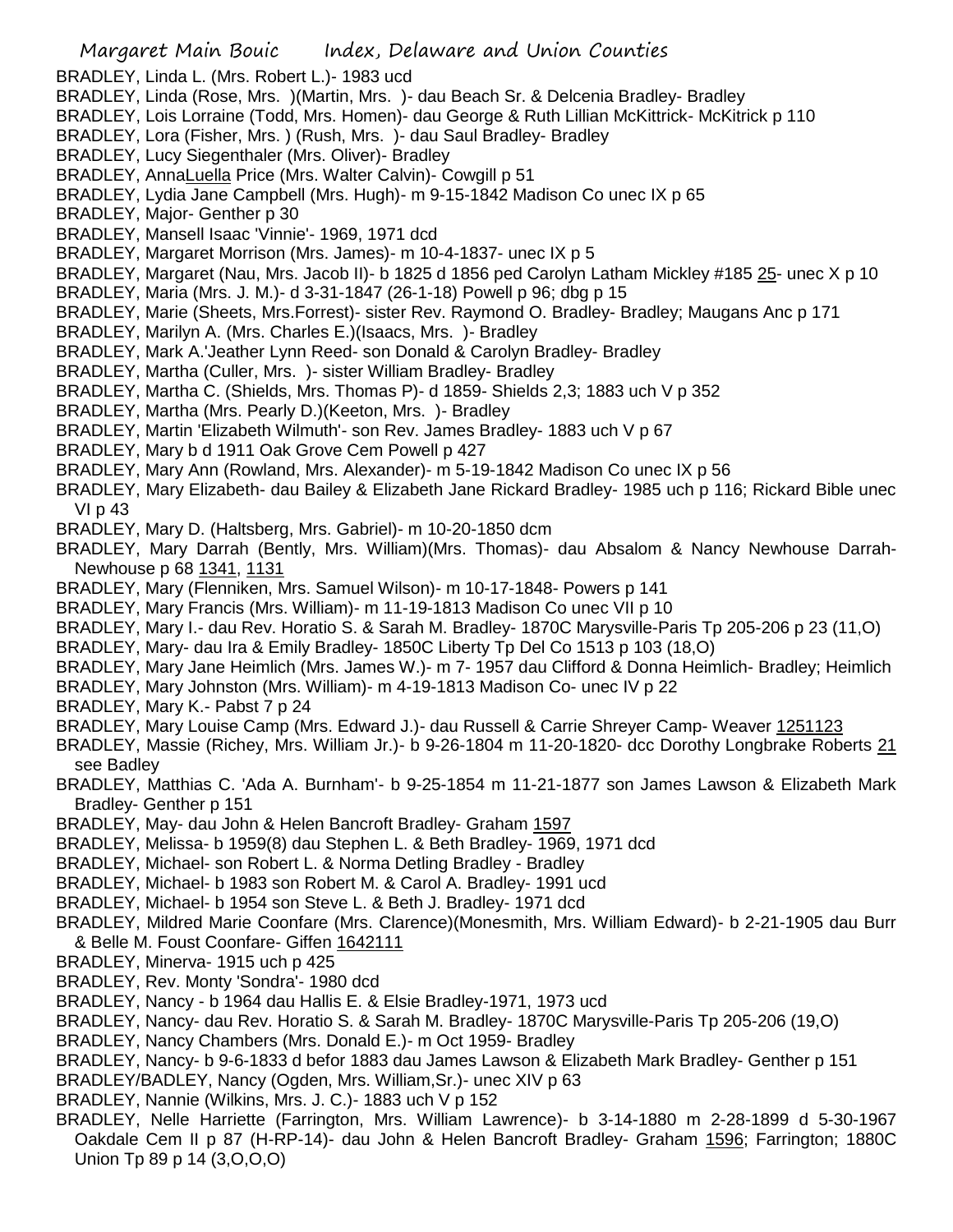- BRADLEY, Nellie (Hanselman, Mrs. Frederick)- Hanselman; Bradley
- BRADLEY, Norma Detling (Mrs. Robert L.)- Bradley
- BRADLEY, Oliver 'Lucy Siegenthaler'- Bradley
- BRADLEY, Oliver C. 'Katherine Arthur'- b 5-13-1916 Chamaign Co m 5-23-1938 d 12-30-1983 bur Middleburgson Oliver & Lucy Bradley- Bradley
- BRADLEY, Patterson 'Emily'- 1870C Jerome Tp 98 p 14 (35, Ireland); hjt p 191; 1883 uch IV p 460, 526
- BRADLEY, Patrick- 1860C Jerome Tp 128 p 18 (25, Ireland)
- BRADLEY, Paul 'Donette'- d 10-2-1978 (74) son Oliver & Lucy Bradley- Bradley
- BRADLEY, Paul 'Dorothea'- 1949 ucd
- BRADLEY, Pauline (Noland, Mrs. Earl)- m 11-10-1927- Bradley
- BRADLEY, Pearly D. 'Martha'- Bradley
- BRADLEY, Perry b 1962 son Bartholomew M. & Joan Bradley- 1973 ucd
- BRADLEY, Philo C.'Hattie Aldrich'- b 1827 m 3-16-1867 d 1876- Gavitt Cem 43; delge XI p 7
- 5BRADLEY, ---infant b 5-21-1868 Oxford Tp dau Philo C. & Harriet Bradley- dcb
- BRADLEY, Rev. Raymond O. 'Jozelpha G.'-d 2-21-1985 (79) Oak Grove Cem -1961, 1969, 1971, 1980 dcd BRADLEY, Ric- 1980 dcd
- BRADLEY, Richard- b 4-1-1901 Delaware Town son M. E. & Magie O'Keefe Bradley- dcb
- BRADLEY, Robert- Nash p 138
- BRADLEY, Robert L. 'Linda L.'- 1983, 1991 ucd
- BRADLEY, Robert L. 'Norma Detling'- b 2-2-1930 d 6-8-1991 (61) son Fredrick Belmont & Fern Brownley Bradley - Bradley
- BRADLEY, Robert M. 'Carol'- 1991 ucd
- BRADLEY, Robert- b 1977 son Robert L. & Linda L. Bradley- 1983 ucd
- BRADLEY, Robert 'Virginia Keck'- Graham (18(11)521)
- BRADLEY, Robin- b 1978 ch Robert L. & Linda L. Bradley- 1983 ucd
- BRADLEY, Ronald Lee 'Teresa Robinson'- b 8-2-1947 d 5-12-1991 (43) bur South Webster- son Beach Sr. & Delcenia Bradley- Bradley
- BRADLEY, Ronald- son Fredrick Belmont & Fern Brownley Bradley Bradley
- BRADLEY, Roy- b 12-25-1901 Delaware Tp twin son H. W. & Elizabeth Shaffer Bradley- dcb
- BRADLEY, Ruth Lee (Mrs. Alfred)- m 10-14-1845 Madison Co unec X p 18
- BRADLEY, Ruth Lillian McKittrick (Mrs. George)- b 3-16-1916 dau Harvey Howard & Mabel Ingram McKittrick-McKitrick p 110
- BRADLEY, Ruth Monska (Mrs. Paul E.)- d 12-18-1991 (77) bur Green Lawn- dau Herman Sr. & Jeanette Monska- Bradley
- BRADLEY, Samuel- 1908 dch p 54; 1976 dch p 245
- BRADLEY, Samuel- 1820C Millcreek Tp 234 (26-45)
- BRADLEY, Samuel Chere,Jr.- b 7-14-1902 Delaware Town son Arsh & Lizie Hensey Bradley- dcb
- BRADLEY, Saundra (Marshall, Mrs. )- dau Saul Bradley- Bradley
- BRADLEY, Sarah Ann Jones (Mrs. John)- m 12-15-1842 Madison Co unec IX p 65
- BRADLEY, Sarah Ann (Mitchell, Mrs. M)- 1880 dch p 635
- BRADLEY, Sarah (Bowen, Mrs. Abraham)- 1883 uch V p 358 see Badley
- BRADLEY, Sarah C.- dau William E. & Catherine Bradley- 1850C Liberty Tp Del Co 1583 p 106 (6,O)
- BRADLEY, Sarah M. (Mrs. Rev. Horatio S.)- 1850C Delaware Town 1033 p 81 (30, Mass); 1870C Marysville-Paris Tp 205-206 p 23 (50, Mass)
- BRADLEY, Sarah J.- step dau Lem Friermond?- 1880C Union Tp 98 p 16 (17, Pa,Ire,Pa)
- BRADLEY, Sarah- b 1988 dau Robert M. & Carol A. Bradley- 1991 ucd
- BRADLEY, Saul- d 5-16-1974 (50) bur South Webster O.- Bradley- brother Beach Bradley- Bradley
- BRADLEY, Saul Jr.- son Saul Bradley- Bradley
- BRADLEY, Serena- dau William E. & Catherine Bradley- 1850C Liberty Tp Del Co 1583 p 106 (8,O)
- BRADLEY, Sharon- b 1956 dau Bartholomew M. & Joan Bradley- 1973 ucd
- BRADLEY, Sharon Reese (Mrs. Arzanas Bob)- Bradley
- BRADLEY, Shelton 'Eliza McKenny'- m 7-25-1833 Madison Co unec VII p 10
- BRADLEY, Shirley (faust, Mrs. )- dau Saul Bradley- Bradley
- BRADLEY, Sidney B. 'Kitty Gibson'- Hutchisson p 67
- BRADLEY, Sim- ? p 3
- BRADLEY, S. L.- Pabst 2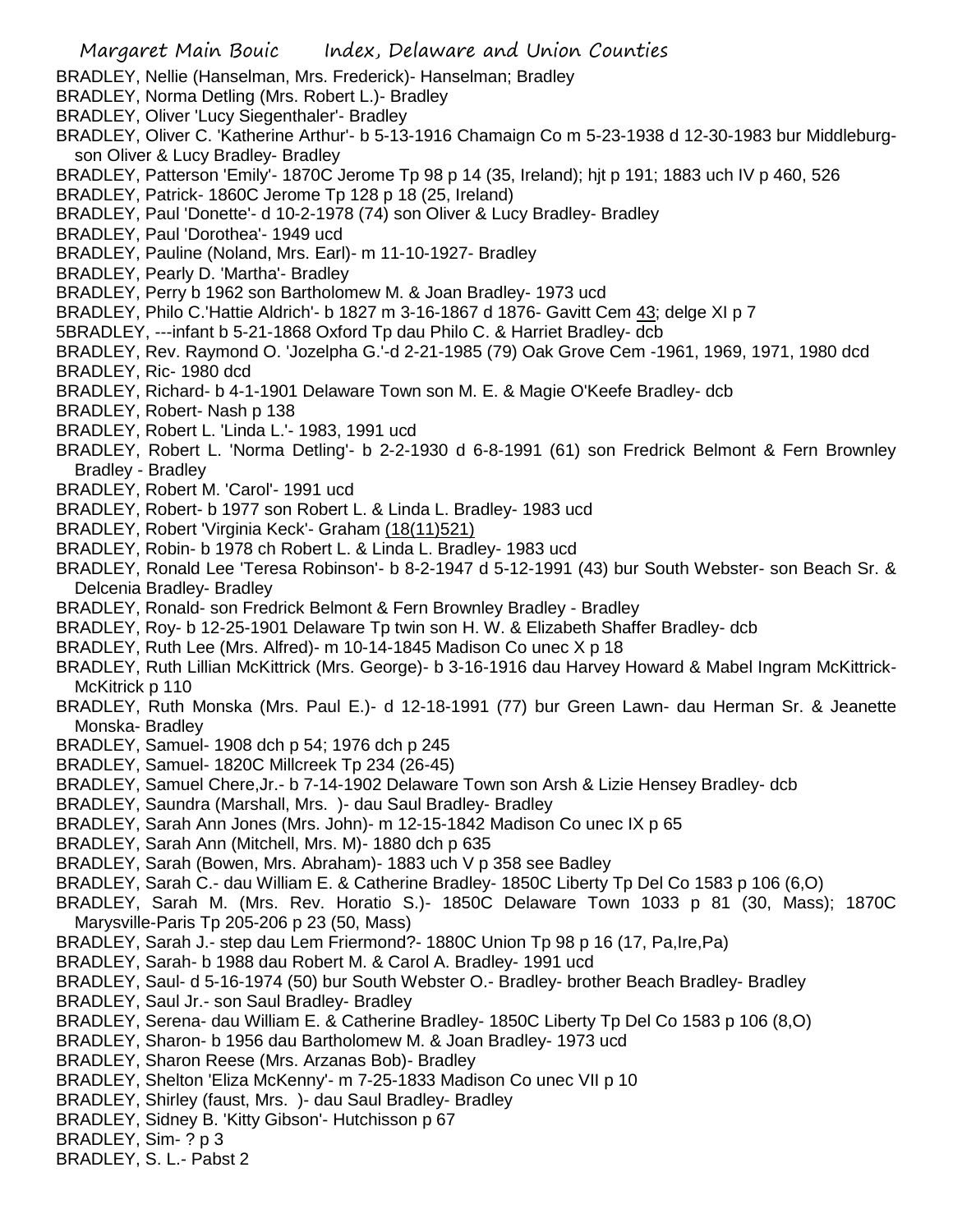Margaret Main Bouic Index, Delaware and Union Counties BRADLEY, Sondra (Mrs. Monty0- 1980 dcd BRADLEY, Stephen K.- b 1809 d 1847 Oak Grove Cem Powell p 427 BRADLEY, Steven D. 'Gayle M. Nist'- m 3-8-1986 son Charles & Irene Bradley- Bradley BRADLEY, Steven (Stephen) L. 'Beth J.'- 1969, 1971, 1980 dcd BRADLEY, Steven M.- b 1955 son Stephen L. & Beth Bradley- 1969, 1980 dcd BRADLEY, Sue (Pelphrey, Mrs. )- dau Donald & Jessie Shrum Bradley- Bradley BRADLEY, Susan (Dinwiddie, Mrs. Robert)- m 2-6-1823 ucm 41; unec II p 13 BRADLEY, Susan (Rempt/Rampt, Mrs. John)- m 7-11-1840 Madison Co unec IX p 31 BRADLEY, Susannah (Johnston, Mrs. Abraham)- m 5-6-1809 onwq I BRADLEY, T.- 1908 dch p 388 BRADLEY, Tammy- b 1976 ch Charles E. Bradley- 1979, 1981, 1983 ucd BRADLEY, Taylor Annette- b 2-23-1994 dau Jason & Debbie Van Hoose Bradley- Bradley BRADLEY, Mrs. T. C.- dg 1-7-1908, delge VIII p 12 BRADLEY, Teresa Robinson (Mrs. Ronald Lee)- Bradley BRADLEY, Terry- son Paul E. & Ruth Monska Bradley - Bradley BRADLEY, Thankful (Potter, Mrs. Joseph) -Potter p 1 (16) BRADLEY, Thelma (Callicoat, Mrs. Harold L.)- m 11-7-1946 Bradley; Callicoat BRADLEY, Theodore S- b 1845 d 1866 Oak Grove Cem Powell p 427- son Chancy & Elizabeth Bradley-1850C Delaware Town 1140 p 86 (4,O) BRADLEY, Thomas 'Mary Darrah'-d Civil War- Newhouse p 68, (1131), (1341) BRADLEY, Thomas b III. son Thomas & Mary Darrah Bradley- Newhouse p 68 11311, 13411 BRADLEY, Tina Marie (Arrington, Mrs. Bradley Ray)- m 3-15-1975- Arrington BRADLEY, Vada (Cornell, Mrs. David)- Bradley ; Cornell BRADLEY, Valerie (Mrs. Charles E.)- 1983 ucd BRADLEY, Verna (Martin, Mrs. )- sister William Bradley- Bradley BRADLEY, Vinnie (Mrs. Elbert M.)- 1961 dcd BRADLEY, Virginia Keck (Mrs. Robert)- dau William George & Esther Gary Keck- 1883 uch V Graham 18(11)521 BRADLEY, Vivian (Mayer, Mrs. )- dau Oliver C. & Katherine Arthur Bradley- Bradley BRADLEY, V. V. (Mrs. W. U.)- lptw p 76 BRADLEY, Walter Calvin 'Anna Luella Price Bradley'- Cowgill p 51 BRADLEY, Willadean- ch Elbert M. & Vinnie Bradley- 1961 dcd (13), 1969 dcd BRADLEY, Willard "Bill" 'Esther Doellinger'- b 5-13-1908 m 6-28-1938 d 3-24-1995 (86) Trinity Cem- son Oliver & Lucy Siegenthaler Bradley- Bradley BRADLEY, William- 1820C Millcreek Tp 233 (45+) ; 1915 uch p 436 BRADLEY, William- d 11-24-1972 (74) Oak Grove Cem - Bradley; 1971 dcd BRADLEY, William 'Ann Baker'- m 7-17-1827 Madison Co unec V p 27 BRADLEY, William E. 'Catherine'- 1850C Liberty Tp 1583 p 106 (31) hadc p 34 BRADLEY, William 'Hannah Franklin;- lic 12-11-1857 ucm 2654 BRADLEY, William- son Oliver C. & Katherine Arthur Bradley- Bradley BRADLEY, William Lewis- b 12-24-1942 Rickard Bible unec VI p 43 BRADLEY, William 'Mary Francis'- m 11-19-1813 Madison Co unec VII p 10 BRADLEY, William 'Mary Johnston'- m 4-19-1813 Madison Co unec IV p 22 BRADLEY, William W.- 1870C Liberty Tp Un Co 249 p 30 (19, Georgia) BRADLEY, Willard- son Oliver & Lucy Bradley- Bradley BRADLEY, Wilma (Meek, Mrs. )- dau Saul Bradley- Bradley BRADLEY, W. U. 'V. V.'- lptw p 76 BRADLY, David Jr. 'Hannah Kemp'- m 9-22-1837 Madison Co unec IX p 6 BRADLY, Hannah Kemp (Mrs. David Jr.)- m 9-22-1837 Madison Co unec IX p 6 BRADLY, Joseph H. 'Rachael Fox'- m 3-29-1840 Madison Co unec IX p 31 BRADLY, Mary (Wright, Mrs. Stephen II)- Howison 699 BRADLY, Rachael Fox (Mrs. Joseph H.)- m 3-29-1840 Madison Co unec IX p 31 BRADLY, William- 1969 dcd BRADNER, Rev. Edward 'Hattie Brainard'- Genther p 180 BRADNER, Hattie Brainard (Mrs. Rev. Edward)- b 5-26-1867 dau William W. & Harriet S. Rider Brainard-Genther p 180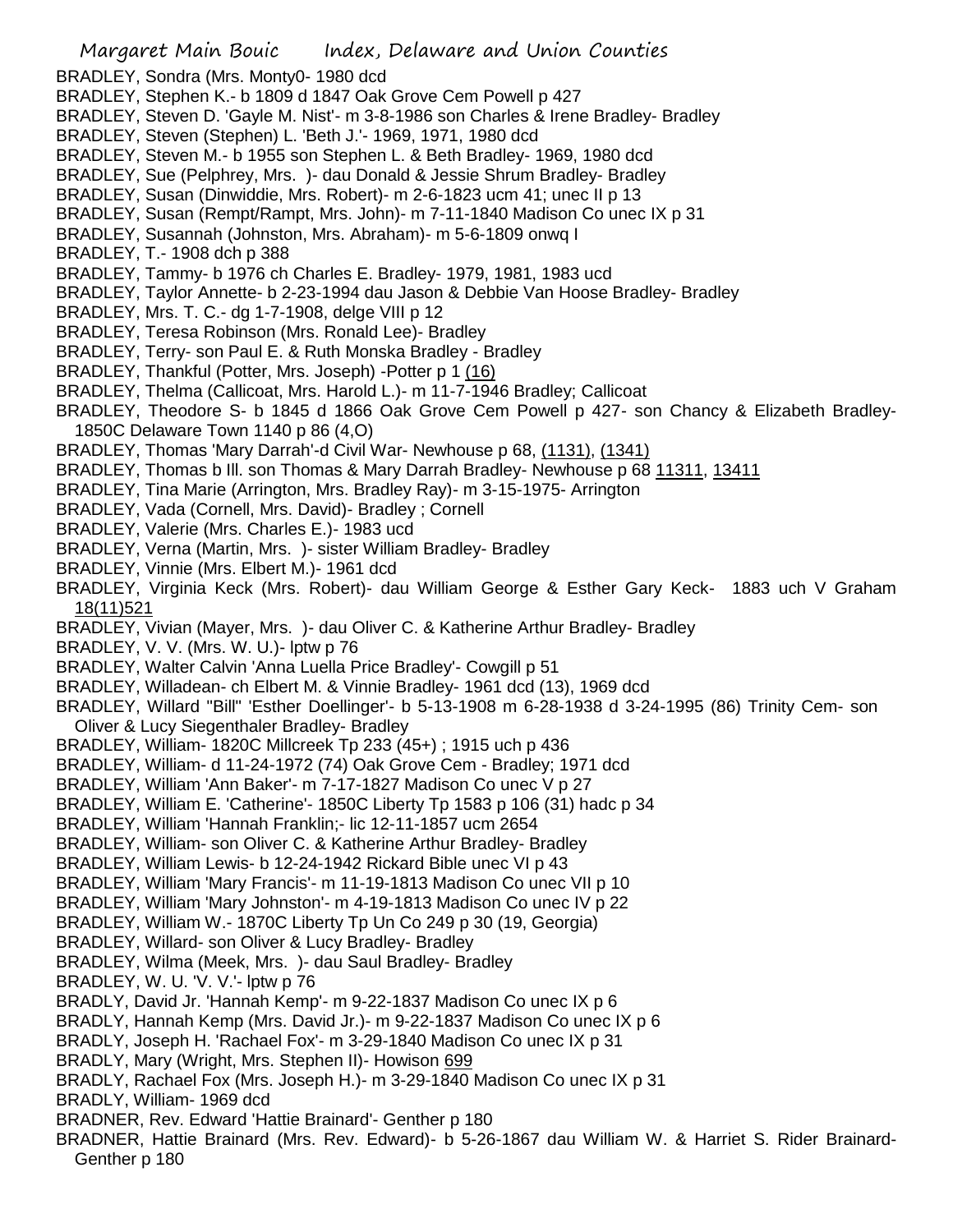Margaret Main Bouic Index, Delaware and Union Counties BRADNER, Henry Howe- b 9-3-1879 d 9-29-1888 Claibourne Cem p 25 BRADNEY, Claude 'Payline Scott'- Mitchell 112(10)541 BRADNEY, Edward Maxwell- son Claude & Pauline Scott Bradney- Mitchell112(10)5413 BRADNEY, Jean Louise- dau Claude & Pauline Scott Bradney- Mitchell 112(10)5411 BRADNEY, Josephine Elizabeth- dau Claude & Pauline Scott Bradney- Mitchell 112(10)5412 BRADNEY, Pauline Scott (Mrs. Claude)- dau Eugene Chapman & Lorra Nardyke Scott- Mitchell 112(10)541 BRADSHAW, Alberta H. (Knox, Mrs. Calvin Clifford)- b 7-27-1905 d 9-12-1983 sister Charles Bradshaw-Bradshaw BRADSHAW, Amanda- dau Benjamin & Elisabeth Grant Bradshaw- 1850C Jackson Tp 49 (18,O) BRADSHAW, Anna (Mrs. Earl)- 1969, 1971,1980 dcd BRADSHAW, Aubrey Swift 'Edythe'- d 11-3-1991 (81) son Charles Lincoln & Sarah Bertha Swift Bradshawdpc p 73, 111, 112; Bradshaw BRADSHAW, Benjamin 'Elizabeth Grant'- m 3-9-1843 ucm 849; 1915 uch p 471; 1883 uch V p 493; 1840C Jackson Tp 229 (20-30); 1850C Jackson Tp 49 p 8 (39, Va); unec VI p 3; djlm p 72 BRADSHAW, Benjamin V. 'Mary Ross'- m 12-28-1871 ucm 5095 son Benjamin & Elizabeth Grant Bradshaw-1850C Jackson Tp 49 p 8 (5,O); 1870C Jackson Tp 93-91 p 13 (25,O) BRADSHAW, Charles- Bradshaw BRADSHAW, Charles Lincoln 'Sarah Bertha Swift'- Bradshaw BRADSHAW, Coesetta (Collins, Mrs. )- sister Charles Bradshaw- Bradshaw BRADSHAW, J. Douglas- unec XI p 4 BRADSHAW, Earl 'Anna'- 1969, 1971,1980 dcd BRADSHAW, Edythe (Mrs. Aubrey Swift)- Bradshaw BRADSHAW, Elizabeth- b 1972 dau Louis H. & Peggy J. Bradshaw- 1980 dcd BRADSHAW, Elizabeth Grant (Mrs. Benjamin)- m 3-9-1843 ucm 849 d May 1863 Price Family Cem djlm p 72; 1883 uch V p 493; 1840C Jackson Tp 229 (20-30); 1850C Jackson Tp 49 p 8 (35,O); unec VI p 3 BRADSHAW, Francis- ch Benjamin & Elisabeth Grant Bradshaw- 1850C Jackson Tp 49 p 8 (10/12,O) BRADSHAW, Florence McKittrick (Mrs )- dau James William & Nora Bridgett Durick McKittrick- McKitrick p 421 BRADSHAW, Gary 'Nancy McBride'- 1985 uch p 112 BRADSHAW, Grace (Mrs. Wayne)- d 6-2-1977 (66) sister Mrs. Effie King BRADSHAW, Prof. H. W.- dg 1-7-1908 delge VIII p 12 BRADSHAW, James M.- adopted son Peter & Elizabeth Vaughn Schultz- Schultz p 8 BRADSHAW, Jenny (Jones, Mrs. )- sister Charles Bradshaw- Bradshaw BRADSHAW, John R.- 1991 ucd BRADSHAW, Jonathan- son Benjamin & Elisabeth Grant Bradshaw- 1850C Jackson Tp 49 p 8 (14,O) BRADSHAW, Kezia May (McKitrick, Mrs. William Norman)- b 1891 dau John Bradshaw- McKitrick p 449, 450 BRADSHAW, Lewis 'Sarah F. Hutchisson'- Hutchisson p 13 BRADSHAW, Louis H. 'Peggy J.'- 1980 dcd BRADSHAW, Martha- dau Benjamin & Elisabeth Grant Bradshaw- 1850C Jackson Tp 49 p 8 (3,O) BRADSHAW, Martha- 1840C Jackson Tp 237 (60-70) BRADSHAW, Nancy McBride (Mrs. Gary)- dau Dale & Verna Crawford McBride- 1985 uch p 112 BRADSHAW, Olivia - b 1976 dau Louis H. & Peggy J. Bradshaw- 1980 dcd BRADSHAW, Pauline (Shirk, Mrs. Edwin H.)- Bradshaw; Shirk BRADSHAW, Peggy J. (Mrs. Louis H.)- 1980 dcd BRADSHAW, Penny Whitney (Mrs. )- dau william H. & Marian Duncan Whitney- 1976 dch p 392 BRADSHAW, Robert- Bradshaw BRADSHAW, Samuel- son Benajin & Elisabeth Grant Bradshaw- 1850C Jackson Tp 49 p 8 (12,O) BRADSHAW, Sarah Bertha Swift (Mrs. Charles Lincoln)- Bradshaw BRADSHAW, Sarah E. Wells (Mrs. Thomas)- m 2-28-1864 ucm 3545 BRADSHAW, Sarah F. Hutchison (Mrs. Lewis)- b 1835 d 6-7-1863- Hutchisson p 13 BRADSHAW, Tabitha- 1870C Jackson Tp 93-91 p 13 (20,O) BRADSHAW, Thomas 'Sarah E. Wells'- m 2-28-1864 ucm 3545 mentioned will of Ralph Cowgill- dcw Bk 2 p 120 BRADSHAW, Tona- dau Aubrey Swift & Edythe Bradshaw- Bradshaw BRADSHAW, Zella- dg 1-7-1908, delge VIII p 12 BRADSTREET, Symon- Powers Pat p 24, 25, 26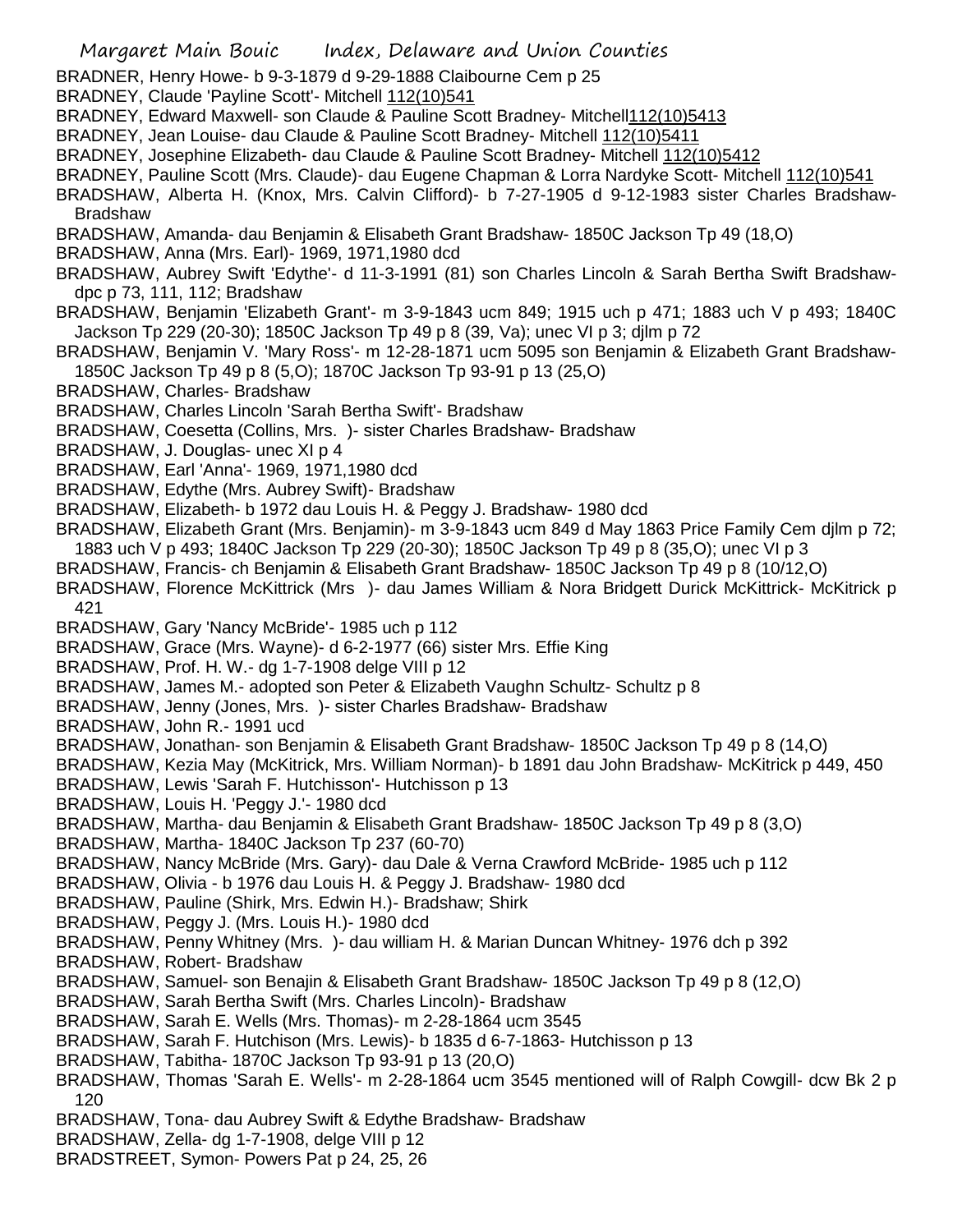- BRADWAY, Betty Lou (Heller, Mrs. Harvey Leroy, Jr.)- b 12-21-1933 m 2-26-1954- Weiser p 309
- BRADY,----delge VI p 13
- BRADY, Amy Christine Colliflower (Mrs. Joseh Edward Jr.)- m 6-28-1980 dau Raymon Colliflower- Brady
- BRADY, Angela Sue- dau Joseph Brady- Brady
- BRADY, Ann (Hutson, Mrs. )- dau Harry B. & Irene Brady- brady
- BRADY, Anna Irene Bachman (Mrs. Harry B.)- b 1-10-1913 d 9-17-1994 (81) dau John & Theresa Bachman- Bachman; Brady
- BRADY, Anthony David- son Zane & Linda Clark Brady- Brady
- BRADY, Barbara D. Fields (Mrs. Ralph Eugene)- b 12-21-1939 m 1959 dau Charles & Vida Parthemer Fields bur Claibourne Cem- Brady
- BRADY, Barbara (Stover, Mrs. )- dau Faith Hall Brady- Brady
- BRADY, Betty (Goodlett, Mrs. )- dau Ernest G. & Mary Morgan Brady- Brady
- BRADY, Bobbi- b 1962 ch Ralph & Joanna Brady- 1971 ucd
- BRADY, Bobbie Dee- dau Ralph Eugene & Barbara Fields Brady- Brady
- BRADY, Brenda L. Hickson (Mrs. Kenneth R.)- m 2-22-19 dau Ralph S. Hickson-
- BRADY, Butch 'Paula'- 1967 ucd
- BRADY, Caroline (Mrs. Ronell D.)- 1969, 1971 dcd
- BRADY, Charles- 1971 dcd
- BRADY, Charles- b 1-29-1791- dumch p 341
- BRADY, Cherokee Lyn- b 2-14-1975 d 4-30-1975 (10 wks) bur Claibourne Cem- Brady dau Zane & Linda Clark Brady-Brady; Genther p 64
- BRADY, C. J. 'Lucia'- 1979, 1981, 1983 ucd
- BRADY, Cynthia Ann (Haney, Mrs. Thomas)(Hutson, Mrs. )- m 7-14-1965 dau Harry Brady- Brady
- BRADY, Cynthia Lee (Speese, Mrs. Edward Moler)- m 10-8-1983 dau Robert & Linda Brady- Brady
- BRADY, Daniel- 1840C Dover Tp 1417 (20-30)
- BRADY, Deborah Jane Gibson (Mrs. Jeff W.)- dau Darrell & Brenda Cramer Gibson- 1985 uch p 16, 58; 1983, 1991 ucd
- BRADY, Dennis Eugene- b 2-2-1960 d 3- 1964 bur Claibourne Cem p 89- son Ralph Eugene & Barbara Fields Brady- Brady
- BRADY, Donald W. 'Mary Lilley'-son Leonard D. & Georgie Pearl Kheunes Brady- 1985 uch p 16; 1971, 1973, 1975, 1979, 1981, 1983, 1991 ucd
- BRADY, Edwin 'Nellie'- b 1860 d 1952 Price Cem djlm p 23
- BRADY, Edward 'Faith Hall'- Brady
- BRADY, Edith Snare (Mrs. William)- b 1848 m 3-15-1877 ucm 6039 d 1906 Price Cem djlm p 48
- BRADY, E. Jane (Brown, Mrs. Judge Daniel W.)- b 9-18-1810 dau Charles Brady- dumch p 341
- BRADY, Elizabeth- b 1967 dau Ronell D. & Caroline Brady- 1971 dcd
- BRADY, Elizabeth (Miller, Mrs. William)- m 5-2-1859 d 3-9-1860- McKitrick p 237
- BRADY, Elizabeth Snare (Mrs. William)- 1985 uch p 103
- BRADY, Ella (Mrs. H. M.)- d 4-9-1877 (19y) Plain City Cem- unec VIII p 7
- BRADY, Emett V.- b 1889 d 1971 Price Cem djlm p 23
- BRADY, Ernest G. 'Mary Morgan'- Brady
- BRADY, Ethel (Boger, Mrs. Otis)- Schultz p 7
- BRADY, Evelyn Irene- b 2-3-1976 dau Zane LeRoy Jr & Linda Kay Clark Brady- Genther p 64
- BRADY, Faith Hall (Mrs. Edward)- 1-27-1968 (55) bur Marlborough Cem- Brady
- BRADY, Florence M. (Landon, Mrs. Charles G.)- m 2-21-1895- Howison 661
- BRADY, Francis- from Ireland, Natualized 9-16-1840, delge VIII p 58; 1840C Berkshire Tp p 187 (30-40)
- BRADY, George- b 1961 son Ralh & Joanna Brady- 1971 ucd
- BRADY, George Russell- son Ralph Eugene & Barbara Fields Brady- Brady
- BRADY, Georgie Pearl Kheune (Mrs. Leonard D.)- 1985 uch p 16
- BRADY, Harry B. 'Anna Irene Bachman'- b 4-14-1918 d 9-23-1991 (73) son Ernest G. & Mary Morgan Brady-Brady
- BRADY, Hattie Zieg (Mrs )-dau Henry & Mary Reichardt Zieg- Alexander; Zieg
- BRADY, Helen (Gosnell, Mrs. )- dau Ernest G. & Mary Morgan Brady- Brady
- BRADY, Helen Irene (Mrs. Zane L.)- Genther p 64
- BRADY, Ilo (Patterson, Mrs. Clarence)- b 4-15-1887 m 2-15-1912 d 5-31-1951 dau William & Elizabeth Snard Brady- 1985 uch p 103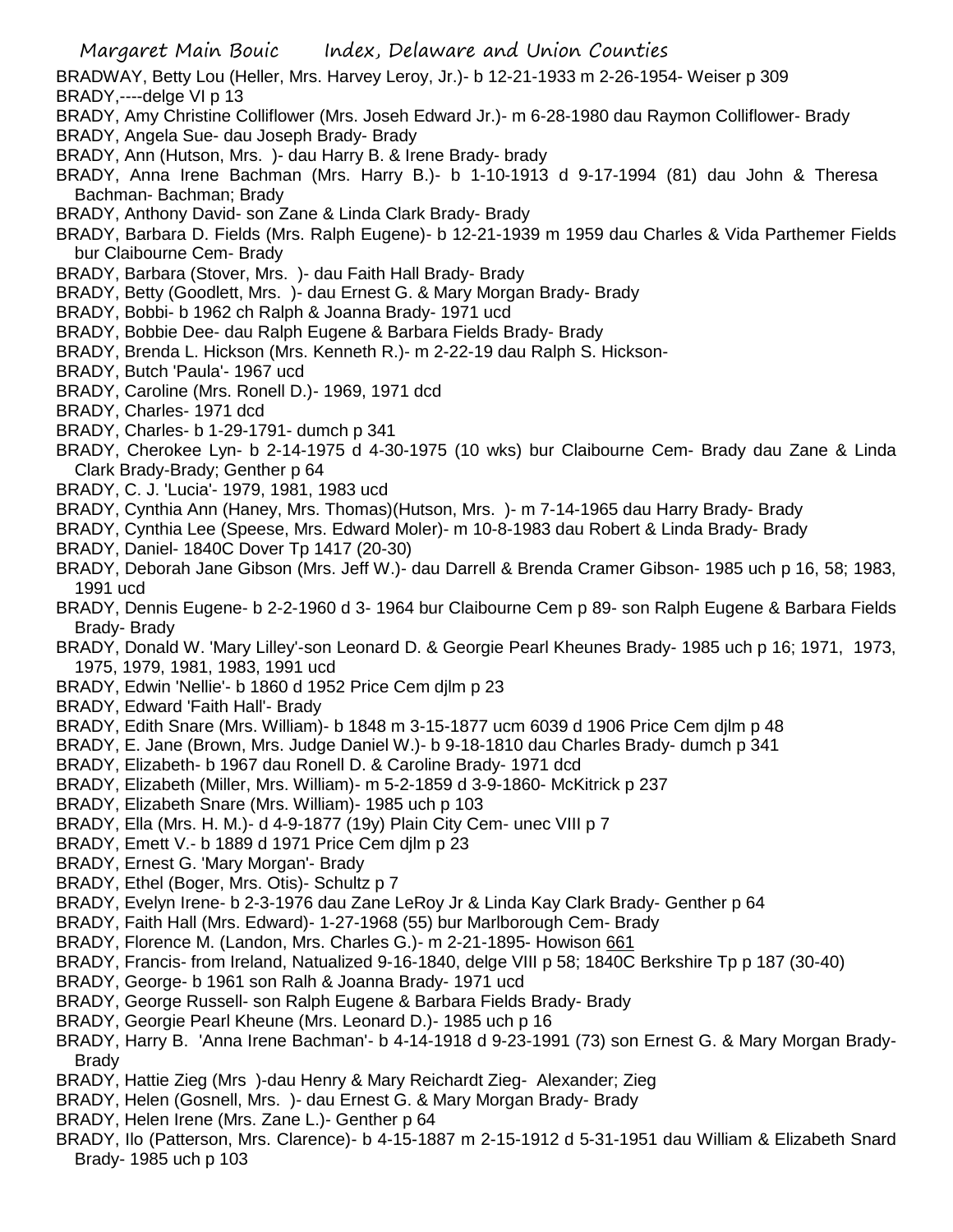- BRADY, Irene (Mrs. Harry)- Brady
- BRADY, Jack E.- b 1942 d 1962 Claibourne Cem p 90
- BRADY, Jane- dau Jean Clase Brady- Brady
- BRADY, Jean Clase (Mrs )(Meier, Mrs. James)- m 11-21-1964 dau Harold & Hazel Clase- Brady
- BRADY, Jeffrey Wayne ''Deborah J.'- b 8-13-1961 son Donald W. & Mary Lilley Brady- 1985 uch p 16, 48; 1973, 1975, 1979, 1983, 1991 ucd
- BRADY, Jessie Wayne- b 4-12-1981 ch Jeffrey Wayne & Deborah J. Brady- 1983, 1991 ucd
- BRADY, Jill- dau Jean Clase Brady- Brady
- BRADY, Joanna (Mrs. Ralph)- 1971 ucd
- BRADY, John 'Theresa'- Brady
- BRADY, Joseph- Brady
- BRADY, Joseph Edward Jr. 'Amy Christine Colliflower'- m 6-28-1980 son Joseph Brady Sr.- Brady
- BRADY, Kenneth R. 'Brenda L. Hickson'- , 2-22-19 son Robert & Roberta Brady- Brady
- BRADY, Lee- b 1974 ch Zane L. & Linda Clark Brady- 1975 ucd
- BRADY, Leonard D. 'Georgie Pearl Kheune'- 1985 uch p 16
- BRADY, Linda Kay Clark (Mrs. Zane Leroy Jr.)(Whitney, Mrs. Jerry Lee)- b 2-2-1954 m(1) 10-27-1973 div (2) 11-2-1979- dau Merril Julius & Evelyn Willadeen Taylor Clark- Genther p 64; 1975 ucd; Brady
- BRADY, Linda (Mrs. Robert)- Brady
- BRADY, Lucia W. (Mrs. C. J.)- 1979, 1981, 1983, 1991 ucd
- BRADY, Martha E.- b 1900 d 1969 York Cem L135 p 32
- BRADY, Martha H. Evans (Mrs. William)- b 4-2-1900 d 12-21-1969 bur York Cem- dau Burr & Ethel Richardson Evans- Brady
- BRADY, Mary J. (Evans, Mrs. Berlin E.)- Cowgill p 39
- BRADY, Mary Lilley (Mrs. Don W.)- dau Harry Howard & Gracie Loucinda Williams- 1985 uch p 161971, 1973, 1975, 1979, 1981, 1983, 1991 ucd
- BRADY, Mary Morgan (Mrs. Ernest G.)- brdy
- BRADY, Mary- b 1964 dau Ronell D. & Caroline Brady- 1969, 1971 dcd
- BRADY, Mathias H.- d 8-8-1890 (23y6m) Maple Dell Cem djlm p 92
- BRADY, M. H.- 1915 uch p 267
- BRADY, Michele LaWayne (Coder, Mrs. Douglas L.)- b 1963 dau Don W. & Mary L. Brady- 1985 uch p 16; 1973, 1975 ucd, 1981 ucd
- BRADY, Nellie (Mrs. Edwin)- b 9-1869 d 1906 Price Cem djlm p 23; 1900C Jackson Tp p 3A (30,O,O,O) m 12y 3ch
- BRADY, Nellie P. (Krs. Paul E.)- b 1908 d 1990 Claibourne Cem p 90
- BRADY, Nicole Jeanine- b 1978 dau Don W. & Mary L. Brady- 1985 uch p 16; 1979, 1981, 1983, 1991 ucd
- BRADY, Pamela (Boerger, Mrs. Michael K.)- dau Joseph E. Brady- Brady
- BRADY, Paul E. 'Nellie P.'- Claibourne Cem p 90
- BRADY, Paula (Mrs. Butch)- 1967 ucd
- BRADY, Phebe A. (Andrews, Mrs. George M.)- m 11-11-1841 dcm
- BRADY, Prudence- dau Edwin & Nellie Brady- b 9-1897 1900C Jackson Tp 3 p A1 (2,O,O,O)
- BRADY, Ralph Eugene 'Barbara Fields- b 1937 m 1959 Claibourne Cem p 89- Brady
- BRADY, Ralph 'Joanna'- 1971 ucd
- BRADY, Ray- son Edwin & Nellie Brady- b 6-1892 1900C Jackson Tp 3 p A1 (7,O,O,O)
- BRADY, Robert 'Linda'- Brady
- BRADY, Robert 'Roberta'- Brady
- BRADY, Roberta (Mrs. Robert)- Brady
- BRADY, Ronell D. 'Caroline'- 1969, 1971 dcd
- BRADY, Ronell- b 1961 son Ronell D. & Caroline Brady- 1969, 1971 dcd
- BRADY, Roxy M.- b 1858 d 1932 Price Cem djlm p 36
- BRADY, Sarah- 1908 dch p 266; 1976 dch p 351
- BRADY, Sarah A. (Henry, Mrs. Leo)- Cowgill p 6
- BRADY, Sherl- b 1965 ch Ronell D. & Caroline Brady- 1969, 1971 dcd
- BRADY, Theresa (Mrs. John)- Brady
- BRADY, Tony- b 1972 ch Zane L. & Linda Clark Brady- 1975 ucd
- BRADY, Tracy- b 1966 ch Butch & Paula Brady- 1967 ucd
- BRADY, William 'Edith Snare'- b 1842 m 3-15-1877 ucm 6039 d 1919 Price Cem djlm p 48; 1985 uch p 103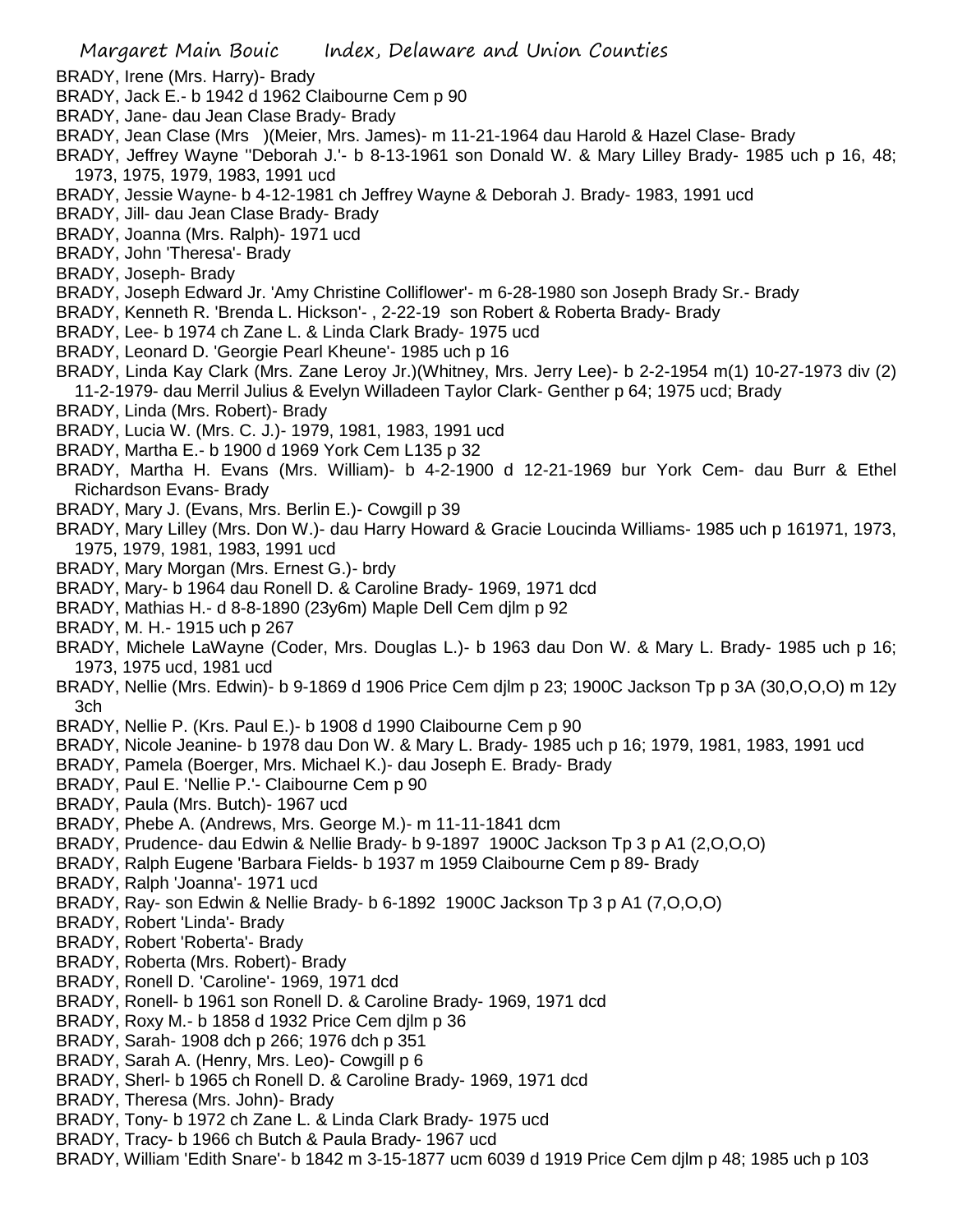- BRADY, Zane LeRoy Jr. 'Linda Clark- b 10-19-1942 m 10-27-1973 son Zane L. & Helen Irene Brady- Genther p 64; 1975 ucd; Brady
- BRADY, Zane LeRoy III 'Helen Irene'-b 4-21-1974 son Zane LeRoy Jr.& Linda Kay Clark Brady- Brady; Genther p 64
- BRAGG, Addison- son Harry & Florence Reed Bragg- Bragg
- BRAGG, Alice Main (Mrs. William)- b 7-4-1860 m 3-15-1878 dau Joseph D. & Ann Howey Maine- Asp 2140
- BRAGG, Charles- son William & Alice Maine Bragg- Asp 2460
- BRAGG, Elizabeth (Hand, Mrs. David)- m 12-17-1846 dcm
- BRAGG, Enoch H.'Margaret'- b 1856 d 1927 Unionville Cem D J p 39; 1900C Darby Tp 174-181 p 9A (45,O,Va,O)
- BRAGG, Esther- d 8-8-1934 (87) Berlin Tp House Cem Powell p 47
- BRAGG, Florence Reed (Mrs. Harry)- dau Medford & Rose Briney Reed- d 6-20-1959- Bragg
- BRAGG, General- Genther p 189
- BRAGG, Glenn J.- son Harold Albert Bragg- Bragg
- BRAGG, Grant- son Harold Albert Bragg- bragg
- BRAGG, Harold Albert- b 5-12-1908 d 5-31-1989 (81) bur Marengo- brother Herbert Bragg- Bragg
- BRAGG, Harold A.- son Harold Albert Bragg- Bragg
- BRAGG, Harry 'Florence Reed'- Bragg
- BRAGG, Herbert- brother Harold Albert Bragg- Bragg
- BRAGG, John- unec VIII p 29
- BRAGG, Joseph Miles- son William & Alice Maine Bragg- Asp 2458
- BRAGG, Judith- dau Harry & Florence Reed Bragg- Bragg
- BRADY, Maggie- D J Cem p 49
- BRAGG, Margaret (Mrs. Enoch H.)- b 1871 d 1936- Unionville Cem D J p 39; 1900C Darby Tp 174-181 p 9A  $(30, ILL, ILL, ILL)$
- BRAGG, Mary Ann (Miller, Mrs. Robert Albert)- b 1836 d 1898 ped Kirk Sillman #125 27- unec VIII p 43
- BRAGG, Mary S. Ebright (Mrs. William R.)- m 10-6-1875 ucm 5758 d 3-18-1884 (36-5-6) Watkins Cem p 2 djlm p 109; dau Philip & Hannah Price Ebright- Ebright 13; mt3 p 16, 17; 1880C Millcreek Tp 98-102 (29,O,O,O)
- BRAGG, Polly Hutchison (Mrs. )- dau John & Rosamond Hutchison- Hutchisson p 13
- BRAGG, Robert M.- son Harold Albert Bragg- Bragg
- BRAGG, Shirley (Farley, Mrs. )- dau Harold Albert Bragg- Bragg
- BRAGG, Virgil R.- son Harold Albert Bragg- Bragg
- BRAGG, William 'Alice Maine'- m 3-15-1878- Asp (2140)
- BRAGG, William Ira- son William & Alice Maine Bragg- Asp 2459
- BRAGG, William R. 'Mary S. Ebright'- m 10-6-1875 ucm 5758- Watkins Cem p 2 djlm p 109; mt3 p 16, 17; 1877 uca p 23; 1880C Millcreek Tp 98-102 (28, Va,Va,Va) p 0160
- BRAGG, Winifred Elizabeth- dau william & Alice Maine Bragg- Asp 2457
- BRAGGINS, Mary A.- Powers Pat p 62, 63
- BRAGGINS, Mary Elizabeth (Fetter, Mrs. Douglas Vastine)- b 3-11-1923- Weiser p 420
- BRAH, Hannah (Twiford, Mrs. Clement0- m 12-7-1837 Madison Co unec IX p 5
- BRAHM, Agnes- b 5-10-1891 Delaware Tp dau Jacob & Agnes Loup Brahm- dcb
- BRAHM, Agnes Luke (Mrs. Jacob)(Kroninger, Mrs. Jacob)- dau Thomas Luke- 1908 dch p 834
- BRAHM, Blanche- b 6-5-1895 Delaware Tp dau Jacob & Agnes Luke Brahm- dcb
- BRAHM, Bruce- son Edwin M. & Ruth Brahm- Brahm
- BRAHM, Edwin M. 'Ruth'- d 3-21-1970 bur Los Angeles- Brahm
- BRAHM, Ethel- dau Jacob & Agnes Luke Brahm- 1908 dch p 834
- BRAHM, George- son Jacob & Agnes Luke Brahm- 1908 dch p 834
- BRAHM, George J.- d 11-13-1960 (69) bur Oak Grove Cem Brahm
- BRAHM, Jacob 'Agnes Luke'- 1908 dch p 834; 1880C Delaware Tp p 326A
- BRAHM, Lottie (Selanders, Mrs. )- b 6-10-1898 Delaware Tp dcb- dau Jacob & Agnes Luke Brahm- 1908 dch p 834
- BRAHM, Mary Ethel (Willis, Mrs. )- b 3-12-1893 Delaware Tp dcb- dau Jacob & Agnes Luke Brahm- Brahm
- BRAHM, Mary- b 8-10-1902 Delaware To dau Joe & Gusta Symble Braham- dcb
- BRAHM, Michall- b 7-8-1895 Delaware Town son Michael & Florence Vogt Braham- dcb
- BRAHM, Ruth (Mrs. Edwin M.)- Brahm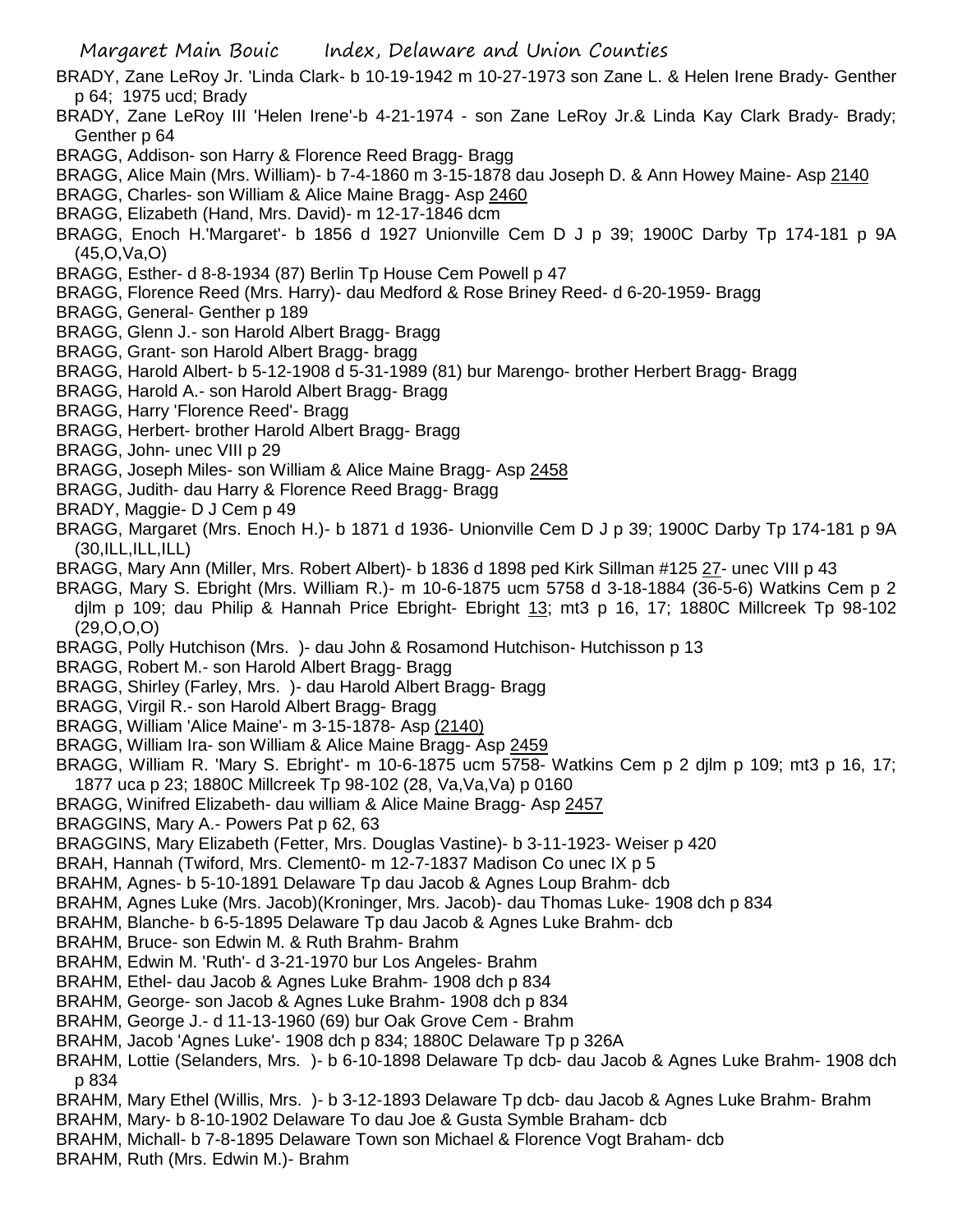- BRAHM, Ruth K. (Ellis, Mrs. )- dau George J. Brahm- Brahm
- BRAHM, Sandy- dau Edwin M. & Ruth Brahm- Brahm
- BRAHM, Steven- son Edwin M. & Ruth Brahm- Brahm
- BRAIN, Nephi Richard Jr. (32- 1961)- Brain
- BRAINARD, Albert G. 'Betsey Gates'- b 5-30-1822 N.H. m 11-28-1847 d 10-1-1895 NY son Leonard & Mindwell Hager Brainard- Genther p 178, 179
- BRAINARD, Albert Leonard 'Catherine Elrod'- b 9-2-1888 m 12-24-1918 son William & Mary Barker Brainard-Genther p 178, 179
- BRAINARD, Alice Martha- b 9-3-1918 NY dau Earl C. & Elizabeth Spencer Brainard- Genther p 179
- BRAINARD, Allie May (Hazen, Mrs. Perry)- b 4-9-1875 dau Tenyche & Celia Huff Brainard- Genther p 181
- BRAINARD, Alta May Harris (Mrs. Leonard)- m 11-4-1875- Genther p 179
- BRAINARD, Bert Harris 'Mayme Sweeney'- b 7-17-1880 NY son Leonard & Alta May Harris Brainard- Genther p 179
- BRAINARD, Bessie (Buss, Mrs. Richard)- b 4-19-1878 m 8-28-1912 dau Tenyche & Celia Huff Brainard-Genther p 181
- BRAINARD, Bessie Gates (Mason, Mrs. John)- b 10-6-1892 m 9-22-1917 dau Leonard & Mary L. Cornell Brainard- Genther p 179
- BRAINARD, Betsey- b 10-5-1816 d 6-15-1818 NH dau Leonard & Mindwell Hager Brainard- Genther p 178
- BRAINARD, Betsey Gates (Mrs. Albert G.)- m 11-28-1847 d 1-11-1881- Genther p 178, 179
- BRAINARD, Catherine Coates (Hager, Mrs. Daniel D.)(Mrs. Simeon)- m 1875- Genther p 178
- BRAINARD, Catherine Elrod (Mrs. Albert Leonard)- m 12-24-1918- Genther p 178, 179
- BRAINARD, Celia Huff (Mrs. Tenyche)- b 12-14-1853 m 8-15-1873 dau Josiah & Mary Brainard Huff- Genther p 181
- BRAINARD, Chestleton Priest 'Polly Justice'- b 10-20-1814 m 1-11-1849 d 5-21-1908 son Leonard & Mindwell Hager Brainard- Genther p 178
- BRAINARD, Cora Eliza (Smith, Mrs. Ezra Lawson)- b 6-29-1863 m 10-21-1889 dau William W. & Harriet S. Rider Brainard- Genther p 180
- BRAINARD, Daniel- b 2-4-1834 NH d 8-18-1841 son Leonard & Mindwell Hager Brainard- Genther p 178
- BRAINARD, David Lee- b 1-24-1926 son Earl C. & Elizabeth Spencer Brainard- Genther p 179
- BRAINARD, Dillie- b 4-1884 d 12-1906 dau William & Mary Barker Brainard- Genther p 178
- BRAINARD, Donald Spencer- b 10-15-1919 son Earl C. & Elizabeth Spencer Brainard- Genther p 179
- BRAINARD, Earl Cornell' Elizabeth Spencer'- b 8-25-1891 NY m \*-15-1917 son Leonard & Mary L. Cornell Brainard- Genther p 174
- BRAINARD, Edith Alice (Schwan, Mrs. Robert)- b 7-2-1888 m 8-17-1915 dau Leonard & Mary L. Cornell Brainard- Genther p 179
- BRAINARD, Eleanore Maly (Mrs. Samuel John)- m 6-5-1920- Genther p 178, 179
- BRAINARD, Elizabeth Spencer (Mrs. Earl Cornell)- m 8-15=1917- Genther p 179
- BRAINARD, Harriett Sarah Rider (Mrs. William Wallace)- m 6-19-1856- Genther p 178
- BRAINARD, Hattie (Bradner, Mrs. Rev. Edward)- b 5-26-1867 dau William W. & Harriet S. Rider Brainard-Genther p 181
- BRAINARD, Jean (Williams, Mrs. Albert)- b 5- 1881 d 8-1918 dau William & Mary Barker Brainard- Genther p 178
- BRAINARD, Jean Ruth- b 5-10-1922 dau Samuel John & Eleanore Maly Brainard- Genther p 179
- BRAINARD, Jessie- b 4-19-1878 d 12-16-1891 twin of Tenyche & Celia Huff Brainard- Genther p 181
- BRAINARD, Joe Kimmel- b 8-18-1921 son Albert Leonard & Catherine Elrod Brainard- Genther p 179
- BRAINARD, Leonard 'Mindwell Hager' m 1-20-1814- Genther p 170, 178, 179
- BRAINARD, Lois Electa (Colburn, Mrs. Merle)- b 1-8-1897 m 6-22-1918 dau Leonard & Mary L. Cornell Brainard- Genther p 179
- BRAINARD, Martha (Keeney, Mrs. Harvey)- b 10-22-1839 m 10-10-1860 d 8-18-1915- Genther p 178
- BRAINARD, Mary Barker (Mrs. William)- m 1880- Genther p 178
- BRAINARD, Mary Doris (Ericison, Mrs. Harold)- b 2-5-1902 m 1-2-1924 dau Leonard & Mary L. Cornell Brainard- Genther p 179
- BRAINARD, Mary (Huff, Mrs. Josiah)- b 10-6-1827 m 12-25-1847 d 7-13-1914 dau Leonard & Mindwell Hager Brainard- Genther p 179
- BRAINARD, Mary Louise (Morris, Mrs. Hugh)- b 1-19-1858 m 9-1-1880 dau William W. & Harriet S. Rider Brainard- Genther p 180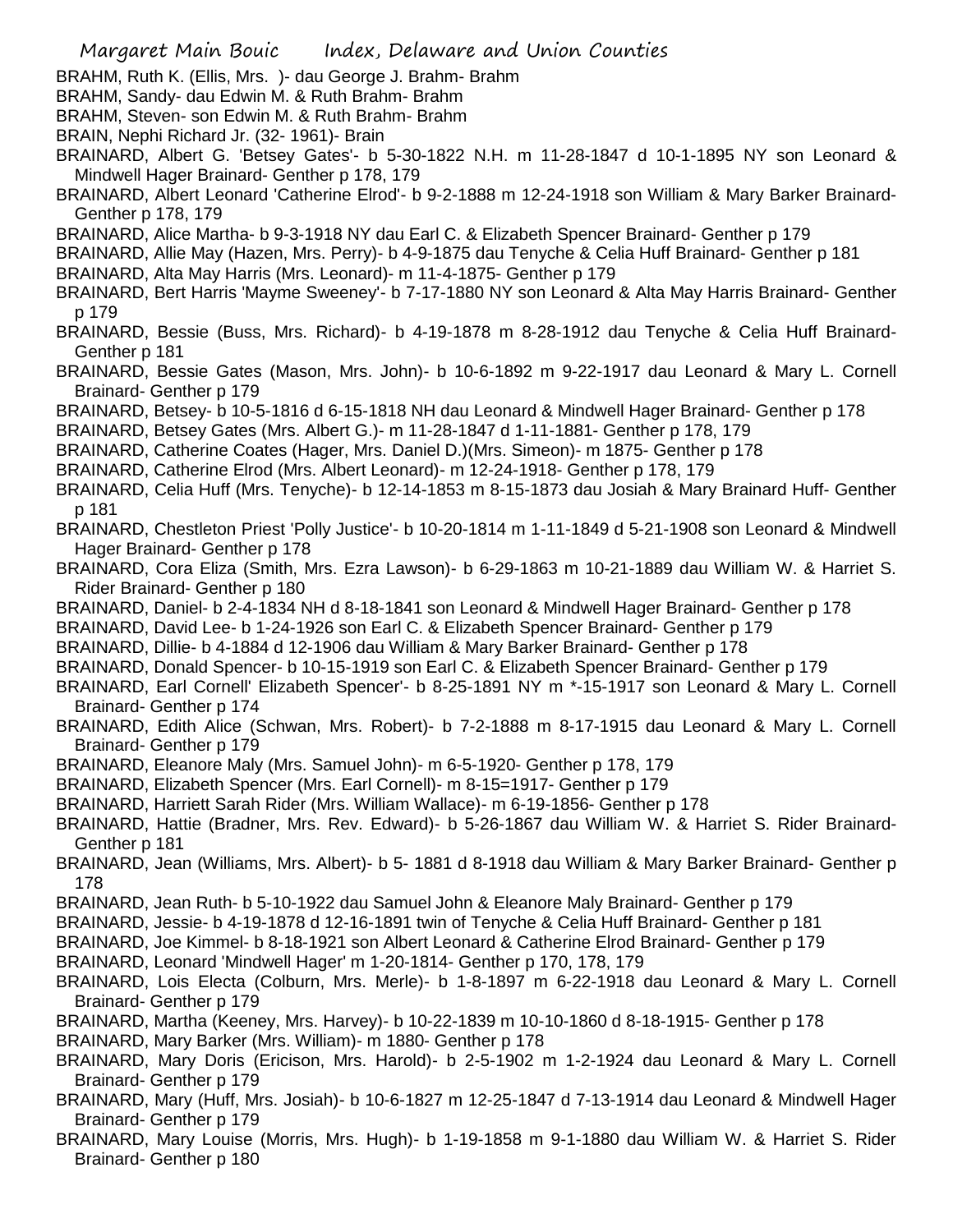- BRAINARD, Mayme Sweeney (Mrs. Bert Harris)- Genther p 179
- BRAINARD, Mindwell Hager (Mrs. Leonard)- b 5-21-1791 Vt m 1-20-1814 d 3-13-1879 dau Simeon Daniel & Polly Brainard Claflin Hager- Genther p 170, 178
- BRAINARD, Nellie May (Forbes, Mrs. Meade)- b 1-22-1883 m 9-4-1920 dau Leonard & Mary L. Cornell Brainard- Genther p 179
- BRAINARD, Polly Justice (Mrs. Chestleton Priest)- m 1-11-1849- Genther p 178
- BRAINARD, Ralph Earl- b 10-17-1923 son Earl C. & Elizabeth Spencer Brainard- Genther p 179
- BRAINARD, Samuel Jerome- b 2-15-1925 son Albert Leonard & Catherine Elrod Brainard- Genther p 178, 179
- BRAINARD, Simeon 'Catherine Coates Hager'- b 11-1818 m 1875 d 1-11-1911 son Leonard & Mindwll Hager Brainard- Genther p 178
- BRAINARD, Tenyche 'Celia Huff'- m 8-15-1873- Genther p 181
- BRAINARD, William 'Mary Barker'- b 1-19-1861 m 1880 d 1920 son Chestleton P. & Polly Justice Brainard-Genther p 178
- BRAINARD, William Wallace 'Harriet Sarah Rider'- b 5-16-1824 m 6-19-1856 d 6-26-1901 son Leonard & mindwll Hager Brainard- Genther p 178
- BRAINER, John- 1840C Marlborough Tp p 252 (20-30)
- BRAINERD, Jonathan 'Philura Maine'- Asp (574)
- BRAINERD, Justus ' Maine'- see Asp p 42 (570-1)
- BRAINERD, Maine (Mrs. Justus)- dau George Jefferson Maine- Asp 570-1
- BRAINERD, Philura Maine (Mrs. Jonathan)- b 2-1-1813 dau George & Lydia Maine Maine- Asp 574
- BRAINERD, Polly (Merrill, Mrs. Lyman Burton)- Asp 1261
- BRAITHWAITE, Addie M. Mulvaine (Mrs. Warren)- b 12-19-1886 d 8-27-1961 Oakdale Cem I p 29 (E-R28-1) dau Cornelius & Susan Johnson Mulvaine; 1985 uch p 17; 1949 ucd
- BRAITHWAITE, Asneth Kin (Mrs. Hamilton)- 1985 uch p 16
- BRAITHWAITE, Bertha L. (Skaggs, Mrs. Stanley)- b 2-22-1875 Fayette Co. O. d 12-22-1896 Oakdale Cem I p 29 (E-R29-1) dau Hiram Milton & Sophia Burton McMillen Braithwaite- 1985 uch p 16
- BRAITHWAITE, Agnes Erdean Larcom (Mrs. Jackson Clyde)-b 8-30-1910 d 10-14-1956- Braithwaite; Oakdale Cem II p 7 (B-R4-10); 1985 uch p 17BRAITHWAITE, Betsy- 1991 ucd
- BRAITHWAITE, Debra Ann Sparks (Mrs. Jackson Clyde Jr.)- 1985 uch p 17
- BRAITHWAITE, Genie- 1991 ucd
- BRAITHWAITE, Hamilton 'Mary Ann Everitt'- b 1815 d 1886 son William & Asenath King Braithwaite- 1985 uch p 16 unec II p 28; ped Maxine Burkepile Burlile28
- BRAITHWAITE, Jackson Clyde Sr. 'Naomi R. Miller'-b 7-17-1935 m 2-8-1958 son Joseph Clyde & Erdean Larcom Braithwaite- Braithwaite; 1985 uch p 17; 1971, 1973, 1975, 1979, 1981, 1983, 1991 ucd
- BRAITHWAITE, Jack- Nephew Mildred Braithwaite- Braithwaite
- BRAITHWAITE, Jackson Clyde Jr.' Debra Amy Sparks'- b 1959 son Jackson Clyde & Naomi R. Miller Braithwaite-1985 uch p 17; 1967, 1973, 1975, 1979, 1991 ucd
- BRAITHWAITE, Joseph Clyde 'Agnes Erdean Larcom'- b 2-10-1910 m 9-10-1930 d 12-19-1960 bur Marysville son Warren Braithwaite- Oakdale Cem II p 7 (B-R4-10)
- BRAITHWAITE, Josephine (Ritchie, Mrs. Joseph W.)- b 11-3-1876 dau Milton Hiram & Sophia Burton McMillen Braithwaite- 1915 uch p 738; 1985 uch p 16
- BRAITHWAITE, Kelly Elizabeth- b 6-13-1960 dau Jackson Clyde & Naomi R. Miller Braithwaite; 1985 uch p 17; 1973, 1975, 1979 ucd
- BRAITHWAITE, Lovey L. (Laughrey, Mrs. Luther)- b 8-9-1873 d 7-23-1944 Oakdale Cem dau Milton Hiram & Sophia Burton McMillen Braithwaite- 1985 uch p 16, 87
- BRAITHWAITE, Martha E. Reed (Mrs. Milton C.)- b 6-20-1906 m 1932Oakdale Cem II p 7 (B-R4-10); 1985 uch p 17; 1949, 1967,1971, 1973, 1981, 1983, 1991 ucd; Braithwaite
- BRAITHWAITE, Mary Alice (Rinehart, Mrs. Ellsworth J.)- b 3-22-1872 Madison Co d 4-20-1920 Oakdale Cem II p 43 (G-R6-10)- dau Milton Hiram & Sophia Bertram McMiller Braithwaite- 1985 uch p 16, 21, 117; unec II p 28; ped Maxine Burkpile Burlile 7
- BRAITHWAITE, Mary Ann Everitt(Mrs. Hamilton)- b 1818 d 1887 unec II p 28; dau John & Susan Knell Everitt-1985 uch p 16 ped Maxine Burkepile Burlile 29
- BRAITHWAITE, Mildred- b 5-3-1907 d 10-11-1984 dau Warren C. & Addie Mulvaine Braithwaite- Braithwaite; 1949 ucd
- BRAITHWAITE, Milton Cornelius 'Martha E. Reed'- b 6-28-1905 m 1932 d 4-12-1979 Oakdale Cem II p 7 (B-R4-10);son Warren E. & Addie Mulvaine Braithwaite- 1985 uch p 17; 1949, 1959, 1967, 1971, 1973,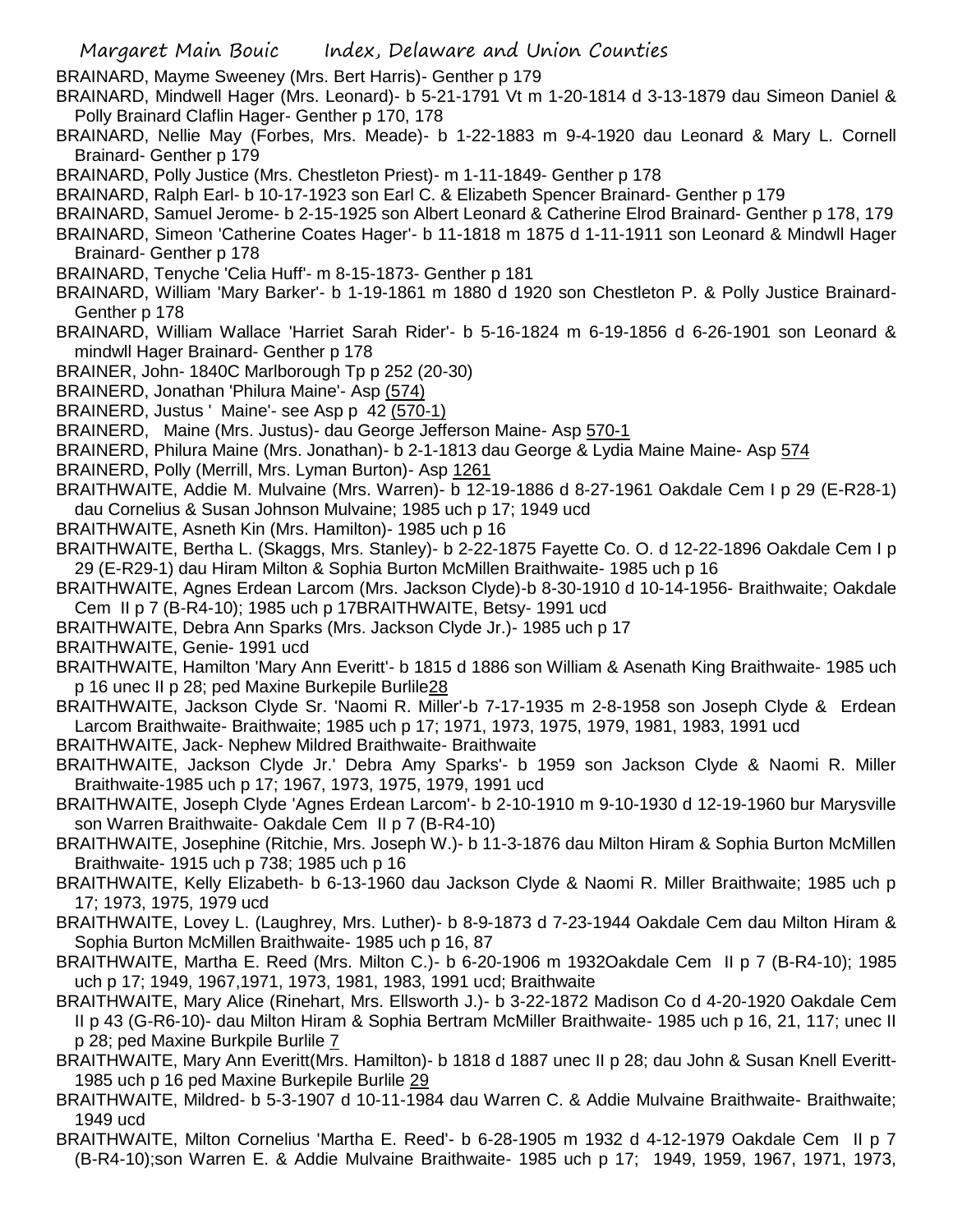1975, 1979, 1991 ucd

- BRAITHWAITE, Milton Hiram 'Sophia Bertram McMillen'- b 10-20-1847 Va d 6-23(4)-1932 (85) Oakdale Cem I p 29 (E-R27-1) 4448 (E146)- son Hamilton & Mary Ann Everitt Braithwaite- 1985 uch p 16, 117; unec II p 28; ped Maxine Burkepile Burlile 14
- BRAITHWAITE, Naomi Miller (Mrs. Jackson Clyde)- b 8-1938 m 2-8-1958- 1985 uch p 17; 1991 ucd
- BRAITHWAITE, Sophia Bertram/Burton McMillen (Mrs. Milton Hiram)- b 9-19-1849 Fayette Co O. d 8-30-1919 Oakdale Cem I p 29 (E-R27-1)- dau William & Lovey Tway McMillen- ped Maxine Burkepile Burlile15; 1985 uch p 16, 37;unec II p 28
- BRAITHWAITE, Tracy (Thompson, Mrs. William M. III)- b 7-19-1961 m 3-3-1980 dau Jackson Clyde Jr. & Naomi R. Miller Braithwaite- Braithwaite; 1985 uch p 17; 1967, 1973, 1975, 1979 ucd
- BRAITHWAITE, Vera Mildred- b 5-3-1907 d 11-11-1984 dau Warren C. & Addie Mulvaine Braithwaite- 1985 uch p 17
- BRAITHWAITE, Vergene(Virginia) Marie b 2-3-1973 ch Jackson Clyde & Naomi R. Miller Braithwaite- 1985 uch p 17; 1973, 1975, 1979, 1983 ucd; engaged to Philip Eugene Van Gorden
- BRAITHWAITE, Vergene E. (Horie, Mrs. William)- b 10-3-1932 m 1952 dau Joseph Clyde & Agnes Erdene Larcomb Braithwaite- 1985 uch p 17
- BRAITHWAITE, Warren C 'Addie M. Mulvaine'- b 11-3-1880 Madison Co m 4-9-1904 d 6-3-1953 Oakdale Cem I p 29 (E-R28-1); son Milton Hiram & Sophia Burton McMillern Braithwaite- 1985 uch p 17; Braithwaite
- BRAITHWAITE, William 'Asneth King'- 1985 uch p 16
- BRAITHWAITE, Zachariah- b 1989 son Jack C. Jr. & Naomi R. Miller Briathwaite- 1991 ucd
- BRAKE, ---hjt p 10; unec V p 2, VI p 2, IX p 14; Belvia Holloway #104;; Marguerite Moon #123 unec VI p 2, VII p 2, 8, IX p 14, XI p 2, 5
- BRAKE, Aaron 'Phebe Jane Sparks'- m 8-6-1859 unec IV p 66 consent- son Michael & Polly Shirk Brake- 1883 uch V p 385;1850C Liberty Tp Un Co 980-997 p 146 (20,O) 1860C Union Tp 609-615 p 85 (31,O); 1870C Liberty Tp Un Co 148 (40)
- BRAKE, Abraham 'Mary (Sarah) Smith'- m 1807- Brake
- BRAKE, Ada M.- d 5-15-1870 (5y10m) Baughan Cem lptw p 10
- BRAKE, Ada- dau William & Elmira Brake- 1870C Liberty Tp 265 (2,O); 1880C Liberty Tp Un Co 122-125 p 13 (13,O,O, Maine)
- BRAKE, Adam 'Eve Baughn'- m 2-15-1826(1-19-1826) ucm 103 d 5-15-1870 (76) son Isaac & Rosanna Brake-1883 uch III p 287, V p 385; unec II p 15, VI p 21, XI p 50, XII p 51; 1840C Liberty Tp 366 (40-50); 1850C Liberty Tp 908-925 p 136 (54,Va); 1860C Lib. Tp Un Co 1004-1014 p 138 (66, Va); mt 3 p 15; lptw p 10
- BRAKE, Alice Boerger (Mrs. Philip) b 1919 Oakdale Cem II p 94 (H-R25-9)
- BRAKE, Allie- d 12-18-1932 (62) Spanish War Vet b Kansas- Oakdale Cem 4484(H131)
- BRAKE, Allie- d 3-14-1879 (4m17d) Baughan Cem lptw p 10 dau William & Almira A. Brake
- BRAKE, inf dau d 8-20-1880 dau William & Almira a. Brake- Baughan Cem lptw p 10
- BRAKE, A. L.'Ona B.'- b 1869 d 1954 Milford Cem Un Al p 36
- BRAKE, Allison- grahdch James E. & Maxine Taylor Brake- Brake
- BRAKE, Almire A. Perry (Mrs. William)- m 11-10-1858 ucm 2801 d 5-11-1892 (54-8-19) Baughan Cem lptw p 10; 1870C Liberty Tp Un Co 265 p 32 (32, Maine)
- BRAKE, Almon L.- son Michael Jr.& Louisa Brake- 1870C Liberty Tp Un Co 132 p 17 (1,O); 1880C Liberty Tp 145-149 p 16 (11,O,O,O)
- BRAKE, Amanda- d 5-9-1873 (21-5-13) Baughan Cem lptw p 10; 1860C Liberty Tp Un Co 1004-1014 p 138 dau Adam Brake
- BRAKE, Amy B- b 1877 Nm Cem Liberty Tp lptw p 18- dau Michael & Louisa Brake- 1880C Liberty Tp Un Co 145-149 p 16 (2,O,O,O)
- BRAKE, Angeline- d 4-13-1904 (63) Liberty Tp- dau Michael & Polly Shirk Brake- 1883 uch V p 385; uninf p 3; 1850C Liberty Tp Un Co 980-997 p 146 (19,O); 1860C Liberty Tp 1094-1104 p 149 (30,O)
- BRAKE, Ann (Mrs. Newton)- 1971 dcd; Brake
- BRAKE, Ardelia- d 8-7-1916 (1y 7m) Oakdale Cem I p 17 (E)
- BRAKE, Asa 'Eliza F.'- b 1878 d 1927- Milford Cem Un Al p 65
- BRAKE, Asa 'Lida Frierwood'- b 11-8-1873 m 2-23-1892 son Martin Van & Harriet Louise Sparks Brake- unec IV p 58
- BRAKE, Barbara (Knedler, Mrs. John)- dau Charles & Bertha Haggard Brake- Brake; 1949 ucd
- BRAKE, Barbara- dau Bertha Brake- 1959 ucd (16)
- BRAKE, Barbara Ann Bugg (Mrs. Michael)- m 10-27-1973 dau Carl S. Bugg- Brake; 1985 uch p 20; 1975,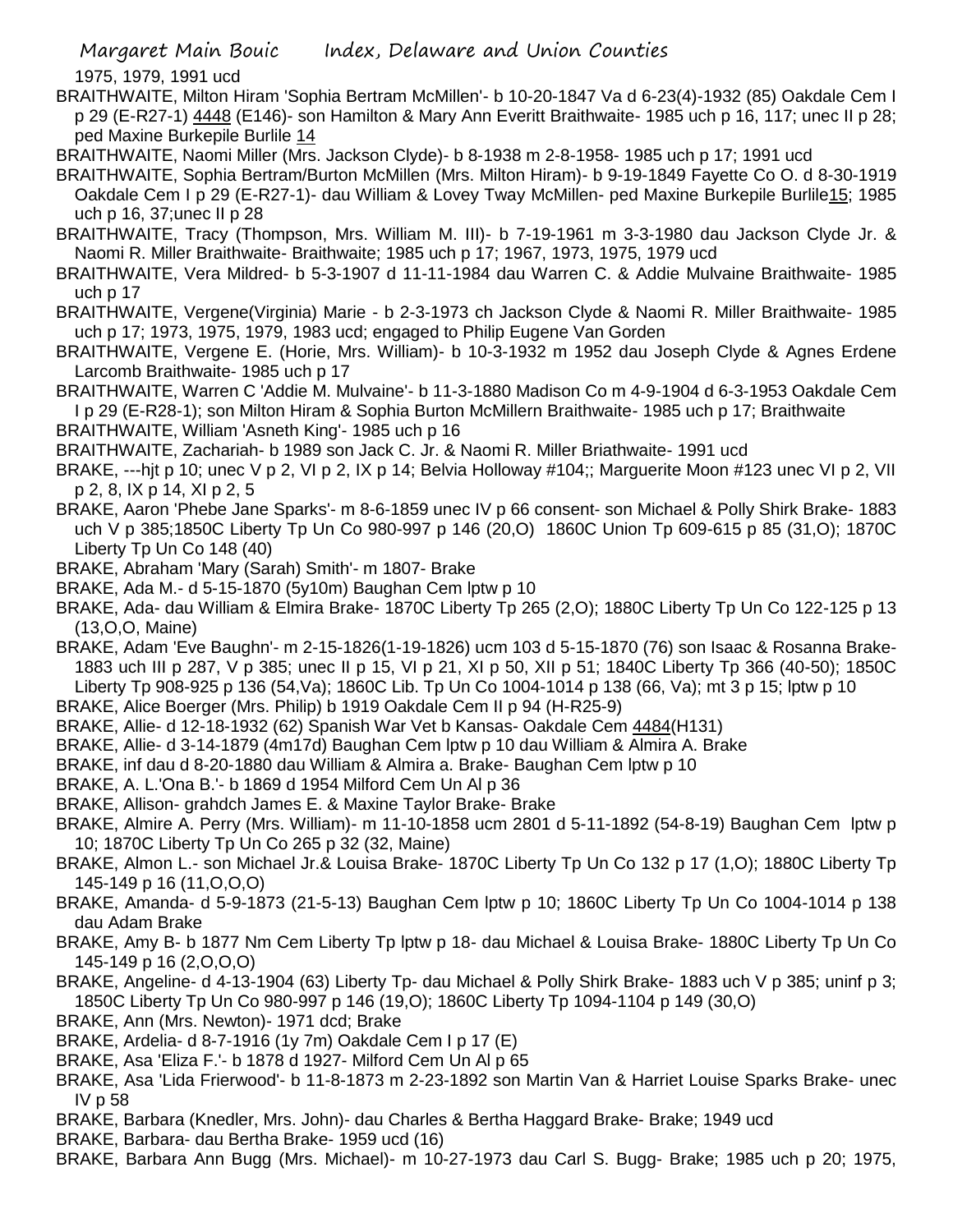1979, 1981, 1983, 1991 ucd

- BRAKE, Barbara M. Conklin (Mrs. Charles)- 1967, 1971, 1973, 1975,1979, 1981, 1983, 1991 ucd
- BRAKE, Barbara Lee (Knedler, Mrs. John Howard)- m 11-19-1961 dau Charles & Bertha R. Haggard Brake-Brake
- BRAKE, Belva (Elliott, Mrs. dau Thomas & Lucinda Benedict Brake- Brake
- BRAKE, Benjamin F. 'Mayme Kiefer'- b 3=16=1859 m 2-23-1892 son Martin Van & Harriet Louisa Sparks Brake- Brake; Brake Bible; unec IV p 58
- BRAKE, Bertha L.Haggard (Mrs. Charles)- b 1-20-1904 d 2-10- 1978 Milford Cem Un Al p 55; Brake; 1959, 1967, 1971, 1973, 1975 ucd
- BRAKE, Bertha (Munsell, Mrs. )- dau Thomas & Lucinda Benedict Brake- Brake
- BRAKE, Beth A.- 1967, 1971 ucd
- BRAKE, Beth Louise Morehard (Mrs. Bryan Keith)- m 5-12-1990 dau Ralph E. Morehard- Brake
- BRAKE, Betty Jane (Clemans, Mrs. Carl C.)- m 10-5-1926 unec VI p 40
- BRAKE, Billy- son Madison A. & Evaline C.James Brake- Brake
- BRAKE, Blanche Reed (Mrs. Walter J.)- b 1887 d 1957 Milford Cem Un Al p 65
- BRAKE, Blanche- dau William & Elmira Brake- 1880C Liberty Tp Un Co 122-125 p 13 (9,O,O,Maine)
- BRAKE, Bonnie (Evans, Mrs. )- dau Walter J. & Blanche Reed Brake- Brake
- BRAKE, Brandon Lee- b 6-1-1991 son Bryan Keith & Beth Louise Morehart Brake- Brake
- BRAKE, Brock Carlin- b 8-30-1989 son David Michael & Debra Jean Morehart Brake- Brake
- BRAKE, Bryan Keith 'Debbie Kaye Payne''Beth Louise Morehart'- m 8-11-1984 (2) 5-12-1990 son Richard C. Brake- Brake
- BRAKE, Cande Sue Leopard (Mrs. William Douglas)- m 10-1-1988 dau Harold R. & Ruth Ann Leopard- Brake; Conklin
- BRAKE, Carl- b 1913 Un Co d 11-9-1937 Oakdale Cem II (G-R11-17) p 55
- BRAKE, Carl W.- son Allie & Susie Brake- Brake
- BRAKE, Catharine- Delaware Mausoleum delge III p 57
- BRAKE, Charles- Delaware Mausoleum delge III p 57
- BRAKE, Charles- son Wilbur Brake- Brake
- BRAKE, Charles 'Barbara Conklin'- 1967 ucd; Conklin
- BRAKE, Charles 'Bertha Haggard'- d 1953; Brake; 1949 ucd
- BRAKE, Charles- son Joseph & Sarah Brake- 1870C Jerome Tp 168-160 (3,O)
- BRAKE, Charles A.- b 1904 d 1953 Milford Cem Un Al p 55
- BRAKE, Charles S.'Clara Ohnsman'- b 5-6-1910 d 2-3-1976 Milford Cem Un Al p 49;son Wilbur & Catherine Milligan Brake- 1959, 1967,1971, 1973, 1975 ucd
- BRAKE, Charles W. 'Marie E. Felker'- b 7-22-1864 m 3-31-1891 son Martin Van & Harriet Louisa Sparks Brake- Brake Bible unec IV p 58
- BRAKE, Cheryl Ann- b 9-26-1946 d 9-25-1993 (47) Oak Grove Cem- dau Leo & Zelpha Shaw Brake- Brake
- BRAKE, Chester 'Lois Martin'- b 1-4-1888 m 1924 d 10-7-1965 son Thomas & Lucinda Benedict Brake- Brake BRAKE, Chris- son Madison A. & Evaline C. James Brake- Brake
- BRAKE, Cindy Nicol (Mrs. Larry Alan)- m 9-7-1979 dau George William & Nina Nicol- Brake; Nicol; 1991 ucd
- BRAKE, Clara Ohnsman (Mrs. Charles S.)- b 1910 Milford Cem Un Al p 49- dau Albert Christopher & Addie Shilling Ohnsman- 1985 uch p 107; 1959, 1967, 1971, 1973, 1975, 1979 ucd; Brake
- BRAKE, Clinton- son Roy Brake- Brake
- BRAKE, Clinton 'Laura'-b 1872 d 1953 Oakdale Cem II p 55 (G-R11-17); 1880C Liberty Tp Un Co 145-149 p 16 (7,O,O,O) son Michael & Louisa Brake
- BRAKE, Colin- grandchild James E. & Maxine Taylor Brake- Brake
- BRAKE, Daniel J.- b 1967 son William C. & Barbara Conklin Brake- Conklin; Brake; 1971, 1973, 1975, 1979, 1981, 1983, 1991 ucd; engaged to Tara Tanner
- BRAKE, David- son A. & E. d 6-26-1849 (2-8-23) Baughan Cem lptw p 10
- BRAKE, David Michael 'Debra Jean Morehart'- son Richard Brake- Brake
- BRAKE, David C.- b 1966 son William C. & Barbara Conklin Brake- 1971,1973, 1975, 1979, 1981, 1983, 1991 ucd
- BRAKE, Debbie Kaye Payne (Mrs. Bryan Keith)- m 8-11-1984 dau James E.Payne- Brake
- BRAKE, Debra Jean Morehart (Mrs. David Michael)- dau Ralph Morehart- Brake
- BRAKE, Dick- son Holley E. Brake- Brake
- BRAKE, Don- b 1952 son Ray M. & Jeannette Taylor Brake- Fish 1112113;1967 ucd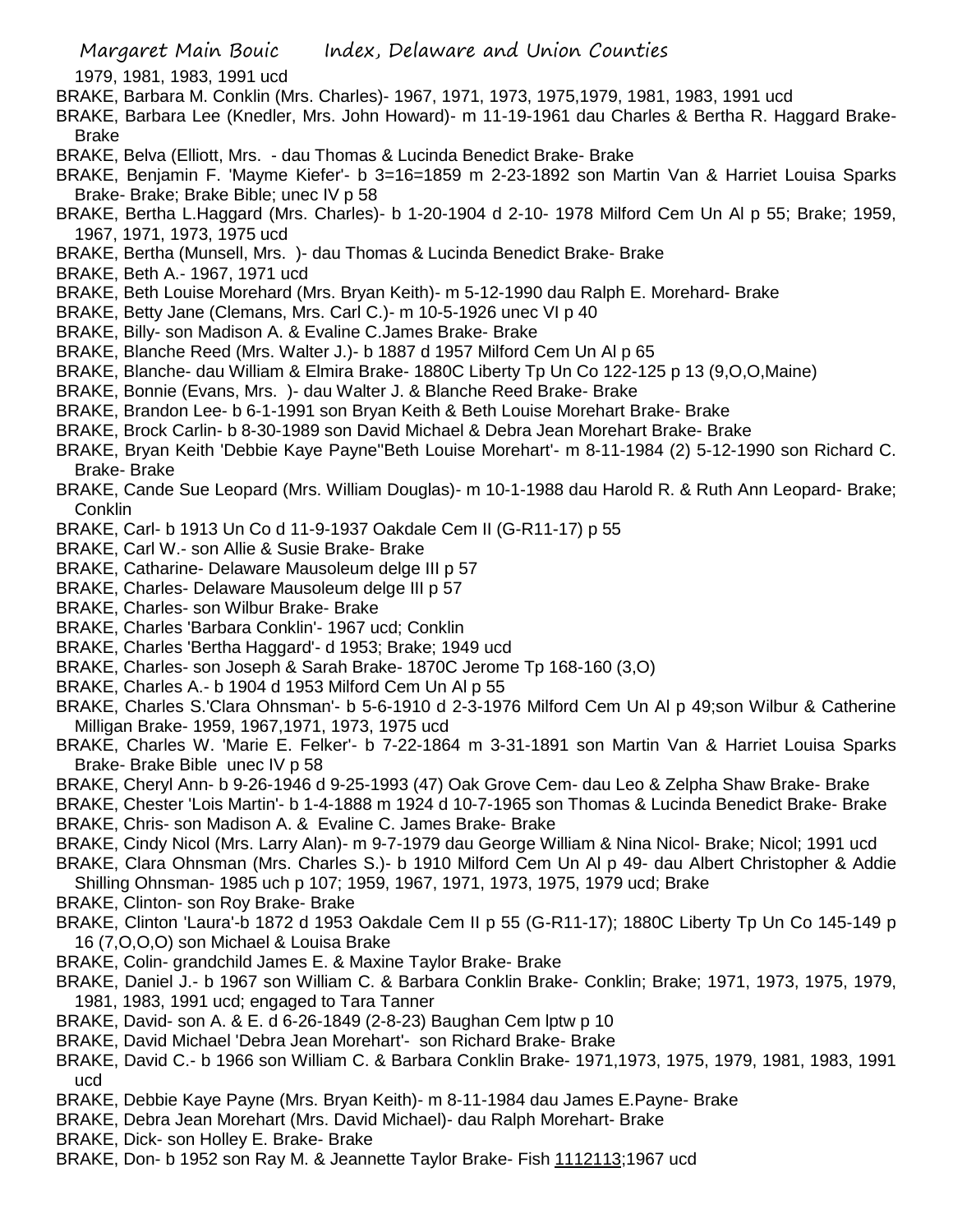- BRAKE, Don Ray 'Marcia'- 1971, 1975, 1979, 1981, 1983, 1991 ucd
- BRAKE, Donald- son Wilbur & Catherine Milligan Brake- Brake
- BRAKE, Donald- b 8-14-1979- Brake
- BRAKE, Dora/Adora- dau Isaac Brake- 1870C Liberty Tp 266 p 32 (5,O); 1880C Lib. Tp Un Co 122-126 p 13 (14,Iowa,O,O)
- BRAKE, Doris (Geer, Mrs. Chester)- dau Wilbur Brake- Brake
- BRAKE, Dorothy Louise (Cummins, Mrs. John A.)(Mrs. Leo)- d 1-25-1988 (66) Oak Grove Cem Cummins
- BRAKE, William Douglas 'Cande Sue Leopard'- b 1962 m 10-1-1988 son William C. & Barbara Conklin Brake-1971,1973, 1975, 1979, 1983 ucd; Brake; Conklin
- BRAKE, Douglas Wayne 'Sonya Lee Evans'- b 6- 1969 m 5-23-1992 son Richard & Cline Brake- Brake
- BRAKE, Earl T.- 1975 ucd
- BRAKE, Edgar- son Walter J. & Blanche Reed Brake- Brake
- BRAKE, Eileen (Kertcher, Mrs. David)- dau Madison A. & Evaline C. James Brake- Brake
- BRAKE, Elam/Eland/Elon/ 'Ruth Ann Speece/Spear?/ b 1832 m 4-5-1855 ucm 2267 d 1896 Raymond Cem; lptw p 18, 42 son Michael & Polly Shirk Brake- 1883 uch IV p 512, V p 385; unec V p 9, VIII p 34; 1850C Liberty Tp Un Co 980-997 p 146 (17,O); 1860C Liberty Tp Un Co 943-953 p 130 (28,O)
- BRAKE, Eliza F. (Mrs. Asa)- b 1879 d 1920 Milford Un Al p 65
- BRAKE, Elizabeth- dau Aaron & Phebe Sparks Brake- 1870C Liberty Tp 148 p 18 (4,O)
- BRAKE, Elizabeth (Baughn, Mrs. Jeremiah)- m 12-28-1824 ucm 63; 1883 uch III p 284, V p 385 dau Isaac & Rosanna Brake; unec II p 14
- BRAKE, Elizabeth- dau William & Elmira Brake- 1870C Liberty Tp 265 (1,O); 1880C Liberty Tp Un Co 122-125 p 13 (9,O,O,Maine)
- BRAKE, Elizabeth (Griffin, Mrs. Edwin W.)- m consent 1888 unec IV p 10
- BRAKE, Elizabeth Lewellen (Mrs. George)- m 7-4-1863 ucm 3453
- BRAKE, Elmira/Almira Perry (Mrs. William)- b 1837 d 1892 Baughn Cem- unec XII p 29; 1860C Liberty Tp Un Co 1017-1027 p 140 (20, Me); 1880C Liberty Tp 122-125 p 13 (42, Maine, RI,RI)
- BRAKE, Elva- 1870C Liberty Tp Un Co 266 (65,NC)
- BRAKE, Emma Ann O'Hara (Mrs. James)- b 2-19-1865 m 1-1-1886 d 5-24-1966 Milford Un Al p 65 dau Russell & Phoebe Sessler O'Hara'; unec IV p 58; Brake
- BRAKE, Emma Jane(Clemen(t)s, Mrs. Henry)- m 12-17-1858 ucm 2814; unec IV p 10
- BRAKE, Emma J.- b 1859 d 1917 Milford Cem Un Al p 43
- BRAKE, Emma J.- dau Michael & Mary Shirk Brake- 1850C Liberty Tp Un Co 980-997 p 146 (7,O)
- BRAKE, Ercel Miller (Mrs. Ray A.)- b 1902 d 1981 (78) Milford Un Al p 55; Brake; 1949, 1959, 1967, 1971, 1973, 1975, 1979 ucd
- BRAKE, Evaline C. James (Mrs. Madison A.)- d 9-7-1979 (90) bur Maple Grove- Brake
- BRAKE, Eve Baughn (Mrs. Adam)- m 2-15-1826(1-19-1826) ucm 103 d 7-19-1875 (66-4-8) Baughan Cem lptw
- p 10; unec II p 15; mt 3 p 29;1840C Liberty Tp 366 (30-40); 1850C Liberty Tp Un Co 908-925 p 136 (42, NC); 1860C Liberty Tp 1004-1014 p 138 (51, Va)
- BRAKE, Floyd A.'Lilly Anderson'- m 4-4-1928 son Clinton & Laura Gardner Brake- Brake
- BRAKE, Frank- b Oct 1869 son Joseph & Sarah Brake- 1870C Jerome Tp 168-160 (7/12,O)
- BRAKE, Fritzie (Kennard, Mrs. R. L.)- dau Newton L. & Ann Brake- Brake
- BRAKE, Genevieve (Taylor, Mrs. )- dau Philip & Alice Boerger Brake- Brake
- BRAKE, George 'Elizabeth Lewellen'- m 7-4-1863 ucm 3453
- BRAKE, George W.- d 11-1-1863 (30-6-21) Baughan Cem lptw p 10- son Adam & Eve Baughn Brake- 1850C Liberty Tp Un Co 908-925 p 136 (17,O); 1860C Liberty Tp 1004-1014 p 138 (9,O)
- BRAKE, George W.- son Samuel & Sarah Brake- 1870C Jerome Tp 154-152 p 21 (14,O)
- BRAKE, George- son William & Elmira Brake- 1880C Liberty Tp Un Co 122-125 p 13 (6,O,O, Maine)
- BRAKE, Gertrude I. (Staneart, Mrs. )- b 1901 d 1955- Un Al p 50
- BRAKE, Harriet Louisa Sparks (Mrs. Martin Van)-b 11-23-1842 m 3-30-1861 ucm 3167 d 6-28-1893 unec IV p 58
- BRAKE, Hawley- b 9-3-1900 d 2-12-1983 (82) Oakdale Cem son Clinton & Laura Gardner Brake- Brake
- BRAKE, Hiram- son Michael & Mary Shirk Brake- 1850C Liberty Tp Un Co 980-997 p 146 (13,O)- internment 11-27-1944 Unionville Cem D J p 46
- BRAKE, Holly O.- b 8-30-1880 d 1969 (88) Un Al p 35-son Michael J. & Louisa Brown Brake- Brake; dumch p 327
- BRAKE, Howard E.- d 8-4-1964 son Susie Brake- Brake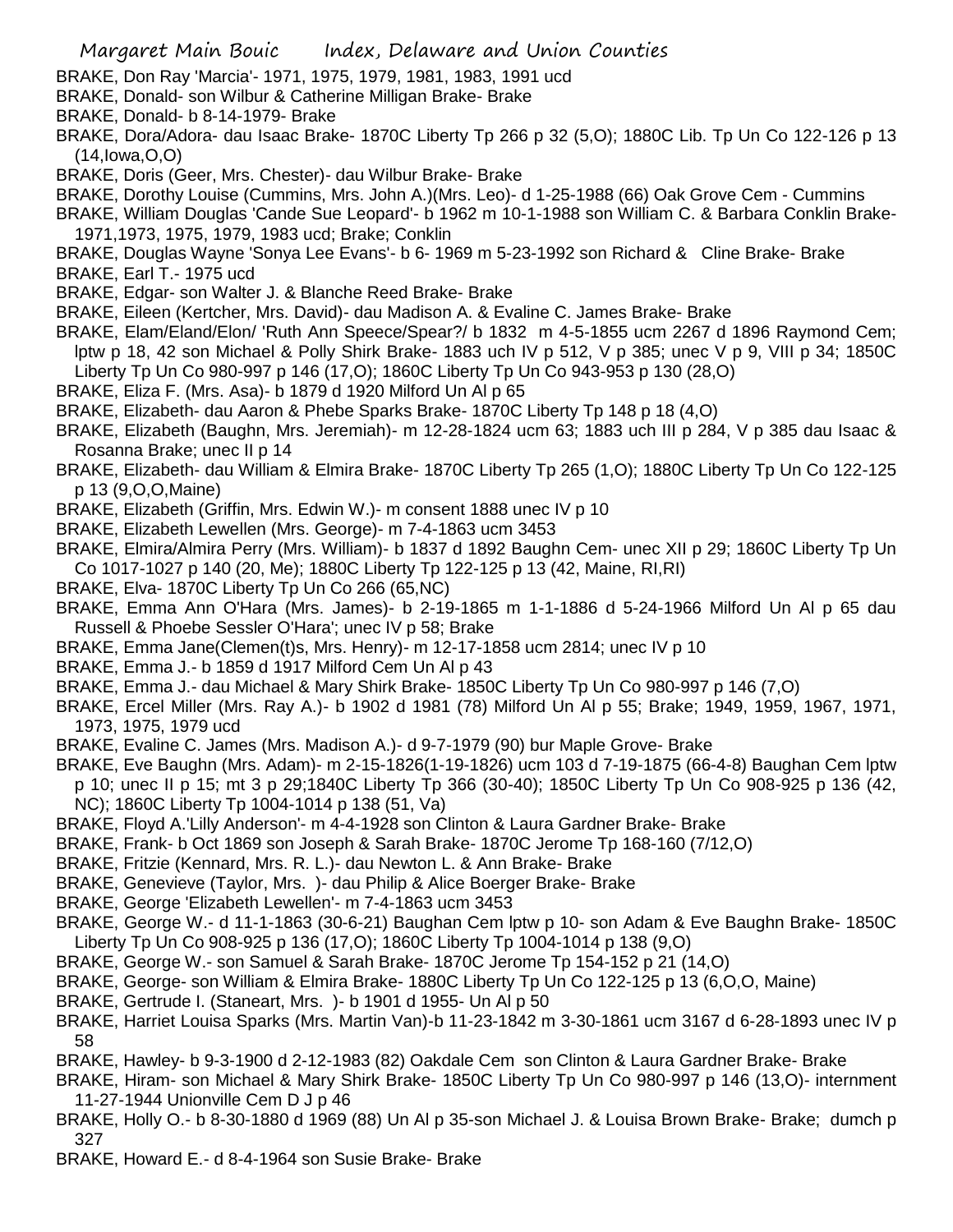- BRAKE, Ida (McCloud, Mrs. Christopher Carson)- Brake; McCloud
- BRAKE, Isaac 'Rosanna'- 1820C Union Tp 189 (45+);1883 uch V p 385; 1915 uch p 441; unec XI p 50
- BRAKE, Isaac 'Dora'- 1850C Liberty Tp Un Co 908-925 p 136 (21,O); 1870C Lib. Tp 266 (42,O); 1880C Lib. Tp Un Co 122-126 p 13 (51,O, Va,O) p 0040
- BRAKE, Jacob- d 11-27-1944 (81) Darby Tp- uninf p 27
- BRAKE, Jacob S.- 1835 men 30 #63 p 52 Harlem Tp
- BRAKE, Jake- internment 10-3-1938 Unionville Cem 94 D J p 50
- BRAKE, James- 1880C Berkshire Tp p 428C
- BRAKE, James- son Michael & Mary Shirk Brake- 1850C Liberty Tp Un Co 980-997 p 146 (12,O); 1860C Union Tp 609-615 p 85 (23,O)
- BRAKE, James A.- 1883 uch V p 473
- BRAKE, James E. 'Maxine Taylor'-b 7-13-1925 m 5-26-1945 d 3-16-1993 (67) bur Union Tp son Charles A. & Bertha L. Haggard Brake- Brake; 1949, 1967, 1971, 1973, 1979, 1981, 1983, 1991 ucd
- BRAKE, James Martin 'Emma Ann O'Hara'- b 8-11-1862 m 1-1-1886 d 1942 Milford Un Al p 65- son Martin Van & Harriet Louisa Sparks Brake- Brake; unec IV p 58
- BRAKE, James Steven 'Judith Ann Trees'- m 3-9-1968 son James Brake- 1967, 1973 ucd
- BRAKE, Jamie- grandchild James E. & Maxine Taylor Brake- Brake
- BRAKE, Jean (McCarty, Mrs. Tom)- dau Charles S. & Clara Ohnsman Brake- 1959 ucd (17); Brake
- BRAKE, Jeannette Taylor (Mrs. Ray M.Jr)- dau Donald & Gladys Miller Taylor- Fish 111211; 1949, 1959, 1967, 1971, 1973, 1975, 1979, 1981, 1983, 1991 ucd
- BRAKE, Jerald- son Charles S. & Clara Ohnsman Brake- Brake
- BRAKE, Jessie Lelia (Cligrow, Mrs. Thomas)- b 11-1-1885 m 11-1-1903 dau Martin Van & Harriet Louisa Sparks Brake- Brake Bible; unec IV p 58
- BRAKE, J. M.- 1883 uch IV p 464
- BRAKE, John- 1883 uch V p 473
- BRAKE, John- son Michael & Polly Shirk Brake- 1883 uch V p 385; 1850C Liberty Tp Un Co 980-997 p 146  $(14, 0)$
- BRAKE, John E.- b 8-22-1874 d 6-19-1901- Hanover Cem 2:3,5,6
- BRAKE, John 'Julia Ann Stanley'- m 9-20-1855 ucm 2332 mt 9-26-1855; unec VIII p 34
- BRAKE, John R. 'Susan Ambrose'- , 1-10-1848 dcm
- BRAKE, Joseph M.- 1908 dch p 388; 1877 uca p 60, 96
- BRAKE, Joseph 'Sarah J. Wollam'- m 9-5-1865 ucm 3776; 1870C Jerome Tp 168-160 (26,O); unec IX p 29
- BRAKE, Joy (Knox, Mrs. )- dau Holley E. Brake- Brake
- BRAKE, Judith Ann Trees (Mrs. James Steven)- m 3-9-1968 dau Fred & Esther Trees- 1973 ucd; Brake
- BRAKE, Julia Ann Stanley (Mrs. John)- m 8-15-1855 ucm 2332
- BRAKE, Karen (Iden, Mrs. )- dau Holley E. Brake- Brake
- BRAKE, Karen Ann (Bryant, Mrs. Crennis L.)- b 8-14-1950 m 7-1-1971 d 2-27-1995 (44) bur Gilbert, WVa- dau Ray M. & Jeannette Taylor Brake- Brake; Fish 1112112; 1967 ucd
- BRAKE, Katherine (Mrs. Wilbur J.)- b 1872 d 1938- Milford Cen Un Al p 47
- BRAKE, Kenneth- son Wilbur Brake- Brake
- BRAKE, Kirsey- d 3-27-1877 (4m8d) ch William & Almira A. Brake- Baughan Cem lptw p 10
- BRAKE, L. A.- 1883 uch IV p 521
- BRAKE, Larry Alan 'Cindy Nicol'- b 1958 son m 9-7-1979 C. Richard & Patricia Brake- 1959, 1967,1971, 1973 1975, 1991 ucd; Brake
- BRAKE, Laura (Mrs. Clinton)- b 1880 d 1941 Oakdale Cem II p 55 (G-R11-17)
- BRAKE, Laura (Keisey, Mrs. ) dau Holley E. Brake- Brake
- BRAKE, Laurel (Wyant, Mrs. )- dau Evaline C. Brake- Brake
- BRAKE, Lauren Kathleen- b 1-22-1987 dau Larry Alan & Cindy Nicol Brake- Brake
- BRAKE, Leo ' ''Dorothy Louise'- Cummins
- BRAKE, Leo J. 'Zilpha/Zelpha Shaw'- b 2-26-1908 d 8-26-1988 (80) Oak Grove Cem- son Madison A. & Evaline C. Brake- Brake
- BRAKE, Lewis A.'Mary I.(Bell) Hill'- m 10-8-1872 ucm 5148- son Sameul & Sarah Brake- 1883 uch V p 313; 1870C Jerome Tp 154-152 p 21 (21,O); 1880C Jerome Tp 187-202 p 22 (31,O,O,O) p 149A; hjt p 199; 1877 uca p 60, 96
- BRAKE, Lida Frierwood (Mrs. Asa)- Brake Bible; unec IV p 58
- BRAKE, Lillian (Mrs. Walter)- d 3-17-1960- Brake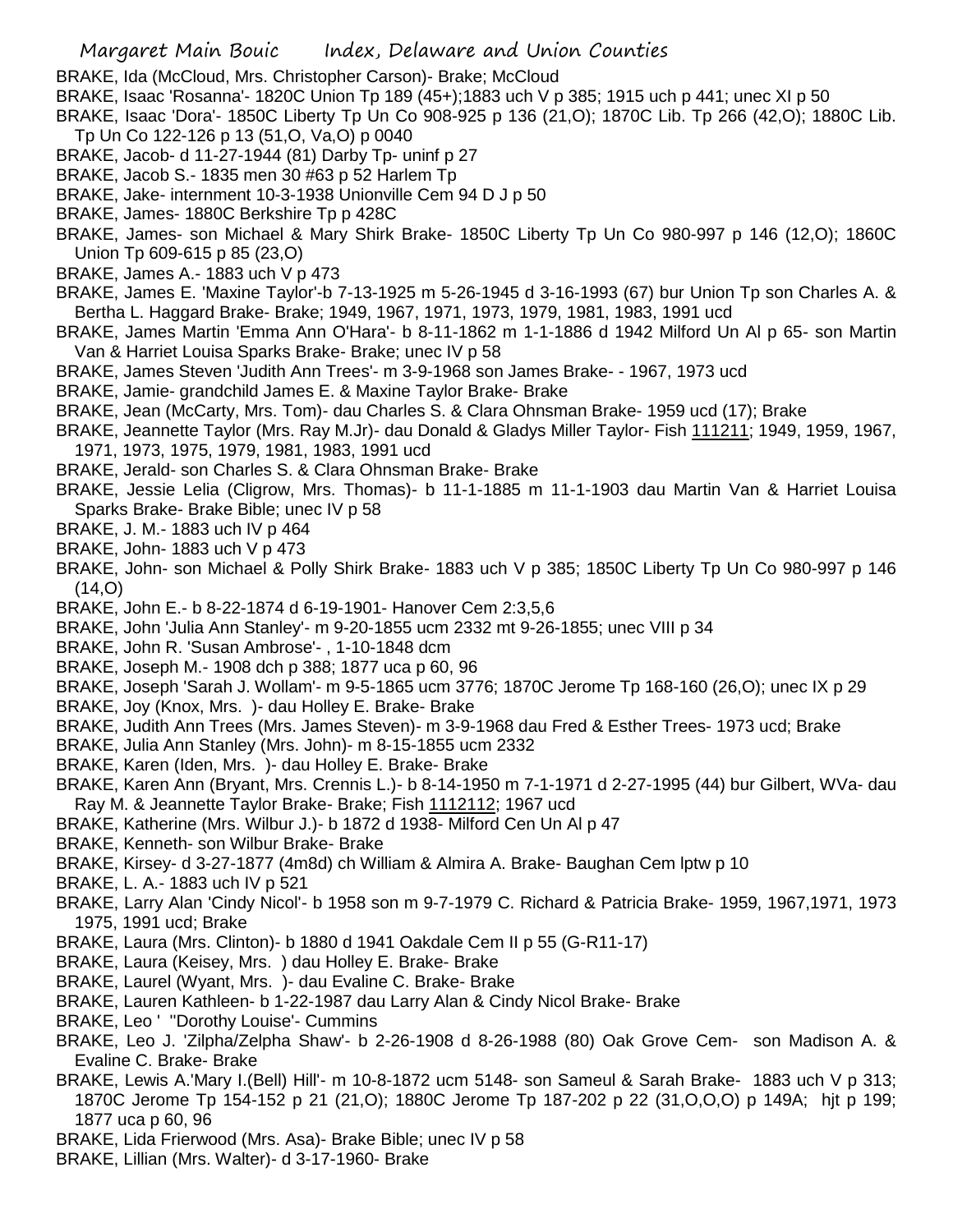- BRAKE, Lilly Anderson (Mrs. Floyd A.)- m 4-4-1928- Brake
- BRAKE, Lizbeth Ann (Perez, Mrs. Manuel Robert)- m 2-19-1972 dau James E. & Maxine Taylor Brake- Brake BRAKE, Lois Martin (Mrs. Chester)- m 1924- Brake
- BRAKE, Louisa Brown (Mrs. Michael)- b 1850 m 3-17-1868 ucm 4354 d 1941 NM Cem Liberty Tp lptw p 18 1870C Liberty Tp Un Co 132 p 17 (20,O); 1880C Liberty Tp 145-149 p 16 (30,O,Va,NJ)- Brake
- BRAKE, Loyd D. 'Mary G./A'- d 2-1-1971 (72) bur Sunbury- Brake; 1969 dcd; Sunbury p 144
- BRAKE, (Pruden, Mrs. Nerl)- dau Loyd D. & Mary G. Brake- Brake
- BRAKE, Lydia- d 7-10-1866 dau E. & R. NM Cem Liberty Tp lptw p 18
- BRAKE, Lydia Jane- b 11-11-1866 d 1-18-1889 dau Martin Van & Harriet Louisa Sparks Brake- Brake Bible unec IV p 58
- BRAKE, Madison A. 'Evaline C. James'- d 6-1-1975 (86) bur Maple Grove- Brake
- BRAKE, Marcia (Mrs. Don R.)- 1975, 1979, 1981, 1983, 1991 ucd
- BRAKE, Margaret- 1860C Liberty Tp Un Co 922-932 p 127 (65, Va)
- BRAKE, Maria L.- dau (H)elon & Ruth Ann Speece Brake- 1860C Liberty Tp Un Co 943-953 p 130 (1,O)
- BRAKE, Marie- b 1896 d 1975 Milford Cem Un Al p 36
- BRAKE, Marie C.- b 10-20 1896 Auglaize Co d 11-29-1975 Kenton dau Almon & Ona Faulkner Brake- Milford Cem- Brake
- BRAKE, Marie E. Felker (Mrs. Charles W.)- m 3-31-1891 Brake Bible; unec IV p 58
- BRAKE, Marilyn (Raymond, Mrs. )- dau Walter J. & Blanche Reed Brake- Brake
- BRAKE, Marshal- son Aaron & Phebe Sparks Brake- 1870C Liberty Tp 148 p 18 (7,O)
- BRAKE, Martha- dau Aaron & Phebe Sparks Brake- 1870C Liberty Tp Un Co 148 p 18 (1,O)
- BRAKE, Martin Van 'Harriet Sparks'-b 10-2-1840 m 3-30-1861 ucm 3167 unec IV p 58- son Michael & Mary Shirk Brake- unec XII p 9; 1850C Liberty Tp Un Co 980-997 p 146 (8,O); 1860C Liberty Tp 1094-1104 p 149 (19,O)
- BRAKE, Mary- b 3-20-1894 Delaware Town dau Christfor & Catherine Bresnehan Brake- Delaware Co. Births
- BRAKE, Mary (Coffman, Mrs. William)- m 6-28-1829 ucm 183; 1883 uch III p 288
- BRAKE, Mary G/A. (Mrs. Lloyd D.)- Brake; 1969, 1971, 1980 dcd
- BRAKE, --(Pruden, Mrs. Neil)- dau Loyd D. & Mary G. Brake- Brake
- BRAKE, Mary I.(Bell) Hill (Mrs. Lewis)- dau Robert & Elizabeth M. Rae Hill- m 10-8-1872 ucm 5148; 1883 uch V p 313; 1880C Jerome Tp 187-202 p 22 (26,O,O,O)
- BRAKE, Mary (Kincaid, Mrs. Fred)- dau Madison A. Evaline C. James Brake- Brake
- BRAKE, Mary Martha- d 2-17-1867 dau William & Almira A. Brake- Baughan Cem lptw p 10
- BRAKE, Mary- dau Michael & Polly Shirk Brake- 1883 uch V p 385; 1850C Liberty Tp Un Co 980-997 p 146(11,O)
- BRAKE, Mary Sarah Smith (Mrs. Abraham)- m 1807- Brake
- BRAKE, Mary (Shirk, Mrs. Stephen)-b 2-17-1827 m 8-12-1848(8-10-1847) ucm 1334;dau Adam & Eve Baughn Brake- 1883 uch V p 413, 676; unec VII p 39
- BRAKE, Mary (Sparks, Mrs. Isaac G.)- m 12-21-1857 ucm 2661; unec XII p 15
- BRAKE, Maude M. (Kidwell, Mrs. )(Mrs. )- d 2-26-1965 bur Sunbury- Brake
- BRAKE, Mavis F.- b 1890 Franklin Co d 5-24-1926 Oakdale Cem II p 39 (G-R5-5) 3824 (G67)
- BRAKE, Maxine Taylor (Mrs. James E.)- m 5-26-1945 Brake; 1949, 1967, 1971, 1973, 1981, 1983, 1991 ucd
- BRAKE, Mayme Kiefer (Mrs. Benjamin F.)- m 2-23-1892 Brake Bible; unec IV p 58
- BRAKE, Michael- 1840C Liberty Tp Un Co 409 p 17 (70-80)
- BRAKE, Michael W. 'Barbara Ann Bugg'- m 10-27-1973 son Ray M. & Jeanette Taylor Brake- Brake; 1985 uch p 20 1971, 1975, 1979, 1981, 1983, 1991 ucd
- BRAKE, Michael J. 'Louisa Brown'-b 1846 m 3-17-1868 ucm 4354 d 1883 Nm Cem Liberty Tp lptw p 18- son Michael & Mary Shirk Brake-1850C Liberty Tp Union Co 980-997 p 146 (3,O); 1860C Liberty Tp 1094-1104 p 149 (15,O); 1880C Liberty Tp 145-149 p 16 (33, O,Va,Va) p 041A-Brake
- BRAKE, Michael 'Polly Shirk'- b 1797 m 1-15-1829 ucm 165 d 1879 NM Cem Liberty Tp lptw p 18; unec II p 26; 1883 uch III p 288, V p 385; 1830C Liberty Tp 443 p 296 (30-40); 1850C Lib> Tp Un Co 980-997 p 146 (52, Va); 1860C Lib. Tp 1094-1104 p 149 (63, Va); 1870C Lib. Tp 131 (72, Va); unec IV p 66, XII p 66
- BRAKE, Michael- son Ray M. & Jeannette M. Brake- Fish 1112111; 1959 ucd (10)
- BRAKE, Michelle Ann- b 1976 ch Michael W. & Barbara Ann Bugg Brake- 1985 uch p 201979, 1981, 1983, 1991 ucd
- BRAKE, Mike W.- 1967 ucd
- BRAKE, Molly- dau Lewis & Mary I. Bell/Hill Brake- 1880C Jerome Tp 187-202 p 22 (2,O,O,O)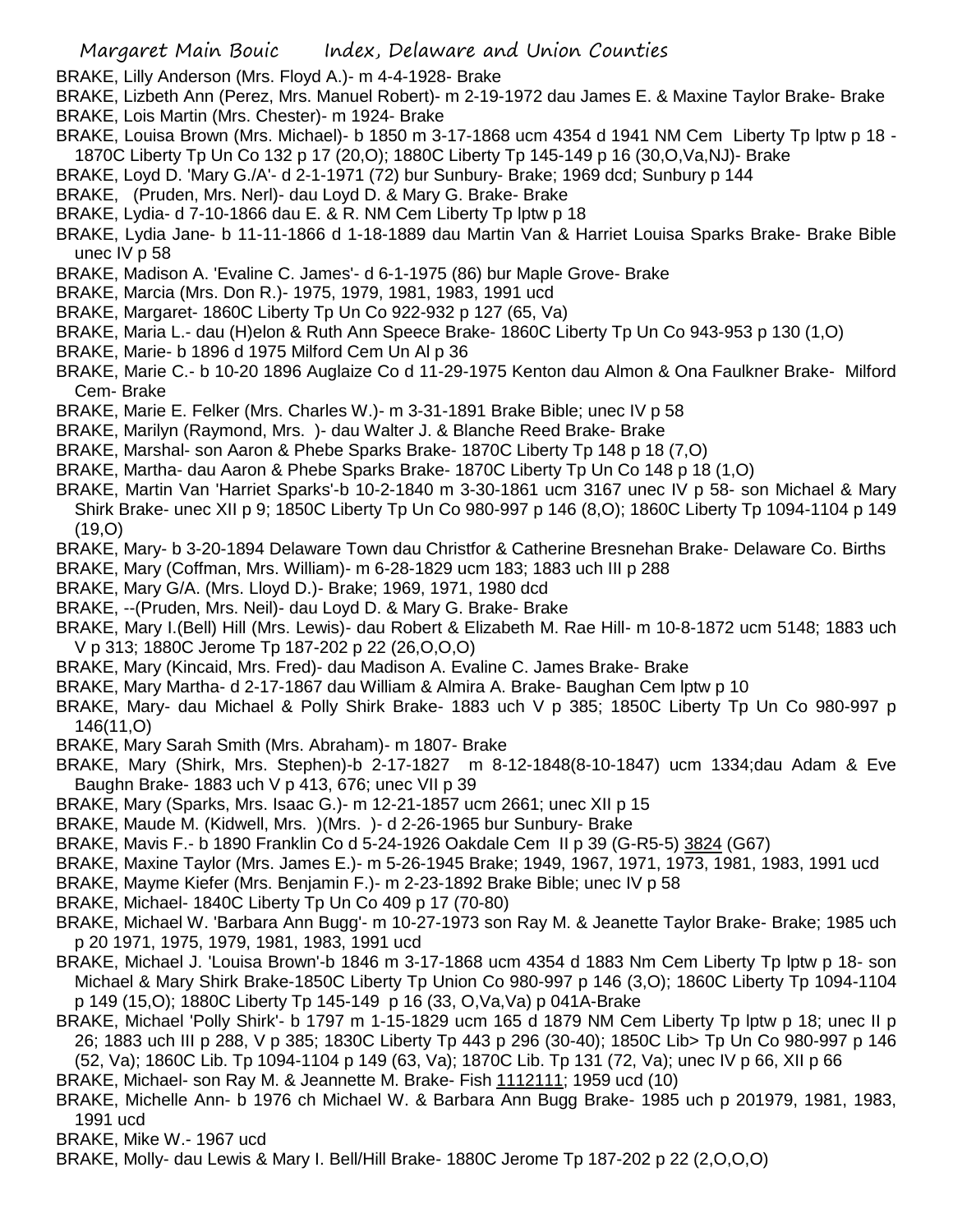- BRAKE, Murl Brake (Garvin, Mrs. Paul)- Maugans Anc p 42
- BRAKE, Murray- son Madison A. & Evaline James Brake- Brake
- BRAKE, Nancy- dau Howard E. Brake- Brake
- BRAKE, Nathan Miller- b 8-14-1979 son Don R. & Marcia Brake- Brake; 1981, 1983 ucd
- BRAKE, Newton L.'Ann'- d 2-23-1981 (74)- Brake 1971, 1980 dcd
- BRAKE, Olive (Donnelly, Mrs. John)- b 5-7-1871 m 1-26-1903 dau Martin Van & Harriet Louisa Sparks Brake Brake Bible; unec IV p 58
- BRAKE, Olive Jeanne (Dunbar, Mrs.Earl T.)- b 12-4-1924 Milford Cem Un Al p 55 dau Ray A. & Ercil Miller Brake
- BRAKE, Ollie 'Susie'- b 1870 Kansas d 12-18-1932 Oakdale Cem II (H-R12-11)
- BRAKE, Ona B. (Mrs. A. L.)- b 1872 d 1896 Milford Cem Un Al p 36
- BRAKE, Patricia Houck (Mrs. Richard)- Brake; 1971, 1973, 1975, 1979, 1981, 1983, 1991 ucd
- BRAKE, Paul O.- son Holly O. Brake- Brake
- BRAKE, Pauline(Yant, Mrs. Laurel)- dau Madison A. & Evaline C. James Brake- Brake
- BRAKE, J. Peter'Michelle'- b 1954 son James E. & Maxine Taylor Brake- Brake; 1967, 1971 ucd
- BRAKE, Philip 'Alice Boerger'- b 1916 d 2-12-1969(52) Oakdale Cem II p 94 (H-R25-9) son Wilbur Brake-Brake
- BRAKE, Phoebe E.- b 1841 Logan Co d 1-8-1918 Oakdale Cem II p 39 (G-R5-5)
- BRAKE, Phoebe Jane Sparks (Mrs. Aaron)- m 8-6-1859 ucm 1908 unec IV p 66 consent; 1860C Union Tp 609-615 p 85 (20,O); 1870C Liberty Tp Un Co 148 p 18 (30,O)
- BRAKE, Polly/Mary Shirk (Mrs. Michael)- b 1809m 1-15-1829 ucm 165 d 1868 Nm Cem Liberty Tp lptw p 18; unec II p 26; 1883 uch III p 288, V p 385; 1850C Liberty Tp Un Co 980-997 p 146 (44, Va); 1860C Liberty Tp 1094 p 149 (55, Va)
- BRAKE, Ralph- son Madison A. Evaline C. James Brake- Brake
- BRAKE, Ray A. 'Ercil M.'- b 1900 m 1-1922 d 1979 Milford Un Al p 55; 1949, 1959, 1967, 1971, 1973, 1975, 1979 ucd; Marysville p 47
- BRAKE, Ray- son Lewis & Mary J. Bell/Hill Brake- 1880C Jerome Tp 187-202 p 22 (6,O,O,O)
- BRAKE, Ray M.Jr. 'Jeanette Taylor'- son Ray & Ercil Miller Brake- Fish 111211; 1949, 1959, 1967, 1971, 1973, 1975, 1979, 1981, 1983, 1991 ucd; Brake
- BRAKE, Richard 'Patricia'- son Charles & Bertha Brake- 1949, 1959, 1967, 1971, 1973, 1979, 1981, 1983, 1991 ucd
- BRAKE, Richard- son Philip & Alice Brake- Brake
- BRAKE, Roger- b 1959 son Ray M. & Jeannette Taylor Brake- Fish 1112114; 1967, 1971, 1973, 1975, 1979, 1981, 1983 ucd
- BRAKE, Rosanna (Mrs. Isaac)- d 1826- 1883 uch V p 385
- BRAKE, Rosanna (Shirk, Mrs. John)- dau Michael & Polly Shirk Brake- 1883 uch V p 385
- BRAKE, Roy 'Ellen'- d 5-25-1961 son Clinton & Laura Gardner Brake- Brake
- BRAKE, Ruth Ann Speece/Speer (Mrs. Elon)- b 1831 m 4-5-1855 ucm 2267 d 1901 lptw p 18, 42; unec V p 9, VIII p 34; 1860C Liberty Tp Un Co 943-953 (28,O)
- 1900C Darby Tp 131-137 p 6B (68, Penn,enn,Penn) wd
- BRAKE, Sally (Greenlee, Mrs. McKay)- dau Charles S. & Clara Ohnsman Brake- Brake
- BRAKE, Sameul 'Sarah'- 1870C Jerome Tp 154-152 p 21 (51,O)
- BRAKE, Sarah Celia- b 9-7-1879 d 9-18-1898 dau Martin Van & Harriet Louisa Sparks Brake- Brake Bible; unec IV p 58
- BRAKE, Sarah J. Wollam (Mrs. Joseph)- b 8-11-1845 m 9-5-1865 ucm 3776 d 1917/1919- Fairview Cem p 8; dau John & Priscilla Conrad Wollam- unec IX p 29; 1870C Jerome Tp 168-160 (24,O)
- BRAKE, Sarah (Mrs. Sameul)- 1870C Jerome Tp 154-152 p 21 (52,O)
- BRAKE, Sarah D (Shirk, Mrs. Daniel)-b 8-5-1830 m 10-12-1848(7) ucm 1355; dau Adam & Eve Brake- 1883 uch V p 413, 676; unec VII p 40
- BRAKE, Sarah (Shirk, Mrs. John)- b 1-2-1790 m 8-2-1805/8 dau Isaac & Rosanna Brake- 1883 uch V p 385; Brake
- BRAKE, Rev. S. H.- Pabst 8 p 50
- BRAKE, S. H.- hjt p 45; 1915 uch p 422; 1883 uch V p 278; 1877 ucd p 43
- BRAKE, Sheryl Ann- dau Leo J. & Zilpha L. Brake- Brake
- BRAKE, Sonya Lee Evans (Mrs. Douglas Wayne)- m 5-23-1992 dau Lawrence Ford & Sandra Evans- Brake
- BRAKE, Steven- son James E. & Maxine Brake- 1949 ucd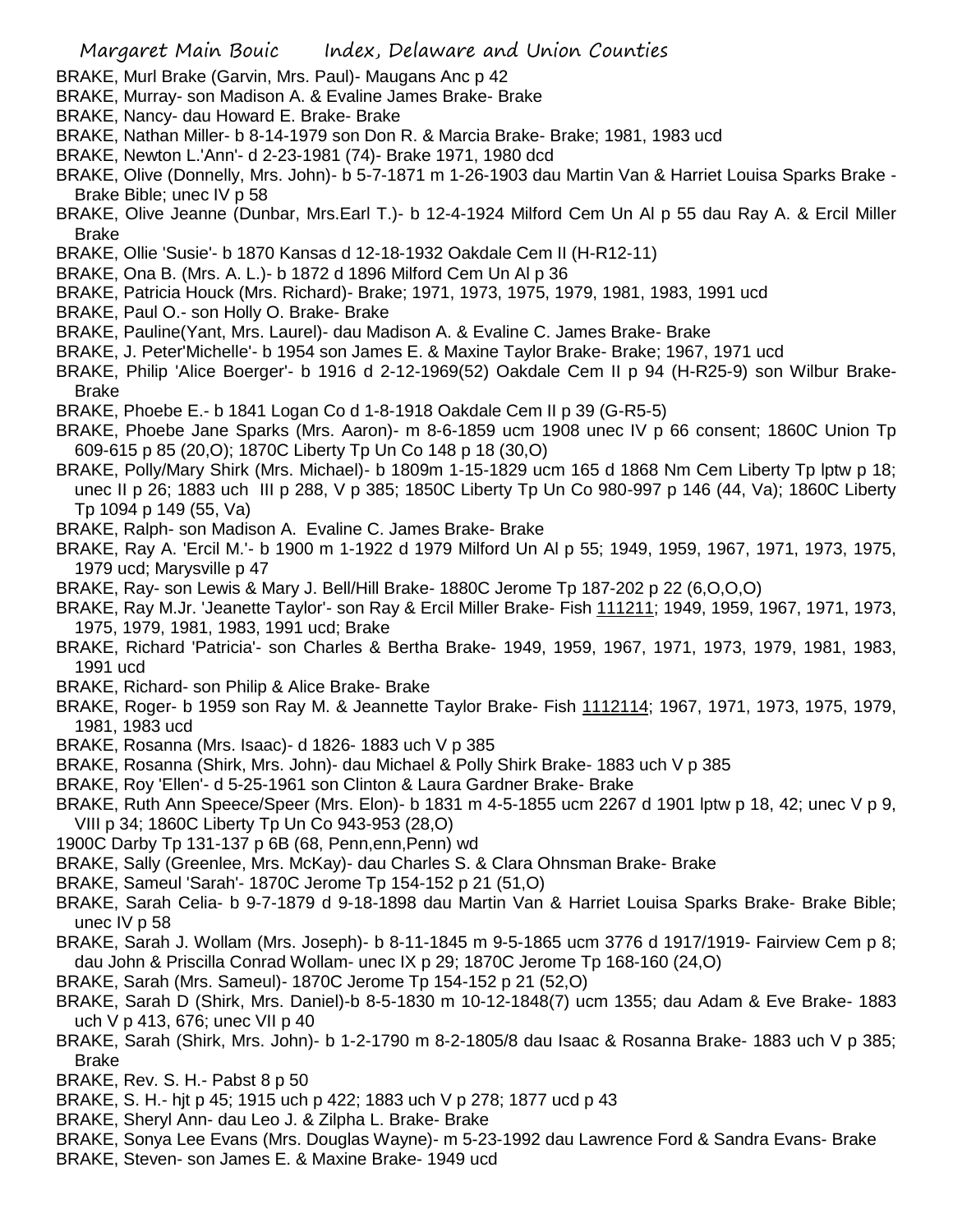- BRAKE, Susan- 1870C Liberty Tp Un co 219 p 26 (54, Va)
- BRAKE, Susan Ambrose (Mrs. John R)- m 1-10-1848 dcm
- BRAKE, Susan (Bault, Mrs. John)- m 12-22-1856 ucm 2498 dau Adam & Eve Baughn Brake- unec VIII p 6; 1850C Liberty Tp Un Co 988-925 p 136 (13,O)
- BRAKE, Susan J. (Garwood, Mrs. Newton)- m 10-28-1874 ucm 5566
- BRAKE, Susie (Mrs. Allie)- b 1879 d 7-1-1966(86) Oakdale Cem II p 78 (H-R12-11)
- BRAKE, Sylvester M.- son (H)elen & Ruth Ann Speece Brake- 1860C Liberty Tp Un Co 943-953 p 130 (4,O)
- BRAKE, Teresa Lynn (Goins, Mrs. David A.)- b 1962 m 9-30-1989 dau Richard & Patricia Brake- Brake; 1967,1971, 1973, 1975, 1979, 1981 ucd
- BRAKE, Vickie (Johnson, Mrs. )- dau Holley E. Brake- Brake
- BRAKE, Victory- b 8-25-1851 Hanover Cem 2:5
- BRAKE, Virginia Charlotte (Boerger, Mrs. Richard)- b 1-1-1923 m 1-1-1942/3 d 9-24-1988 Milford Cem Un Al p 55- dau Ray A. & Ercil Miller Brake- 1985 uch p 135; Brake; Boerger; St. paul p 5
- BRAKE, Walter J.'Blanche Reed'- b 8-15- 1887 d 10-10- 1971 Milford Un Al p 65 son James & Emma O'Hara Brake- Brake
- BRAKE, Wilbur J.'Catherine Milligan'- b 1871 d 1958 Un Al p 47 Milford Cem; Brake
- BRAKE, William A.- b 9-19-1840 d 10-14-1905- Hanover Cem 2:3,4
- BRAKE, William C. 'Barbara M. Conklin'-son Charles S. & Clara Ohnsman Brake- Brake 1971,1973, 1975, 1979, 1981, 1983, 1991 ucd; Brake; Conklin
- BRAKE, William H. 'Almira Perry'- b 5-6-1835 d 9-30-1898 Baughn Cem lptw p 10- son Adam & Eve Baughn Brake- unec XII p 29; 1850C Liberty Tp Un Co 908-925 p 136 (15,O); 1860C Liberty Tp 1017-1027 p 140 (24,O); 1870C Liberty Tp 265 p 32 (35,O); 1880C Liberty Tp Un Co 122-125 p 13 (44,O,O,O)p 0040
- BRAKE, William- son Michael & Louisa Brake- 1880C Liberty Tp Un Co 145-149 p 16 (5,O,O,O)
- BRAKE, William- son William & Elmira Brake- 1870C Liberty Tp 265 p 32 (5,O); 1880C Liberty Tp Un Co 122-125 p 13 (15, O,O,Maine)
- BRAKE, William H.- b 1852 d 1939 Milford Cem Un Al p 43
- BRAKE, William L.- d 11-2-1877 (20-3-8) York Cem L36 p 38 son (H)elon & Ruth Ann Speece Brake- 1860C Liberty Tp Un Co 943-953 p 130 (3,O)
- BRAKE, William M.- 1883 uch V p 470, 535
- BRAKE, Winfield- 1870C Liberty Tp Un Co 266 p 32 (14,O)
- BRAKE, Wyvetta Wolford (Mrs. )(Ray, Mrs. James M.)- m 11-1959- dau Dana Wolford- Brake
- BRAKE, Zachary Hunter- b 4-27-1994 son Douglas Wayne & Sonya Lee Evans Brake- Brake
- BRAKE, Zephora- dau Aaron & Phebe Sparks Brake- 1870C Liberty Tp Un Co 148 p 18 (9,O)
- BRAKE, Zelpha L. Shaw (Mrs. Leo)- d 8-26-1982 (68) Oak Grove Cem; Brake
- BRAKEBILL, William- 1835 men 30 #16 p 51 Harlem Tp
- BRAKEL, Ida A. Lam (Mrs. Bill W. J.)- b 10-30-1911 d 7-16-1991 dau Dowe & Elida Lam- Brakel
- BRAKEL, Julia (Tripp, Mrs. John)- dau Bill W. J. & Ida A. Lam Brakel- Brakel
- BRAKEL, William D.- son William J. & Ida A. Lam Brakel- brakel
- BRAKEL, Dr. W. J.- Brakel
- BRAL, Elenor (Busick, Mrs. William)- m 1-5-1843 Madison Co unec IX p 66
- BRALEY, Jerd- 1961 dcd
- BRALT, Leah- 1880C Paris Tp 46-59 p 44 (79, Va,Va,Va) p 107A
- BRAM, --1908 dch p 388
- BRAM, Catherine Shenk (Mrs. Frederick)- m 4-20-1854 dcm
- BRAM, Christine (Essib, Mrs. Daniel)- m 12-26-1865 dcm
- BRAM, Daniel Hary- b 12-19-1893 Delaware Town son Michael & Florence Vought Bram- dcb
- BRAM, Frederick 'Catherine Shenk'- m 4-20-1854 dcm
- BRAM, Ida- b 1-31-1872 Delaware Town dau Frederick & Catherine Shnek Bram- dcb
- BRAM, Polly (Douglas, Mrs. James)- m 4-28-1818 Madison Co; unec IV p 30
- BRAMBLETT, Bessie L. (Spratt, Mrs. Charles Avery)- b 4-3-1895 d 3-21-1929 dau George E. & Nancy W. Sampson Bramblerr- Cowgill p 51
- BRAMBLETT, George E. 'Nancy W. Sampson'- Cowgill p 51
- BRAMBLETT, Nancy W. Sampson (Mrs. George E.)- Cowgill p 51
- BRAMEN, Matilda (Masteller, Mrs. Thomas)- m 2-18-1836 ucm 378; unec III p 8
- BRAMIN, Michell- 1840C Brown Tp p 209 (30-40)
- BRAMLET, Jack 'Viola Seamans'- m 1933- Weiser p 79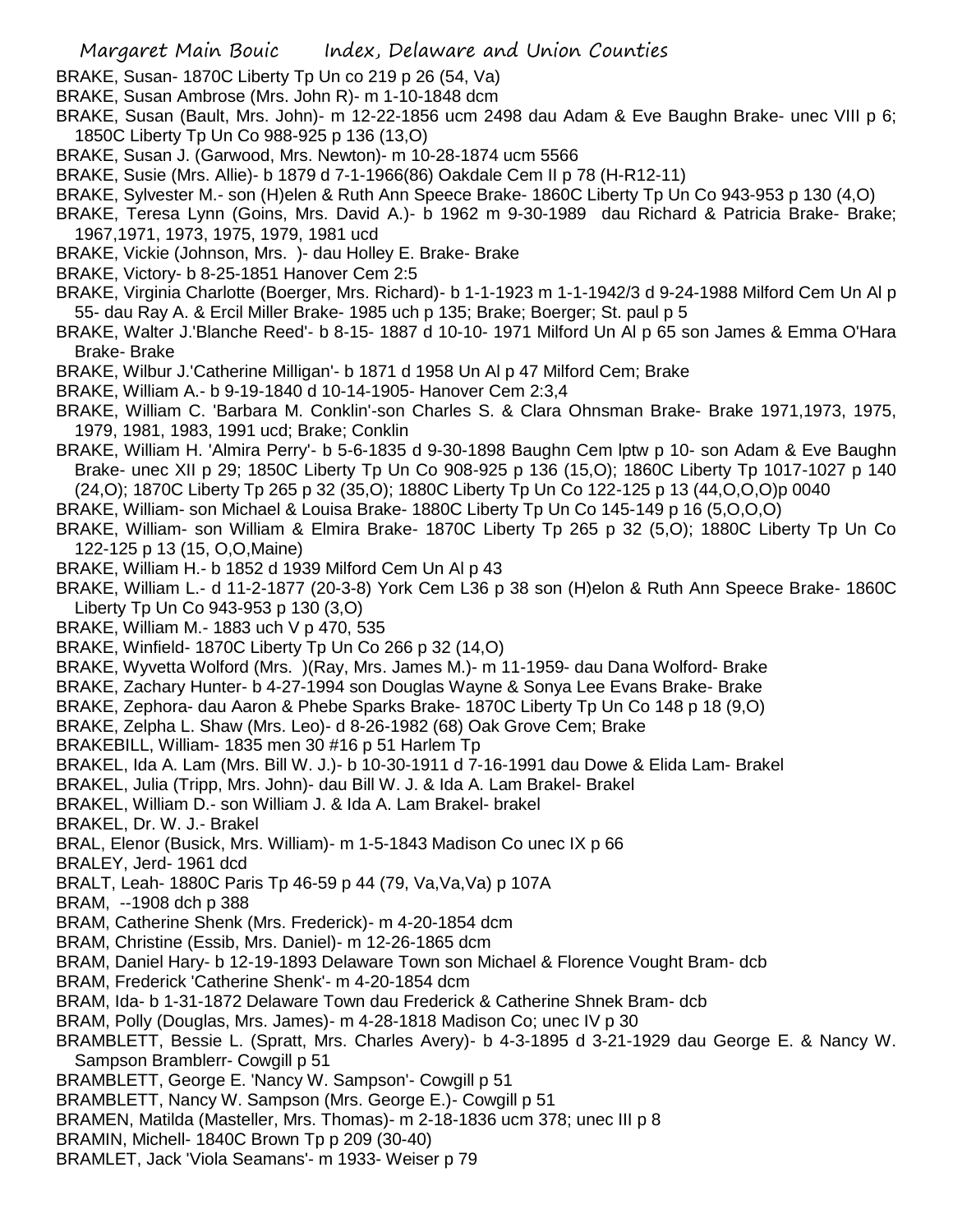BRAMLET, Viola Seamans (Mrs. Jack)- b 9-14-1911 m 1933- dau John & callie Gwinn Beamans- Weiser p 79 BRAMM, Catherine- Oak Grove Cem Powell p 427 BRAMM, Daniel- b 10-20-1875 Delaware Town son Fred & Catharine Schneck Bramm- dcb BRAMM, Fred- 1880C Delaware Town p 549C BRAMM, Frederick- Oak Grove Cem Powell p 427 BRAMMER, Barbara White (Mrs. Harold)- b 3-1-1928 dau Morris & Doris Edna Weiser White- Weiser p 520 BRAMMER, Carolyn Jean (Akers, Mrs. James Bradley)- b 7-22-1957 m 12-6-1980 St. Paul p 149 BRAMMER, Connie Rhea- b 1950 dau Robert J. & Eloise F. Brammer- 1967 ucd BRAMMER, Craig Allen- b 12-5-1974 son Robert & Wilma Louise Caldwell Brammer- Freshwater p 156 BRAMMER, Cynthia Lea (Johnson, Mrs. Gary Allen)- m 2-14-1981 dau Robert & Eloise Brammer- Brammer BRAMMER, David- b 5-6-1958- son Harold & Barbara White Brammer- Weiser p 520 BRAMMER, Diana- b 6-20-1956 dau Harold & Barbara White Brammer- Weiser p 520 BRAMMER, Donna Marie- b 1-=11=106- dau Robert & Wilma Louise Caldwell Brammer- Freshwater p 156 BRAMMER, Ellen Ann- b 8-1-1957 dau Robert & Wilma Louise Caldwell Brammer- Freshwater p 156 BRAMMER, Eloise D(F)(Mrs. Robert J.)- Brammer; 1967, 1971, 1973,1975, 1979, 1981, 1983 ucd BRAMMER, Grace M. (Painter, Mrs. Fahl)(Mrs. Ben)- d 5-23-1986 bur Rushylvania- Brammer BRAMMER, Harold 'Barbara White'- b 5-13-1927- Weiser p 520 BRAMMER, Karen Sue- b 12-26-1954 dau Robert & Wilma Louise Caldwell Brammer- Freshwater p 156 BRAMMER, Mark C.- b 8-14-1952 son Harold & Barbara White Brammer- Weiser p 520 BRAMMER, Mary- 1980 dcd BRAMMER, Mary Jane- b 10-26-1956 dau Harold & Barbara White Brammer- Weiser p 520 BRAMMER, Patricia Lynne- b 1954 dau Robert J. & Eloise F. Brammer- 1967, 1971 ucd BRAMMER, Paula Marie- b 7-14-1963 dau Robert & Wilma Louise Caldwell Brammer- Freshwater p 156 BRAMMER, Richard S.- b 12-1-1953 d 10-7-1955 son Harold & Barbara White Brammer- Weiser p 520 BRAMMER, Robert- b 1962 son Robert J. & Eloise F. Brammer- 1967, 1971, 1973, 1975 ucd BRAMMER, Robert 'Wilma Louise Caldwell'- Freshwater p 156 BRAMMER, Robert J. 'Eloise F.'- 1967 ucd; Brammer BRAMMER, Wilma Louise Caldwell (Mrs. Robert)- b 10-25-1932 dau James & Elizabeth Amanda Freshwater Caldwell- Freshwater p 156 BRAMMON, Eliza J.- d 4-26-1928 (74y) Oakdale Cem 4026 (F211) BRAMS, Michael- Pabst O BRAMWELL, Julia (Julian, Mrs. John)- see Asp 1063 BRANAN, John- 1870C Jackson Tp 115-112 p 16 (50, Ireland) BRANAN, R. H.- 1883 uch V p 684 BRANCH, Matthew- unec II p 37 BRAND, Adelaide Vinson (Morrison, Mrs. James Hanson)- b 1858 d 1931 dau Peter & Elizabeth Willis Brandunec III p 24; ped Margaret McFadden Markley 11 BRAND, Annie (Cooper, Mrs. Edward Bertram)- b 1874 d 3-6-1939- Weiser p 561 BRAND, Bridgett (Freshwater, Mrs. Richard)- dau John Brand- Freshwater p 6 BRAND, Catharine (Mrs. W. V.) 1880C Claibourne Tp 282-298 p 203A (39,O,Penn,Penn) BRAND, Celestia Lurania Merrill (Mrs. )- b 5-10-1840 d 5-11-1903- Asp 1263 dau Lyman Burton & Content Langworthy Main Merrill- Asp 1263 BRAND, Elizabeth (Bailor, Mrs. Jacob)- b 1808 d 1877 Ind. ped Shirley Whitehead Wiese 29; delge II p 25 BRAND, Elizabeth Willis (Mrs. Peter)- unec III p 24; ped Margaret McFadden Markley 23 BRAND, Ella (Boyle, Mrs. )- dau & Celestia Lurania Merrill Brand- Asp 1263-1 BRAND, J. C.- 1880 dch p 651 BRAND, Jemima (Eyer, Mrs. John)- Eyer Bible- unec VI p 44 BRAND, John- Freshwater p 6 BRAND, M. Lucille- b 1888 d 1945 Un Al p 58 Milford Cem BRAND, Malia L. (Whitlock, Mrs. E. D.)- dau J. C. Brand- 1880 dch p 651 BRAND, Mae S.- b 1858 d 1940 Un Al p 58 Milford Cem BRAND, Peter'Elizabeth Willis'- unec III p 24; ped Margaret McFadden Markley 22 BRAND, Samuel- 1985 uch p 107 BRAND, William- son W. V. & Catharine Brand- 1880C Richwood 282-298 p 26 (14,O,NJ,O)

- BRAND, W. V. 'Catharine'- 1880C Richwood 282-298 p 203A (39, NJ,NY,NY)
- BRANDAM, Frona A. Evans (Mrs. Williard)- m 12-17-1868 ucm 4479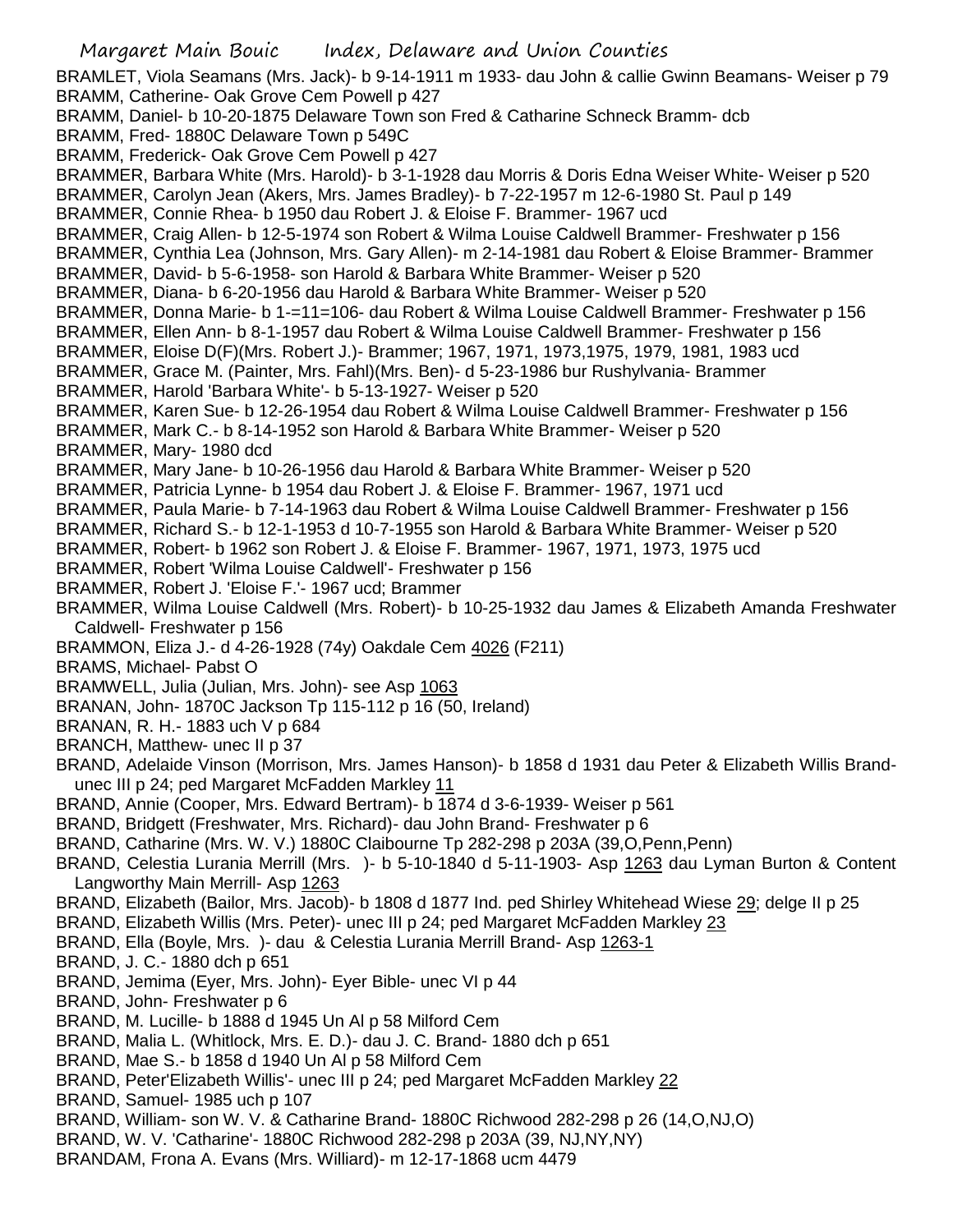- BRANDAM, Williard 'Frona A. Evans'- m 12-17-1868 ucm 4479
- BRANDAU, --(Klocksiem, Mrs. O. C.)- 1880 dch p 631
- BRANDEBERRY, Olive (Ahrendt, Mrs. Fritz)- Ahrendt
- BRANDEBURY, Amelia Jones (Mrs. Samuel)- dcq Hammond Crawford 25
- BRANDEBURY, Carrie- b 1854 d 1863 Oak Grove Cem Powell p 428
- BRANDEBURY, Rev. Charles Britton 'Martha Jane Hamilton'- b 1813 d 1887 Oak Grove Cem Powell p 428 son Samuel & Amelia Jones Brandebury- dcq Hammond Crawford 12; 1880 dch p 409; 1908 dch p 259, 330; 1869 wsc p 12; 1883 uch V p 622; Pabst 8 p 24
- BRANDEBURY, Edward Thompson- 1908 dch p 330; 1869 wsc p 12; Pabst 8 p 24(Eddie)
- BRANDEBURY, Jacob- 1835 men 25 #256 p 42 Delaware Tp
- BRANDEBURY, James Hamilton 'Sarah Anne Sherrard'- son Charles Britton & Martha Jane Hamilton Brandebury- dcq Hammond Crawford 6
- BRANDEBURY, Jemima Hamilton (crawford, Mrs. Harry James)- dau James Hamilton & Sarah Anne Sherrard Brandebury- dcq Hammond Crawford2
- BRANDEBURY, M.- Pabst 8 p 14
- BRANDEBURY, Martha Jane Hamilton (Mrs. Charles Britton)- dau Alexander & Jane A. Besore Hamilton- dcq Hammond Crawford 13
- BRANDEBURY, Mattie- b 1861 d 1862 Oak Grove Cem Powell p 428
- BRANDEBURY, Minnie- b 1857 d 1864 Oak Grove Cem Powell p 428
- BRANDEBURY, Mimie- b 1865 d 1877 Oak Grove Cem Powell p 428
- BRANDEBURY, Mome- 1869 wsc p 3, 12; Pabst 8 p 24
- BRANDEBURY, Samuel 'Amelia Jones'- dcq Hammond Crawford 24
- BRANDEBURY, Sarah Anne Sherrard (Mrs. James Hamilton)- dau James Thompson & Rebecca Shannon Sherrard- dcq Hammond Crawford 7
- BRANDEL, Andy- b 1967 son Charles K. Brandel- 1983 ucd
- BRANDEL, Charles K.'Judy M. Thomas' 'Mary E.'-1973, 1975, 1979, 1981, 1983 ucd
- BRANDEL, C. G. 'Della'- 1967, 1971 ucd
- BRANDEL, Della (Mrs. C. G.)- 1967, 1971 ucd
- BRANDEL, Jeffrey- b 1966 son Charles K. & Judy Thomas Brandel- 1967, 1973, 1975, 1979, 1981, 1983 ucd
- BRANDEL, Jerry- b 1970 son Charles K. & Judy M. Thomas Brandel- 1973, 1975, 1979, 1981, 1983 ucd
- BRANDEL, Joseph- b 1973 son Charles K. & Judy M. Thomas Brandel- 1975, 1979, 1981, 1983 ucd
- BRANDEL, Judy Thomas (Mrs. Charles K.) (Gregory, Mrs. Max)- 1967, 1971, 1973, 1975, 1979 ucd
- BRANDEL, Mary E. (Mrs. Charles K.)- 1981, 1983 ucd
- BRANDEL, Robert- b 1972 son Charles K. & Judy M. Thomas Brandel- 1983 ucd
- BRANDELL, Timothy A.- 1991 ucd
- BRANDEN, Archa D.- b 7-1869 son Hilliard & Sephrona Branden- 1870 Taylor tp 171-162 (10/12,O)
- BRANDEN, D.- 1980 dcd
- BRANDEN, Sephrona (Mrs. Hilliard)- 1870C Taylor Tp 171-162 (22,NC)- see Brandon
- BRANDENBERG, Bertha- 1880C Concord Tp p 274A
- BRANDENBERG, Callie Jordan (Mrs. )- dau Frank Jordan- unec X p 51
- BRANDENBERG, Char B.- 1880c Delaware Town p 483A
- BRANDENBERG, Della (Phipps, Mrs. Hubert Justice)- Weiser p 156
- BRANDENBERG, Kenneth- 1991 ucd
- BRANDENBERG, Lucinda (Nash, Mrs. William)- dau William & Mary Brandenberg- Nash p 283
- BRANDENBERG, Mary (Mrs. William)- Nash p 283
- BRANDENBERG, William 'Mary'- Nash p 283
- BRANDENBURG, Cheryl (Phillips, Mrs. Scott)- dau Elbert & Gertrude Brandenburg- Brandenburg
- BRANDENBURG, Elbert 'Gertrude' Brandenburg
- BRANDENBURG, Gary- son Elbert & Gertrude Brandenburg- Brandenburg
- BRANDENBURG, Gertrude (Mrs. Elbert)- b 12-29-1915 d 1-5-1990 (75) Brandenburg
- BRANDENBURG, Grossnickle, Mrs. Emerson Blaine)- Maugans Anc p 79
- BRANDENBURG, Joyce (Masters, Mrs. Ernest)- dau Elbert & Gertrude Brandenburg- brandenburg
- BRANDENBURG, Laqueta (Conley, Mrs. Harold)- Conley; Brandenburg
- BRANDENBURG, Orpha (Wynd, Mrs. John)- Maugans Anc p 46
- BRANDENBURG, Pam (Davidson, Mrs. Denny)- dau Elbert & Gertrude Brandenburg- Brandenburg BRANDENBURG, Randy- son Elbert & Gertrude Brandenburg- Brandenburg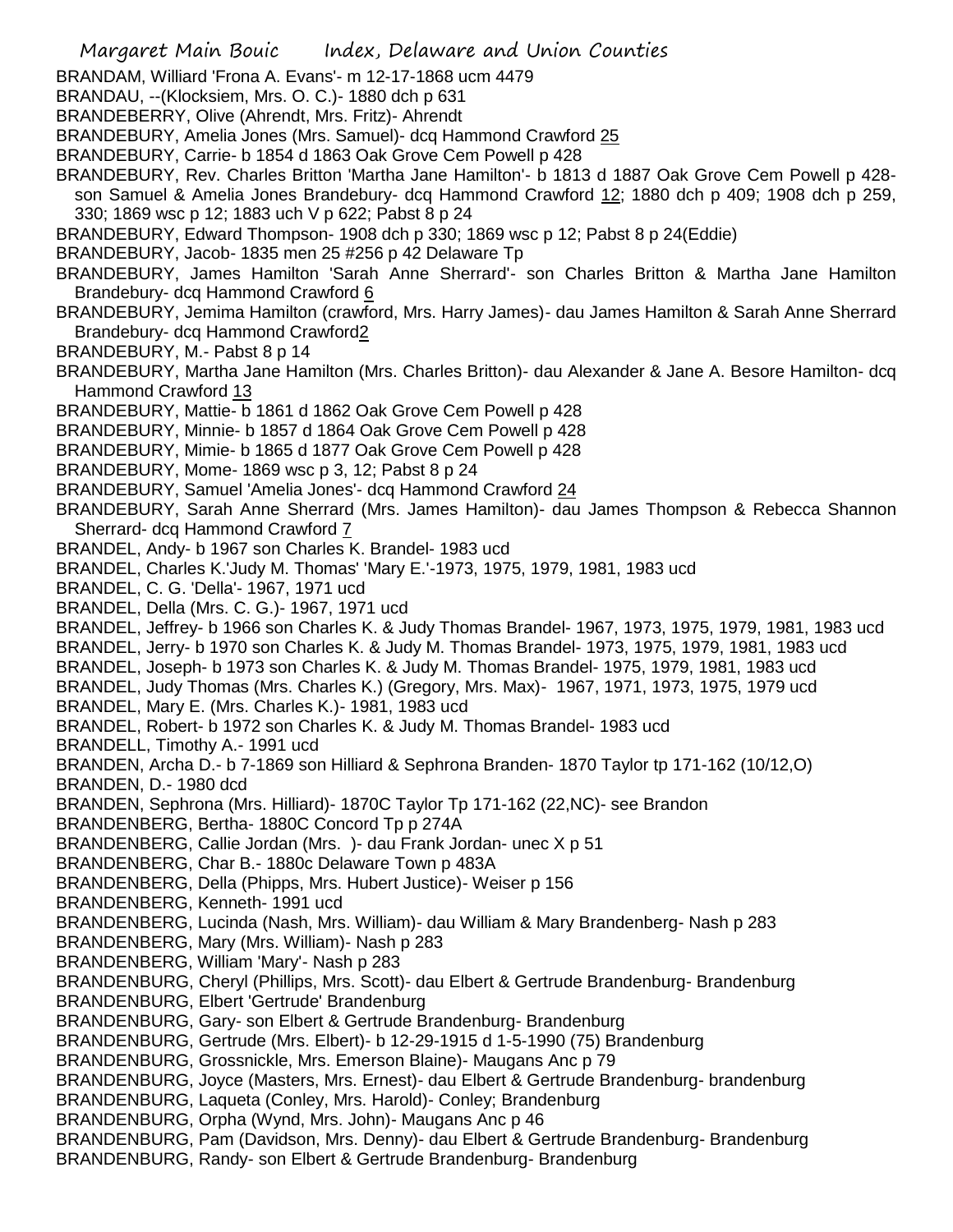Margaret Main Bouic Index, Delaware and Union Counties BRANDENBURG, Wayne- son Elbert & Gertrude Brandenburg- Brandenburg BRANDENBURGER, Barb Keller (Mrs. Mathew)- m 12-16-1787- Powers p 53 BRANDENBURGER, Mathew 'Barb Keller'- m 12-16-1787 Powers p 53 BRANDENSTEIN, Eva (Hofbauer, Mrs. George)- 1985 uch p 71; Brandenstein BRANDENBURY, Edward- 1976 dch p 284 BRANDES, Anna Marie Rammer (Mrs. Henry)- m 1-30-1907 d 1-13-1980 (95) bur Waldo- Brandes; 1969, 1971 dcd BRANDES, Beulah (Graham, Mrs. )- dau Henry & Anna Marie Ramme Brandes- Brandes BRANDES, Carol Lynn Hall (Mrs. Rocky Lee)- Brandes BRANDES, Henry 'Anna Marie Rammer'- m 1-30-1907- Brandes; 1969, 1971 dcd BRANDES, Jilene Dawn (Dunlap, Mrs. Raymond Harold)- m 12-19-1970 dau Wayne H. & Margaret Brandes-1961 dcd (11); Brandes BRANDES, Margaret Boger (Mrs. Wayne)- dau Mannas & Caroline Roth Boger- Schultz p 7; 1961, 1969, 1971 dcd BRANDES, Rocky Lee 'Carol Lynn Hall'- d 2-14-1975 (26) son Wayne & Margaret Boger Brandes- Schultz p 7; 1961, 1969 dcd; Brandes BRANDES, Tamela (Allen, Mrs. Mark)- b 1960 dau Wayne H & Margaret Brandes- Brandes 1961,1969, 1971 dcd BRANDES, Vernal (Augenstein, Mrs. )- dau Henry & Anna Marie Ramme Brandes- Brandes BRANDES, Wayne 'Margaret Boger'-son Henry & Anna Marie Ramme Brandes- Brandes; Schultz p 7; 1961, 1969, 1971, 1980 dcd BRANDETH, Esther May Oberly (Mrs. Frank Bertram)(Staton, Mrs. Walter Bayard)- b 2-19-1888 dau John Charles & Kate Viola Souders Oberly- Weiser p 738 BRANDETH, Frank Bertram 'Esther May Oberly'- m 1908- Weiser p 738 BRANDIFF, Rev. Richard- 1883 uch V p 72 BRANDLE, Augusta P- b 1846 Un Co d 9-3-1922 Oakdale Cem I p 170 (C-40) BRANDON, Elizabeth Caldwell (Mrs. Grover Forbes)- b 8-16-1878 m 1-12-1912 d 11-8-1960 dau James & Elizabeth Amanda Freshwater Caldwell- Freshwater p 151 BRANDON, Grover Forbes 'Elizabeth Caldwell'- m 1-12-1912- Freshwater p 151 BRANDON/BRANDEN, Hillard 'Sephrona'- 1877 uca p 23; 1870C Taylor Tp 171-162 p 21 (25,NC) BRANDON, Donna Marie (McKittrick, Mrs. Herbert Gerald)- b 1-16-1926 m 9-18-1948- McKitrick p 437 BRANDON, Rev.- Pabst 2 p 86, 87 BRANDON, M. A.- 1908 dch p 426 BRANDON, Mabel (Hepner, Mrs. Andrew)- Weiser p 367 BRANDORFF, Christopher- Powers Pat p 89 BRANDRIELL, Luck M.- 1880C Berkshire Tp p 416C BRANDT, Alma (Huffman, Mrs. )- dau Christopher & Margaret Doellinger Scheiderer Brandt- Brandt BRANDT, Anne Scheiderer (Mrs. Arthur)- b 1-25-1894 d 7-7-1983 dau Christopher & Margaret Doellinger Scheiderer- Oakdale Cem -Brandt BRANDT, Arthur'Anne Scheiderer'- d 1931- Brandt BRANDT, Arthur C.'Barbara Asman'- son Arthur & Anne Scheiderer Brandt- Asman; Brandt BRANDT, Barbara Asman (Mrs. Arthur C.)- b 7-5-1930 d 76-10-1988 dau William F. & Martha S. Asman-Asman; Brandt BRANDT, Charles- Nash p 123 BRANDT, Christian (Gast, Mrs. Johann Christian Sr.)- b 10-29-1729 m ca 1750 d ca 1803 dcc William Carr 449, Ruth Gast Wolfinger 65 BRANDT, Edmund- Maugans Anc p 67 BRANDT, Edward- hmp p 105 BRANDT, Emma (Johnston, Mrs. Harry James)- 1985 uch p 83 BRANDT, Etta Luella King (Mrs. John)- dau Jonathan & Mariah J. Arnold King- Pabst 6 p 90 BRANDT, Fredrick M. 'Judith K.'- 1991 ucd BRANDT, Guy Allen- son John & Etta Luella King Brandt- Pabst 6 p 90 BRANDT, Jane- dau Arthur C. & Barbara Asman Brandt- Asman; Brandt BRANDT, Jeff- son Arthur C. & Barbara Asman Brandt- Asman; Brandt BRANDT, Col John (Indian chief)- d 8-27-1832 Up Canada- dcga p 58; Ohio State Gazette BRANDT, John 'Etta Luella King'- Pabst 6 p 90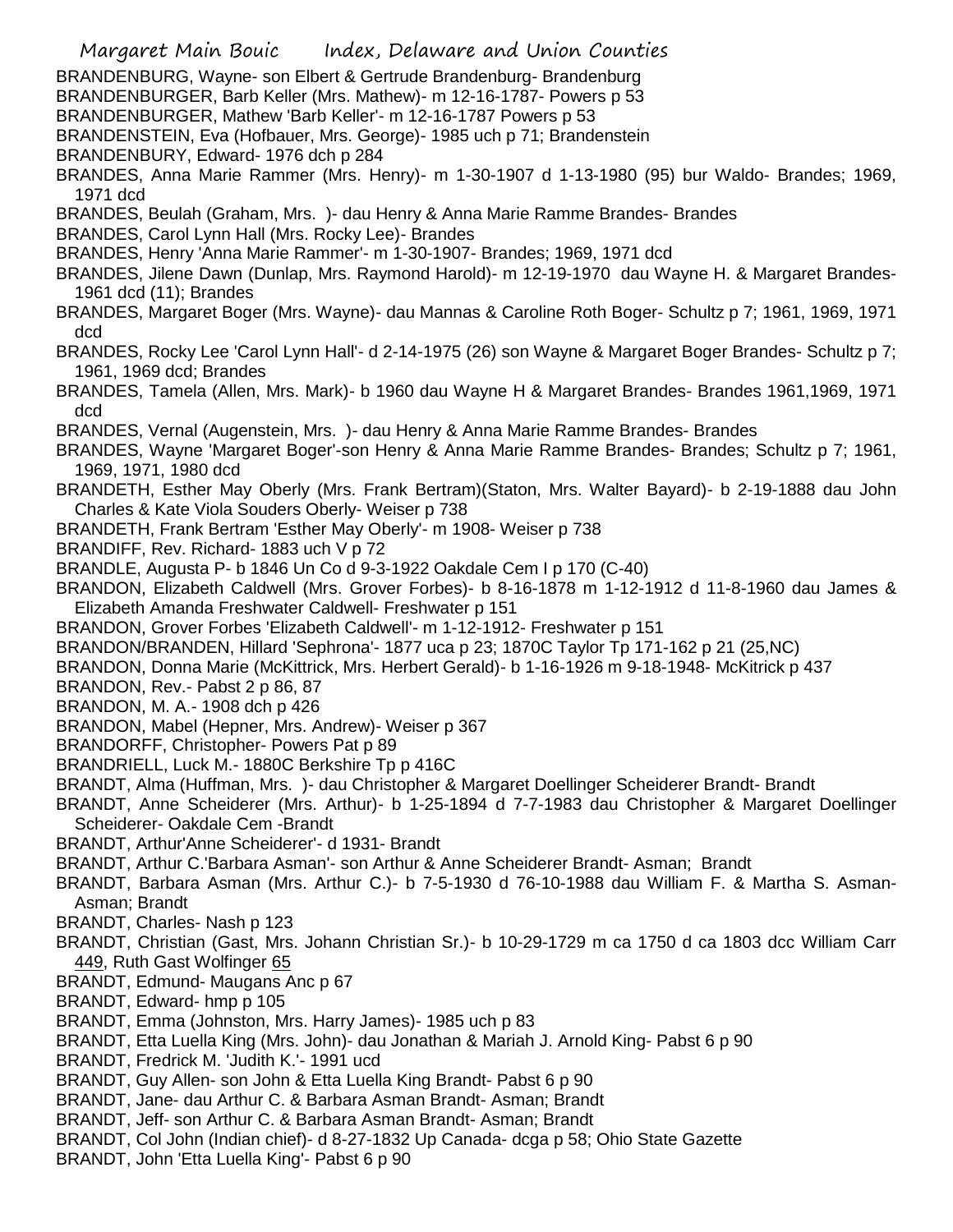Margaret Main Bouic Index, Delaware and Union Counties BRANDT, Judith K. (Mrs. Fredrick M.)- 1991 ucd BRANDT, Lillian (Maugans, Mrs. John C.)- d 8-21-1966- dau Edmund Brandt- Maugans Anc p 67 BRANDT, Lisa (Trout, Mrs. )- dau Arthur C. & Barbara Asman Brandt- Asman; Brandt BRANDT, Mary Allen (Mrs. )- dau Ernest & Jennie Steeves Allen- 1985 uch p 5 BRANDT, Matthew- b 1990 son Fredrick M. & Judith K. Brandt- Brandt BRANDT, Shirley (Spano, Mrs. )- dau Arthur & Anne Scheiderer Brandt- Brandt BRANDT, Steve- son Arthur C. & Barbara Asman Brandt- Asman; Brandt BRANDT, Thomas- d 9-3-1864, colored, delge X p 76 BRANDUM, Cathy- dau Clayton & Thelma Ruggles Brandum- Brandum BRANDUM, Chet- son Richard Harvey & Mary Ann Spires Brandum -Brandum BRANDUM, Clayton 'Thelma Ruggles' m 10-6-1950- Brandum BRANDUM, Clayton, Jr.- son Clayton & Thelma Ruggles Brandum- Brandum BRANDUM, Dayton- son Richard Harvey & Mary Ann Spires Brandum- Brandum BRANDUM, Debbie (Ellis, Mrs. Mike- dau Clayton & Thelma Ruggles Brandum- Brandum BRANDUM, Ethel (Oiler, Mrs. )- dau Richard Harvey & Mary Ann Spires Brandum- Brandum BRANDUM, Floyd H.'Frances A. Volk'- b 12-9-1918 d 2-19-1995 (76) Oak Grove Cem son Richard Harvey & Mary Ann Spires Brandum- Brandum; 1971,1980 dcd BRANDUM, Frances A. Volk (Mrs. Floyd H.)- Brandum; 1971 dcd BRANDUM, Garnet (Goff, Mrs. )- dau Richard Harvey & Mary Ann Spires Brandum- Brandum BRANDUM, Mary Ann Spires (Mrs. Richard Harvey)- Brandum BRANDUM, Ray- son Richard Harvey & Mary Ann Spires Brandum-Brandum BRANDUM, Richard Harvey 'Mary Ann Spires'- Brandum BRANDUM, Robert- son Clayton & Thelma Ruggles Brandum- Brandum BRANDUM, Stanley- son Richard Harvey & Mary Ann Spires Brandum- Brandum BRANDUM, Susan (Goad, Mrs. Rodney)- dau Floyd H. & Frances Volk Brandum- Brandum BRANDUM, Thelma Ruggles (Mrs. Clayton)- m 10-6-1950- Brandum BRANDUM, Violet (Kisor, Mrs. )- dau Richard Harvey & Mary Ann Spires Brandum- Brandum BRANDY, Flora Redd (Mrs. )- d 1-13-1971 (56) bur Washington, Pa- Brandy BRANDY, Sarah- 1880 dch p 430, 464; Pabst 1 p 2, 43; 1908 dch p 436; 1840C Berlin Tp free colored (55-100) p 207; delge V p 36 BRANHAM, Charles 'Gertrude Branham'- Branham BRANHAM, Connie (Schenck, Mrs. )- dau Ray & Phyllis Eileen Doll Branham- Branham; Doll BRANHAM, David L.- 1980 dcd BRANHAM, David- son Ray & Phyllis Eileen Doll Branham- Branham; Doll BRANHAM, Frank- brother nancy J. Branham Caudill- Branham BRANHAM Gertrude McCormack (Mrs. Charles)- b 4-24-1917 Ky dau Valentine & Lula Paten McCormack-Branham BRANHAM, Jack 'Mabel'- Genther p 70 BRANHAM, June (Mollet, Mrs. )- sister Nancy Branham Caudill- Branham BRANHAM, Karen Sue (Groves, Mrs. Terry David)- b 11-16-1953 m 11-12-1977 dau Jack & Mabel Branham-Genther p 70 BRANHAM, Kelly C.- b 5-15-1987 son David Branham- branham BRANHAM, Mabel (Mrs. Jack)- Genther p 70 BRANHAM, Mitchell- son Ray & Phyllis Eileen Doll Branham- Branham; Doll BRANHAM, Nancy J. (Caudill, Mrs. Noah)- d 2-19-1982 (73) bur Forest Grove- Caudill; Branham BRANHAM, Phyllis Eileen Doll (Mrs. Ray)- d 6-16-1985 (57) bur Woodhill Cem dau Walter & Josephine Dixon Doll- Branham; Doll BRANHAM, Ralph- son Charles Branham- Branham BRANHAM, Ray 'Phyllis Eileen Doll'- Branham; Doll BRANHAM, Scott- son Ray & Phyllis Eileen Doll Branham- Branham; Doll BRANHAM, Virgie (McCormick, Mrs. )- sister Nancy Branham Caudill- Branham BRANHISER, Adam Jr.- 1835 men 64 #59 p 120 Westfield Tp BRANHIZER, Jacob- 1835 men 65 #94 p 121 Westfield Tp BRANINE,/BRA Cath' Cunningham- b 2-4-1868 Thomson Tp dau Richard & Sarah Branine- dcb BRANMAN, Charles- 1880C Claibourne Tp p 206A BRANNAMAN, Ava E.(Eva) Cook (Mrs. Millard)- b 1-28-1887 d 6-12-1976 Claibourne Cem p 102- dau George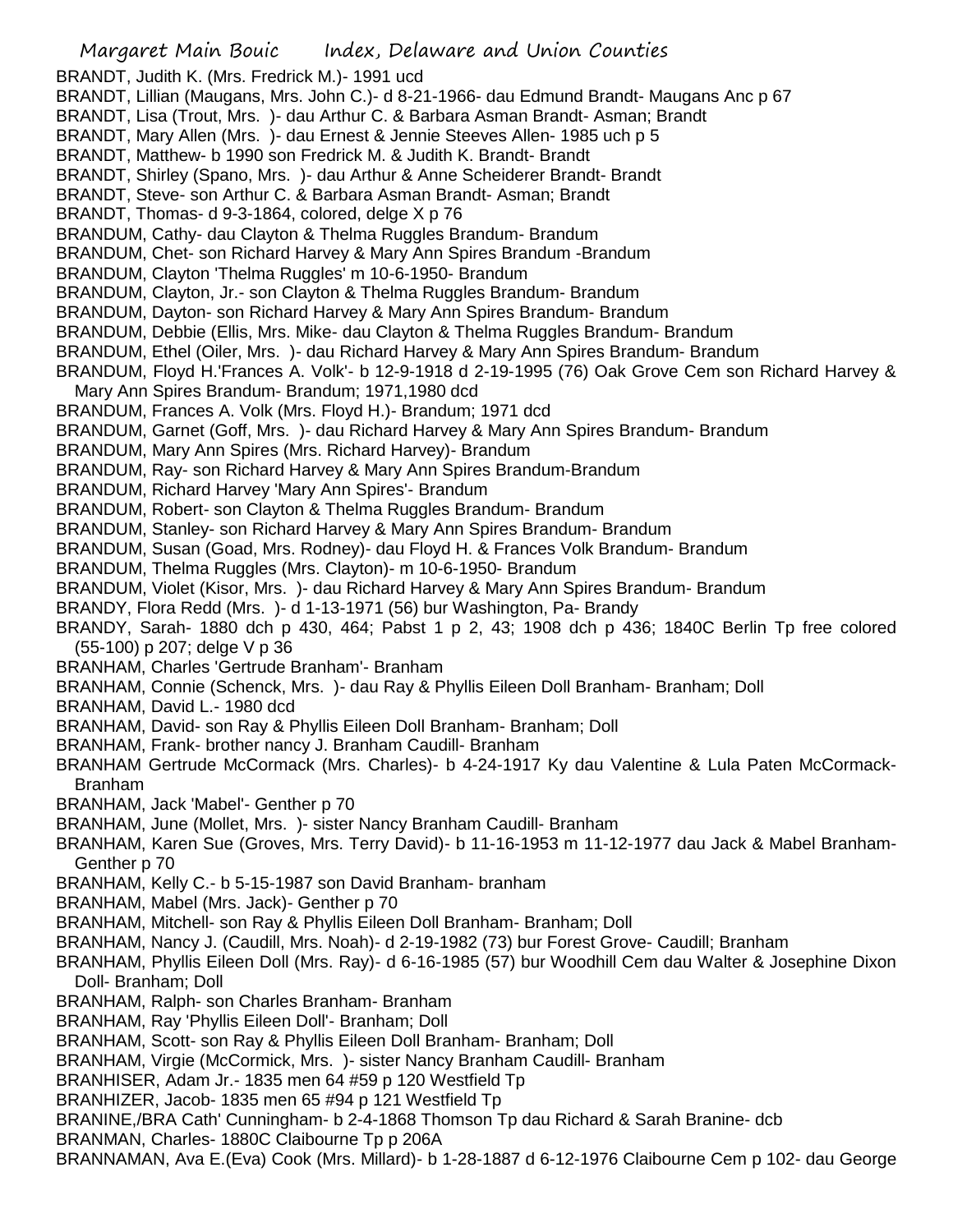& Viola Nesse Cook- Brannaman; 1973 ucd

BRANNAMAN, Edna (Matteson, Mrs. Lloyd)- b 10-2-1912 m 12-7-1958 d 11-1-19-- (74) dau Millard & Ava E. Cook Brannaman- Brannaman

BRANNAMAN, Millard 'Ava E. Cook'- Brannaman

- BRANNAN, see Brannon, Brannen- unec V p 13 Mary D. Fugate #108 unec VI p 1, IX p 2
- BRANNAN, Adessa May (Pooler, Mrs. Leonard B.)- dau Joseph J. & Eliza Osborne Brannan- 1915 uch p 598; 1880c Leesburg Tp 200 p 20 (2,O,O,O)
- BRANNAN, Alma- dau Thomas & Amelia Rosecrans Brannan- 1880C Leesburg Tp 199 p 20 (9,O,O,O)
- BRANNAN Amelia Rosecrans (Mrs. Thomas M.)- b 2-15-1851 m 9-30-1868 ucm 4439 d 2-18-1922 (71) Oakdale Cem II p 22 (B-R10-13) 3504 (B23)- dau A. E. & Diantha Davis Rosecrans- 1883 uch III p 340, V p
- 434; 1870C Leesburg Tp 137-143 p 17 (19,O); 1880C Leesburg Tp 199 p 20 (29,O,O,O)
- BRANNAN, Archie- son Richard H. & Sarah E. Stout Brannan- 1880C Taylor Tp 163-164 p 16 (1,O,O,O)
- BRANNAN, Barbara Ann (Phelps, Mrs. Ira)- m 1-5-1843 ucm 853; unec VI p 3
- BRANNAN, Bertha Amelia (Grauman, Mrs. Charles)- dau Joseph J. & Eliza Osborne Brannan- 1915 uch p 598; 1880C Leesburg Tp 200 p 20 (5,O,O,O)
- BRANNAN, Bertha (Mrs. Curtis L.)- 1961, 1969 dcd
- BRANNAN, --(Jackson, Mrs. )- sister George Brannan- 1915 uch p 597
- BRANNAN, Blaine A. 'Mary Kline'- son Joseph J. & Eliza Osborne Brannan- 1915 uch p 598; unec III p 19
- BRANNAN, inf son of B. A. & May Brannan- Oak Grove Cem 2338 (21F)
- BRANNAN, Catherine- dau Richard & Sarah E. Stout Brannan- 1870C Claibourne Tp 158-156 (2,O); 1880c Tayulor tp 163-164 p 116 (12,O,O,O)
- BRANNAN, Charles R. 'Clarice'- 1967, 1971, 1973, 1975, 1979, 1981, 1983, 1991 ucd
- BRANNAN, Chester- son George & Elizabeth Ann McCullough Brannan- 1915 uch p 596
- BRANNON, Clarice (Claire) (Mrs. Charles R.)- 1967, 1971, 1973, 1975, 1979, 1981, 1983, 1991 ucd
- BRANNON, Cora McKitrick (Mrs. Thomas H.)- m 6-3-1873 ucm 5279
- BRANNAN, Curtis L. 'Bertha'- 1961, 1969 dcd
- BRANNAN, David- son Joseph & Nancy Ann Bacon Brannon- 1850C Leesburg 255-256 p 39 (1,O)
- BRANNAN, Dela- dau George W. & Elizabeth Ann McCullough Brannan- 1860C Leesburg Tp 562-534 p 74  $(1,0)$
- BRANNAN, Electa Phelps (Mrs. Thomas)- m 10-9-1842 ucm 824; unec V p 60
- BRANNAN, Elizabeth Ann McCullough (Mrs. George)- d 1904; 1915 uch p 596; 1860C Leesburg Tp 534 (28,O)
- BRANNAN, Elizabeth McConley (Mrs. George)- m 11-22-1857 ucm 2638
- BRANNAN, Elizabeth Osborne (Mrs. Joseph J.)- m 1872 dau Jackson & Catharine Conkling Osborne- 1915 uch p 597; 1880C Leesburg Tp 200 p 20 (26,O,O,O)
- BRANNAN, Emma- dau George & Elizabeth McCullough Brannan- 1915 uch p 596
- BRANNAN, Emma- dau John & Mary A. Elliott Brannan- 1880C Marysville 149-172 p 6 (20,O,O,Md)
- BRANNAN, Esther L.Staley (Mrs. )- b 2-7-1912 d 12-8-1989 (77( Oakdale Cem dau Martin L. & Sarah Jaggers Staley- Brannan; 1975, 1983 ucd
- BRANNAN, Floyd- son Richard & Mary Morris Brannan- 1870C Claibourne Tp 158-156 (16,O)
- BRANNAN, Francina- dau Joseph & Nancy Ann Bacon Brannon- 1850C Leesburg Tp 255-256 p 39 (12,O)
- BRANNAN, George 'Elizabeth McConley'- m 11-22-1857 ucm 2638
- BRANNAN, George 'Mary Jordan''Elizabeth Ann McCullough;- 1915 uch p 596; 1883 uch V p 434;1850C Claibourne Tp 124 p 20 (40, Penn); 1860C Leesburg Tp 562-534 p 74 (50,O); unec IV p 34
- BRANNAN, George W.- son George & Mary Jordan Brannan- 1915 uch p 596; 1850C Leesburg Tp 124 (1,O); 1860C Leesburg Tp 534 (12,O)
- BRANNAN, George W. 'Polina Gates'- m 10-11-1840 ucm 661; 1840C Claibourne Tp 17 (20-30); 1860C Lessburg Tp 562-534 p 74 (50,O); unec V p 37, XI p 41
- BRANNAN, Ida (Irwin, Mrs. Andrew)- dau George & Elizabeth Ann McCullough Brannan- 1915 uch p 596
- BRANNAN, Isabella- dau Joseph & Nancy Ann Bacon Brannon- 1850C Leesburg Tp 255-256 p 39 (8,O)
- BRANNAN, John- b 1969 son Charles R. & Claire L. Brannan- 1979, 1981, 1983 ucd
- BRANNAN, John C..-d 5-18-1862 son George & Mary Jordan Brannan- 1915 uch p 596; 1883 uch IV p 474; 1850C Leesburg Tp 124 (3,O); 1860C Leesburg Tp 534 (14,O)
- BRANNAN, John C.- son John & Mary A. Elliott Brannan- 1870C Leesburg Tp 70-71 p 9 (7,O); 1880C Marysville 149-172 p 6 (17,O,O,Md)
- BRANNAN, John- brother George Brannan- 1915 uch p 597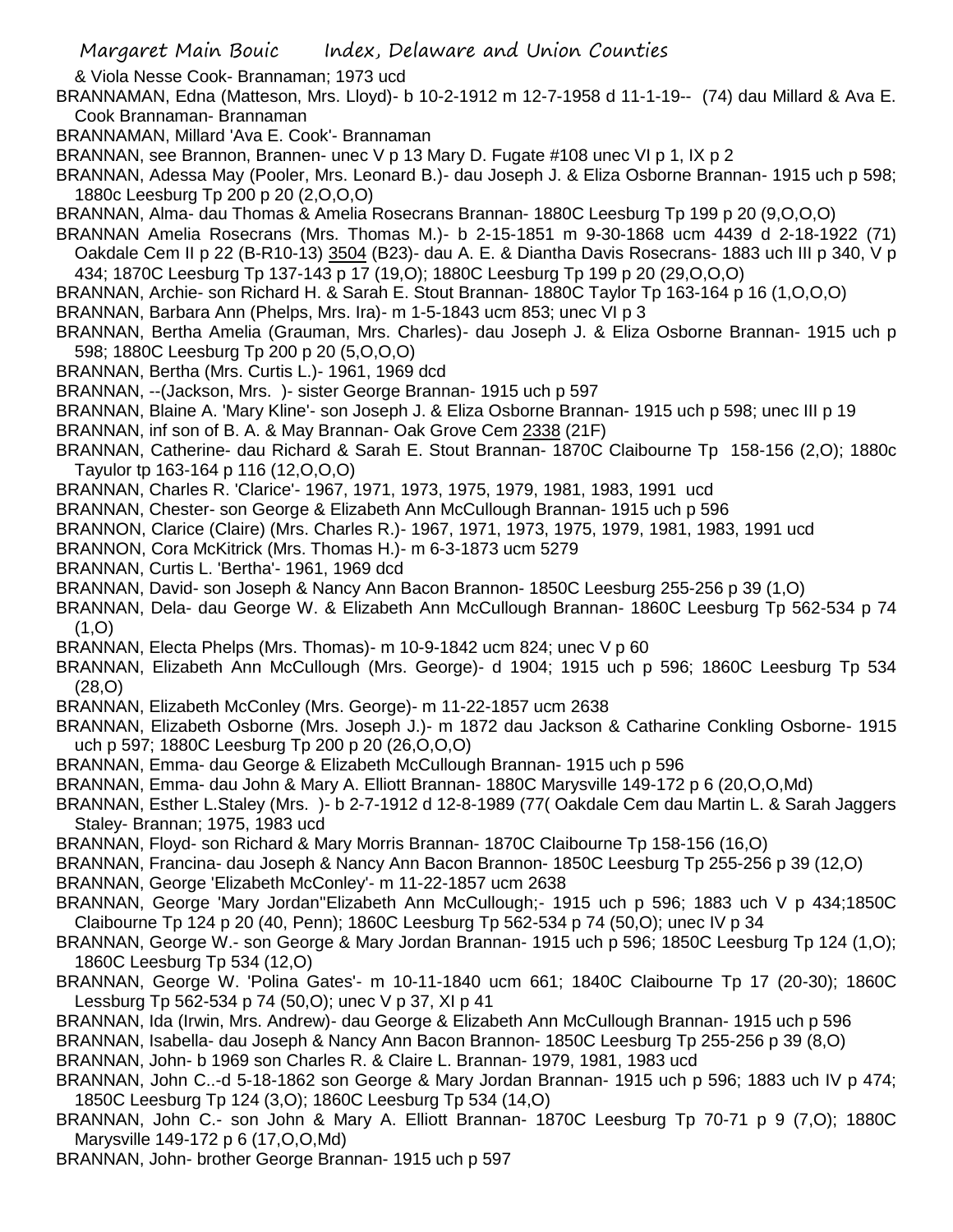BRANNAN, John- son Joseph & Nancy Ann Bacon Brannan- 1850C Leesburg Tp 255-256 p 39 (8,O) BRANNAN, John 'Mary A. Elliott'- b Muskingham Co d 1-19(20)-1863 (41-6) 300,

269; 1883 uch IV p 504, 508; 1850C Leesburg Tp 296-300 p 46 (28,O); 1860C Leesburg Tp 549 (38,O)

BRANNAN, John- son Richard H. & Sarah E. Stout Brannan- 1880C Taylor Tp 163-164 p 16 (5,O,O,O)

BRANNAN, Joseph- 1830C Leesburg Tp 500 p 298 (40-50); 1840C Leesburg 100 (50-60); uccp p 4, 16, 22 (Appr, 1826)

BRANNAN, Joseph Jr.- 1840C Claibourne Tp 10 (20-30)

BRANNAN, Joseph- brother George Brannan- 1915 uch p 597; unec IV p 35

- BRANNAN, Joseph- son Blaine A. & May Kline Brannan- 1915 uch p 598
- BRANNAN, Joseph J. 'Eliza Osborne'- d 9-8-1927 (76) Oakdale Cem 3959 (F21)- son George & Mary Jordan Brannan- 1915 uch p 596, 597, 598; 1860C Leesburg Tp 534 (8,O); 1880C Leesburg Tp 200 p 20 (28,O,O,O) p 184A
- BRANNAN, Julia Ann (Courtwright, Mrs. George)- m 7-2-1854 ucm 2143- dau George & Mary Jordan Brannan- 1915 uch p 596; 1850C Claibourne Tp 124 p 20 (12,O)
- BRANNAN, Julia Ann (Jackson, Mrs. Josias R.)- m 12-1-1842 ucm 846; unec V p 60
- BRANNAN, Katherine (Cole, Mrs. James R.)- Cole; Brannan
- BRANNAN, Leroy- son Joseph & Nancy Ann Bacon Brannan- 1850C Leesburg Tp 255-256 p 39 (11,O)
- BRANNAN, Margaret C. (Skeels, Mrs. Chester) m 6-16-1855 ucm 2296; m consent unec IV p 10- dau George & Mary Jordan Brannan- 1915 uch p 596
- BRANNAN, Margaret (Trickey, Mrs. John N.)- m 11-15-1872 ucm 5011 dau John & Mary A. Elliott Brannan-1883 uch V p 448; 1860C Leesburg Tp 549 (5,O); 1870C Leesburg Tp 70-71 p 9 (15,O)
- BRANNAN, Mariah J.- dau Richard & Mary Morris Brannan- 1870C Claibourne Tp 158-156 (12,O)

BRANNAN, Marion N.- d 5-1875 (3y6m) Oakdale Cem 3508 (B23) son George & Elizabeth Ann McCullough Brannan- 1915 uch p 596

- BRANNAN, Martha- dau John & Mary A. Elliott Brannan- 1860C Leesburg Tp 549 (3/12,O); 1870C Leesburg Tp 70-71(10,O)
- BRANNAN, Mary A. Elliott (Mrs. John)- 1883 uch V p 448; 1850C Leesburg Tp 296-300 p 46 (27, Md); 1860C Leesburg Tp 549 (37, Md); 1870C Leesburg 170-171 p 9 (47, Md); 1880C Marysville 149-172 p 7 (58,Md,Eng,Ire)
- BRANNAN, Mary- b Muskingum Co d 9-8-1861 (14y2m) Oakdale Cem 301, 270 dau John & Mary A. Elliott Brannan- 1850C Leesburg Tp 296-300 p 46 (3,O)
- BRANNAN, Mary E.- dau Richard & Mary Morris Brannan- 1870C Claibourne Tp 158-156 (13,O)
- BRANNAN, Mary Jordan (Mrs. George)- d 1858- 1915 uch p 596; 1850C Claibourne Tp 124 p 20 (37,O)
- BRANNAN, Mary Morris (Mrs. Richard)- m 4-27-1854 ucm 2118
- BRANNAN, Mary (Simpson, Mrs. Samuel)- m 1828- 1883 uch III p 288
- BRANNAN, May Kline (Mrs. Blaine A.)- 1915 uch p 598
- BRANNAN, Nancy (Dilsaver, Mrs. Harrison)- m 12-23-1841; ucm 759; unec V p 59 (Hanson)
- BRANNAN, Nancy J.-b 1839 d 1-2-1909 (69y2m) Oakdale Cem II p 22 (B-R10-13) dau George & Mary Jordan
- Brannan- 1915 uch p 596; 1850C Claibourne Tp 124 p 20 (9,O); 1880C Taylor Tp 162-163 p 16 (39, O,Pa,Pa) p 132A
- BRANNAN, Nancy I- 1860C Leesburg Tp 549 (20,O); 1870C Leesburg Tp 137-143 p 17 (32,O)
- BRANNAN, Olive E.- dau Richard & Sarah Stout Brannan- 1870C Claibourne Tp 158-156 (8/12,O); 1880C Taylor Tp 163-164 p 16 (10,O,O,O)
- BRANNAN, Perry Gamalel- son John & Mary A. Elliott Brannan- 1860C Leesburg Tp 549 (8,O); 1870C Leesburg Tp 70-71 p 9 (18,O)
- BRANNAN, Polina Gates (Mrs. George W.)- m 10-11-1840 ucm 661; unec V p 37
- BRANNAN, Richard H. 'Mary Morris''Sarah E. Stout'- m 4-27-1854 ucm 2118; 5-10-1866 ucm 3965- 1883 uch IV p 520, 533; 1870C Claibourne Tp 158-156 (40,O)
- 1880C Taylor Tp 163-164 p 16 (50,O,Penn,Penn) p 132A
- BRANNAN, Rosaltha (Weatherholt, Mrs. Thomas)- dau George & Elizabeth Ann McCullough Brannan- 1915 uch p 596
- BRANNAN, Ruth- dau Blaine A. & May Kline Brannan- 1915 uch p 598
- BRANNAN, Salina(Celina) (Coon, Mrs. Amos P.)- dau George & Mary Jordan Brannan- 1915 uch p 596; 1850C Claibourne Tp 124 p 20 (5,O); 1860C Leesburg 534 (16,O)
- BRANNAN, Samuel- son Joseph & Nancy Ann Bacon Brannan- 1850C Leesburg Tp 256-257 p 39 (3,O)
- BRANNAN, Sarah E. Stout (Mrs. Richard H.)- m 5-10-1866 ucm 3965; 1870C Claibourne 158-156 (33,O);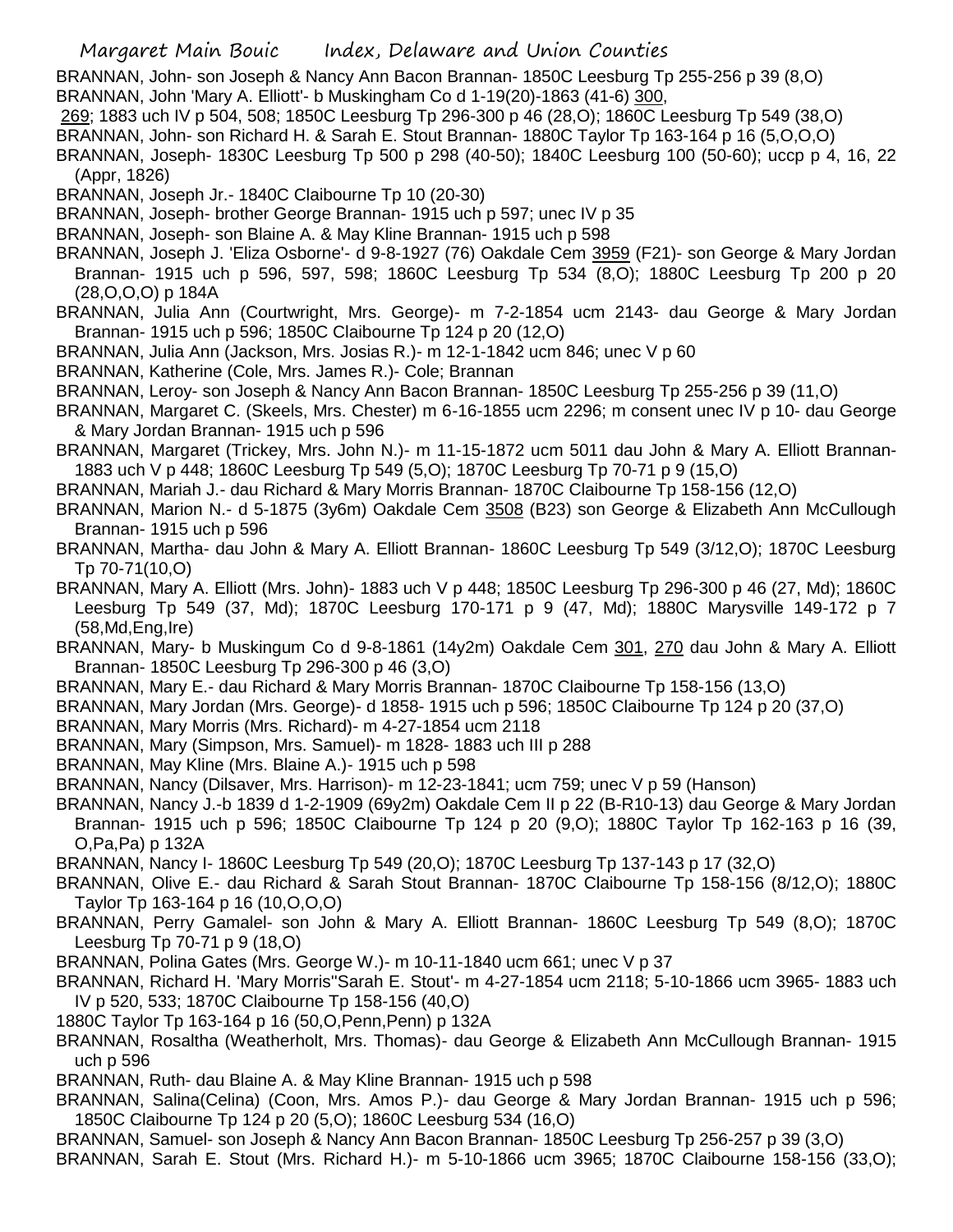1880C Taylor Tp 163-164 p 16 (42,O,O,O)

- BRANNAN, Sarah (Hunt, Mrs. Henry C.)- m 9-30-1868 ucm 4440
- BRANNAN, Sarah J.- dau John & Mary A. Elliott Brannan- 1850C Leesburg Tp 296-300 p 46 (1,O); 1860C Leesburg Tp 549 (14,O)
- BRANNAN, Teresa Lynn- b 1968 dau Charles R. & Clarie L. Brannan- 1979, 1981, 1983 ucd; engaged to Todd Allen Raines
- BRANNAN, Thomas ' Electa Phelps'- m 10-9-1842 ucm 824; unec V p 60
- BRANNAN, Thomas H. 'Cora McKitrick'- m 6-3-1873 uccm 5279- son John & Mary A. Elliott Brannan- 1850C Leesburg Tp 296-300 p 46 (4,O); 1860C Leesburg Tp 549 (14,O)
- BRANNAN, Thomas M. 'Amelia Rosecrans'- b 12-15-1841 Un Co m 9-30-1868 ucm 4439 d 10-7-1922 Oakdale Cem II p 22 (B-R10-13); unec II p 29- son George & Mary Jordan Brannan- 1915 uch p 596; dumch p 318; 1883 uch III p 340, 373, V p 434 1850C Claibourne Tp 124 p 20 (7,O); 1870C Leesburg Tp 137-143 p 17 (25,O); 1880C Leesburg Tp 199 p 20 (37,O,O,O); 1877 uca p 23, 75, 96
- BRANNAN, Thomas- son Richard H. & Sarah E. Stout Brannan- 1880C Taylor Tp 163-164 p 16 (9,O,O,O) BRANNAN, William- 1880C Paris Tp p 123A
- BRANNAN, William H.- son Richard & Sarah Morris Brannan- 1870C Claibourne Tp 158-156 (8,O)
- BRANNAN, Zella Eliza (Burson, Mrs. Otto M.)- dau Joseph J. & Eliza Osborne Brannan- 1915 uch p 598 BRANNEMAN, Emma (Mrs. William)- 1880C Marysville 204-208 (24,O,O,NJ)
- BRANNEMAN, Lorena- dau William & Emma Branneman- 1880C Marysville 204-208 (1,O,O,O)
- BRANNEMAN, William 'Emma'- 1880C Marysville 204-208 (25, O,Penn,Ger) p 123A
- BRANNEN, Bertha (Smith, Mrs. )- dau William E. & Lettetia Ross Brannen- Brannen
- BRANNEN, George 'Sally Ann Moore'- Cowgill p 8
- BRANNEN, Inez (Schroeder, Mrs. )- dau William E. & Lettetia Ross Brannen- Brannen
- BRANNEN, Jo Ann (Palmer, Mrs. )- dau Kate Creasy Brannen- Brannen
- BRANNEN, Julia Ann (Courtright, Mrs. George)- unec VIII p 19 m slip
- BRANNEN, Kate Creasy (Mrs. )- b 1-24-1895 WVa d 8-22-1992 (97) bur St. Albans WVa- dau Joe & Catherine Trail Creasy- Creasy
- BRANNEN, Kate Warren (Mrs. Thomas H.)- b 4-24-1881 dau William M. & Jennie Cryder Warren- Newhouse p 59 132311
- BRANNEN, Lettetia Ross (Mrs. William E.)- b 1872 m 12-14-1890 d 1963 Milford Cem Un Al p 74 dau Daniel & Emma Mcmackatte Ross- Brannen
- BRANNEN, Mary Kate (Knickerbocker, Mrs. Glenn F.)- b 9-4-1904 dau Thomas H. & Kate Warren Brannen-Newhouse p 60 1323111
- BRANNEN, Michael R.- son Kate Creasy Brannen- Brannen
- BRANNEN, Myrtle (Clegg, Mrs. )- dau William E. & Lettetia Ross Brannen- Brannen
- BRANNEN, Robert D.- son William E. & Lettetia Ross Brannen- Brannen
- BRANNEN, Russell- son William E. & Lettetia Ross Brannen- Brannen
- BRANNEN, Sally Ann Moore (Mrs. George)- Cowgill p 8
- BRANNEN, Thomas H. 'Kate Warren'- d 1954- Newhouse p 59; Warren
- BRANNEN, Thomas Warren- b 1-13-1906 son Thomas H. & Kate Warren Brannen- Newhouse p 60 1323112
- BRANNEN, William E. 'Lettetia Ross'- b 9-16-1866 Ky m 12-14-1890 d 9-26-1959 Milford Cem Un Al p 74 son Robert & Sarah Fulton Brannen- Brannen
- BRANNER, Margaret- sister-in-law of W. P. Anderson- 1880C Marysville 132-147 p 5 (60, O,Pa,Pa)
- BRANNER, S.- 1850C Delaware Town 1260 p 92 (20,O)
- BRANNIGAN, Gertrude E. (Mrs. Edwin F.)- b 9-4-1895 m 1929 d 9-24-1968 dau Thomas & Sarah Monahan Brannigan- Buck; Brannigan
- BRANNIGAN, Sarah Monahan (Mrs. Thomas)- Buck
- BRANNIGAN, Thomas 'Sarah Monahan'- Buck
- BRANNIN, Dixie McDowell- d 5-24-1972 (63) bur Paris, Ky- Brannin
- BRANNIN, Gloria (Schaffer, Mrs. )- dau Dixie McDowell Brannin- Brannin
- BEANNIN, John- son Dixie McDowell Brannin- Brannin
- BRANNON,---family of Harold Mateje #324 unec XI p 25
- BRANNON,--- (Simpson, Mrs. Samuel)- 1883 uch V p 422
- BRANNON, Anna Eliza Witte (Mrs. Larkin)- b 1806 ped Joy Wells Dyer 321 unec V p 52
- BRANNON, Barbara Ann (Phelps, Mrs. Ira)- m 1-5-1843 unec 853; unec VI p 3
- BRANNON, Benjamin 'Rebecca Jane Moses'- b 1846 d 1904 son Larkin & Anna Eliza Witte Brannon- ped Joy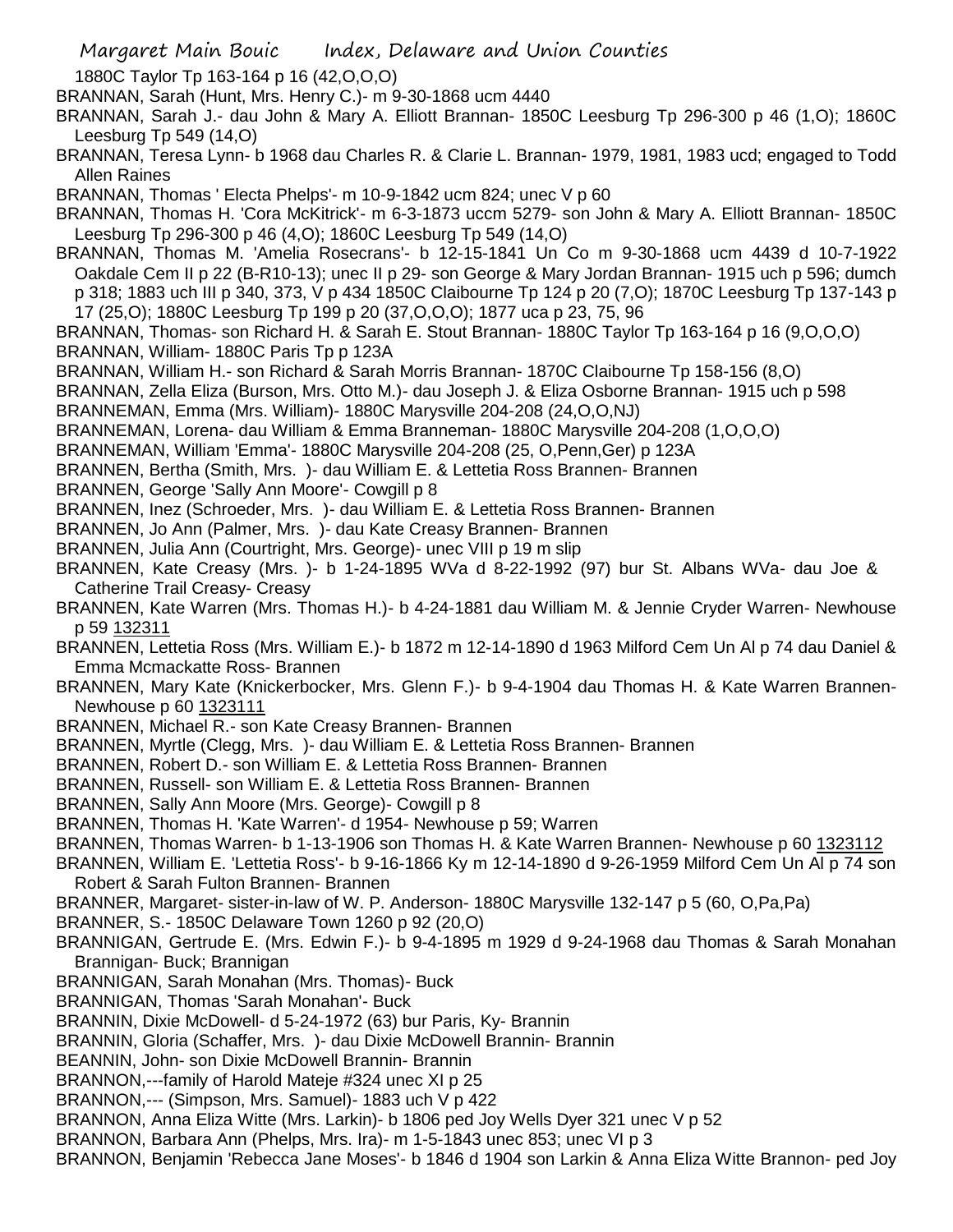- Wells Dyer 10; unec V p 52
- BRANNON, Bessie- d 9-7- 1876 (1y 2m) Oakdale Cem p 169 (C-370) 845 (C140)
- BRANNON, Beverly Jane Morris (Mrs. John James)- b 9-28-1950 m 7-19-1969 dau Bartow Blount Jr. & Betty Jane Selwyn Morris- Longbrake p 102
- BRANNON, Blaine A.- b 1884 d 1939 Oakdale Cem I p 108 (F-R2-11)
- BRANNON, inf son of Blaine 11-20-1910 Oakdale Cem I p 108 (F-R2-11)
- BRANNON, Catharine Albert (Mrs. Thomas C.)- m 9-2-1851 ucm 1703, unec XIV p 52
- BRANNON, Clara McKitrick (Mrs. T. H.)- dau George & Caroline Hill McKitrick- 1883 uch V p 123; McKitrick p 273
- BRANNON, Debroah Lee (Sehnert, Mrs. Claude Wayne)-1985 uch p 91
- BRANNON, T. H. 'Clara McKitrick'- 1883 uch V p 123; McKitrick p 273
- BRANNON, Eliza J. Orsborne (Mrs. Joseph)- b 1854 Mercer Co O d 4-26-1928 Oakdale Cem I p 108 (F-R2-11)
- BRANNON, Elizabeth b ca 1807 d ca 1826 dau Joseh & Jane Hulse Brannon- Hoff letter
- BRANNON-BRONAN, George F.- b 1863 NY d 1-11-1903 sexton record Oakdale Cem I p 154
- BRANNON, Heather Michelle- b 8-8-1973 dau John James & Beverly Jane Morris Brannon- Longbrake p 102
- BRANNON, James Patrick- b 4-20-1970 son John James & Beverly Jane Morris Brannon- Longbrake p 102
- BRANNON, Jane Hulse (Mrs. Joseph) b after 7-9-1787 Penn m ca 1806 d 2-2-1859 bur Ill- sister Henry Hulse-1883 uch V p 422; Powell p 262 Leesburg Tp; Hoff letter
- BRANNON, John- b 1822 Muskingham Co, O d 1-19-1863 (41-2-27) OVI Oakdale Cem I p 169 (C-37); 1883 uch IV p 557
- BRANNON, John James 'Beverly Jane Morris'- m 7-19-1969 Longbrake p 102
- BRANNON, Joseph 'Eliza J. Orsborne' b 8-22-1851 Un Co d 9-8-1927 Oakdale Cem I p 108 (F-R2-11)
- BRANNON, Joseph 'Jane Hulse' -b after 7-9-1783 m about 1806 d 8-29-1851 bur Ill- djlm p 75 1883 uch V p 418, 422, 423, 432; Powell p 262 Leesburg Tp; 1840C Leesburg Tp 100 (50-60); 1850C Leesburg Tp 264-266 p 40 (68, Pa); Hoff letter
- BRANNON, Joseph 'Nancy Ann Bacon'- m 4-21-1835 ucm 376; 1915 uch p 452, 453, 454; unec III p 8, 13, 43, 61, XI p 10, XII p 40; 1883 uch III p 331; 1850C Leesburg Tp 255-256 p 39 (35,O);1877 uca p 75
- BRANNON, Joseph 'Sarah Virginia Henness'- m 6-1857 d c 1896- son Joseph & Jane Hulse Brannon- 1850C Leesburg Tp 264-266 p 40 (23,O)
- BRANNON, Josephus- 1883 uch V p 428
- BRANNON, Julia A. (Jackson, Mrs. Jonas)- m 12-1-1842 ucm 846
- BRANNON, Matilda (Masteller, Mrs. Thomas)- m 2-18-1836 ucm 378; unec III p 43r
- BRANNON, Kate (Wells, Mrs. Byron)- b 1878 d 1956 dau Benjamin & Rebecca Jane Moses Brannon- ped Joy Wells Dyer #63- unec V p 52 Fairfield Stuart Bible- unec IV p 56, V p 52
- BRANNON, Larkin 'Anna Eliza Witte'- b 1800 d 1895 ped Joy Wells Dyer 20; unec V p 52
- BRANNON, Margaret Catharine (Skeels, Mrs. Chester)- unec VIII p 35
- BRANNON, Marion N.- b 1872 Un Co d 5-1875 (3y1m) Oakdale Cem II p 22 (B-R10-13)
- BRANNON, Mary-1880C Paris Tp p 0089
- BRANNON, Mary A. Elliott(Mrs. John)- b 1823 Baltimore, Md. d 7-12-1897 (75y23d) Oakdale Cem I p 169 (C-37); 1877 uca p 65, 75
- BRANNON, Mary C.- b 1847 Un Co d Set 1861 (14y) Oakdale Cem I p 169 (C-37)
- BRANNON, Mary Jane- b 3-10-1814 d 3-24-1857 bur Brannon Cem Oakdale Cem II p 22 (B-R10-13)
- BRANNON, Mary (Lydia )(Simpson, Mrs. Samuel)- b 1-3-1809 Penn m 1829 d 1841 dau Joseph & Jane Hulse Brannon- Hoff letter; unec XI p 7
- BRANNON, Mary Morris (Mrs. Richard)- unec VIII p 19, m slip
- BRANNON, Mary S. Kline- b 1889 d 1940 Oakdale Cem I p 108 (F-R2-11)
- BRANNON, Nancy Ann Bacon (Mrs. Joseph)- m 4-21-1835 ucm 376; 1850C Leesburg Tp 255-256 p 39 (36,O); unec III p 8, 31
- BRANNON, Rebecca Jane Moses (Mrs. Benjamin)- b 1850 d 1937 dau Samuel & Susannah McKinney- ped Joy Wells Dyer  $11$  #63 un co gen soc; unec V p 52
- BRANNON, Richard H.- son Joseph & Jane Hulse Brannon- 1850C Leesburg Tp 264-266 p 40 (21,O) 1877 uca p 97
- BRANNON, Richard 'Mary Morris'- unec VIII p 19, m slip
- BRANNON, Sarah (Cheny, Mrs. John)- b 1-3-1811 m 7-28-1831 ucm 232 d 1887; unec II p 27- dau Joseph & Jane Hulse Brannon- Hoff Letter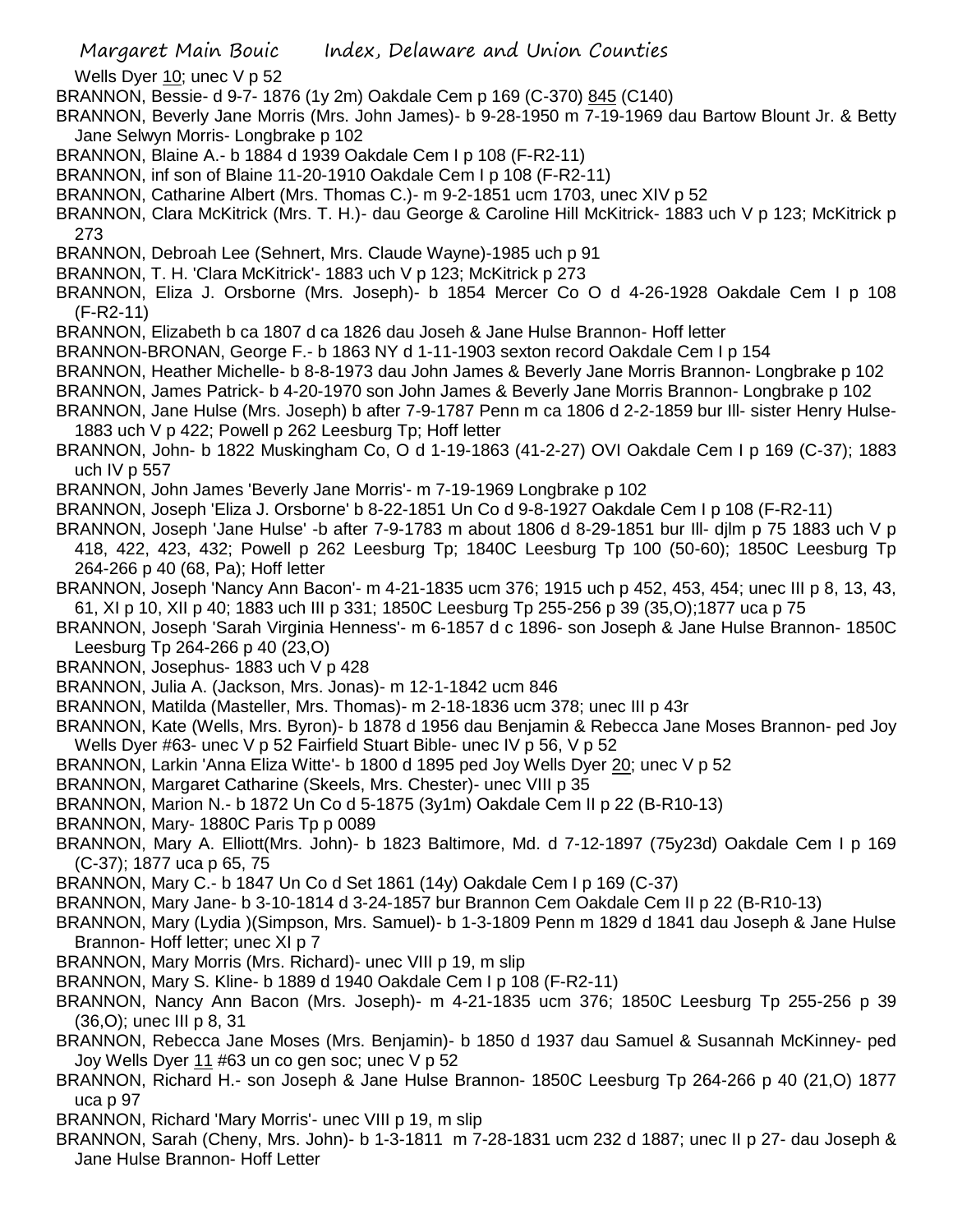Margaret Main Bouic Index, Delaware and Union Counties BRANNON, Thomas C. 'Catharine Albert'- m 9-2-1951- unec XIV p 52 BRANNON, Thomas F.- 1915 uch p 133, 137; 1880C Leesburg Tp p 184A BRANNON, Wendy Nicole- b 9-14-1976 dau John James & Beverly Jane Morris Brannon- Longbrake p 102 BRANNON, William H. 'Elizabeth Livingston'- b c 1831 m 12-29-1853 d 10-28-1855 massacred by Indians- son Joseph & Jane Hulse Brannon- 1850c Leesburg Tp 264-266 p 40 (19,O) BRANNUN, Catharine- d 3-29-1839? (49?-9-1) Brannon Cem djlm p 75 BRANNUN, F. 'M'- djlm p 75 BRANNUN, J. C.- Brannon Cem djlm p 75 BRANNUN, M (Mrs. F.)- djlm p 75 BRANNUN, M. C.- Brannon Cem djlm p 75 BRANNUN, R. H.- Brannon Cem djlm p 75 BRANO, Faye (Kaltenbach, Mrs. Jack Ted)- b 3-16-1959 m 5-31-1982 St. Paul p 25, 92 BRANOM, Gloria (Mrs. Ronald)- 1983, 1991 ucd BRANOM, Monica Jeanne -dau Ronald & Gloria Branom- Branom -1983 ucd; engaged to Todd A. Yanscik BRANOM, Ron- son Ronald & Gloria Branom- 1983 ucd BRANOM, Ronald 'Gloria'- 1983 ucd BRANON, hilliard- 1880C Union Tp p 0079 BRANON, Mary- 1850C Dover Tp 730-746 p 112 (68) lived with Samuel Brown BRANSCOM, Carl L.- 1983, 1991 ucd BRANSON, Abraham- unclaimed letter- unec XII p 22- 1842 BRANSON, Mrs. - 1877 uca p 44 BRANSON, Ann Turner (Mrs. Eli)- m 10-3-1811 Madison Co Unec IV p 21 BRANSON, David- son Edwin Branson- Branson BRANSON, Deanna- dau Edwin Branson- Branson BRANSON, Edward Parke 'Marie Louise Weaver'- Maugans Anc p 60 BRANSON, Edwin- d 1-3-1980 (71) bur Claibourne- son Harry M. & Elnora Jackson Branson- Branson BRANSON, Eli 'Ann Turner'- m 10-3-1811 Madison Co unec IV p 21 BRANSON, Elizabeth (Mrs. Jacob)- div 2-23-1823, delge IX p 36 BRANSON, Ella Evans (Mrs. William)- Branson BRANSON, Elnora (Lenora) Jackson (Mrs. Harry M.)- b 1889 m 1907 d 1959 Claibourne Cem p 88- Branson; 1949 ucd BRANSON, Fay- dau Edwin Branson- Branson BRANSON, Harry M. 'Elnora Jackson'- b 6-5-1888 m 1907 d 5-17-1969 Claibourne Cem p 88- son William & Ella Evans Branson- Branson; 1949 ucd BRANSON, Helen (Swift, Mrs. )- dau Harry M. & Elnora Jackson Branson- Branson BRANSON, Jacob 'Elizabeth'- div 2-23-1823, delge IX p 36 BRANSON, Jean (Burdette, Mrs. )- dau Harry M. & Elnora Jackson Branson- Branson BRANSON, Margaret (O'Harris, Mrs. )- dau Harry M. & Elnora Jackson Branson- Branson BRANSON, Marie Louise Weaver (Mrs. Edward Parke)- b 10-21-1921 dau Martin Musser & Fern Genevie Downin- Maugans Anc p 60 BRANSON, Mary (McElroy, Mrs. )- dau Harry M. & Elnora Jackson Bransom- Bransom BRANSON, Ralph S.- b 1914 d 1968- Claibourne Cem p 106 BRANSON, Robert- 1915 uch p 183; 1820C Union Tp 13 (26-45); 1883 uch III p 368, V p 176, 194, 196, 197, 198; 1877 uca p 14, 17 BRANSON, Tonya- dau Edwin Branson- Branson BRANSON, William 'Ella Evans'- Branson BRANT, Craig Bruce 'Donna Jane Hoffman'- m 7-2-1966- 1985 uch p 72 BRANT, Dee Ann Lauer (Mrs. Robert L.)- m 4-1985 dau Samuel Jr. & Kathryn Elgene Carr Lauer- 1985 uch p 22 BRANT, Donna Jane Hoffman (Mrs. Craig Bruce)- dau Harold Ernest & Barbara Jean Anders Hoffman- 1985 uch p 72 BRANT, Estel- son Eugene Brant- Brant BRANT, Eugene 'Lucille'- d 8-4-1970 son E. F. Brant

- BRANT, Eunice M. Bentley (Holcomb, Mrs. William H.)(Mrs. William G.)-b 10-2-1860 m(1) 9-27-1880 (2) 9-10-1899 dau Charles & Hannah Eunice Main Bentley- Asp (2137)
- BRANT, Lucille (Mrs. Eugene)- Brant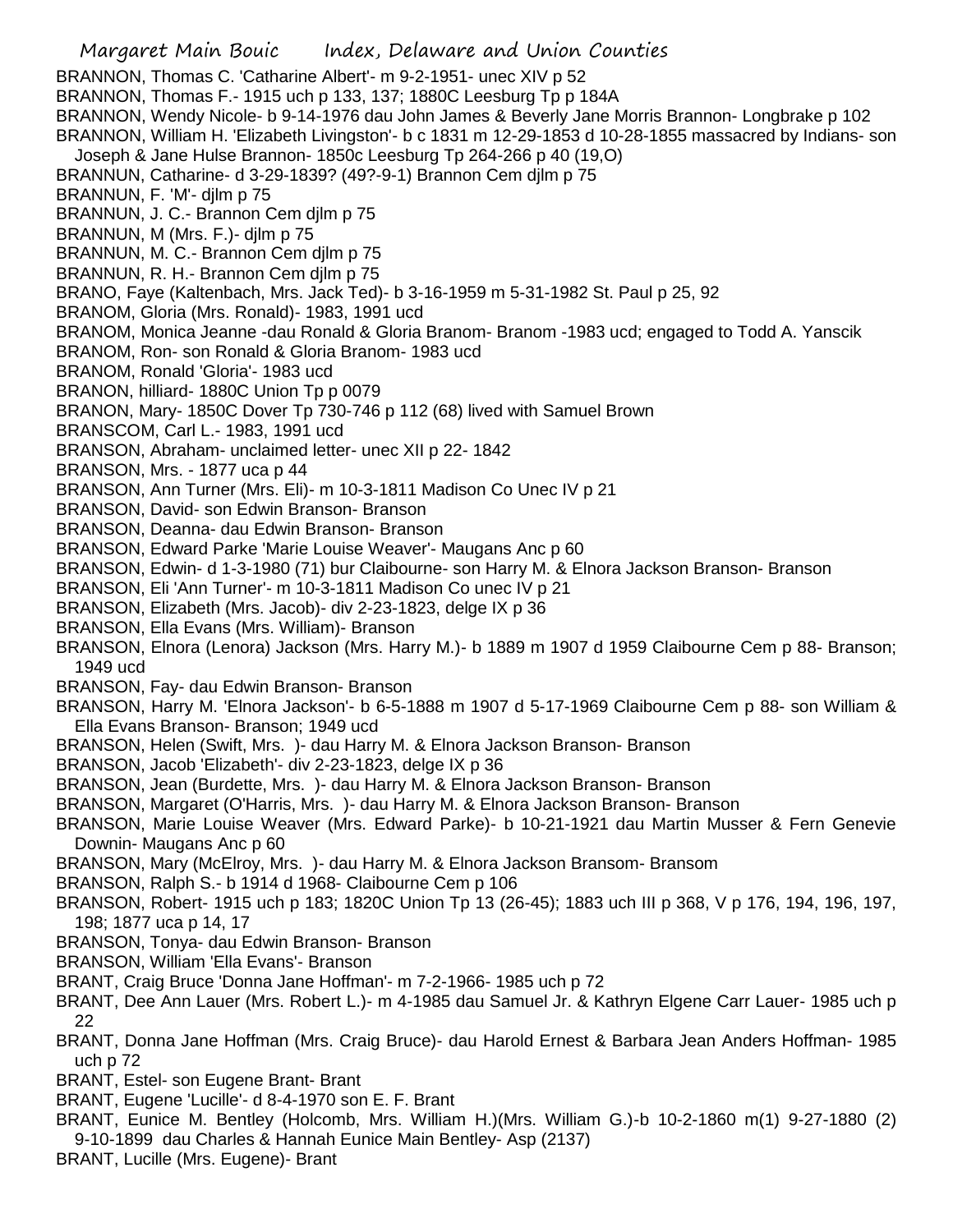Margaret Main Bouic Index, Delaware and Union Counties BRANT, Martin- d 1- 1862- 1883 uch IV p 525, 526 BRANT, Rachel (Fish, Mrs. Anson)- m 10-24-1846 dcm BRANT, Robert- son Eugene Brant- Brant BRANT, Robert L. 'Dee Ann Lauer'- m 4-1985- 1985 uch p 22 BRANT, Stephen Bruce- son Craig Bruce & Donna Jane Hoffman Brant- 1985 uch p 72 BRANT, Valerie Jean- dau Craig Bruce & Donna Jane Hoffman Brant- 1985 uch p 72 BRANT, William- Franklin co unec V p 55 BRANT, William G. 'Eunice Bentley'- Asp (2137) BRANUM, Michael- will (Brown Tp) dcw Bk 3 p 232 BRANYON, Peggy (McKittrick, Mrs. Charles Dennis)- b 11-5-1949 m 5-27-1972- McKitrick p 333 BRASH, Bessie M.- b 11-29-1899 Concord Tp dau Allie & Myrtie Butt Brash- dcb BRASHARES, David M. 'Kathalee Keigley'- m 9-29-1979 son John F. Brashares- Brashares; 1985 uch p 86 BRASHARES, Jeffrey R.- delge III p 75 BRASHARES, John F.- Brashares BRASHARES, Kathalee Keigley (Mrs. David M.)- b 1959 m 9-29-1979 dau George Worden & Margaret Frances Barger Keigley- Brashares; 1985 uch p 86 BRASHEAR, Ann (Sankey, Mrs. Alex B.)- McKitrick p 66 BRASHEAR, Charles 'Clara Cleaver'- White II (66) BRASHEAR, Clara Cleaver (Mrs. Charles)- dau Hiram T. & Margaret Etta Woodfill Cleaver- White II 66 BRASHEAR, Helen Estella- adopted dau Charles & Clara Cleaver Brashear- White 72 BRASHEARS, Ada (Pence, Mrs. )- dau Willie & Pearl Banks Brashears- Brashears BRASHEARS, Audrey (Combs, Mrs. Elmer)- dau Willie & Pearl Banks Brashears- Brashears BRASHEARS, Bill C. 'Elizabeth A. Gugel'- b 6-20-1946 m 3-14-1970 St. Paul p 64; 1991 ucd BRASHEARS, Bob L. 'Sharon S.'- 1983, 1991 ucd; Brashears BRASHEARS, Bonnie (Baker, Mrs. Robert)- dau William & Pearl Banks Brashears- Brashears BRASHEARS, Charles "Tom" b 1-3-1917 Oakdale Cem I p 63 (O-R4-4)- Brashears BRASHEARS, Charles- son Willie & Pearl Banks Brashears- Brashears BRASHEARS, Elizabeth Gugel (Mrs. Bill C.)- b -8-20-1951 m 3-14-1970 dau Herbert & lucille Thiergartner Gugel- St. Paul p 64; 1973, 1975, 1991 ucd BRASHEARS, Jean (Faysang, Mrs. John)- dau William & Pearl Banks Brashears- Brashears BRASHEARS, Jennifer L.- b 9-19-1970 dau Bill C. & Elizabeth Gugel Brashears- St. Paul p 74; 1973, 1975, 1991 ucd BRASHEARS, Julie A.- b 11-8-1971 dau Bill C. & Elizabeth Gugel Brashears- St. Paul p 64; 1973, 1975, 1991 ucd BRASHEARS, Jodi (Doll, Mrs. James Robert)- b 1968 m 5-1-1993 dau Bob L. & Sharon S. Brashears- 1983, 1991 ucd BRASHEARS, Nell (Samuels, Mrs. )- dau Willie & Pearl Banks Brashears- Brashears BRASHEARS, Pearl Banks (Mrs. Willie)- b 7-6-1897 Ky d 10-21-1985 dau Bud & Rosie Buchanan Banks bur Campton Ky- Brashears BRASHEARS, Rosetta (Elncke, Mrs. Justin)- dau William & Pearl Banks Brashears- Brashears BRASHEARS, Ruby J. Byrd (Mrs. Charles)- b 12-8-1916 Ky d 11-26-1977 Oakdale Cem I p 63 (O-R4-4)- dau William & Myrtle Robinson Byrd- Brashears BRASHEARS, Ryan Lee- b 5-28-1983 son Bob L. & Sharon S. Brashears- 1983 ucd BRASHEARS, Sharon S. (Mrs. Bob L.)- 1983, 1991 ucd BRASHEARS, Shelley- b 1971 dau Bob L. & Sharon S. Brashears- 1983, 1991 ucd BRASHEARS, Wanda (Butcher, Mrs. John)- dau Charles & Ruby Ford Brashears- Brashears BRASHEARS, Willie 'Pearl Banks;- d 1974- Brashears BRASHER, Agnes Virginia (Monroe, Mrs. Charles Henry Sr.)- 1915 uch p 940 BRASHER, Ann (Ball, Mrs. Moses Sr.)-- b 9-26-1729 m 6-27-1745- dcc Larry Jackson 185, 737 BRASK, Algot E. 'Cecil Ebright'- d 3-2-1968(79) bur Union Cem, Cols.- Brask; Ebright BRASK, Cecil Ebright (Mrs. Algot E.)- d 8-7-1979 (79) Union Cem, Cols. sister Spark Ebright- Brask; Ebright BRASKEER, Robert C.- delge IV p 66 BRASKET, Elizabeth (Johnson, Mrs. Neil)- m 5-20-1956- Brasket BRASKETT, Alice Turner (Mrs. John W.)- see Case BRASKETT, Charles 'Louise'- son Jonathan Dante & Margaret Ellen Baker Braskett- Braskett BRASKETT, David- b 1962 son Wayne S. Jr. & Janet A. Braskett- 1969, 1971, 1980 dcd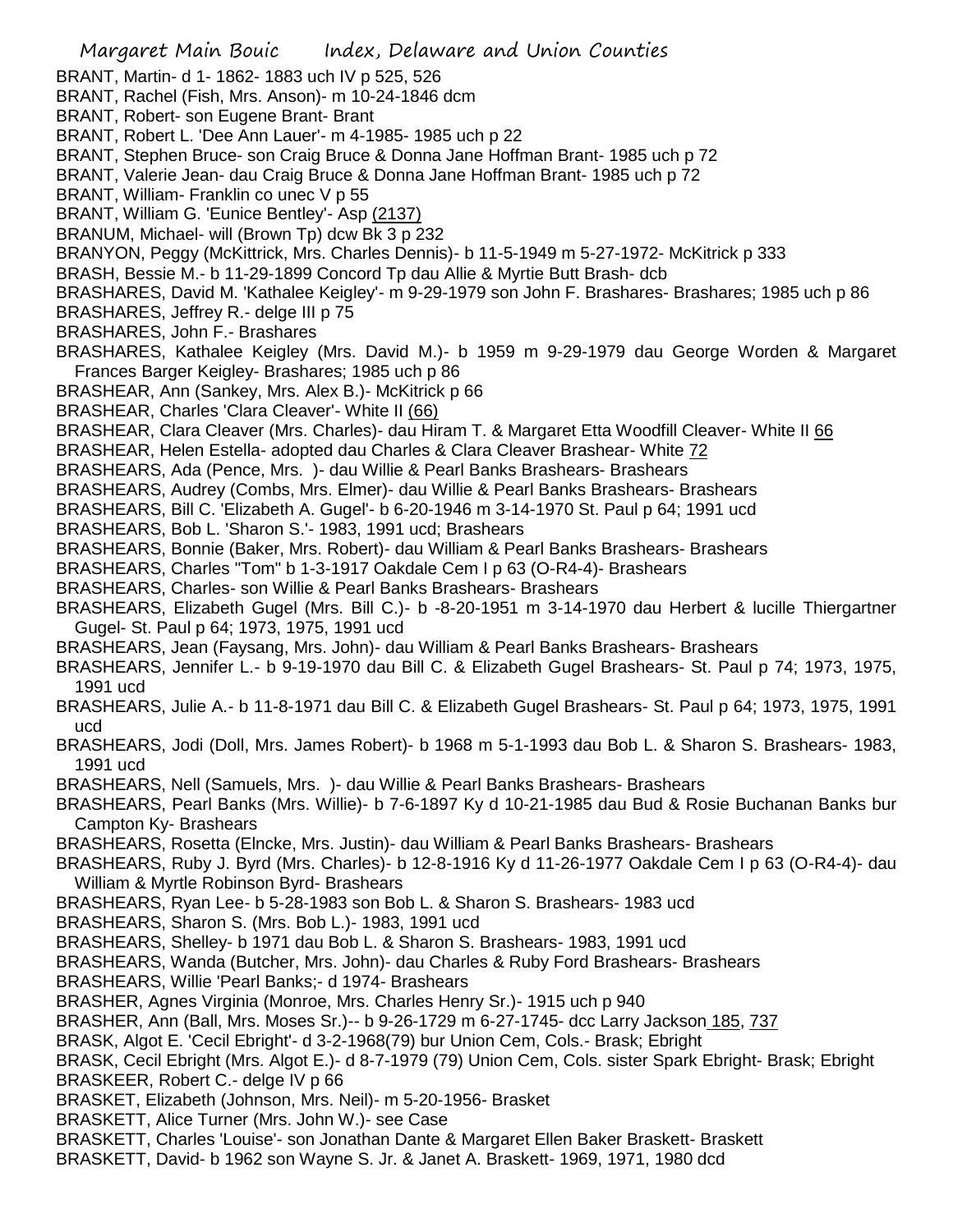BRASKETT, Dennis Dean 'Diane'- son Gerald Dean & Ercell Maxine Ames Braskett- Braskett

- BRASKETT, Diane (Mrs. Dennis Dean)- Braskett
- BRASKETT, Ercell Maxine Ames (Mrs. Gerald Dean)- Braskett
- BRASKETT, Eugene- son Jonathan Dante & Margaret Ellen Baker Braskett- Braskett
- BRASKETT, Flavia- d 10-24-1982 (93) Muhlenburg Cem- Braskett
- BRASKETT, Gerald Dean 'Ercell Maxine Ames'- b 6-23-1924 Madison Co d 6-13-1988 (63) bur Deercreek Tp Cem- son Jonathan Dante & Margaret Ellen Baker Braskett- Braskett
- BRASKETT, Hazel (Heise, Mrs. )- dau Jonathan Dante & Margaret Ellen Baker Braskett- Braskett
- BRASKETT, Janet A. (Mrs. Wayne S. Jr.)- 1969, 1971, 1980 dcd
- BRASKETT, John- son Jonathan Dante & Margaret Ellen Baker Braskett- Braskett
- BRASKETT, John W. 'Alice Turner'- see Case
- BRASKETT, Jonathan Dante 'Margaret Ellen Baker'- Braskett
- BRASKETT, Letha G. Borden- d 3-3-1983(73) Fancher Cem- dau Frederick M. Borden- 1961, 1969, 1971, 1980 dcd ; Braskett
- BRASKETT, Lisa- b 1964 dau Wayne S. Jr. & Janet A. Braskett- 1961, 1969, 1980 dcd
- BRASKETT, Louise (Mrs. Charles)- Braskett
- BRASKETT, Lucille (Mrs. )- Braskett
- BRASKETT, Luther- son Jonathan Dante & Margaret Ellen Baker Braskett- Braskett
- BRASKETT, Margaret Ellen Baker (Mrs. Jonathan Dante)- Braskett
- BRASKETT, Melba Mae (Holcombe, Mrs. Francis)(Case, Mrs. Cecil Burr)- b 9-17-1899 m(1) 1918 (2) 1934 dau John W. & Alice Turner Braskett- Case
- BRASKETT, Olive (Whiteside, Mrs. )- dau Jonathan Dante & Margaret Ellen Baker Braskett- Braskett
- BRASKETT, Paul- son Jonathan Dante & Margaret Ellen Baker Braskett- Braskett
- BRASKETT, Paul- grandson Gerald Dean Braskett- Braskett
- BRASKETT, Ray-Brownie- son Jonathan Dante & Margaret Ellen Baker Braskett- Braskett
- BRASKETT, Sandy (Bussey, Mrs. Jim)- dau Gerald Dean & Ercell Maxine Ames Braskett- Braskett
- BRASKETT, Scott E. 'Letha Borden'-d 1964 son Flavia Braskett- 1961, 1971 dcd
- BRASKETT, Wayne- b 1961 son Wayne S. Jr. & Janet A. Braskett- 1969, 1971 dcd
- BRASKETT, Wayne S. Jr. 'Janet A.'- son Scott A. & Letha G. Borden Braskett- 1969, 1971, 1980 dcd; Braskett
- BRASKETT, Woodrow- son Jonathan Dante & Margaret Ellen Baker Braskett- Braskett
- BRASLE, William- 1880C Liberty Tp Del Co p 318A
- BRASSELL, Daniel J.- 1857 Oak Grove Cem Powell p 428
- BRASSELL, Father- Oak Grove Cem Powell p 428
- BRASSELL, Mother-Oak Grove Cem Powell p 428
- BRASSEL, Robert- from Ireland, naturalized 10-12-1875, delge VIII p 58
- BRASSIL, John- b 6-10-1886 Delaware Town son John & Mary Griffin Brassil- dcb
- BRASWELL, ---Pabst 2 p 112
- BRATCHER, Audra (Sticklen, Mrs. ) dau Charles D. & Laura Bratcher- Bratcher
- BRATCHER, Charles B. 'Mary'- Adams
- BRATCHER, Charles D. 'Laura''Mary Helen Freshwater'- m 8-11-1963- Bratcher; 1961, 1969 dcd; Freshwater p 233
- BRATCHER, Dorothy (Woods, Mrs. )- sister Gilbert Bratcher- Bratcher
- BRATCHER, Effie (Mrs. Gilbert C.)- Bratcher; 1969, 1971, 1980 dcd
- BRATCHER, Gilbert C. 'Effie'- b 2-11-1927 Ky d 4-2-1989 Bratcher; 1969, 1971, 1980 dcd
- BRATCHER, John- b 1951 son Gilbert C. & Effie Bratcher- Bratcher; 1969, 1971, 1980 dcd
- BRATCHER, Laura (Mrs. Charles D.)- d 10-2-1962 (77)- Bratcher; 1961 dcd
- BRATCHER, Mary (Adams, Mrs. Birney)(Mrs. Charles B.)- Adams
- BRATCHER, Mary Helen Freshwater (Adams, Mrs. J. Birney) (Mrs. Charles D.)- b 11-2-1908 m(1) 9-6-1930 div 1958 (2) 8-11-1963- Freshwater p 233; 1969, 1971, 1980 dcd
- BRATCHER, Opal J. (Mrs. Robert L.)- 1961 dcd
- BRATCHER, Otto- brother Gilbert Bratcher- Bratcher
- BRATCHER, Reda(Rita) (Johnson, Mrs. ) b 1955 dau Gilbert C. & Effie Bratcher- Bratcher; 1969, 1971, 1980 dcd
- BRATCHER, Robert L.'Opal J.'- grandson Charles D. & Laura Bratcher- Bratcher; 1961 dcd
- BRATCHER, Thelma 9Brown, Mrs. )- sister Gilbert Bratcher- Bratcher
- BRATON, John- 1820C Berlin Tp; Pabst 5 p 4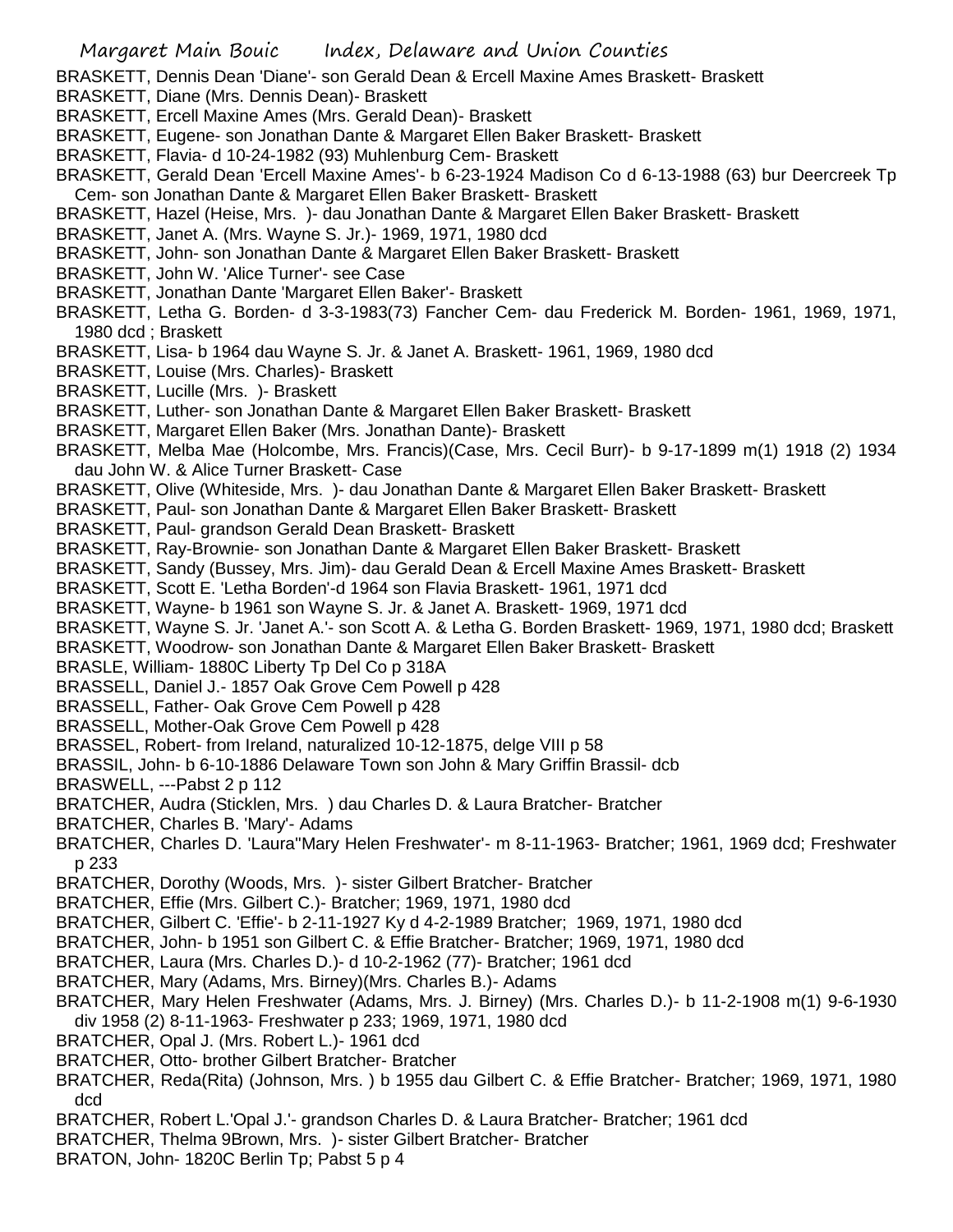Margaret Main Bouic Index, Delaware and Union Counties BRATT, Ann- b 1889 Champaign Co, O. d 12-31-1919 Oakdale Cem I p 43 (E-R41-4) BRATT, Bonnie (Mrs. Richard Lee)- Bratt BRATT, Lear- 1870C Claibourne Tp 81-79 (70, Pa) BRATT, Richard- lived with Harold & Bonnie S. Gibson- 1971 dcd BRATT, Richard Lee 'Bonnie'- d 10-2-1964 (21)- Bratt BRATT, Richard William- b 1963 son Richard Lee & Bonnie Bratt- grandson William K. & Beulah P. Boggs-Bratt; 1969 dcd BRATTAIN & BALDWIN- unec III p 21 BRATTAIN, Emma- dau Lewis C. & Mary A. Baldwin Brattain- 1880C Taylor Tp 78-79 p 8 (3,O,O,O) BRATTAIN, --- b 8-1879 son Lewis C. & Mary A. Baldwin Brattain- 1880Cc Taylor Tp 78-79 p 8 (9/12,O,O,O) BRATTAIN, Lewis C. 'Mary A. Baldwin'- m 1-27-1872 ucm 5036; 1880C Taylor Tp 78-79 p 8 (37,O,NC,Va) p 128A BRATTAIN, Mary A. Baldwin (Mrs. Lewis C.)- m 1-27-1872 ucm 5036; unec III p 2 1880C Taylor Tp 78-79 p 8 (24,O,Vt,O) BRATTAIN, Merta/Myrtle dau Lewis C. & Mary A. Baldwin Brattain- unec III p 4; 1880C Taylor Tp 78-79 p 8 (5,O,O,O) BRATTAIN, Ora- son Lewis C. & Mary A. Baldwin Brittain- unec III p 4; 1880C Taylor Tp 78-79 p 8 (6,O,O,O) BRATTAIN, Pet- b 1882 d 1884 Broadway Cem lptw p 73 BRATTEN, George- Nash p 113 BRATTEN, W. L.- Main Gaz I 2 p 17 BRATTON, Betsey- 1850C Delaware Town 984 p 78 (15,O) BRATTON, Brett- b 1981 son Doug & Diana Bratton- 1983 ucd BRATTON, Daniel- Pabst Pion I p 138 BRATTON, David- son James W. & Mary Kyle Bratton- 1850C Radnor Tp 156 p 180 (8,O) BRATTON, David J.- query delge I p 27 BRATTON, David P. 'Evelyn M. Clark'- m 1933- Weiser p 462 BRATTON, David Paul- b 1-23-1935 son David P. & Evelyn M. Clark Bratton- Weiser p 462 BRATTON, Diana (Mrs. Doug)- 1979, 1981, 1983 ucd BRATTON, Doug 'Diana'- 1979, 1981, 1983 ucd BRATTON, Edith Emma- 1908 dch p 234 BRATTON, Elizabeth- dau James W. & Mary Kyle Bratton- 1850C Radnor Tp 156 p 180 (16,O) BRATTON, Evelyn M. Clark (Mrs. David P,)- dau James & Mary Shettel Clark- Weiser p 462 BRATTON, Henry C.- son James W. & Mary Kyle Bratton- 1850C Radnor Tp 156 p 180 (10,O) BRATTON, Hugh- son James W. & Mary Kyle Bratton- 1850C Radnor Tp 156 p 180 (12,O) BRATTON, James- son James W. & Mary Kyle Bratton- 1850C Radnor Tp 156 p 180 (11,O) BRATTON, James W. 'Mary Kyle'- 1830C Radnor; 1835 men 53 #109 p 98 Radnor Tp; 1840C Radnor Tp p 104 (30-40); 1850C Radnor Tp 156 p 180 (45, Pa); delge III p 71, IV p 4 BRATTON, John- son James W. & Mary Kyle Bratton- 1850C Radnor Tp 156 p 180 (19,O) BRATTON, John 'Mary Mosier'- m 2-10-1843 dcm; delge I p 27; unclaimed letter 1845, unec XI p 29 BRATTON, John Wolfe- delge I p 27 BRATTON, Josephine Frances- b 3-4-1936 dau David P. & Evelyn M. Clark Bratton- Weiser p 462 BRATTON, Lillie- Pabst Pion I p 138 BRATTON, Lovice- Pabst 8 p 6; Levisa 1830C Radnor Tp delge III p 71 BRATTON, Lovonia D. D.- Pabst Pion I p 137 BRATTON, Mary- 1850C Delaware Town 984 p 78 (12,O) BRATTON, Mary- dau James W. & Mary Kyle Bratton- 1850C Radnor Tp 156 p 180 (14,O) BRATTON, Mary Kyle (Mrs. James W.)- dau Hugh Kyle- dcw Bk 3 p 219; 1850C Radnor Tp 156 p 180 (45, Pa) BRATTON, Mary Mosier (Mrs. John)- m 2-10-1843 dcm BRATTON, Olive (Worden, Mrs. Samuel R.)- dumch p 427 BRATTON, Patsy Ann- b 3-19-1934 dau David P. & Evelyn M. Clark Bratton- Weiser p 462 BRATTON, Rachel- dau James W. & Mary Kyle Bratton- 1850C Radnor Tp 156 p 180 (17,O) BRATTON, Sarah- dau James W. & Mary Kyle Bratton- 1850C Radnor Tp 156 p 180 (20,O) BRATTON, Susan J.- dau James W. & Mary Kyle Bratton- 1850C Radnor Tp 156 p 180 (5,O) BRATTON, William P.- 1908 dch p 388; 1880C Delaware Town p 50 BRATTY, Selinda (Porter, Mrs. Silas)- m 10-26-1832 Madison Co unec VII p 9 BRATY, John S. 'Sarah Ann Henderson'- m 6-28-1832 Madison Co unec VII p 9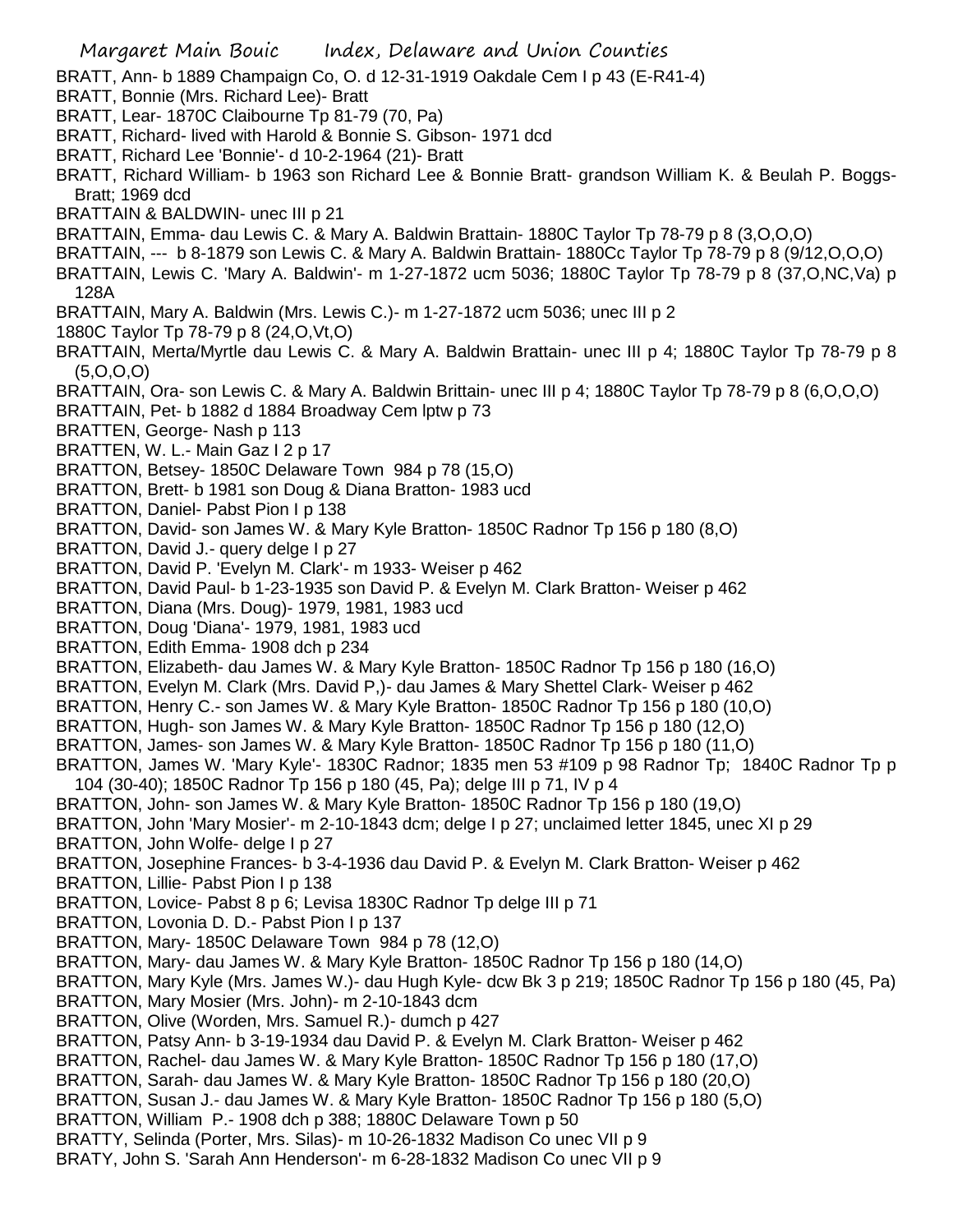BRATY, Sarah Ann Henderson (Mrs. John S.)- m 6-28-1832 Madison Co unec VII p 9

- BRAUCHER, Irving G. 'Katie Leonore Musselman'- Weiser p 680
- BRAUCHER, Katie Leonore Musselman (Mrs. Irvin G.)- b 3-19-1872 d about 1938 dau William Henry & Catherine Louise Weiser Musselman- Weiser p 680
- BRAUCHER, Nola M. (Mrs. Robert W.)- 1980 dcd
- BRAUCHER, Robert W. 'Nola M.'- 1980 dcd

BRAUGHTON, Lettie- 1880C Concord tp p 275C

- BRAUILLARD, Ruth Elizabeth (McKitrick, Mrs. Blade Audley)- McKitrick p 71,72
- BRAUM, Augustine (Haas, Mrs. John)- m 3-17-1856 dcm
- BRAUM, Caroline- Pabst 2 p 81
- BRAUM, Christina- Pabst 2 p 81
- BRAUM, Mary Ann (Fisher, Mrs. David)- m 5-15-1855 dcm
- BRAUM, Michael- 1835 men 17 #88 p 26 Brown Tp
- BRAUMAN, Charles- 1880C Claibourne Tp p 206A
- BRAUMILLER- see Brownmiller

BRAUMILLER, Alice (Ott, Mrs. )- dau Rev. G. A. & Mary Yates Finley Braumiller- Maugans Anc p 161, 162; delge V p 62, 80

- BRAUMILLER, Arthur Everett 'Nina Maxine Manter'- b 8-29-1918 m 6-9-1940 d 1-16-1991 (72) bur Cheshire Cem - son Roy Henry & Charlotte Abrams Braumiller- Phillips 1356113 p 109; Weiser p 269; 1961, 1969, 1971, 1980 dcd; delge III p 42, IV p 54, VI p 30, 52, 64, 69, VII p 1, VIII p 1, 20, 23, IX p 31
- BRAUMILLER, Rev. B.- dbg p 3; Powell p 100
- BRAUMILLER, Barbara (Mrs. Frederick)- d 11-3-1839 (76-5-18) Oak Grove Cem Powell p 100
- BRAUMILLER, Barbara Jane (Olsen, Mrs. Kenneth)- b 9-31-1942 dau Frank Henry & Irma Liona Scott Braumiller- Weiser p 270; Braumiller; Phillips 13561121 p 243
- BRAUMILLER, Charlotte Mae Abrams (Mrs. Roy Henry)- b 10-17-1895 d 8-27-1950 dau Arthur J. & Ida Hester Saulsbury Abrams- Phillips 13561161 p 109; Weiser p 269
- BRAUMILLER, David Wayne 'Ruth Ann Adams'-b 3-15-1958 m 11-17-197- div- son Roy Vernon & Jean Acker Braumiller- Phillips 135611 p 245; Weiser p 270
- BRAUMILLER, Deborah Jean- b 10-21-1950 dau Roy Vernon & Jean Acker Braumiller- Phillips 13561162 p 245 Weiser p 270
- BRAUMILLER, Dennis Roy 'Renny Jo Keen'- m 3-20-1971 son Roy Vernon & Jean Acker Braumiller- Phillips 13561161 p 245, p 109; Weiser p 270
- BRAUMILLER, Dorothy Fay Buchanan (Mrs. James William)- Phillips 1356115 p 245
- BRAUMILLER, Edie- ch Rev. G. A. & Mary Yates Finley Braumiller- Maugans Anc p 161
- BRAUMILLER, Ellenor Paulson (Carpenter, Mrs. ) (Mrs. Herman Edward)- b 12-31-1917 m 5-5-1946- Phillips (1356114); Weiser p 270
- BRAUMILLER, Elsie May (Dutcher, Mrs. Alfred Bryant)(Taylor, Mrs. Lester)- b 3-6-1902 m 3-16-1921 dau Franklin & Maggie Amelia Schwarts Braumiller- Weiser p 270
- BRAUMILLER, Frank Henry 'Irma Liona Scott'- b 11-28-1916 m 9-10-1939 d 7-1978 son Roy Henry & Charlotte Abrams Braumiller- Phillips 1356112; Weiser p 269
- BRAUMILLER, Franklin 'Magie Amelia Schwarts'- b 8-5-1960 d 11-7-1939- Weiser p 269; Phillips p 241

BRAUMILLER, Rev. G. A. 'Mary Yates Finley'- m 1847- Maugans Anc p 161

- BRAUMILLER, Glen Scott 'Karen Sue Swann''Susan E. Green'- b 11-14-1946 m 4-29-1967 m(2) 6-21-1986 son Arthur Everett & Nina Maxine Manter Braumiller- Weiser p 269; Phillips 13561132 p 244, p 109; Braumiller; 1961 dcd
- BRAUMILLER, Herman Edward 'Ellenor Paulson Carpenter'- b 7-13-1920 m 5-5-1946 son Roy Henry & Charlotte Mae Abrams Braumiller- Phillips1356114;Weiser p 270
- BRAUMILLER, Irma Liona Scott (Mrs. Frank Henry)- b 12-29-1917 m 9-10-1939- Phillips (13561120 p 243; Weiser p 269
- BRAUMILLER, James William 'Dorothy Fay Buchanan'' '- b 10-11-1924 son Roy Henry & Charlotte Abrams Braumiller-Phillips 1356115 p 245; Weiser p 270
- BRAUMILLER, Jean Acker (Mrs. Roy Vernon)- b 11-12-1928 m 7-27-1947-Phillips (1356116) p 245; Weiser p 270
- BRAUMILLER, Jeffrey Scott- b 5-6-1969 son Glen Scott & Karen Sue Swann Braumiller- Braumiller; Phillips 135611321 p 244
- BRAUMILLER, Joseph- delge VI p 64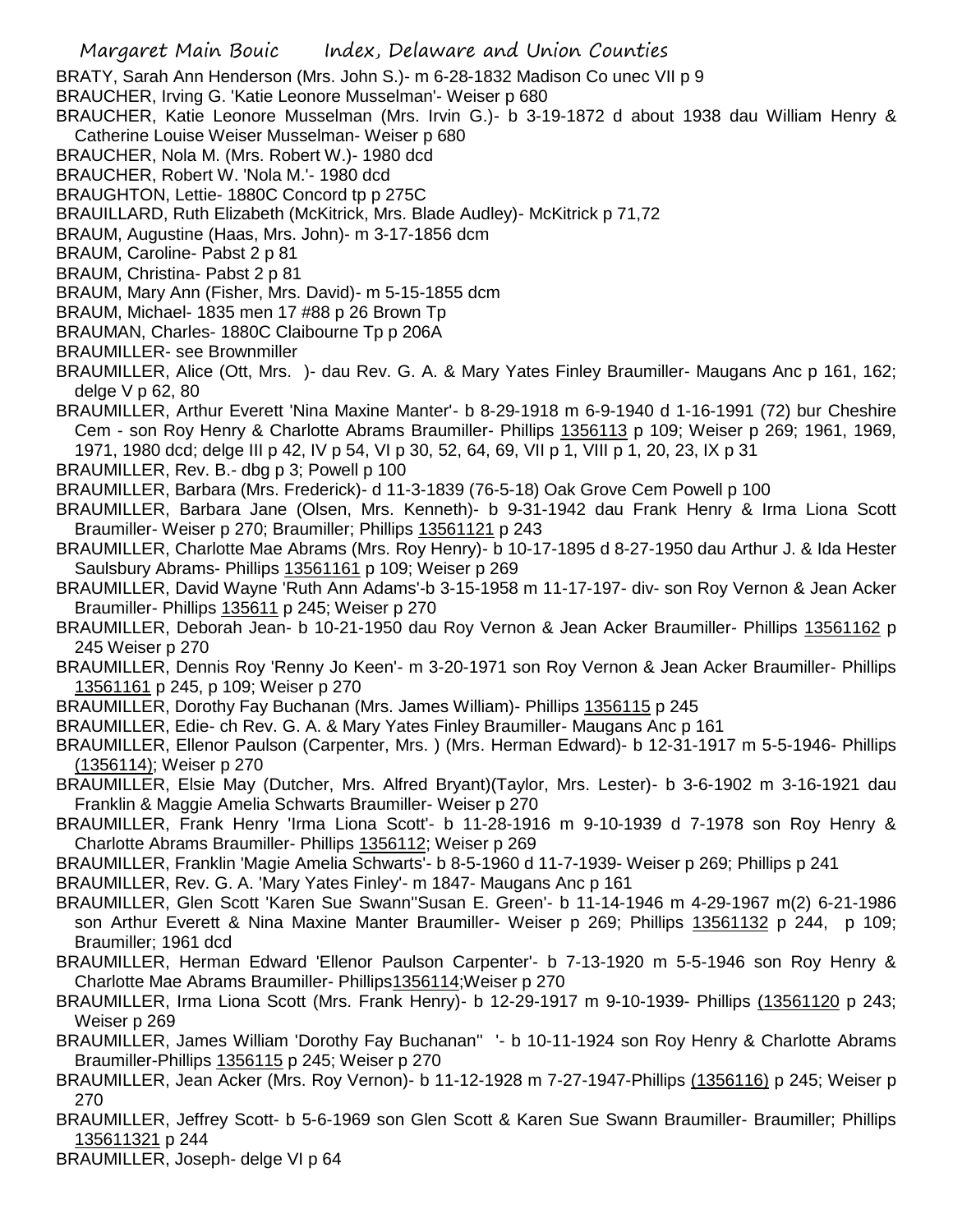BRAUMILLER, Karen Sue Swann (Mrs. Glen Scott)- m 4-29-1967 dau Elbert Swann- Braumiller; Phillips (13561132)

BRAUMILLER, Laura (Griffith, Mrs. )- dau Rev. G. A. & Mary Yates Finley Braumiller- Maugans Anc p 161 BRAUMILLER, Lydia- 1858 Oak Grove Cem Powell p 428

BRAUMILLER, Maggie Amelia Schwarts (Mrs. Franklin)- b 4-30-1875 d 5-20-1947 dau Henry & Harriet Weiser Schwarts- Phillips p 241; Weiser p 269

BRAUMILLER, Marlo Edward- son Herman Edward & Eleanor Paulson Braumiller- Phillips 1356114

BRAUMILLER, Martha Louise (Anderson, Mrs. Carl Lawrence)(King, Mrs. Paul Anthony)- b 8-5-1915 m 1-31-1934, 6-21-1947- dau Roy Henry & Charlotte Mae Abrams Braumiller- Phillips 1356111 p 109; Weiser p 269

BRAUMILLER, Mary Yates Finley (Mrs. Rev. G. A.)- b 6-30-1830 d 4-7-1888 dau Samuel & Mary Finley Finley- Maugans Anc p 161

- BRAUMILLER, Nina Maxine Manter (Mrs. Arthur Everett)- b 6-23-1918 m 6-9-1940 d 9-8-1992 (74) Cheshire Cem; dau Glen & Nina pendleton Manter- Phillips (1356113 p 109; Braumiller; Weiser p 269; delge VI p 52, 69; 1961, 1969, 1971 dcd
- BRAUMILLER, Phyllis Jean Ackers (Mrs. Roy Vernon)- see Jean Acker- Phillips 1356116 p 245, p 109

BRAUMILLER, Raymond Samuel 'Tracy Donaldson Coon'- b 11-25-1897 m 1-9-1923 son Franklin & Maggie Amelia Schwarts Braumiller- Weiser p 270

BRAUMILLER, Renny Jo Keen (Mrs. Dennis Roy)- m 3-20-1971 dau James R. Keen- Braumiller; Phillips (13561161) p 245

BRAUMILLER, Reuben- b 1811 d 10-1894 (83) dg 8-9-1895 Oak Grove Cem Powell p 428; delge V p 44

BRAUMILLER, Roy Henry 'Charlotte Mae Abrams'- b 3-14-1893 m 6-25-1914 d 9-12-1978 son Franklin & Maggie Amelia Schwarts Braumiller- Phillips (1356116) p 241;Weiser p 269

BRAUMILLER, Roy Vernon 'Jean Acker'- b 1-17-1928 m 7-27-1947 d 1-2-1968 Oak Grove Cem son Roy Henry & Charlotte Mae Abrams Braumiller- Phillips 1356116 241; Weiser p 270

BRAUMILLER, Ruth A.- dau I. & M.- d 9-30-1872 (1-1-22) Old Liberty Churchyard- Powell p 157

BRAUMILLER, S.- CCC Delaware Tp 1875

BRAUMILLER, Sheryl Jean (Gray, Mrs. James Burdette)- b 10-6-1942 m 8-15-1964 dau Arthur Everett & Nina Maxine Manter Braumiller- Phillips 13561131 p 109; Weiser p 269; 1961 dcd

BRAUMILLER, Susan E. Green (Mrs. G. Sctt)- m 6-21-1986 dau Lamoyne & Elizabeth Green- Braumiller BRAUMILLER, Teresa Lynn- b 4-14-1958 dau James William Braumiller- Weiser p 270

BRAUMILLER, Tracy Donaldson Coon (Mrs. Raymond Samuel)- b 5-23-1898 m 1-9-1923- Weiser p 270 BRAUN, Adam- son John & Coney Braun- 1883 uch V p 83

BRAUN, Rev. Adam J.'Flora Lachenmaier'- b 1873 d 7-23-1961- Oakdale Cem II p 57 (G-R12-17

- BRAUN, Adelbert B. 'Constance Joy'-b 4-2-1904 d 3-26-1986 Oakdale Cem II p 74 (H-R9-3) son Charles & Clara Weber Braun- 1915 uch p 601; Braun
- BRAUN, Alfred A. 'Nellie'- b 9-2-1905 m 3-1-1933 d 6-27-1987 bur Oakdale Cem- son Herman & Verdie Carter Braum- Braun- 1959, 1967, 1971, 1975, 1979, 1981, 1983 ucd
- BRAUN, Alma- dau Charles & Clara Weber Braun- 1915 uch p 601
- BRAUN, Amy- b 1967 dau Willis E. & Carol V. Braun- 1971 ucd

BRAUN, Anna Katherine (Wird (Mrs. Conrad)- 1915 uch p 600

BRAUN, Anna Margaret Miller (Mrs. Hartman)- 1915 uch p 600

BRAUN, Barbara- b 1956 dau Willis E. & Carol V. Braun- 1971 ucd

- BRAUN, Betty Elizabeth (Schell, Mrs. Carl Maxwell)- b 11-25-1912 m 6-1-1935- Weiser p 732
- BRAUN, Bonnie (Mrs. Rev. John E.)- Braun
- BRAUN, Calvin- son William & Caroline Braun- 1860C Liberty Tp Un Co 986-996 p 135 (1,O)
- BRAUN, Carl-b 1821 d 12-2-1902 (81y8m) Oakdale Cem 1591 (33D) I p 97 (D-R9-3)
- BRAUN, Carl W. 'Evelyn Hoe Carr'- b 11-14-1909 m 8-2-1931- Maugans Anc p 90
- BRAUN, Carl W.- b 1894 d 1902 Oakdale Cem I p 97 (D-R9-3) son Charles & Clara Weber Braun- 1915 uch p 601
- BRAUN, Carol V. (Mrs. Willis E.)- 1971 ucd
- BRAUN, Carole L. (Mrs. Paul L.)- 1971, 1980 dcd
- BRAUN, Caroline (Mrs. William)- 1860C Liberty Tp Un Co 986-996 p 135 (33, NY)
- BRAUN, Catherina- dau Hartman & Anna Margaret Miller Braun- 1915 uch p 601
- BRAUN, Charles A.- b 1923 d 1939- Oakdale Cem II p 74 (H-R9-3)
- BRAUN, Charles 'Clara Weber''Meta Otte'- b 1-18-1867 Germany d 8-17-1925 (58) Oakdale Cem 3746 (D33)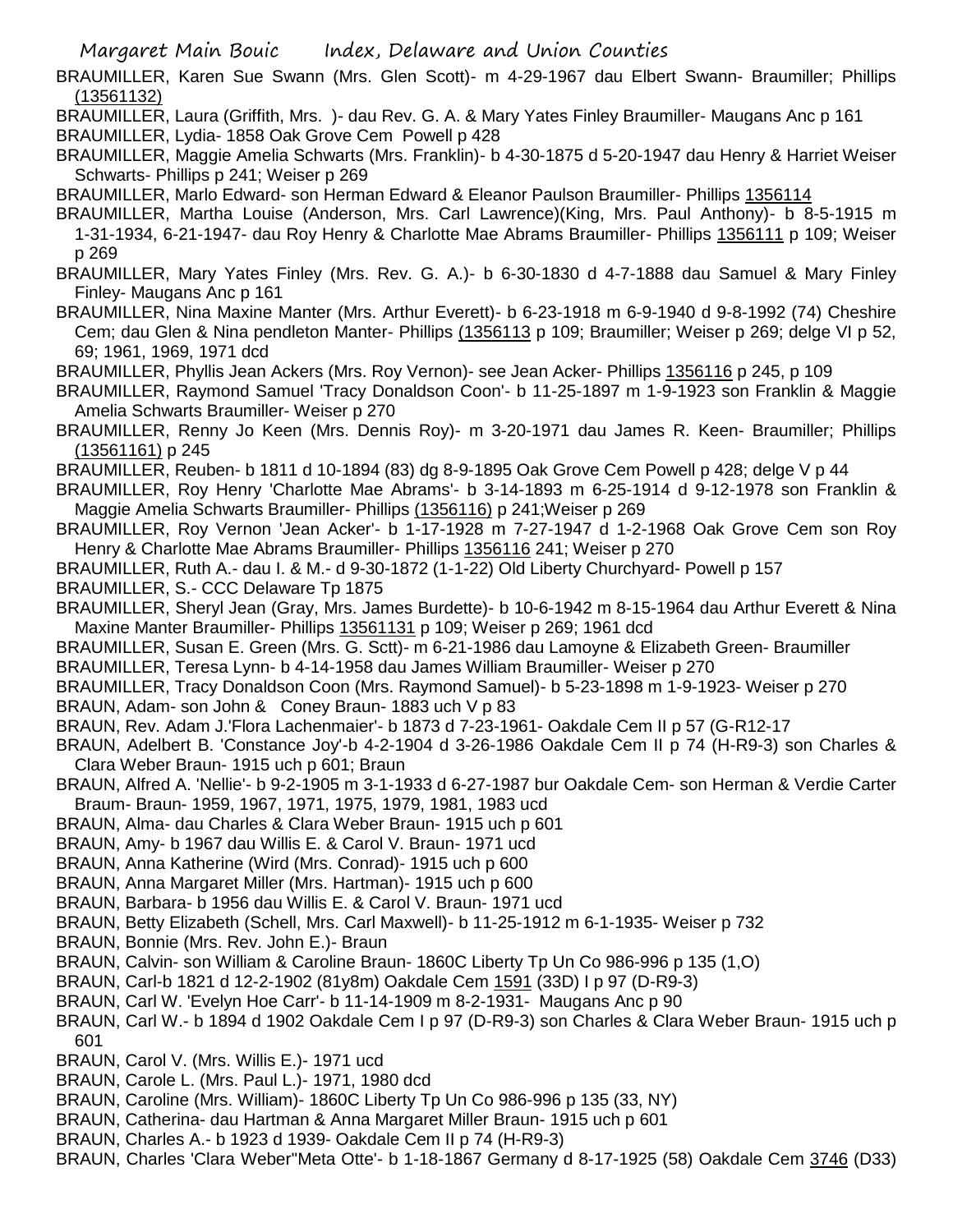I p 97 (D-R9-3); son Conrad & Anna Katherina Wird Braun- 1915 uch p 151, 152, 529, 600, picture 601, 602 Marysville p 44

- BRAUN, Charlotte A.- b 1898 d 1901 Oakdale Cem I p 97 (D-R9-3)
- BRAUN, Charlotte O.- b 1874 Un Co d 5-12-1901 (17y10m) Oakdale Cem I p 97 (D-R9-4)
- BRAUN, Christian 'Huldah McNear'- m 2-26-1836 ucm 358
- BRAUN, Christina- d 10-3-1973 (81) Oakdale Cem dau Charles & Clara Weber Braun- 1915 uch p 601
- BRAUN, Christine (Mrs. William)- b 1892 d 1973 Oakdale Cem II p 48 (M-R14-9)
- BRAUN, Clara- d 5-20-1908 (39y4m) Oakdale Cem 2118 (33D)-dau John & Coney Braun- 1883 uch V p 83
- BRAUN, Clara C.- d 3-7-1897 (1y1m)Oakdale Cem II p 13 (B-R7-8)
- BRAUN, Clara (Opphile, Mrs. Alden)- dau Charles & Clara Weber Braun- 1915 uch p 601
- BRAUN, Clara Weber (Mrs. Charles)- b 1867 d 5-20-1908 Oakdale Cem I p 97 (D-R9-3)- dau William & Katherine Doelph Weber- 1915 uch p 601
- BRAUN, Conrad 'Anna Katherina Wird'- son Hartman & Anna Margaret Miller Braun- 1915 uch p 600
- BRAUN, Constance Joy (Mrs; Adelbert F.)- b 1909 d 7-9-1983 Oakdale Cem II p 74 (H-R9-3)- Braun
- BRAUN, Daniel- b 1972 son Paul L. & Carole L. Braun- 1980 dcd
- BRAUN, Deborah- b 1965 dau Willis E. & carol V. Braun- 1971 ucd
- BRAUN, Edith Evans (Mrs. John F.)- d 11-6-1976 (89) dau Dr. Owen Hugh & Martha Sprague Braun-Marysville p 44; Braun
- BRAUN, Edward- 1979 ucd
- BRAUN, Eliza (Joshim, Mrs. Louis)- dau Conrad & Anna Katherina Ward Braun- 1915 uch p 600
- BRAUN, Elizabeth- dau Hartman & Anna Margaret Miller Braun- 1915 uch p 601
- BRAUN, Elizabeth (Pounds, Mrs. Andrew)- license 2-1-1863 ucm 3402
- BRAUN, Emily J.- dau William & Caroline Braun- 1860C Liberty Tp Un Co 986-996 p 135 (6,O)
- BRAUN, Evelyn E.- b 3-8-1909 d 11-3-1978 Oakdale Cem II p 55 (G-R11-23) dau George & Shearl McGriff Braun- Braun
- BRAUN, Evelyn Hope Carr (Mrs. Carl W.)- b 11-12-1904 m 8-2-1931 dau Frederick Raymond & Minnie Kirk Carr- Maugans Anc p 90
- BRAUN, Flora Lackenmeir(Mrs. Rev. Adam J.)- b 1878 d 4-19-1952 Oakdale Cem II p 59 (G-R12-17)
- BRAUN, Fred- son Aderbert F. & Constance Joy Braun- Braun
- BRAUN, George P. 'Shearl McGriff'-b 11-15-1879 Un Co m 1906 d 1946 Oakdale Cem II p 55 (G-R11-23)- Braun
- BRAUN, --(Brown, Mrs. W. D.)- dau George & Shearl McGriff Braun- Braun
- BRAUN, Georgia- dau John & Coney Braun- 1883 uch V p 83
- BRAUN, Hartman 'Anna Margaret Miller'- 1915 uch p 600
- BRAUN, Harvey- son John & Coney Braun- 1883 uch V p 83
- BRAUN, Helen (Woodruff, Mrs. Staley)- dau Adelbert F. & Constance Joy Braun- Braun
- BRAUN, Helen K.- b 8-4-1896 d 4-14-1970 Oakdale Cem II p 148 (M-R14-9) dau Charles & Clara Weber Braun- 1915 uch p 601
- BRAUN, Herbert- (purchased lot 51) 7-1-1929 Unionville D J p 49
- BRAUN, Herman A. 'Verdie Carter'- b 1871 Un Co m 1900 d 7-23-1930 (58) Oakdale Cem 4263 (G186) II (G-R12-17)
- BRAUN, Herman G.- b 10-2 Un Co d 6-8-1937 Oakdale Cem II (G-R12-17) son Herman A. & Verdie Carter Braun- Braum
- BRAUN, Hulda McNear (Mrs. Christian)- m 2-26-1836 ucm 358
- BRAUN, Isaac(?) son William & Caroline Braun- 1860C Liberty Tp Un Co 986-996 p 135 (3,O)
- BRAUN, Janet (Brown, Mrs. William E.)- dau George & ShearlMcGriff Braun- Braun, BROWN
- BRAUN, John- 1880C Paris Tp p 0106
- BRAUN, John ' Coney'- m 1865- 1883 uch V p 83
- BRAUN, John- b 1843 Germany d 3-7-1914 (71y11m) Oakdale Cem II p 13 (B-R7-18) 2637 (B-40)
- BRAUN, John Jr.- b 1-2-1870 Columbus d 2-28-1897 Oakdale Cem II p 13 (B-R7-18)
- BRAUN, --Coney (Mrs. John)- m 1865- 1883 uch V p 83
- BRAUN, John- son Hartman & Anna Margaret Miller Braun- 1915 uch p 601
- BRAUN, John- son John & Coney Braun- 1883 uch V p 83
- BRAUN, Rev. John E. 'Bonnie'- d 9-1-1968 (67)- son Rev. Adam J. & Flora Lachenmaier Braun- Braun
- BRAUN, John- son Rev. John E.& Bonnie Braun- Braun
- BRAUN, John F. 'Edith Evans'- d 1939; Marysville p 48; Braun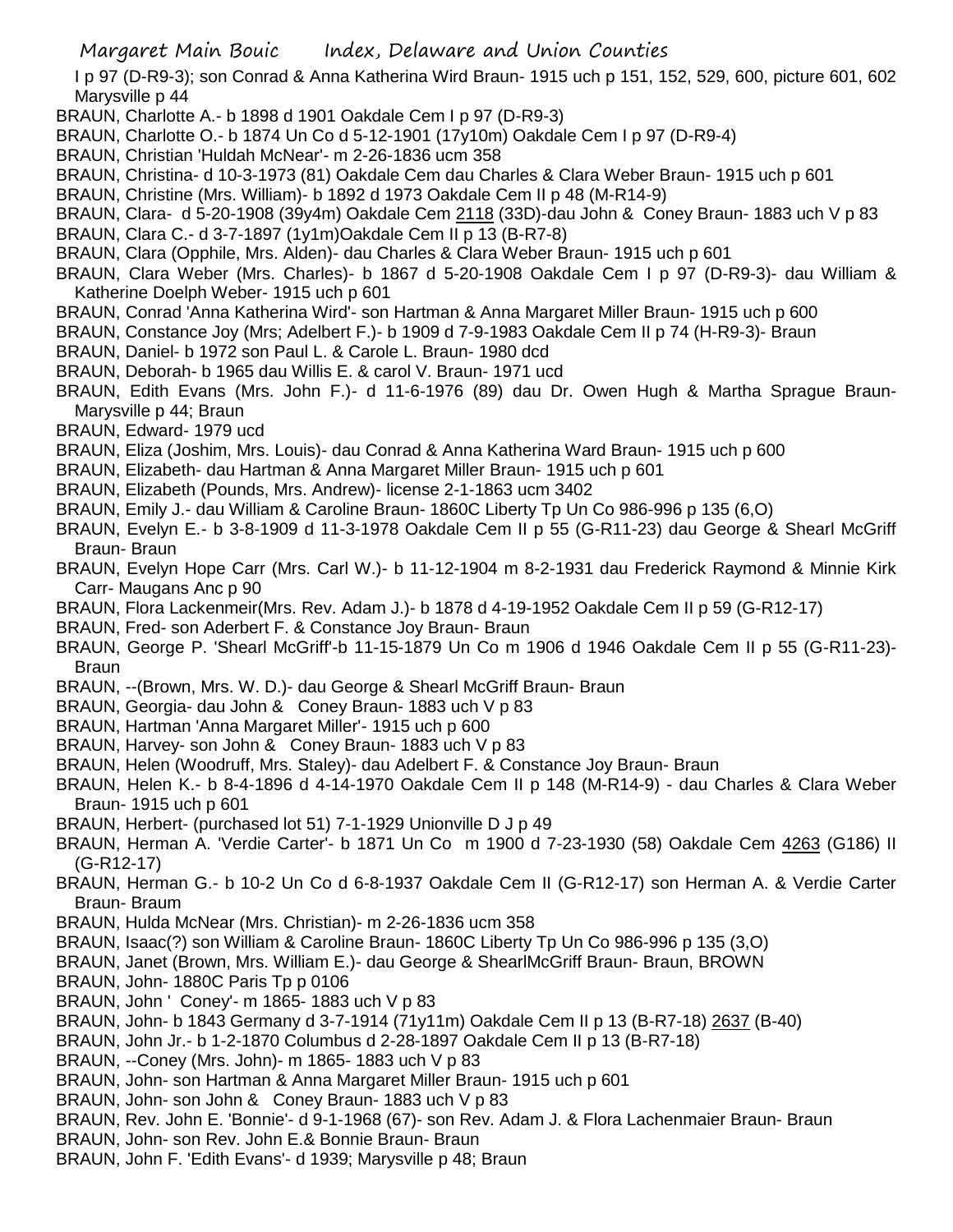BRAUN, Jonathan- son William & Caroline Braun- 1860C Liberty Tp Un Co 986-996 p 135 (12,O)

BRAUN, Julia (Wilkins, Mrs. Joseph)- m 3-22-1848 ucm 1304

BRAUN, Kungunda Childers- b 1845 Un Co d 4-18-1924 (79) Oakdale Cem 3642 (B40) II p 13 (B-R7-18)

- BRAUN, Lillian (Rowe, Mrs. James)- Weiser p 316
- BRAUN, Louisa- dau William & Caroline Braun- 1860C Liberty Tp Un Co 986-996 p 135 (10,O)
- BRAUN, Lydia M.- b 1892 d 1929 Unionville D J p 40
- BRAUN, Margaret- dau Hartman & Anna Margaret Miller Braun- 1915 uch p 601
- BRAUN, Mark- b 1960 son Willis E. & Carol V. Braun- 1971 ucd
- BRAUN, Mary- b 1962 dau Willis E. & Carol V. Braun- 1971 ucd
- BRAUN, Nellie Shirk (Mrs. Alfred A.)- b 5-15-1910 m 3-1-1933 d 6-6-1990 (80) Oakdale Cem dau John & Fern Mummey Shirk- Braun; 1959, 1967,1971, 1975, 1979, 1981, 1983 ucd
- BRAUN, Paul L. 'Carole L.'- 1971, 1908 dcd
- BRAUN, Ruth (Wright, Mrs. )(Reitz, Mrs. )- dau Rev. John E. & Bonnie Braun- Braun
- BRAUN, Shearl McGriff (Mrs. George P.) b 7-3-1883 m 1906 d 7-13-1967 dau Amos & Cora Rumbaugh McGriff- Oakdale Cem II p 55 (G-R11-23); Braun
- BRAUN, Silas- son William & Caroline Braun- 1860C Liberty Tp Un Co 986-996 p 135 (13,O)
- BRAUN, Stephen(Steven)- b 1969 son Paul L. & Carole L. Braun- 1971, 1980 dcd
- BRAUN, Verdie Carter (Mrs. Herman A.)- b 5-26-1879 Gallipolis m 1900 d 5-18-1969 Oakdale Cem II p 57 (G-R12-17) dau James & Rosann Rader Carter- Braun
- BRAUN, Wilhelm- son Conrad & Anna Katherina Ward Braun- 1915 uch p 600
- BRAUN (BRANN?), William 'Caroline'- 1860C Liberty Tp Un Co 986-996 p 135 (36,O)
- BRAUN, William 'Christine'- b 5-16-1890 d 1-28-1969 Oakdale Cem II p 148 (M-R14-9)son Charles & Clara Weber Braun- 1915 uch p 601; Braun
- BRAUN, William H.- son William & Caroline Braun- 1860C Liberty Tp Un Co 986-996 p 135 (7,O)
- BRAUN, Willis E. 'Carol V.'- 1971 ucd
- BRAUN, Willis H. unec XI p 1 #268, XII p 1, XIII p 2
- BRAUNING, Rev. G. S.- 1880 dch p 402
- BRAUNMILLER, Emanuel 'Lovina Arndt'- b 10-28-1829 m 8-10-1854 d 10-6-1892 dcc Kay Evans Caudy 26
- BRAUNMILLER, Lvoina Arndt (Mrs. Emanuel)- b 12-24-1834 m 8-10-1854 d 7-7-1921 dcc Kay Evans Caudy <u>27</u>
- BRAUNOUSEN, Joseph- uccp p 30 (apr) 1844
- BRAUS, Christina- Pabst O
- BRAUS, Daniel- Pabst O
- BRAUS, David- Pabst O
- BRAUS, John W.- Pabst O
- BRAUS, Michael- Pabst O
- BRAUTIGAM, Amanda Tyre (Mrs. Fred H.)- b 11-22-1908 d 10-28-1990 dau William & Amanda A. Wermer Tyre- Brantigam; 1961 dcd
- BRAUTIGAM, Fred H. 'Amanda'- Brantigam; 1961 dcd
- BRAUTIGAM, Janet (Suszynski, Mrs. )- dau Fred H. & Amanda Brautigam- Branyibam; 1961 dcd
- BRAUTIGEN, Grace Krauss (Mrs. Jack)- b 4-14-1902 m 2-21-1921 dau Charles William & Laura Elsie McKitrick Krauss- McKitrick p 111
- BRAUTIGEN, Jack 'Grace Krauss'- b 11-9-1893 m 2-21-1921- McKitrick p 111
- BRAUTIGEN, Marion- ch Jack & Grace Krauss Brautigen- McKitrick p 111
- BRAVENER, Diane (Thiergartner, Mrs. Robert Frederick)- b 4-26-1940 m 12-10-1960- St. Paul p 153
- BRAVO, Bertha Helena- dau Fernando A. Bravo- Bravo
- BRAVO, John 'Rita'- b 1958 son Jorge & Sandra E. Bravo- Bravo 1971 ucd
- BRAVO, Jorge 'Sandra E.'- 1971 ucd
- BRAVO, Lindsey Marie- b 8-3-1983 dau John & Rita Bravo- Bravo
- BRAVO, Lorraine- b 1965 dau Jorge & Sandra E. Bravo- 1971 ucd
- BRAVO, Rita (Mrs. John)- Bravo
- BRAVO, Sandra E. (Mrs. Jorge)- 1971 ucd
- BRAVO, Simon S.- 1973 ucd
- BRAVO, Susan- b 1959 dau Jorge & Sandra E. Bravo- 1971 ucd
- BRAVO, Theresa (Scheiderer, Mrs. Dennis eugene)- b 1-24-1967 m 6-6-1992- St. Paul p 66
- BRAWLEY, Danny- son Ira Brawley- Brawley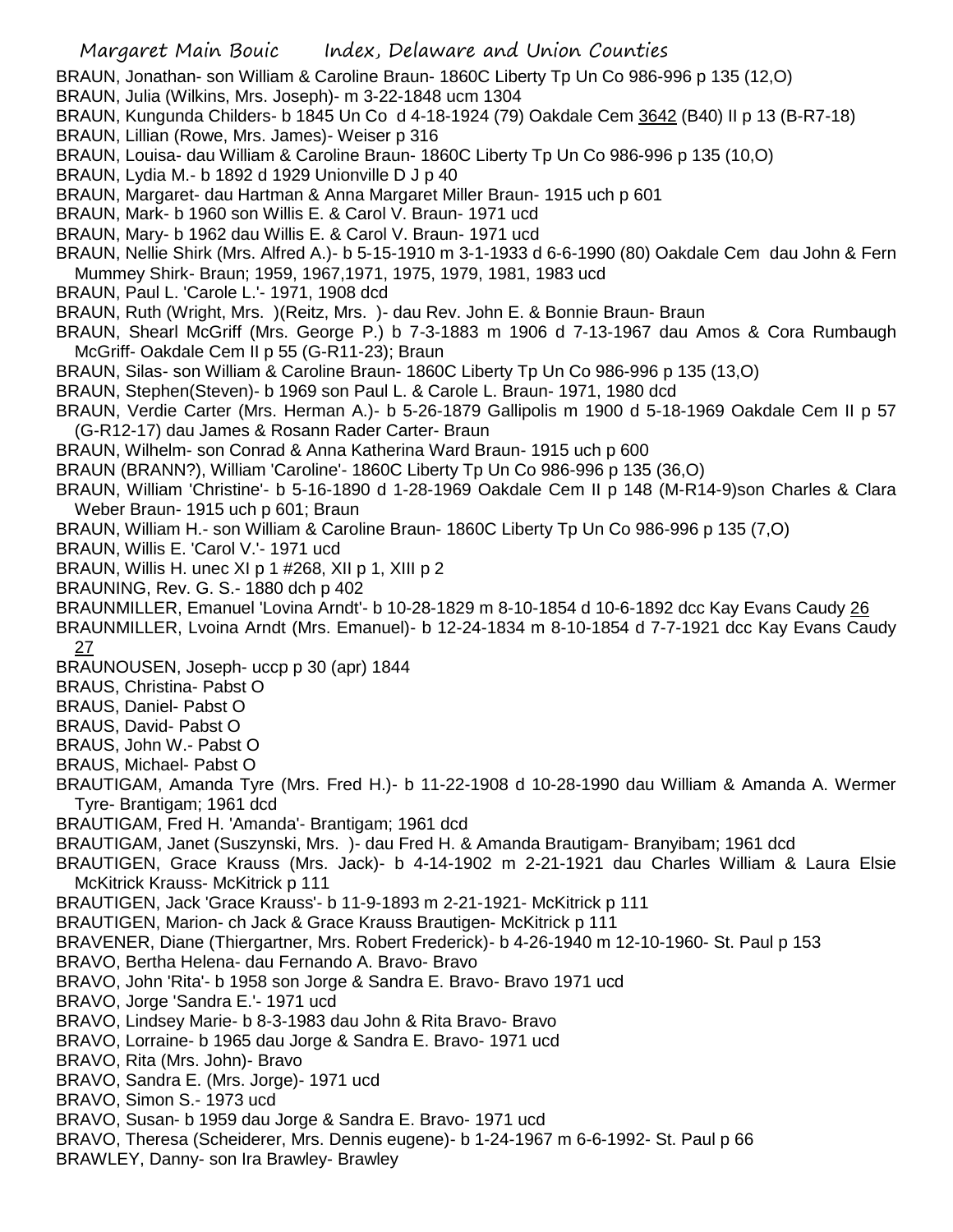Margaret Main Bouic Index, Delaware and Union Counties BRAWLEY, David- son Ira Brawley- Brawley BRAWLEY, Diane (Rockhold, Mrs. )- dau Ira Brawley- Brawley BRAWLEY, Donna Ward (Mrs. James)- m 10-21-1960 dau Kenneth Ward; Brawley; 1961 dcd BRAWLEY, Donna (Welch, Mrs. )- dau Ira Brawley- Brawley BRAWLEY, Ira- Brawley BRAWLEY, Irene (Blake, Mrs. )- dau Ira Brawley- Brawley BRAWLEY, James 'Donna Ward'- m 10-21-1960 son Ralph & Margaret Brawley- 1961 dcd BRAWLEY, Julia (Yeager, Mrs. L. Reed)- m 9-8-1962 dau Ralph H. & Margaret Brawley- Brawley BRAWLEY, Kathy (Bobo, Mrs. )- dau Ira Brawley- Brawley BRAWLEY, Margaret (Mrs. Ralph)- Brawley BRAWLEY, Nancy (Fleming, Mrs. Clifford)- div d 4-1-1978(37) bur W. Va dau Ira Brawley- Fleming; Brawley BRAWLEY, P.- 1980 dcd BRAWLEY, Patty- dau Ira Brawley- Brawley BRAWLEY, Terry (Modesitt, Mrs. )- dau Ira Brawley- Brawley BRAWLEY, Walter- son Ira Brawley- Brawley BRAWNER, Jane Hutchison (Mrs. William)- dau Benjamin Sr. & Elizabeth E. Hutchison- Hutchisson p 14 BRAWNER, William 'Jane Hutchison'- Hutchisson p 14 BRAY, Ann Buchanan (Mrs. Lot Turner)- ped Marsha Russell Sorrell23- delge V p 49 BRAY, Ava Mabra- d 12-14-1980 (67) bur Pittsburg- Bray BRAY, Casey b 1966 ch Thomas & Judy Mae Walker Bray- Freshwater p 221 BRAY, David 'Valerie'- d 4-28-1974 (22) son John Bray- Bray; 1973 ucd BRAY, Diana (Hollingsworth, Mrs. )- dau John Bray- Bray BRAY, Donald E. 'Edith S.'- 1969, 1971 dcd BRAY, Dottie J.- 1979, 1981, 1983 ucd BRAY, Edith S. (Mrs. Donald E.)- 1969, 1971 dcd BRAY, Edna (Mrs. )- Bray BRAY, Emma (Phillips, Mrs. Thomas)(Montaque, Mrs. )- b 1-2-1931/2 d 6-17-1922 ped Barbara Carter Carmilla 19- delge Vp 27 BRAY, Jodi- b 1965 dau Thomas & Judy Mae Walker Bray- Freshwater p 221 BRAY, John- son Edna Bray- Bray BRAY, John- son John Bray- Bray BRAY, Judy May Walker (Mrs. Thomas)- b 11-14-1941 m 8-22-1964 dau Harry & Golda Mae Freshwater Walker- Freshwater p 221 BRAY, Lot Turner 'Anna Buchanan'- ped Marsha Russell Sorrell 22- delge V p 49 BRAY, Lydia (Burns, Mrs. William Arthur)- dau Lot Turner & Ann Buchanan Bray- ped Marsha Russell Sorrell 11- delge V p 49 BRAY, Martha- 1959 ucd (16) lived with Henry & Elizabeth Walke BRAY, Minnie- 1959 ucd BRAY, Molly- 1959 ucd (15) lived with Henry & Elizabeth Walke BRAY, Nancy- 1959 ucd (12) lived with Henry & Elizabeth Walke BRAY, Patricia- b 1963 dau Donald E. & Edith S. Bray- 1969, 1971 dcd BRAY, Philip H.- ped Florence Paugh Dyke 18 BRAY, Sarah (Paugh, Mrs. Nicholas)- dau Philip unec III 7 15 ped Florence Paugh Dyke 9 BRAY, Tamri- b 1968 dau Thomas & Judy Mae Walker Bray- Freshwater p 221 BRAY, Thomas 'Judy Mae Walker'- m 8-22-1864- Freshwater p 221 BRAY, Valerie (Mrs. David)- Bray BRAYLER, -infant b 2-23-1879 Brown Tp dau Helen Brayler- dcb BRAYLER, Etta Maugans (Mrs. )- b 2-23-1898 dau David M. & Susan M. Forrest Maugans- Maugans Anc p 67,68 BRAYNY, Edward E.- Nash p 165 BRAZEE, Deborah Main (Mrs. Winson)- dau Nathan & Deborah York Main- Asp 197e BRAZEE, Winson 'Deborah Main'- Asp (197e) BREACE, Mabel L.- b 7-22-1897 Brown Tp dau Lafayette & S. Margaret Lumbert Breace- dcb BREACH, William- 1850C Paris Tp 584-597 p 90 (22, England) BREADDIE, Clement- 1830C Millcreek Tp 357 p 289 (30-40)

BREAKBILL, Lucinda- 1850C Genoa Tp 386 p 40 (18,O)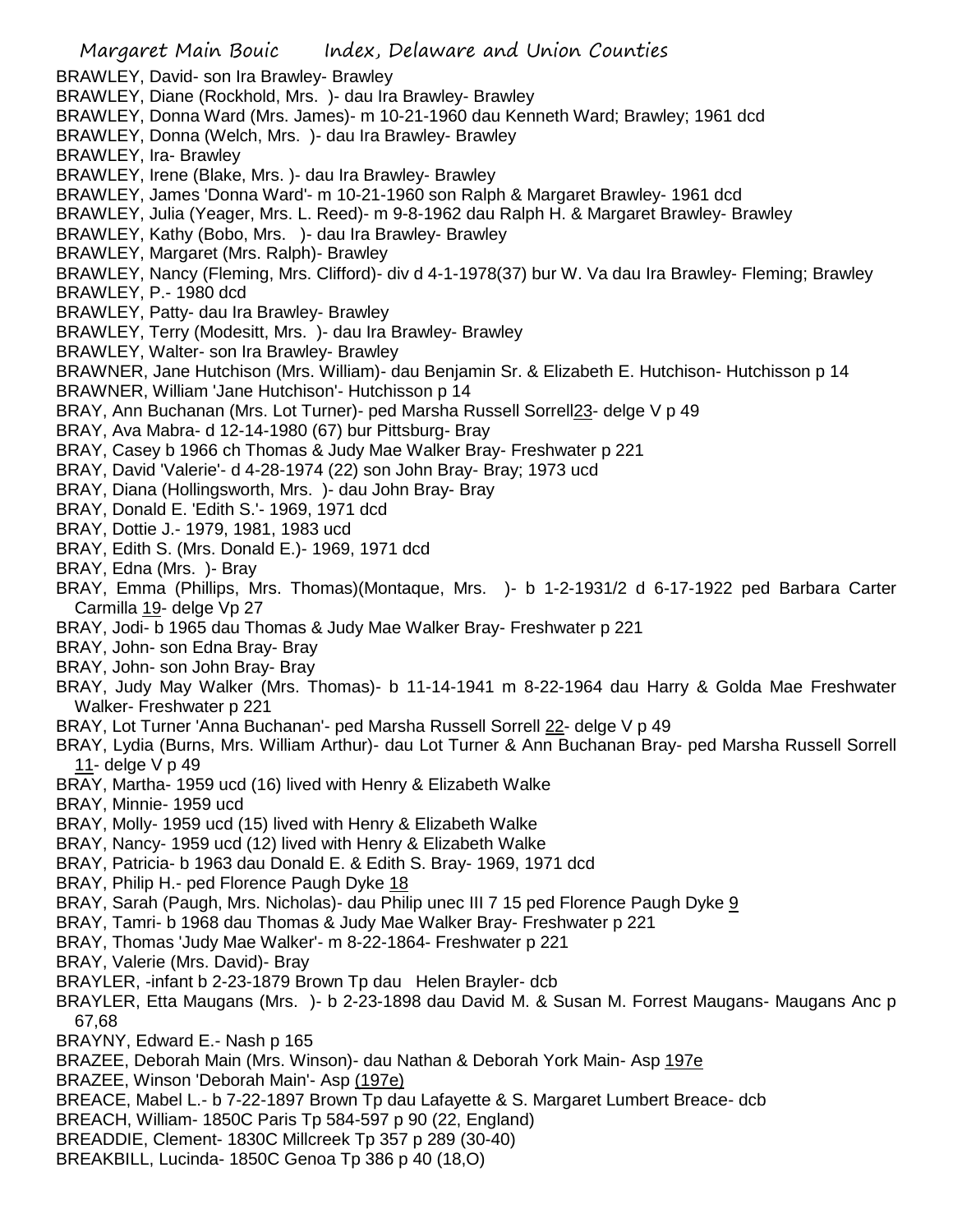Margaret Main Bouic Index, Delaware and Union Counties BREAK- see Brake BREAKE, James A.- 1877 uca p 97 BREAM, R. L.- Taylor Tp, unec XIV p 5 BREARTON, Eric J. Diehl- Brearton BREASE, Alfred H.'Louisa T. Wood'- dumch p 388 BREASE, Louisa T. Wood (Mrs. Alfred H.)- b 12-11-1857- dau Thomas & Rhoda Vaughn Wood- dumch p 388 BREASHEAN, Benedict- heir of Joseph & Sophia Crop- dcw Bk 2 p 354 BREASHEAN, William- heir of Joseph & Sophia Crop- dcw Bk 2 p 354 BRECHBILL, David- b 1958 son David O. & Peggy Brechbill- 1969 dcd BRECHBILL, David O. 'Peggy'- 1969, 1971 dcd BRECHBILL, Debbie- b 1957 dau David O. & Peggy Brechbill- 1969, 1971 dcd BRECHBILL, Peggy (Mrs. David O.)- 1969, 1971 dcd BRECHBILL, Ruth Ann (Smith, Mrs. Raymond Nelson)- m 12-26-1989- Brechbill; Smith BRECHBILL, Scott- b 1959 son David O. & Peggy Brechbill- 1969, 1971 dcd BRECHELE, Robert M.- b 7-22-1899 Oxford Tp son Robert & ---Moore Brechele- dcb BRECHER, Elizabeth Ludy (Mrs. Henry)- m 2-27-1855 dcm BRECHER, Henry 'Elizabeth Ludy'- m 2-27-1855 dcm BRECHINRIDGE, George A.- 1908 dch p 389 BRECHL, Josiah- hadc p 66 BRECHT, Albert T.- 1908 dch p 388 BRECHT, Henrietta- 1880C Delaware Town p 485A BRECHT, Johnson C.- 1908 dch p 388 BRECHT, Josephine (Moore, Mrs. William E.)- m 6-3-1857 dcm BRECHT, Josiah- b 1808 d 1875 Oak Grove Cem Powell p 427 BRECHT, John- b 1801 d 1877 Oak Grove Cem Powell p 427 BRECHT, Margaret M. T.- 1880C Delaware Town p 488C BRECHT, Martha R.- b 1805 d 1875 Oak Grove Cem Powell p 427 BRECHTBILL, J. W.- unec VIII p 27 BRECHTEL, Ericka Danielle- b 8-9-1978 dau Stanley Dale Jr. & Marie Dotson Brechtel- 1980 dcd; Weaver 1296212; Macklin p 77 BRECHTEL, Fairall Priest (Mrs. Jacob)- Macklin p 77 BRECHTEL, Hannah Weaver (Mrs. Stanley Dale)- b 2-16-1906 m 9-6-1931 d 11-10-1971 (65) NM dau Jonas & Jane Hurlow Weaver- 1961, 1971 dcd; Brechtel; Weaver 12962; Macklin p 55, 77 BRECHTEL, Jacob 'Fairall Priest'- Macklin p 77 BRECHTEL, Jason Dale- b 6-9-1976 son Stanley Dale Jr. & Marie Dotson Brechtel- 1980 dcd; Weaver 1296211; Macklin p 77 BRECHTEL, Leland Laverne 'Linda Ann Stieve'- b 8-31-1944 son Stanley & Hannah Weaver Brechtel- Weaver 1296212; Macklin p 77; 1961 dcd (10) BRECHTEL, Linda Ann Stieve/Stevens (Mrs. Leland Laverne)- Weaver (1296212); Macklin p 77 BRECHTEL, Marie Dotson (Mrs. Stanley Dale, Jr.)- m 4-7-1974 dau Milton E. Della R. Hurley Dotson-Brechtel; Weaver (1296211); Dotson; 1980 dcd BRECHTEL, Nora Mae- d 1-5-1975 (100)- Brechtel BRECHTEL, Orden- son Nora Mae Brechtel- Brechtel BRECHTEL, Stanley Dale Sr. 'Hannah Weaver'- b 9-6-1896 m 9-6-1931 d 2-11-1985 (88) NM son Jacob & Fairall Priest Brechtel- Weaver (12962) Macklin p 77; 1961, 1971 dcd son Nora Mae Brechtel BRECHTEL, Stanley 'Marie Dotson'- m 4-7-1974 son Stanley & Hannah Weaver Brechtel- 1971, 1980 dcd; Weaver 129621; Macklin p 77 BRECHTEl, Veronica Earlene- dau Stanley Dale Brechtel,Sr.- Brechtel BRECK, Anna Stanley (Mrs. John)(Salmon, Mrs. John)- 1908 dch p 760 BRECK, Cynthia (Elliott, Mrs. William)- dau John & Anna Stanley Breck- 1908 dch p 760, 761 BRECK, John 'Anna Stanley'- 1908 dch p 760 BRECK, John- son John & Anna Stanley Breck- 1908 dch p 760 BRECK, Seralp (Alney, Mrs. )- dau John & Anna Stanley Breck- 1908 dch p 760 BRECKENRIDGE, Alexander- 1883 uch V p 162, 486; 1877 uca p 39 BRECKENRIDGE, Constance Fichtner (Mrs. John)- m 9-25-1971 dau Mrs. Carolyn Mccomis- Breckinridge, 1980 dcd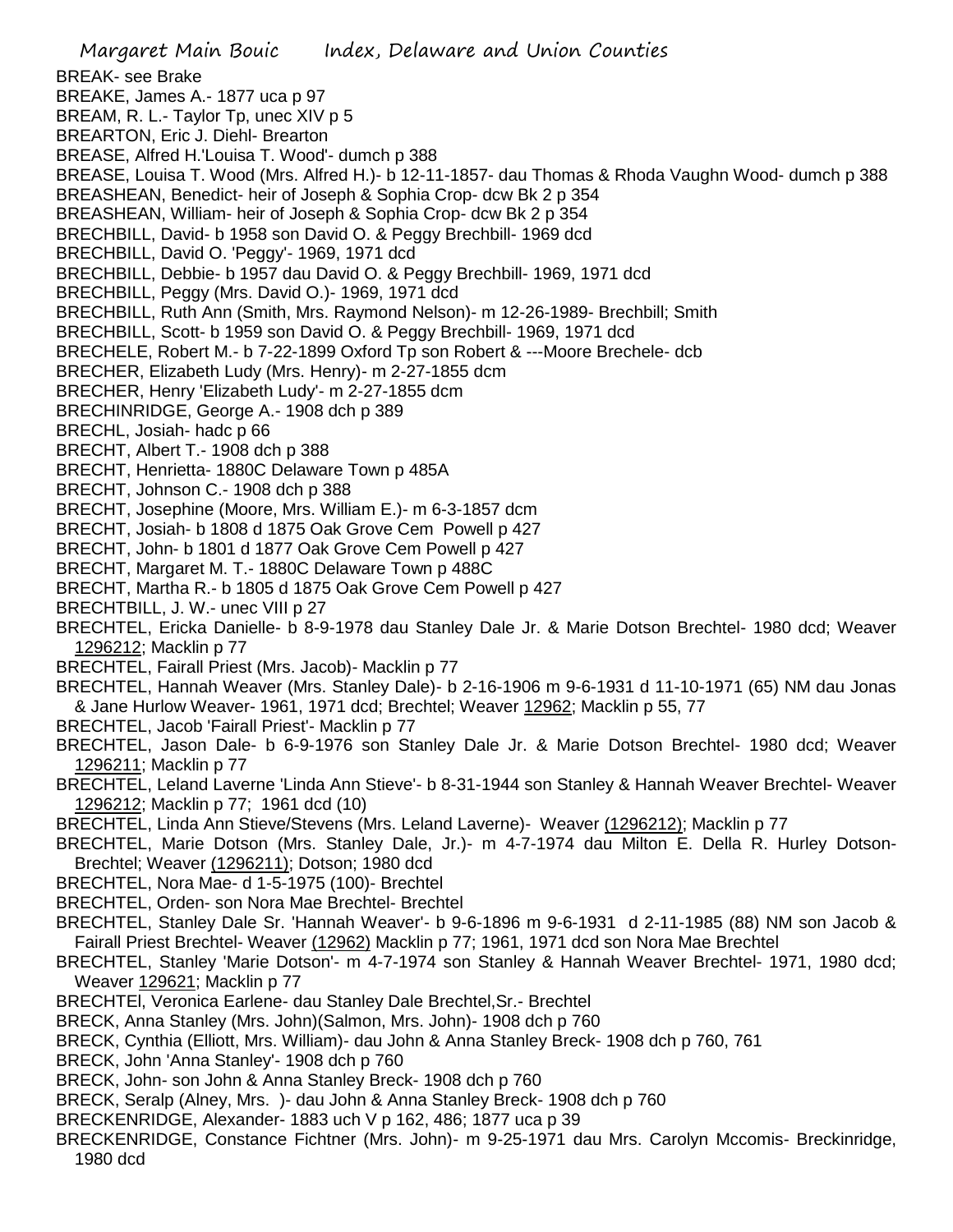- Margaret Main Bouic Index, Delaware and Union Counties
- BRECKENRIDGE, Corie Jeanne- b 12-20-1974 dau John & Constance Fichtner Breckenridge- Breckenridge; 1980 dcd
- BRECKENRIDGE, Doris Bertha- b 8-11-1898 Franklin Co dau W. R. & Emma Ruckey Breckenridge- dcb
- BRECKENRIDGE, Edith (Mrs. F. B.)- b 1872 d 1902 Shawtown Cem Powell p 358
- BRECKENRIDGE, Hiram- hadc p 46 (1849 Porter Tp)
- BRECKENRIDGE, James 'Margaret Brotherton'- m 7-6-1808 onwq I
- BRECKENRIDGE, John 'Constance Fichtner'- b 1952 m 9-25-1971 son Lewis A. & Mary J. Breckenridge-1961, 1969, 1971, 1980 dcd
- BRECKENRIDGE, Kelli- b 1977 ch John L. & Constance Fichtner Breckinridge- 1980 dcd
- BRECKENRIDGE, Lewis A. 'Mary J.- 1961, 1969, 1971, 1980 dcd
- BRECKENRIDGE, Margaret Brotherton (Mrs. James)- m 7-6-1808 onwq I
- BRECKENRIDGE, Margaret (McMahan, Mrs. Constantine)- m 1-20-1808- onwq I
- BRECKENRIDGE, Mary J. (Mrs. Lewis A.)- 1961, 1969, 1971, 1980 dcd
- BRECKENRIDGE, Tammy- b 1968 dau John L. & Constance Fichtner Breckenridge- 1980 dcd
- BRECKER, James H. 'Lydia Stone'- m 1-1-1849 Madison Co, unec XI p 9
- BRECKER, Lydia Stone (Mrs. James H.)- m 1-1-1849 Madison Co, unec XI p 9
- BRECKINRIDGE, Ben J.- b 1877 d 1909 Marlborough Cem p 172
- BRECKINRIDGE, Catherine Jane Smart (Mrs. Isaac)- m 9-10-1857 ucm 2595; dau John & Mary Robinson Smart- Smart 3; 1915 uch p 1087; 1883 uch V p 144, 336; mt 9-23-1857; McKitrick p 266; unec XII p 11
- BRECKINRIDGE, Isaac 'Catherine Jane Smart'- m 9-10-1857 ucm 2595 Smart 3; 1915 uch p 1087 1883 uch V p 144, 336; mt 9-23-1857; unec XII p 11
- BRECKINRIDGE, J. B. 'Mary A'- b 7-3-1836- Marlborough Cem p 171
- BRECKINRIDGE, Julia (Smart, Mrs. Isaac)- Smart 3; 1883 uch V p 336
- BRECKINRIDGE, Linda- dau Lewis A. & Mary J. Breckinridge- 1961 dcd (11)
- BRECKINRIDGE, Martha Clare McKittrick (Mrs. Robert)- dau Horace Bowman & Virginia Hamilton McKitrick-McKitrick p 348
- BRECKINRIDGE, Martha Todd (Mrs. )- dau William Todd- Maugans Anc p 199
- BRECKINRIDGE, Mary A. (Mrs. J. B.)- b 4-23-1838 d 8-22-1913- Marlborough Cem p 171
- BRECKINRIDGE, Robert 'Martha Clare Mckittrick'- McKitrick p 348
- BRECKNER, Cheryl Lynn- dau Daivd & Donna Breckner- Breckner- engaged to Kevin Clemmons
- BRECKNER, David 'Donna'- Breckner
- BRECKNER, Donna (Mrs. David)- Brechner
- BRECKNER, Theresa- dau David & Donna Breckner- Breckner; engaged to Kevin Smith
- BREDEHOEFT, Angela- b 3-9-1981 dau Elwood & Gloria Haak Bredehoeft- St. Paul p 40
- BREDEHOEFT, Elwood 'Gloria Haak'- b 11-15-1950 m 8-14-1976 St. Paul p 40
- BREDEHOEFT, Eric- b 4-17-1985 son Elwood & Gloria Haak Bredehoeft- St. Paul p 40
- BREDEHOEFT, Gloria Haak (Mrs. Elwood)- b 6-15-1950 m 8-14-1976 dau Werner Frederick Henry & Dorothy Westphal Haak- St. Paul p 40
- BREDEHOEFT, Kimberly- b 4-8-1989- dau Elwood & Gloria Haak Bredehoeft- St. Paul p 40
- BREDEHOEFT, Kyle- b 4-11-1983 son Elwood & Gloria Haak Bredehoeft- St. Paul p 40
- BREDIMUS, Anna (Weiser, Mrs. Charles Luther)- b 1856 m 9-20-1877 d 5-30-1888- Weiser p 262
- BREE, Charles 'Regina'- 1980 dcd
- BREE, Charles- b 1966 son Charles & Regina Bree- 1980 dcd
- BREE, Cynthia- dau Charles & Regina Bree- 1980 dcd
- BREE, Regina (Mrs. Charles)- 1980 dcd
- BREECE, ---b 8-14-1868 Brown Tp son Wm. H. & Nancy Breece- db
- BREECE, ---b 12-7-1876 Brown Tp son L. L. & Catharine A. Poland Breece- dcb
- BREECE, ---b 2-11-1879 Brown Tp son L. L. & Catharine A. Poland Breece- dcb
- BREECE, ---b 2-22-1884 Brown Tp dau B. A. & Julia Mahier Breece- dcb
- BREECE, Abigial Love (Mrs. Daniel)- 1908 dch p 694; 1850C Delaware Tp 1382 p 97 (66, NC)
- BREECE, Ackley Eugene 'Nellie''Wilma'- d 11-7-1975 (45) Oak Grove Cem son Lester & Elsie G. Curtis Breece- Breece; 1961 dcd
- BREECE, Adelaida- dau W. H. & Zirba Breece- 1850C Delaware Town -1242 p 91 (8,O)
- BREECE, Amos- d 12-25-1888 (69-3-1) Trenton Cem Powell p 276
- BREECE, Amy (Layne, Mrs. )- dau Cliffton,Sr. & Emma Breece- Breece
- BREECE, Andrew Clay 'Tina Marie Rinehart'- b 1965 m 9-10-1988- son Phillip W. & Diane Breece- Breece;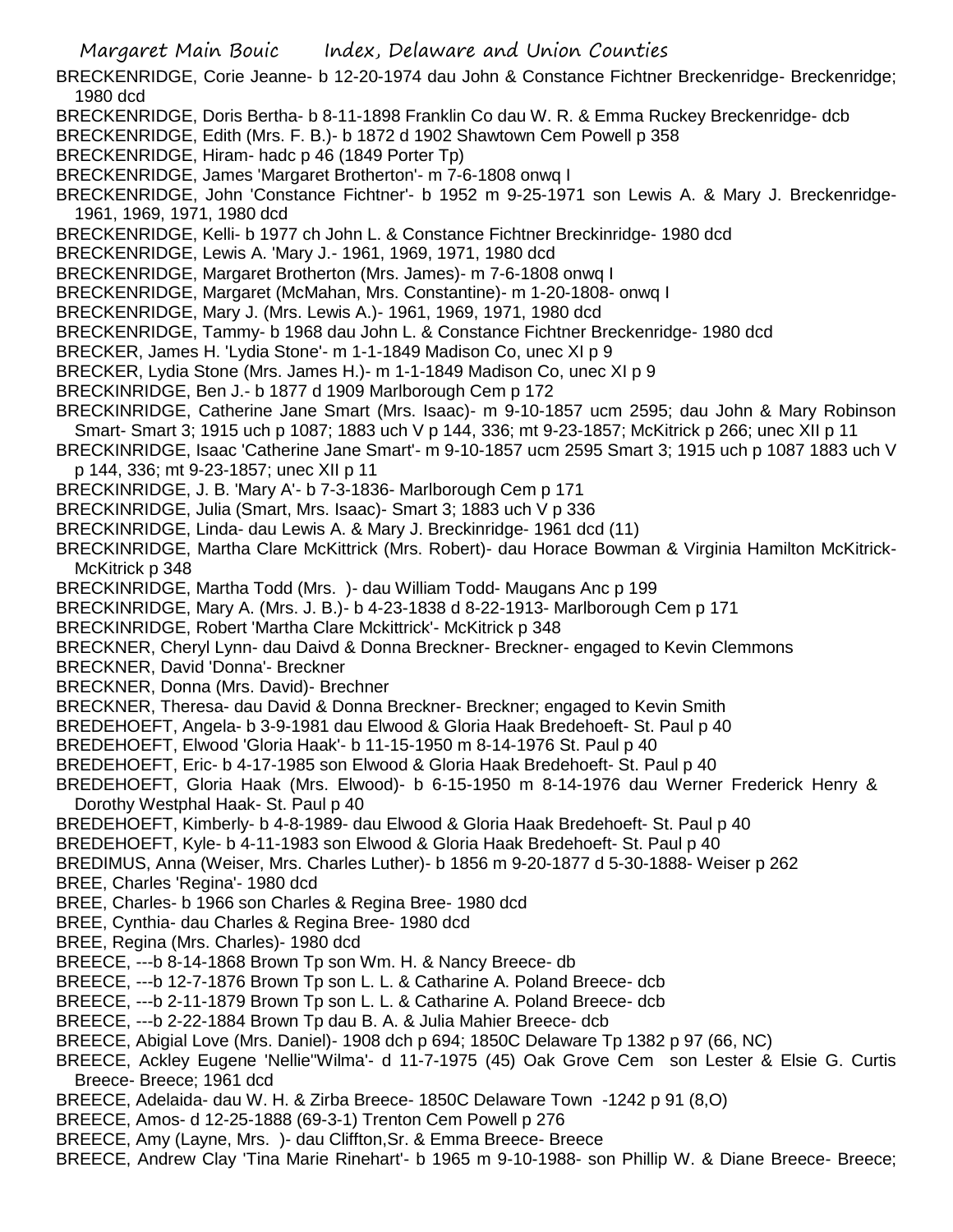- Rinehart; 1969, 1971, 1980 dcd
- BREECE, Angela Louise- b 11-20-1986 dau Donald & Ellen Breece- Breece
- BREECE, Anna T. Geckle (Mrs. Clifton C.)- b 5-14-1914 d 8-12-1994 dau Charles J. & Emma hoffman Geckle-Geckle; Breece; 1976 dch p 368
- BREECE, Anna Mae (Knauber, Mrs. )- dau Virgil Raymond & Minnie G. Lobdell Breece- Breece
- BREECE, Ansel- brother Clifton C. Breece- Breece
- BREECE, Archie- pupil W. Berlin school- 1884-1885, delge VIII p 61
- BREECE, Archie- son Henry L. Breece- Breece
- BREECE, Archie O.- son Tobias C. & Susan C. Osborn Breece- 1908 dch p 694; Pabst 2 p 63
- BREECE, Arthur L.- b 11-13-1873 Brown Tp son L. L. & Catherine Poland Breece- dcb
- BREECE, Becky b 1951 dau Warner Breece- 1969 dcd
- BREECE, Bernadine Brown (Mrs. )- dau Robert & Roxie Coleman Brown- Brown
- BREECE, Bessie Butler (Mrs.Reason Bethasda, Sr.) -m 12-31-1900- Breece
- BREECE, Bessie Firman (Mrs. Lewis W.)- d 11-18-1961 (74) Oak Grove Cem Breece
- BREECE, Beth Ann- dau Dale & Nan Whipple Breece- dcq Ray Whipple 1; 1969, 1971 dcd
- BREECE, Beth Anne- dau Elden & Carolyn Breece- engaged to Chris Edwin Gillespie- Breece
- BREECE, Reason Bethasba Sr.''Bessie Butler'-b 6-28-1882 m 12-31-1900 d 7-3-1944 son Bethasba & Julia Breece, Breece
- BREECE, Reason Bethasba, Jr.- son Reason Bethasda Sr. & Bessie Butler Breece- Breece
- BREECE, -- (Shultz, Mrs. Charles)- dau Reason B. Sr. & Bessie Butler Breece- Breece
- BREECE, ---(Whipple, Mrs. Carl)- dau Reason B. Sr. & Bessie Butler Breece- Breece
- BREECE, Bethasba 'Julia'- Breece
- BREECE, Betty (Mrs. John L.)( Nutter, Mrs. )- Breece
- BREECE, Beulah (Stetzer, Mrs. )- dau Charles Lafayette & Mary Muirfield Breece- Breece
- BREECE, Beverly Ann Cantrell (Mrs. Kenneth Lovell)- m 6-18-1960- Breece
- BREECE, Bianco Easter- b 6-14-1897 Berlin Tp dau Webster & Sarah Steward Breece- dcb
- BREECE, Blanche (Kerns, Mrs. )- sister Lester W. Breece- Breece
- BREECE, Bonnie (Snyder, Mrs. )- dau Henry L. & Nettie Conway Thomas Breece- Freshwater p 223; Breece BREECE, Brian- b 1960 son James & Conna L. Breece- 1971 dcd
- BREECE, Brian Todd- b 9-9-1958 son David Lee & Carol Joy Goldsberry Breece- Maugans Anc p 11
- BREECE, Brigie Barrett (Mrs. Clinton C.)- 1961 dcd
- BREECE, Bryan 'Jenny L. Connell'-b 1957 m 10-27-1984; son John Justin & Delores Ann Fenner Breece-Breece; 1961 dcd (3), 1969, 1971 dcd
- BREECE, Carl- son Lester W. & Elsie Gay Curtis Breece- Breece
- BREECE, Carla Anthony (Mrs. Paul)- dau Carl & Janis Breece- Breece
- BREECE, Calvin H.- son Franklin & Lucy Ann Breece- 1850C Delaware Tp 1317 p 95 (4,O)
- BREECE, Carol Joy Goldsberry (Mrs. David Lee)- b 7-31-1932 m 5- 1951 dau Frank & Ilo Cratty Goldsberry-Maugans Anc p 10,11
- BREECE, Caroline A. (Christian, Mrs. Homer)- b 11-18-1899 m 11-2-1917 d 12-10-1971 dau Harlow & Laura May Breece- dcb; Breece; Christian
- BREECE, Carolyn (Mrs. Elden)- Breece
- BREECE, Carolyn June (Evans, Mrs. Larry J.)- m 6-30-1967 dau Howard & Ursel Breece- Breece
- BREECE, Carrie L.- b 3-6-1893 Delaware Tp son O. L. & Margaret Lumbert Breece- dcb
- BREECE, Cassius H.- son Franklin & Lucy Ann Breece- 1850C Delaware Tp 1317 p 95 (12,O)
- BREECE, Catherine Agnes Poland (Mrs. Lamon Lorain)- ped Donna Breyfogle Ruward23
- BREECE, Chad Andrew- b 2-1-1960 son David Lee & carol Joy Goldsberry Breece- 1880 dch p 11
- BREECE, Charity- heir of Henry Jackson- dcw Bk 2 p 297
- BREECE, Charles- Graveyard Henry St.- delge VIII p 26
- BREECE, Charles- lived with Daniel Breece- 1850C Delaware Tp 1382 p 97 (21,O)
- BREECE, Charles Lafayette 'Mary Muirfield'- d 7-22-1976 (83)- Breece; 1969 dcd
- BREECE, Chauncey A.- b 11-8-1893 Brown Tp son Harlow O. & Laura Breece- dcb
- BREECE, Cinda J.- dau James & Donna Breece- Breece; DeLong b 1958- 1961, 1971, 1980 dcd; engaged to William C. DeLong
- BREECE, C. L.- 1971 dcd
- BREECE, Clara- b 6-19-1902 Delaware Tp dau Alferd & Mary Fletcher Breece- dcb
- BREECE, Clarence 'Mary'- Breece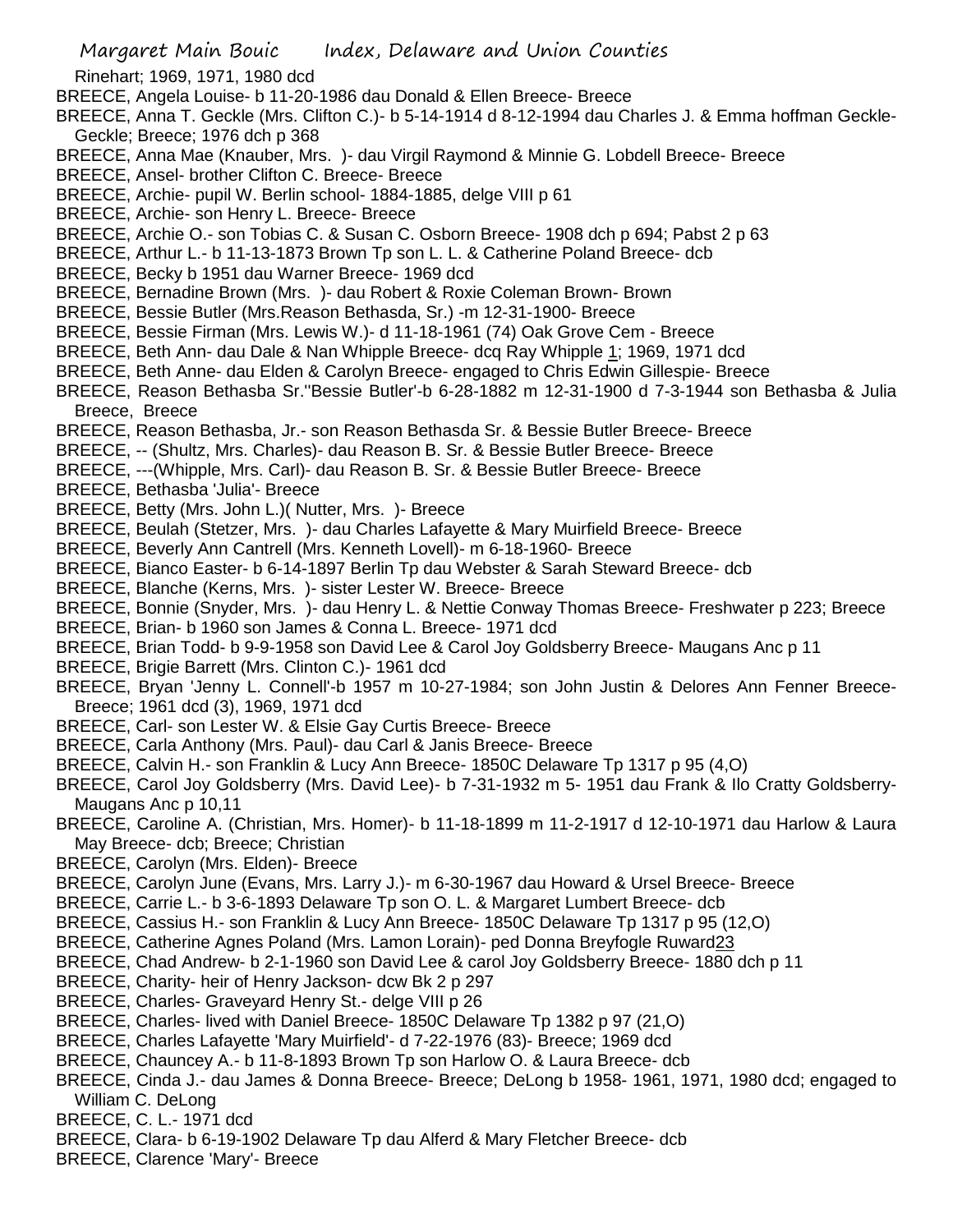- BREECE, Clayton A.- son Tobias C. & Susan C. Osborn Breece- 1908 dch p 442, 69; delge VIII p 61,W. Berlin School 1893
- BREECE, Clifford- son Lester W. & Elsie Gay Curtis Breece- Breece
- BREECE, Clifton 'Emma'-b 6-11-1922 d 12-20-1992 (70) Oak Grove Cem- son Lester W. & Elsie Gay Curtis Breece 1969, 1971 dcd; Breece
- BREECE, Clifton- b 1969 son Clifton & Emma Breece- 1971 dcd
- BREECE, Clifton C. 'Anna T. Geckle'-d 6-1-1978 (75) bur Windfall Cem- son Reason B. Sr. & Bessie Butler Breece- 1976 dch p 242, 368; Breece
- BREECE, Clinton C. 'Brigie Barrett'- d 6-9-1966 (88) bur Green Mound, Kilbourne; 1961 dcd
- BREECE, Clinton Russell 'Helen Randolph'- b 2-8-1910 d 2-19-1991 son Clinton & Brigie Barrett Breece-Green Mound Cem- Breece
- BREECE, Connie Lynn (Cunningham, Mrs. James Thomas)- m 3-1-1986 dau Paul & Marlene Breece- Breece
- BREECE, Connie (Murphy, Mrs. )- dau Ackley E. & Nellie Breece- Breece Byers
- BREECE, Cooky (Byers, Mrs. Bill)- Breece
- BREECE, Cyrus B. 'Dorothy Hall'- b 10-14-1905 m 10-10-1931 d 7-13-1994 (88) Marlborough Cem- son Clinton C. & Bridget Barrett Breece- Breece
- BREECE, Dale 'Nan Whipple'- son Virgil Raymond & Minnie G. Lobdell Breece- Breece; Whipple p 30; l980 dcd; dcq Ray Whipple 1; Breece; 1969, 1971 dcd
- BREECE, Daniel 'Abigail Love'- 1908 dch p 694; 1850C Delaware Tp 1382 97 (62, Pa); 1835 men 23 #116 p 37 Delaware Tp; delge VIII p 26
- BREECE, Danny- b 1953 grandch of John A. & Carrol J. Caudill- 1967 ucd
- BREECE, Danny- b 1963 son James E. & Ilo P. Breece- 1959, 1967, 1971, 1973 ucd
- BREECE, Daryl Richard- b 9-27-1943 d 3-19-1961 son Lester W. & Elsie Gay Breece- Breece
- BREECE, David C. 'Marilyn'- son Marvin Breece- Breece; 1961 dcd
- BREECE, David Lee 'Carol Joy Goldsberry'- b 7-16-1931 m 5- 1951 son Samuel & Ione Breece- Maugans Anc p 11
- BREECE, Deborah Kathleen (Glassburn, Mrs. Gary Lee)- b 2-6-1951 m 4-26-1969 dau Ackley E. & Nellie Breece- Breece; Zimmerman p 360 (1476221)
- BREECE, Dee Anna May (Shrader, Mrs. Bruce R.)- m 7-27-1980 dau Gayland & Norma Breece- Breece
- BREECE, Diane (Mrs. Philip W.)- 1969, 1971, 1980 dcd
- BREECE, Dolores Ann Fenner (Mrs. John J.)- m 8-28-1948- Breece; 1961, 1969, 1971, 1980 dcd
- BREECE, Donald 'Ellen'- son John J. & Delores Ann Fenner Breece- Breece; 1971 dcd
- BREECE, Donald Justin 'Regina Anne Foelsch'- m 5-25-1974 son John M. & Dolores Breece- 1961 dcd (11), 1969 dcd- Breece
- BREECE, Donna (Kelly, Mrs. Walter)- dau Percy O. & Wilhelmina Schlect Breece- Breece
- BREECE, Donna L. (Mrs. James)- 1961, 1971, 1980 dcd
- BREECE, Donna Marie (Swisher, Mrs. Ronald Arthur)- m 5-17-1986- dau David C. & Marilyn Breece- Breece
- BREECE, Donna Reider (Mrs. Harris)- m 8-15-1991- Breece
- BREECE, Dorance- brother Stanton M. Breece- Breece
- BREECE, Dorothy B. Hall (Mrs. Cyrus B.)- b 10-28-1906 d 3-13-1991 bur Marlborough Cem- dau Iram & Lena Jones Hall- Breece
- BREECE, Dustin Scott- b 11-19-1981 son Steven Breece- Breece
- BREECE, Edythe Dorothy (Kerr, Mrs. Kenneth Buchanan) dau Cyrus B. & Dorothy Hall Breece- Breece
- BREECE, Eleanor Jane (Sheets, Mrs. )- b 10-27-1932 m 10-21-1951 d 6-17-1988 dau Cyrus B. & Dorothy Hall Breece- Breece
- BREECE, Elden 'Carolyn'- Breece
- BREECE, Elizabeth A.- dau Samuel Breece- 1870C Scioto Tp 4 (10); 1880C Sc Tp 91 (20,O)
- BREECE, Ellen (Mrs. Donald)- Breece
- BREECE, Elsie G. Curtis (Mrs. Lester)- m 7-1-1920- Breece
- BREECE, Elmer 'Nettie Robinson'- m 12-22-1886- Maugans Anc p 34
- BREECE, Emma (Breyfogle, Mrs. Leroy Harrison)- Ruward chart
- BREECE, Emma L. (Mrs. Clifton)- 1969, 1971 dcd
- BREECE, Emma- b 10-3-1891 Brown Tp dau Oscar & Laura May Breece- dcb
- BREECE, Erdine (Mrs. Joseph)- 1969, 1971, 1980 dcd
- BREECE, Ester William- b 2-1-1899 Brown Tp son Webster & Lizzie Stewart Breece- dcb
- BREECE, Ethel (Miller, Mrs. )- dau Clinton C. & Bridget Barrett Breece- Breece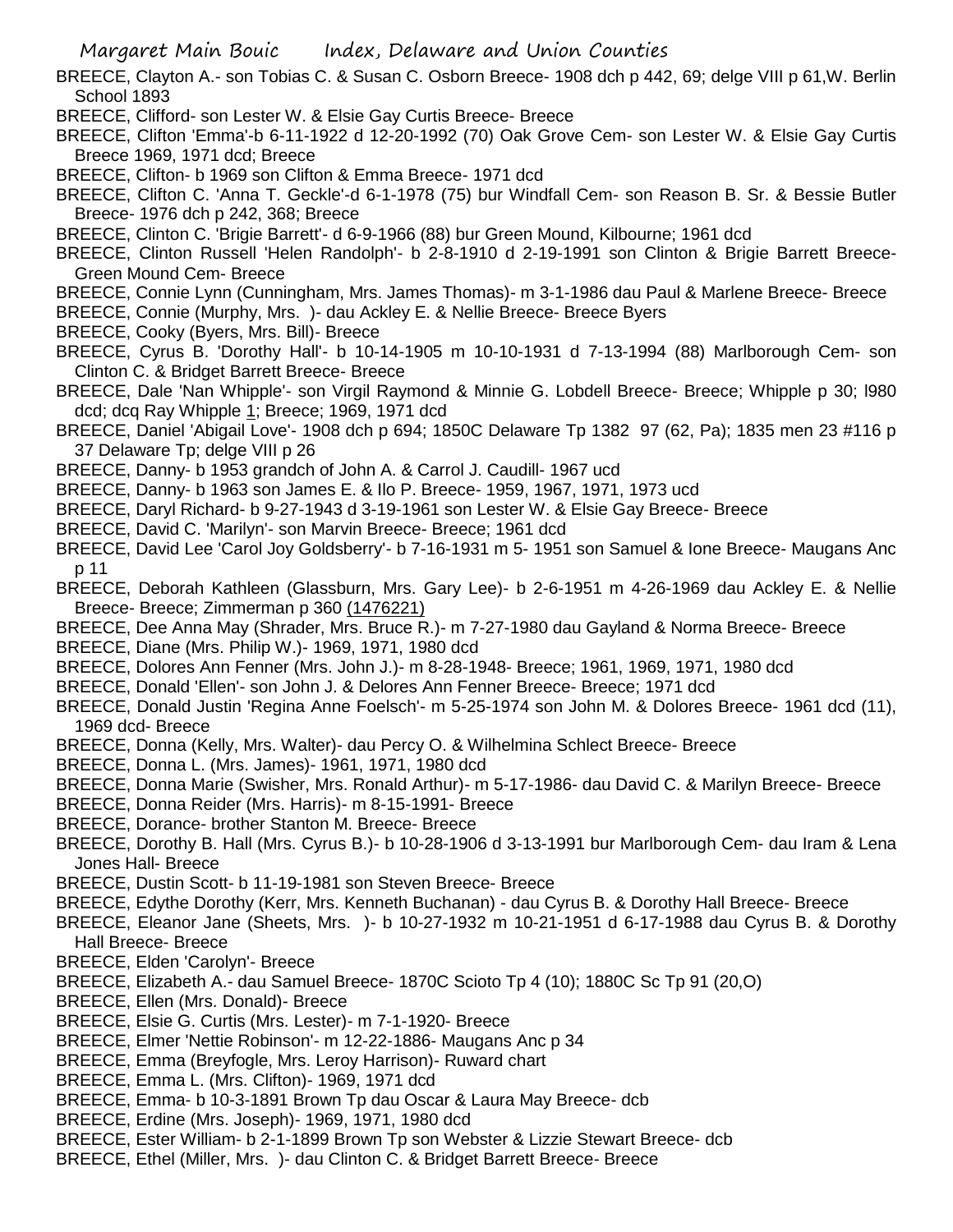BREECE, Eugene- son Virgil Raymond & Minnie G. Lobdell Breece- Breece

BREECE, Eva (Wildman, Mrs. Theodore)- b 12-25-1862 d 3-31-1928 bur Kilbourne- dau Lamon Loraine & Catherine Agnes Poland Breece- Ruward chart

- BREECE, Evelyn (Ferguson, Mrs. )- dau Percy O. & Wilhelmina Schlect Breece- Breece
- BREECE, Evelyn (Kagy, Mrs.Virgil)- dau Charles Lafayette & Mary Muirfield Breece- Breece
- BREECE, Farina M. (Kimber, Mrs. Alonzo L.)- m 9-11-1849 dcm
- BREECE, F. E.- dg 1-7-1908, delge VIII p 12
- BREECE, Fleisher V.- ch W. H. & Zirba Breece- 1850C Delaware Town 1242 p 91 (12,O)
- BREECE, Fletcher- b 1838 d 1864 Oak Grove Cem Powell p 427
- BREECE, Mary Florence Crawford (Mrs. Marvin)- d 6-19-1965 (59)-dau Elbert C. & Mimmie Shearer Crawford-McIntire 17123- Breece; 1961 dcd
- BREECE, Florence (McKee, Mrs. )- dau Clinton C. & Bridget Barrett Breece- Breece
- BREECE, Forest D.- d 3-19-1980 (66) bur Green Mound- brother Stanton Breece- 1961, 1969, 1971 dcd
- BREECE, Frank- 1880C Berlin Tp p 364A
- BREECE, Frank- d 4-16-1894 (23y11m) Oakdale Cem 999 (E) I p 21 (E-R17-6)
- BREECE, Frank E.- son Samuel Breece- 1870C Scioto Tp 4 (15)
- BREECE, Franklin 'Lucy Ann'- 1850C Delaware Tp 1317 (31, NY)
- BREECE, Franklin E. 'Sylvia Mcallister'- b 1855 m 12-20-1877 ucm 6179 d 1937 Maple Dell Cem djlm p 92
- BREECE, Gayland 'Norma'- son Lester W. & Elsie Gay Curtis Breece- Breece
- BREECE, Genette- dau Franklin & Lucy Ann Breece- 1850C Delaware Tp 1317 (8,O)
- BREECE, George 'Asenath'- b 1830 Hardin Co- ped John Stribling 20 #206 Un Co Gen Soc.
- BREECE, George Elmer 'Nettie Mae Robinson'- b 12-13-1864 Roundhead d 1-23-1942 New Mex. son George & Asenath Tingle Breece- ped John Stribling 10 #206 Un Co Gen Soc
- BREECE, George- son Clinton Russell & Helen Randolph Breece-Breece; 1961 dcd (11), 1969, 1971 dcd
- BREECE, Gertrude (Cirivello, Mrs. Gus)- dau Lewis W. & Bessie P. Firman Breece- Breece
- BREECE, Gregory A.- b 1953 son Lester Harrison & Jean Swartz Breece- Breece; 1969, 1971 dcd BREECE, Harlow 'Laura May'- Breece
- BREECE, Harold E. 'Mary Lou Parks'- m 3-11-1967 son Mrs. William Dunn- Breece
- BREECE, Harris 'Donna Reider'- m 8-15-1991- Breece
- BREECE, Harrison L.'Jean'- son Lester W. & Elsie Gay Curtis Breece- Breece; 1969, 1971, 1980 dcd
- BREECE, Helen C. (Mrs. Russell)- 1961, 1969, 1971 dcd
- BREECE, Helen I. (Price, Mrs. Andrew)- d 5-18-1968 (61) sister Wallace Breece- Breece; Price
- BREECE, Helen Randolph (Mrs. Clinton Russell)- dau Wellington F. Randolph- Randolph
- BREECE, Hellen Maud- b 6-17-1897 Delaware Town dau Melvin & Bertha Shaw Breece- dcb
- BREECE, Henry- pupil W. Berlin 1884-5, delge VIII p 61
- BREECE, Henry Lewis 'Nettie Conway- m 11-12-1927-d age 76 bur Cheshire Cem;- son Tobias C. & Susan C.
- Osborn Breece- 1908 dch p 694; Pabst 2 p 63; Breece; Freshwater p 223
- BREECE, Henry S.- Pabst 1 p 69
- BREECE, H. O.- 1949 ucd
- BREECE, Howard- son Clinton C. & Bridget Barrett Breece- Breece
- BREECE, Ilo R. (Mrs. James E.)- 1959, 1967, 1971, 1973, 1975, 1981, 1983, 1991 ucd
- BREECE, Inez- b 10-8-1898 Brown Tp dau Bird & Minnie Lumbert Breece- dcb
- BREECE, Inice R.- b 3-21-1897 Delaware Tp dau Burt & Minnie Lumbert Breece- dcb
- BREECE, Ione (Mrs. Samuel)- Maugans Anc p 11
- BREECE, Isaac Ward- b 2-22-1836 d 6-24-1859 Trenton Cem- Powell p 276
- BREECE, Isabella- dau W. H. & Zirba Breece-1850C Delaware Town 1242 p 91 (10,O)
- BREECE, Ivy May- b 5-10-1889 Brown Tp dau Oscar A. & Lora May Breece- dcb
- BREECE, Jack Everett- d 4-23-1972 (9) son John L. & Betty Breece bur Fairvew Memorial Park- Breece
- BREECE, James- son James & Donna Breece- 1961 dcd (5m)
- BREECE, James- son Lester W. & Elsie Gay Curtis Breece- Breece
- BREECE, James 'Donna'- 1961, 1971 dcd
- BREECE, James D.- son Warner A. & Vera Louise Bringle Breece- Breece
- BREECE, James E. 'Ilo P.'- 1959, 1967, 1971, 1973, 1975, 1981, 1983, 1991 ucd
- BREECE, Jane T. (Augenstine, Mrs. )(Scribner, Mrs. )- dau Lester W. & Elise Gay Curtis Breece- Breece BREECE, Janet- 1971 dcd
- BREECE, Janet (Schnees, Mrs. )-b 1962 dau Clifton & Emma Breece- Breece; 1969, 1971 dcd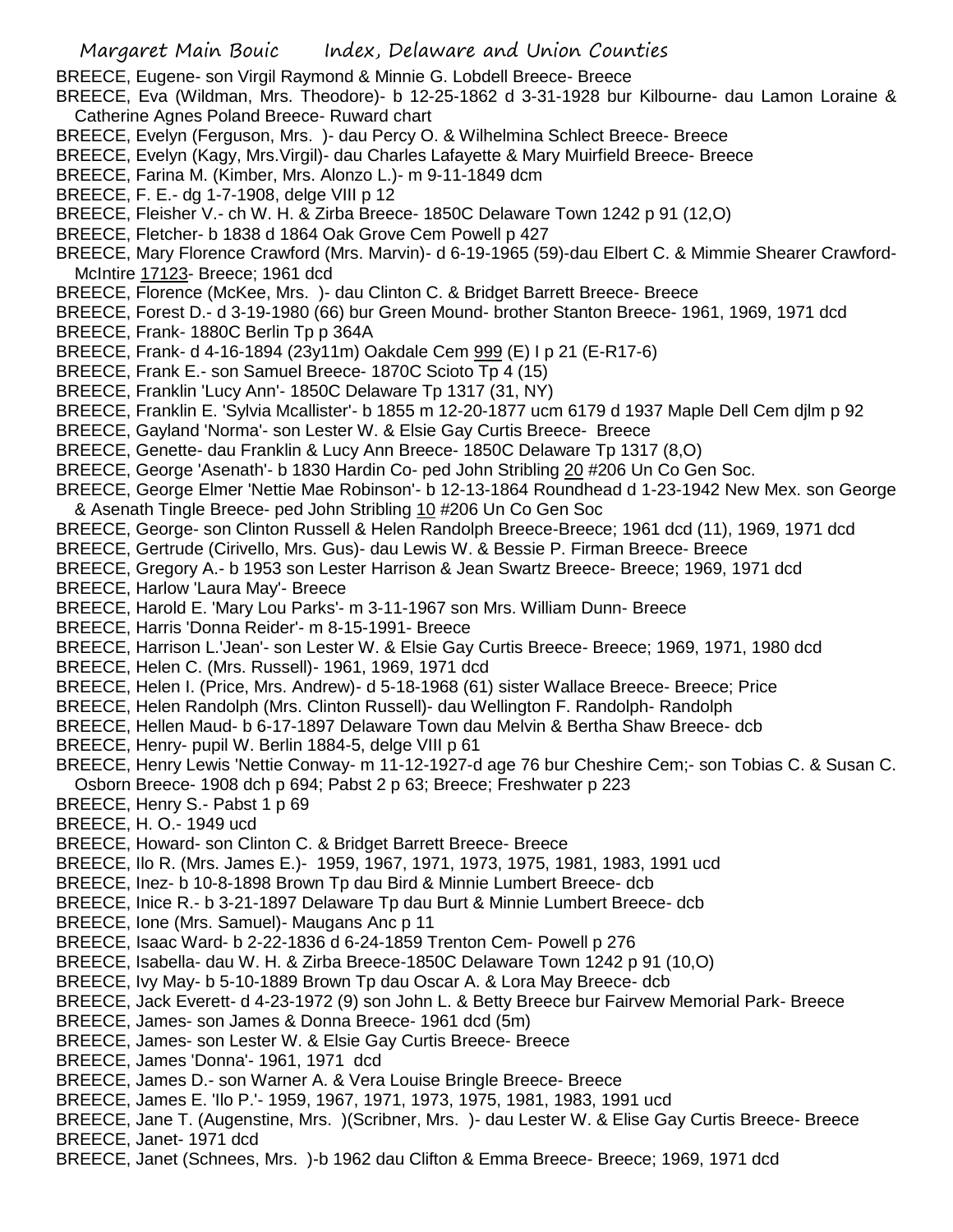BREECE, Jean Swartz (Mrs. Lester Harrison)- b 8-5-1923 d 1-11-1989 (65) Oak Grove Cem -Breece; 1969, 1971, 1980 dcd

- BREECE, Jeanenne (Mrs. )- dau-in-law of Mary Edith Breece- breece
- BREECE, Jenny Lynny Connell (Mrs. Briabn D.)- m 10-27-1984- Breece
- BREECE, Jim- son Dale & Nan Whipple b 1953- dcq Ray Whipple1; Breece; 1969 dcd
- BREECE, Joan (Strohl, Mrs. )- dau Clinton C. & Bridget Barrett Breece- Breece
- BREECE, Joe- son Virgil Raymond & Minnie G. Lobdell Breece- Breece
- BREECE, John- 1980 dcd
- BREECE, John C. 'Rebecca'- d 3-4-1887(86-3-6) Powell p 241; 1870C Scioto Tp 6 1880C Sc Tp 90 (78, Penn); Bokescreek Cem p 46
- BREECE, John 'Mary'- son Cyrus & Dorothy Hall Breece- Breece
- BREECE, John E.- son W. H. & Zirba Breece- 1850C Delaware Town 1242 p 91 (5,O)
- BREECE, John Justin 'Dolores Ann Fenner'- m 8-28-1948- brother Stanton Breece- Breece; 1961, 1969, 1971, 1980 dcd
- BREECE, John Jay Thomas- b 3-30-1917 son Henry L. Breece- Freshwater p 223
- BREECE, John L. 'Betty'- son Marvin Breece- Breece; 1961 dcd
- BREECE, John L.'Sue J.'- 1975, 1981, 1983, 1991 ucd
- BREECE, Joseph F.'Erdine'- 1969, 1971, 1980 dcd
- BREECE, Joseph I. 'Ruth Erdine'- b 10-22-1926 d 8-25-1990 (63) Ashley Union Cem- son Virgil Raymond & Minnie G. Lobdell Breece- Breece; 1971 dcd
- BREECE, Joshua (2-1992) son Paul & Carla Anthony Breece- Breece
- BREECE, Joy (Stribling, Mrs. Thomas Martin)- b 9-8-1896/9 d 2-12-1967 dau George Elmer & Nettie Mae Robinson Breece- ped John Stribline 5 #206 Un Co Gen Soc
- BREECE, Judith (Mrs. Samuel)- Breece
- BREECE, Judy- b 1952 dau Joseph F. & Erdene Breece- 1969, 1971 dcd
- BREECE, Julia (Mrs. Bethasda)- Breece
- BREECE, Julia May- b 11-24-1895 Delaware Town dau William Webster & Lizzie Stewart Breece- dcb
- BREECE, Julia (Welch, Mrs. )- dau Lester W. & Elsie Gay Curtis Breece- Breece
- BREECE, Karen Jean (Burton, Mrs. David R. Jr.)- m 5-1-1976 dau Gayland & Norma Breece- Breece
- BREECE, Karla Michelle- b 9-11-1981 dau Don Breece- Breece
- BREECE, Karrie K."Cooky" (Byers, Mrs. Lowell W.)- b 1968 m 12-1-1990 ch Phillip W. & Diane Breece-Breece; Byers; 1969, 1971, 1980 dcd
- BREECE, Kathryn Louise Preston (Mrs. Robert Harrison)- m 8-17-1969
- BREECE, Kelly Michelle- b 11-28-1983 dau Mike Breece- Breece
- BREECE, Kenneth A.- d 12-6-1981 (24)Oak Grove Cem son Gayland & Norma Breece- Breece
- BREECE, Kenneth Lovell 'Beverly Ann Cantrell' m 6-18-1960 son Clinton Russell & Helen Randolph Breece-**Breece**
- BREECE, Kenneth 'Melba'- son Lester W. & Elsie Gay Curtis Breece- Breece
- BREECE, Kimberly (Simpkins, Mrs. )- b 1966 dau Clifton & Emma Breece-1969, 1971 dcd
- BREECE, Kristin Marie- b 3-24-1980 dau don & Regina Ann Foelsch Breece- Breece
- BREECE, Lafasthe- 1880C Trown Tp p 378C
- BREECE, Lamon Lorain 'Catherine Agnes Poland'- ped Donna Breyfogle Ruward22
- BREECE, Laura May (Mrs. Harlow)- Breece
- BREECE, Lee Anna (Barrett, Mrs.Thomas Allen) m 11-17-1974 dau Gayland & Norma Breece- Barrett; Breece BREECE, Lester W. 'Elsie G. Curtis'- m 7-1-1920- Breece
- BREECE, Lewis 'Sarah Smith'- son Daniel & Abigail Love Breece- 1840C Brown Tp; 1908 dch p 694
- BREECE, Lewis W. 'Bessie Firman'- b 1-10-1878 dcb d 11-11-1966 (88) Oak Grove Cem Breece
- BREECE, Linda Louise- dau Warner Breece- Breece
- BREECE, Lisa (Legg, Mrs. )- b 1963 dau Clifton & Emma Breece- Breece; 1969, 1971 dcd
- BREECE, L. L.- hadc p 95
- BREECE, Lloyd- son Clarence & Mary Breece- Breece
- BREECE, Lois- dau Marvin & Florence Breece- 1961 dcd (12)
- BREECE, Louise (Wilson, Mrs. Charles E.)- dau Lewis W. & Bessie P. Firman Breece- Breece
- BREECE, Lovenia- b 5-22-1895 Delaware Tp dau Bird & Minnie Lumbard Breece- dcb
- BREECE, Lucy Ann (Mrs. Franklin)- 1850C Delaware Tp 1317
- BREECE, Lucy I. (Mrs. Roy L.)- b 1911 Oakdale Cem II p 119 (K-R5-29)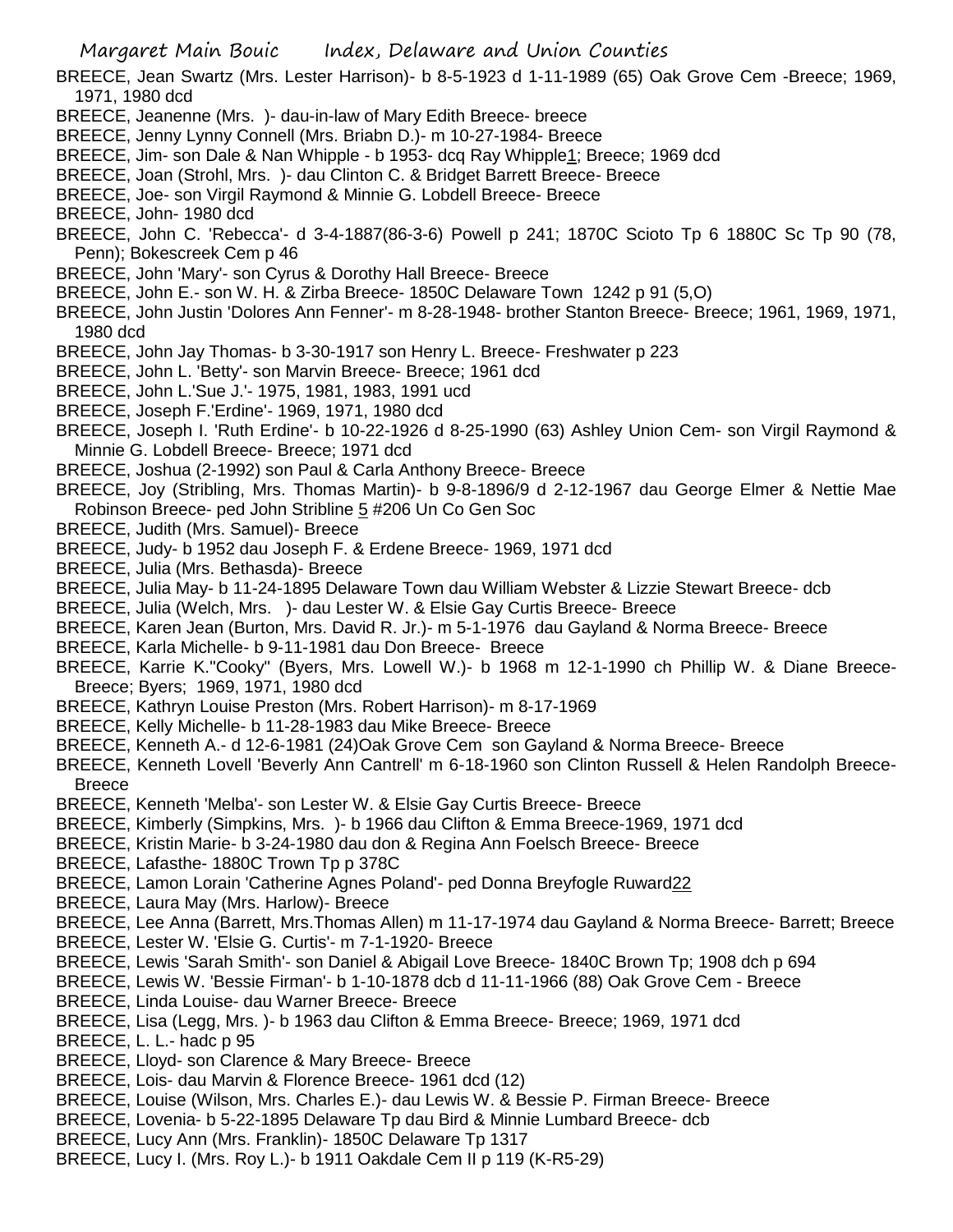- BREECE, Lucille (Smith, Mrs. )- sister Wallace Breece- Breece
- BREECE, Lydia- b 6-8-1871 Berkshire Tp dau Benjamin & Dora Howison Breece- dcb
- BREECE, Mabel (Kellar, Mrs. )- sister Virgil Raymond Breece- Breece
- BREECE, Mable (Shults, Mrs. Charles W.)- m 12-30-1927 sister Clifton C. Breece- Breece
- BREECE, Marilyn Esther (Miller, Mrs. Robert)- m 9-9-1967 dau Marvin Breece- Breece; 1961 dcd BREECE, Marlene (Mrs. Paul)- Breece
- BREECE, Marnee (McArter, Mrs. Rev. Michael T.)- b 1958 m 12-25-1978- dau Harrison Lester & Jean Swartz Breece- Breece; 1969, 1971, 1980 dcd
- BREECE, Marvin H. 'Mary E.'- b 1898 d 1971 Maple Dell Cem djlm 96
- BREECE, Marvin 'Mary Florence Crawford'- m 4- 1920 brother Stanton Breece- Breece; 1961, 1969, 1971, 1980 dcd; McIntire (17123)
- BREECE, Mary Bivens (Mrs. John)- dau Joseph & Clara Frances Bivens- Bivens
- BREECE, Mary (Mrs. Clarence)- Breece
- BREECE, Mary Edith (Mrs. Marvin H.)- b 1-8-1901 d 2-20-1992 Maple Dell Cem djlm 96
- BREECE, Mary Eldegerte Reed (Mrs. William Edgar)- b 7-1-1871 m 12-17-1903 dau J. A. & Elizabeth J. Smith Reed- dcm Vol 10 p 17
- BREECE, Mary L.(Lavender, Mrs. )(Penhorwood, Mrs. )- b 1857 d 1890 Claibourne Cem p 38- dau Samuel Breece- 1880C Sc Tp 91 (22,O); 1870C Sc Tp 4 (12)
- BREECE, Mary Lou Parks (Mrs. Harold E.)- m 3-11-1967 dau Woodrow Parks- Breece
- BREECE, Mary Lu (Mrs. Richard)- breece
- BREECE, Mary M.- b 9-15-1872 Berlin Tp dau B. A. & Julia Moses Breece- dcb
- BREECE, Mary Muirfield (Mrs. Charles R.)- b 10-17-1898 d 1-10-1992 Oak Grove Cem dau George & Emma Landacre Muirfield- Breece; 1969 dcd
- BREECE, Max- son Lester W. & Elise Gay Curtis Breece- Breece
- BREECE, Melinda Mae- b 8-1-1971 dau Phillip & Mcclary Breece- Breece
- BREECE, Melissa- b 1969 dau Robert M. & Nancy Breece- 1971, 1980 dcd
- BREECE, Melva (Mrs. Kenneth)- Breece
- BREECE, Melvin E. b 3-14-1891 Delaware Town son Henry Lewis & Susan Harris Breece- dcb; Breece; Pabst 1 p 68
- BREECE, Melvin J.- d 10-1-1960 (69) son Tobias C. & Susan C. Osborn Breece- 1908 dch p 694; Breece
- BREECE, Michael- son Ackley E. & Nellie Breece- Breece
- BREECE, Mike- Breece
- BREECE, Mildred M.- b 11-27-1904 Berlin Tp twin dau Bird & Minnie Lumbert Breece- dcb
- BREECE, Milo- d 1-1897- son Rose Breece- from Rebecca Main McMaster Diary
- BREECE, Mindy- b 1971 dau Phillip W. & Diane Breece- 1980 dcd
- BREECE, Minnie G. Lobdell (Mrs. Virgil Raymond)- d 12-16-1983 (87) bur Ashley Union Cem- sister Bob Lobdell- Breece; 1969, 1971, 1980 dcd
- BREECE, M. L.- b 7-21-1898 Scioto Tp son F. E. & S. McAllister Breece- dcb
- BREECE, Mrea Agnes- b 11-27-1904 Berlin Tp twin dau Bird & Minnie Lumbert Breece- dcb
- BREECE, M. W. (Brown Tp)- Powell p 72
- BREECE, Nan Whipple (Mrs. Dale)-dau Ray & Edith Coomer Whipple- dcq Ray Whipple 1; Whipple p 30; 1969, 1971, 1980 dcd; Breece
- BREECE, Nancy- b 1963 dau John Justin & Dolores Ann Fenner Breece- 1969, 1971, 1980 dcd; Breece
- BREECE, Nancy Elen- d 2-14-1887 (22-4-14) Claibourne Cem p 26 dau Samuel & R Breece- 1880C Sc Tp 91 (13,O); 1870C Sc Tp 4
- BREECE, Nancy (Mrs. Robert M.)- 1971, 1980 dcd
- BREECE, Natalie (Newton, Mrs. )- sister Wallace Breece- Breece
- BREECE, Nellie (Mrs. Ackley E.)- Breece
- BREECE, Nellie marie Brush (Mrs. )- b 4-19-1921 d 7-31-1992 dau Ally & Myrtle Brush- Breece
- BREECE, Nettie May Conway Thomas (Mrs. Henry Lewis)- m 11-12-1927- Freshwater p 223
- BREECE, Nettie Mary (Mrs. Henry L.)- d 3-15-1964 (70) bur Cheshire- Breece
- BREECE, Nettie May Robinson (Mrs. George Elmer)- m 12-22-1886 dau James & Susannah Maugans Robinson- Maugans Anc p 34; ped John Stribling 11 #206 Un Co Gen Soc
- BREECE, Olive H. (Smith, Mrs. Francis H.)- m 12-14-1865 dcm
- BREECE, Olive May- b 5-25-1875 berlin Tp dau B. A. & Julia A. Mason Breece- dcb
- BREECE, Osea (Morehouse, Mrs. Caleb)- dcq Forest Shoemaker 11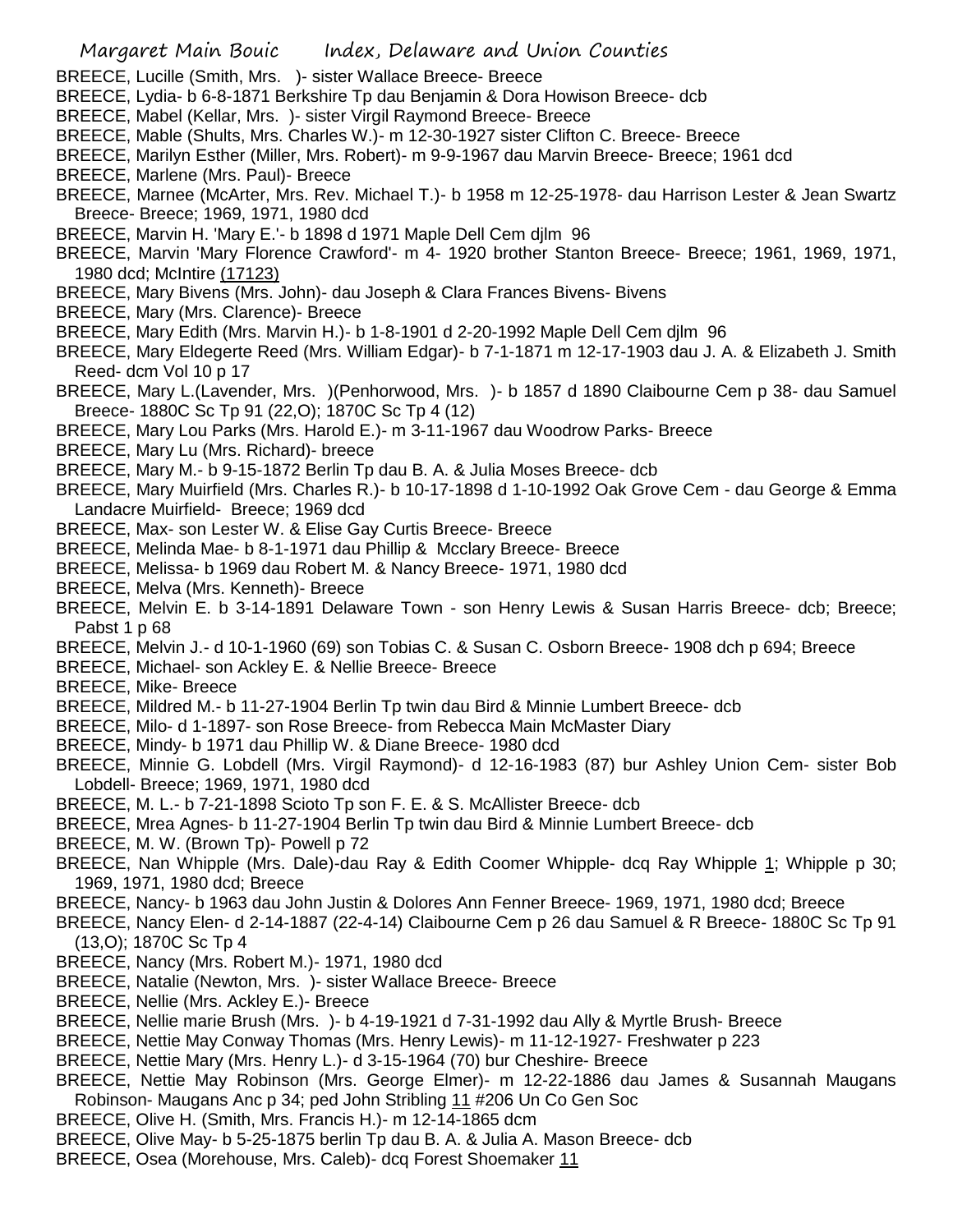- BREECE, Ophelia (Barker, Mrs. )(Banker, Mrs. )- dau Lester W. & Elsie Gay Curtis Breece- Breece
- BREECE, Pamela Sue- dau Harold & Mary Breece- Breece- engaged to James William Hawkins
- BREECE, Paul- b 6-13-1945 son Clifton C. & Anna T. Geckle Breece- Breece; 1976 dch p 368
- BREECE, Paul- son Cyrus B. & Dorothy Hall Breece-Breece
- BREECE, Paul- b 1964 son John & Sue Breece- 1975, 1981, 1983 ucd
- BREECE, Paul Douglas- son John L. & Betty Breece- Breece
- BREECE Paul 'Marlene'- Breece
- BREECE, Percy O. 'Wilhelmina Schlect'- b 5-20-1889 dcb m 12-25-1915 son Henry L. & Susan Harriss Breece- Breece
- BREECE, Perry- son Henry Lewis Breece- Breece
- BREECE, Philip W.'Diane M.'- son Marvin Breece- Breece; 1961 dcd (18);1969, 1971, l980 dcd
- BREECE, Rachel- hmp p 109
- BREECE, Raymond- brother Charles Lafayette Breece- Breece
- BREECE, Raymond- son Marvin H. & Mary Edith Breece- Breece
- BREECE, Reason- b 6-28-1882 Brown Tp son B. A. & Julia Misier Breece- dcb
- BREECE, Rebecca (Mrs. John C.)- d 3-9-1894 (88) Bokescreek Cem p 46, Powell p 241; 1870C Sc Tp 6; 1880C Sc Tp 90 (74, W. Va)
- BREECE, Rebecca L.- 1971 dcd
- BREECE, Rebecca (Mrs. Samuel)- d 6-5-1891 (54-5-13) Claibourne Cem p 26; 1870C Scioto Tp 4; 1880C Sc Tp 91 (43, Penn)
- BREECE, Regina Ann Foelsch (Mrs. Donald Justin)- m 5-25-1974 dau Richard G. Foelsch- Breece
- BREECE, Rhoda- dau Franklin & Lucy Ann Breece- 1850C Delaware Tp 1317 (6,O)
- BREECE, Dr. Richard' Mitchell'- son Marvin & Florence Breece- Breece
- BREECE, Richard 'Mary Lou'- son Marvin H. & Mary Edith Breece- Breece
- BREECE, Robert Harry 'Kathryn Louise Preston'- m 8-17-1969 son Lester Harrison & Jean Swartz Breece-Breece
- BREECE, Robert- son Marvin & Florence Breece- Breece; 1961 dcd (15)
- BREECE, Robert M. 'Nancy'- 1969, 1971, 1980 dcd
- BREECE, Robert O.- son Percy O. & Wilhelmina Schlect Breece- Breece
- BREECE, Rodenc- son Marvin & Florence Breece- Breece
- BREECE, Roderick- son Marvin H. & Mary Edith Breece- breece
- BREECE, Rose- from Rebecca Main McMaster Diary 2-3-1897
- BREECE, Roy L. 'Lucy I''- b 1913 d 1982 Oakdale Cem II p 119 (K-R5-29(
- BREECE, Russell 'Helen'- son Clinton C. & Brigie Barrett Breece- Breece; 1969, 1971, 1980 dcd
- BREECE, Ruth Louise- b 2-18-1920 d 1-2-1988 Ashley Union Cem- dau Virgil Raymond & Minnie G. Lobdell Breece- Breece
- BREECE, Ruth Erdine (Mrs. Joseph I.)- Breece; 1971 dcd
- BREECE, Sally- heir of James Osborn- dcw Bk 2 p 270
- BREECE, Samuel 'Ione'- Maugans Anc p 11
- BREECE, Samuel 'Judith'- son Marvin H. & Mary Edith Breece- breece
- BREECE, Samuel 'Rebecca'- d 1-10-1905 (77-4-3) Claibourne Cem p 26; 1870C Scioto Tp 4; 1880C Sc Tp 91 (51,O); delge IV p 1i
- BREECE, Sarah Isabell- b 11-22-1871 Delaware Town dau William John & Lucinda Park Breece- dcb
- BREECE, Sarah Smith (Mrs. Lewis)- dau Nathan & Rhoda Love Smith- 1908 dch p 694;1850C Brown Tp 2911 (43, Pa)
- BREECE, Sean Micheal- b 8-29-1984 d 9-29-1992 (8) son Paul & Carla Anthony Breece- bur Green Mound Cem- Breece
- BREECE, Sherry- dau Ackley E. & Nellie Breece- Breece
- BREECE, Shirley- b 1950 dau James E. & Ilo P. Breece- Breece; 1959, 1967, 1971, 1973, 1975 ucd
- BREECE, Stanley D.- d 2-15-1857 (1y11m) Trenton Cem Powell p 276- son A. & I.
- BREECE, Stanton M.- d 2-2-1988 (80) bur Green Mound-brother Forest Breece- Breece; 1961, 1969, 1971, 1980 dcd
- BREECE, Stella- sister Virgil Raymond Breece- Breece
- BREECE, Steven- son Ackley E. & Nellie Breece- Breece
- BREECE, Steven J.- b 1957 son James & Donna Breece- 1961, 1971, 1980 dcd
- BREECE, Sue J. (Mrs. John L.)- 1975. 1981, 1983 ucd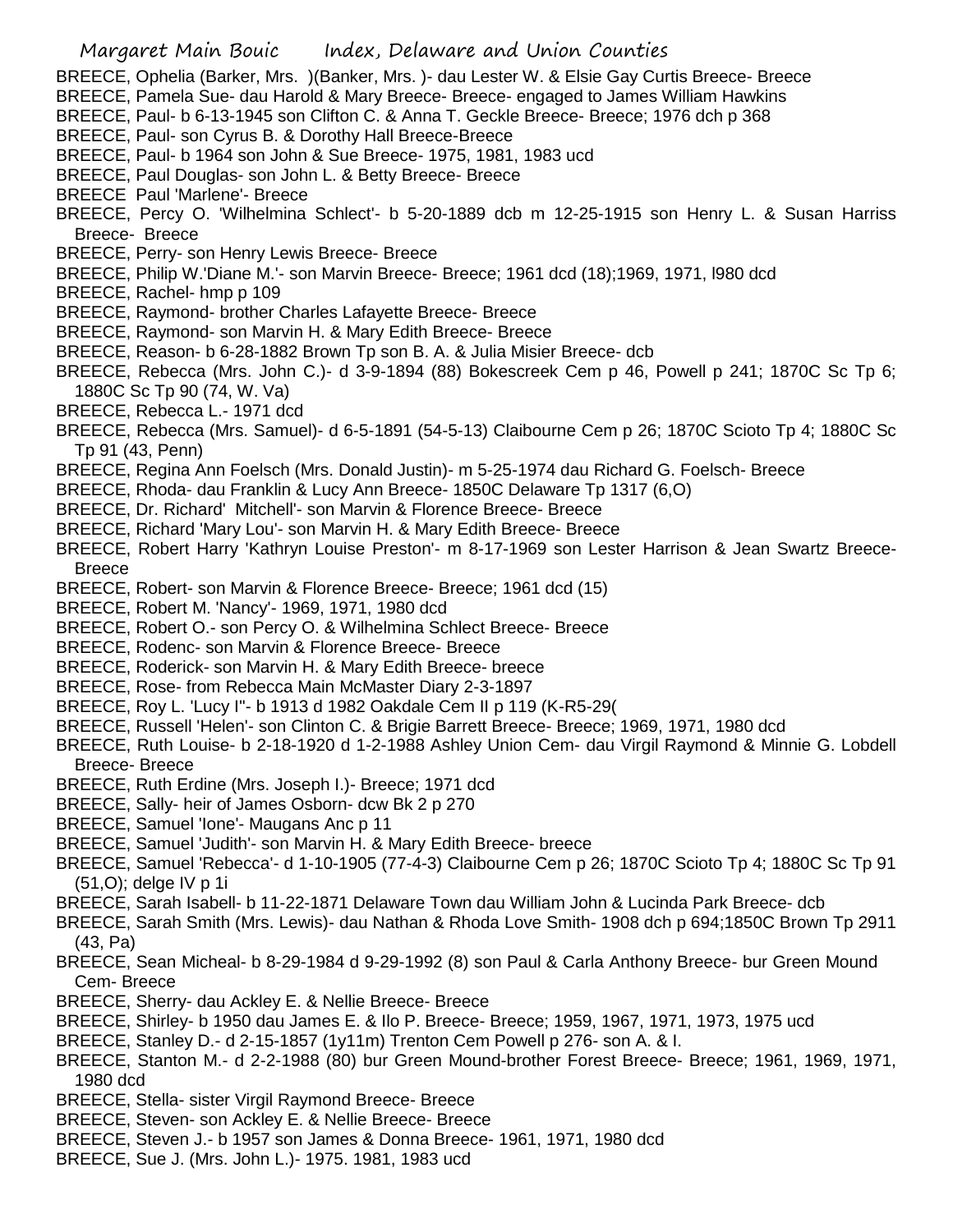- BREECE, Susan- Pabst 1 p 68
- BREECE, Susan C. Osborn (Mrs. Tobias C.)- dau Henry & Mary Havens Osborn- 1908 dch p 694; Pabst 1 p 68
- BREECE, Sylvia Z. McAllister (Mrs. Franklin E.)-b 1856 m 12-30-1877 ucm 6179 d 1943 Maple Dell Cem djlm 92; 1880C Scioto Tp 89 (23)
- BREECE, Ted- 1969, 1971 dcd
- BREECE, Terri Marleene (Kohler, Mrs. Kim K.)(Swisher, Mrs. )- m 9-10-1966 dau Joseph & Ruth Erdine Breece- Breece
- BREECE, Thelma (Wilson, Mrs. Robert)- dau Percy O. & Wilhelmina Schlect Breece- Breece
- BREECE, Theresa (Mrs. Amos)- d 4-18-1873 (51-9-28) Trenton Cem Powell p 271
- BREECE, Theresa- b 1959 dau James & Donna Breece- 1961, 1971 dcd
- BREECE, Thomas- b 1953 son John M.Justin & Delores Ann Fleming Breece- 1961, 1969, 1971 dcd
- BREECE, Timothy Lee- d 159 (11m)- son Kenneth & Melva Breece- Breece
- BREECE, Tina Marie Rinehart (Mrs. Andrew Clay)- m 9-10-1988 dau Fred & Ruth Rinehart- breece
- BREECE, Tobias C. 'Susan C. Osborn'- son Lewis & Sarah Smith Breece- 1908 dch p 389, 694; Pabst 1 p 35, 73, 74; hmp p 164; 1850C Brown Tp 2911 p 160
- BREECE, Tony- b 1960(2)- son James E. & Ilo P. Breece- 1967, 1971, 1973, 1975 ucd
- BREECE, Vera Louise (Mrs. Warner A.)- d 1-11-1963 bur Sunbury- Breece
- BREECE, Virgil Raymond 'Minnie G. Lobdell'- d 4-7-1982 (86)- bur Ashley Union Cem- Breece; 1969, 1971 dcd
- BREECE, W.- Pabst 2 p 69
- BREECE, Wallace- b 10-6-1902 Oxfrod Tp dcb- son C. P. & Alice Mosier Breece- Breece
- BREECE, Walter- brother Clarence & Mary Breece- Breece
- BREECE, Wanda (Naylor, Mrs. )- Breece
- BREECE, Warner A.- son Clinton C. & Bridget Barrett Breece- Breece; Sunbury p 90; 1969, 1971, 1980 dcd
- BREECE, Wayne Patrick- son John L. & Betty Breece- Breece
- BREECE, Webster- brother Reason Breece Sr.- Breece
- BREECE, W. H. 'Zirba'- 1850C Delaware Town 1242 p 91 (35, NJ)
- BREECE, Wilhelmina Schlect (Mrs. Percy O.)- m 12-25-1915- Breece
- BREECE, William Edgar 'Mary Eldegerte Reed'- b 6-19-1875 son Lemuel H. & Lyenda C. Miller Breece- dcm Vol 10 p 17
- BREECE, William H.- son W. H. & Zirba Breece- 1850C Delaware Town 1242 p 91 (3,O)
- BREECE, Wilma (Mrs. Ackley)- 1961 dcd
- BREECE, Wilmer- brother Reason Breece, Sr.- Breece
- BREECE, Zirba (Mrs. W. H.)- 1850C Delaware Town 1242 p 91 (35,O)
- BREED, Annie (Pierce, Mrs. Charles P.)- m 12-25-1888- Asp 2370
- BREED, Hannah (York, Mrs. Joseph)- Asp 152-8
- BREED, Martha (York, Mrs. Nahan)- see Asp 502
- BREED, Mercy (Noyes, Mrs. John)- Asp 535
- BREEDEN, Mary C.- dau Mary Breeden- Oak Grove Cem Powell p 427; delge V p 71
- BREEDEN, Mary E.- Oak Grove Cem Powell p 427
- BREEDEN, Sarah R.- dau Mary Breeden- Oak Grove Cem Powell p 427
- BREEDEN, William- son Mary Breeden- Oak Grove Cem Powell p 427; delge V p 71, VII p 46
- BREEDLOVE, Bales- uccp p 24, 50' unec XI p 67
- BREEDLOVE, Baker- unec X p 52
- BREEDLOVE, Elijah- uccp p 24; Breedlow- delge V p 53
- BREEDLOVE, Marian (Murphy, Mrs. )(Vanest, Mrs. James Junior Evans)- b 11-9-1923 m 7-19-1967 dau Otis & Ophelia Mugie Breedlove- Cowgill p 32
- BREEDLOVE, Marietta Chappan (Mrs. Thomas)- m 4-1-1877 ucm 6048
- BREEDLOVE, Napoleum B.- unec IV p 70
- BREEDLOVE, Ophelia Mugie (Mrs. Otis)- Cowgill p 32
- BREEDLOVE, Otis 'Ophelia Mugie'- Cowgill p 32
- BREEDLOVE, Thomas M. 'Marietta Chappan'- m 4-1-1877 ucm 6048; 1880C Irwin 7 p 17 (28, Ill,O,O) p 0072; cousin Emma Arnold
- BREEDLOVE, J. Winchester- unec IV p 70
- BREEKE, L. A.- 1883 uch IV p 521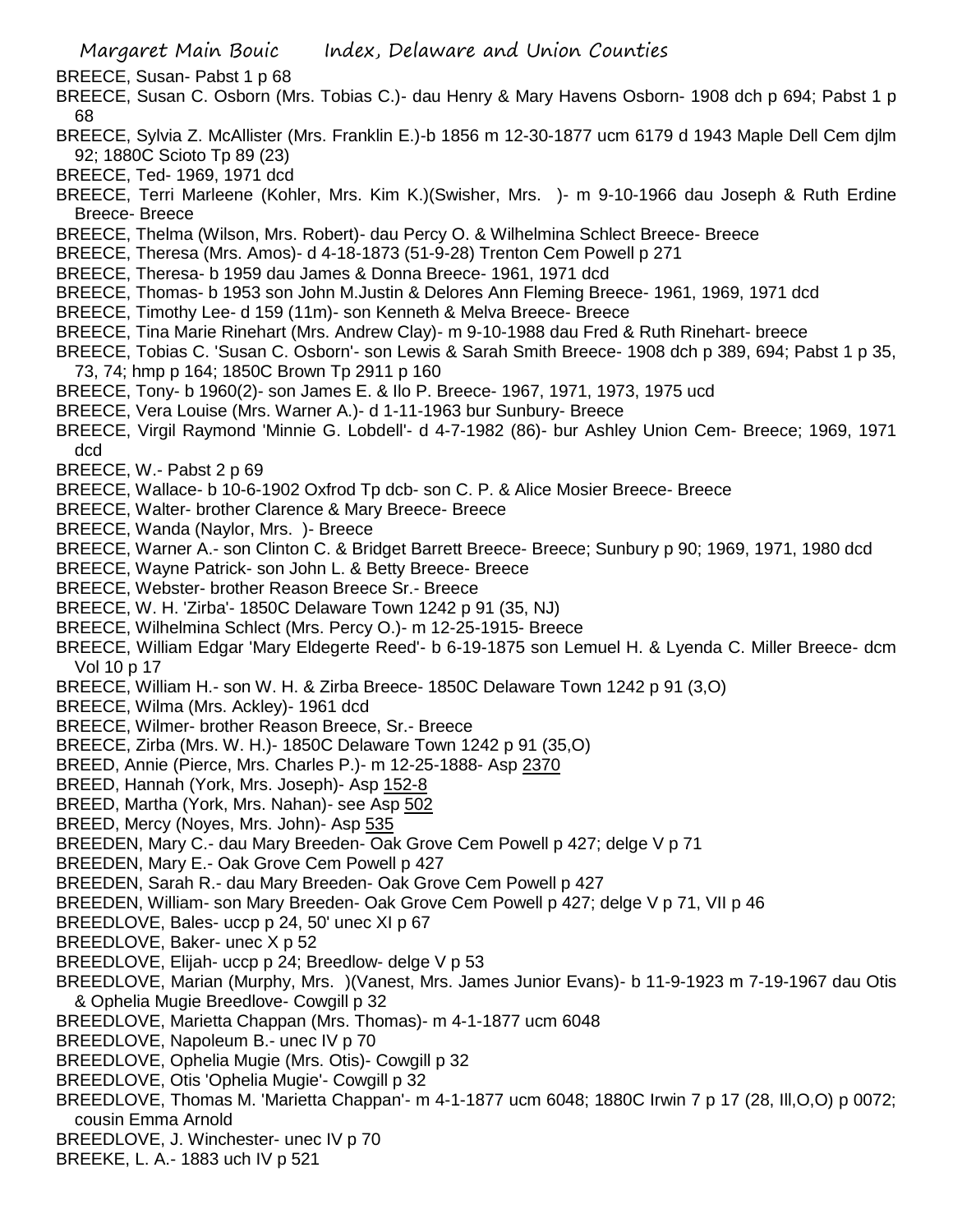BREEMER, Donald- d inf son William & Edith McCampbell Breemer- Mitchell11281211

BREEMER, Edith McCampbell (Mrs. William)- dau James Delmore & Olive Curry McCampbell- Mitchell 1128121

- BREEMER, Joel- son William & Edith McCampbell Breemer- Mitchell 11281213
- BREEMER, John- son William & Edith McCampbell Breemer- Mitchell 11281216 BREEMER, Mary Olivedau William & Edith McCampbell Breemer- Mitchell 11281214
- BREEMER, Ruth Nell- dau William & Edith McCampbell Breemer- Mitchell 11281215
- BREEMER, William- son William & Edith McCampbell Breemer- Mitchell 11281212
- BREEMER, William 'Edith McCampbell'- Mitchell (1128121)
- BREEN, Brenda- b 1957 dau Jack H. & Geneva N. Breen- 1973 ucd
- BREEN, Christine- 1973 ucd
- BREEN, David- son John H. & georgia Ewing Breen- 1985 uch p 84
- BREEN, Ellen (Mrs. Thomas)- 1908 dch p 572,
- BREEN, Geneva N. (Mrs. Jack H.)- 1973 ucd
- BREEN, Georgia Ewing (Mrs. John H.)(Morgan, Mrs. Q. L.)- b 1922 dau George & Ruth Freeman Ewing- 1985 uch p 84
- BREEN, J. Harold 'Madalyn E. Maugan'- Maugans Anc p 18
- BREEN, Jack H. 'Geneva N.'- 1973 ucd
- BREEN, John G.- Breen
- BREEN, John H. 'Georgia Ewing'- 1985 uch p 84
- BREEN, Julie Susan- dau John G. Breen- engaged to Kenneth Paul Yarnell- Breen
- BREEN, Madalyn E. Maugan (Mrs. J. Harold)-dau Lawrence Maugans Maugans Anc p 18
- BREEN, Mary (Potter, Mrs. George F.)- dau Thomas & Ellen Breen- 1908 dch p 572
- BREEN, Ruth Allen- dau John H. & Georgia Ewing Breen- 1985 uch p 84
- BREEN, Thomas 'Ellen'- 1908 dch p 572
- BREES, Amy Ann- dau Lewis & Sally Brees- 1850C Brown Tp 2911 p 160 (20,O)
- BREES, Berthsheba- dau Lewis & Sally Brees- 1850C Brown Tp 2911 p 160 (6,O)
- BREES, Celia- dau Lewis & Sally Brees- 1850C Brown Tp 2911 p 160 (14,O)
- BREES, Charlotte (Mrs. Samuel)- d 8-7-1850 (40y28d) Somersville Cem E 4- York p 21; 1850C York Tp 357-362 p 55 (40, Vt)
- BREES, Daniel- delge V p 67
- BREES, Delight- dau S. & S. d 12-25-1840 (9m5d) dbg p 13 Oak Grove Cem Powell p 97
- BREES, Della- b 1880 son Samuel S. & Lavina E. McVey Brees- 1883 uch V p 434
- BREES, Eliza Case (Mrs. John)- dau Charles & Catharine Carney Case- 1880 dch p 680
- BREES, Elizabeth (Butler, Mrs. Isaac N.)- 1908 dch p 572
- BREES, Fanny M. (Burrows, Mrs. Thomas)- m 8-9-1840 dcm dau Daniel & Abigail Love Brees- 1915 uch p 917
- BREES, Franklin 'Lucy A. Osborn'- m 7-4-1841 dcm
- BREES, Harriet (Mrs. Samuel)- desertion dcga p 52, 55; Ohio State Gazette 12-16-1830
- BREES, Harrison- b 1875 son Samuel S. & Lavina E. McVey Brees- 1883 uch V p 434; 1880C Leesburg Tp 305 p 30 (4,O,O,O)
- BREES, Isabella (Baker, Mrs. Joseph)- m 9-17-1857 dcm
- BREES, John 'Eliza Case'- 1880 dch p 680
- BREES, John O.- b 5-16-1873 son Samuel S. & Lavina E. McVey Brees- 1883 uch V p 434
- BREES, John O.- son Samuel & Charlotte Brees- 1850C York Tp 357-362 p 55 (13,O)
- BREES, J. O.- son S. & C E d 6-5-1860 (18-5-15) Somersville Cem E5 p 21
- BREES, Lammon L.- ch Lewis & Sally Brees- 1850C Brown Tp 2911 p 160 (15,O)
- BREES, Lewis 'Sally'- Poe p 24; 1840C Brown Tp p 209 (30-40); 1850C Brown Tp 291 p 160 (45, Pa); CCC Brown Tp 1849
- BREES, Lorenzo F.- son S. & S d 1-15-dbg p 13; Powell p 97
- BREES, Louisa Simpson (Mrs. Samuel)- m 12-21-1850; 1883 uch V p 434; unec VIII p 4, XIV p 47; 1860C York Tp 1260-1268 p 170 (27,O); 1870C Leesburg Tp 121-126 p 15 (38,O); 1880C Leesburg Tp 303 p 30 (48, O,Va,O); 1877 uca p 43
- BREES, Lovina E. McVey (Mrs. Samuel S.)- b 7-22-1852 m 4-15(18)-1872 ucm 5071 dau Rev. I. N. & Belinda West McVey- 1883 uch V p 434; 1880C Leesburg Tp 305 p 30 (27,O,O,Va)
- BREES, Lucretia D.- dau Samuel & Charlotte Brees- 1850C York Tp 357-362 p 55 (6,O); 1860C York Tp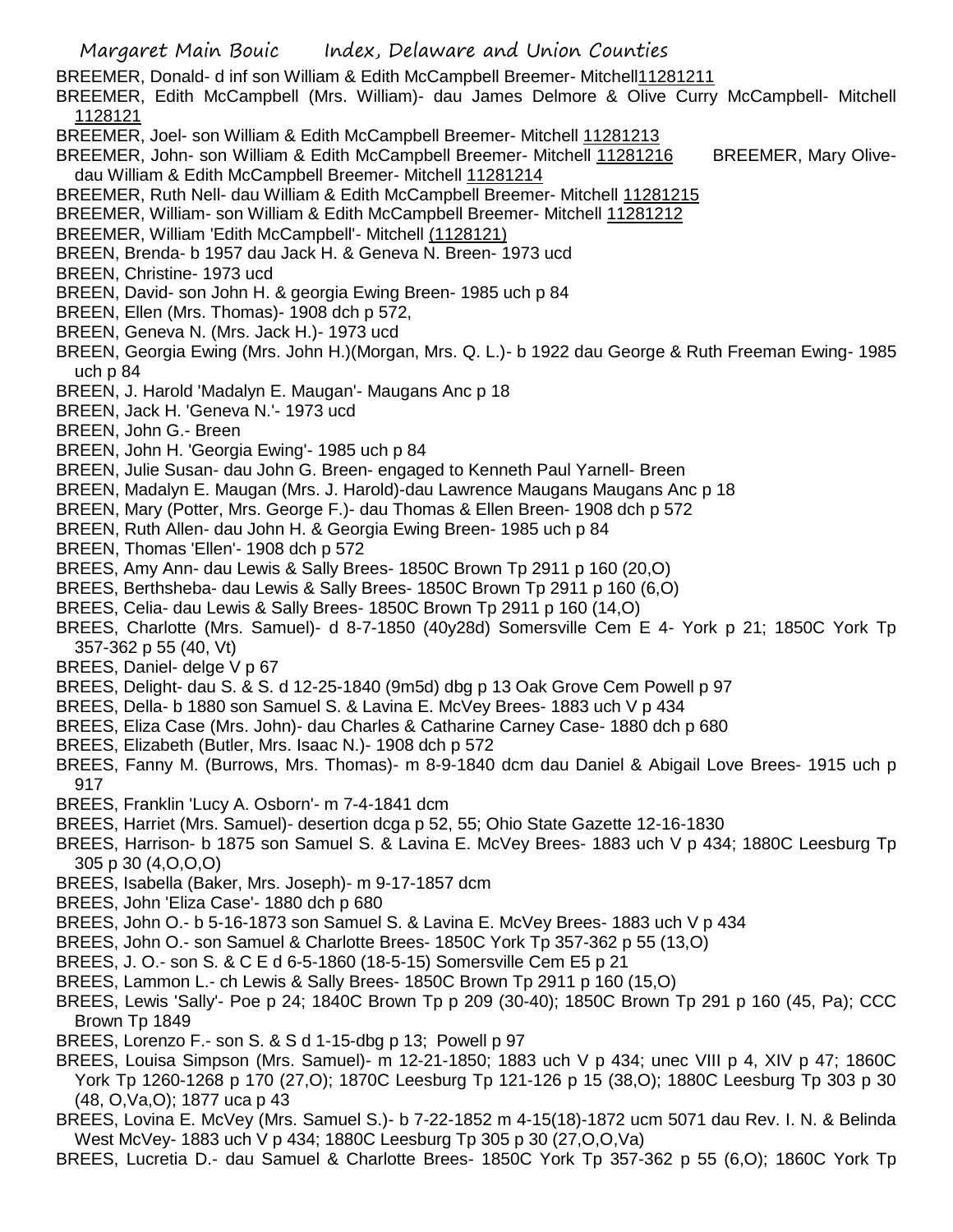1260-1268 p 170 (16,O)

- BREES, Lucy A. Osborn (Mrs. Franklin)- m 7-4-1841 dcm
- BREES, Mary Ann- dau Samuel & Charlotte Brees- 1850C York Tp 357-362 p 55 (13, Ill); 1860C York Tp 1260-1268 p 170 (22, Ill)
- BREES, Mary E.- dau Dr Samuel & Charlotte Brees- 1850C York Tp 357-362 p 55 (1,O); 1860C York Tp 1260-1268 p 170 (11,O); 1870C Leesburg Tp 121-126 p 15 (22,O)
- BREES, Mary E. (Drake, Mrs. Arthur C.)- m 9-20-1870 ucm 4774
- BREES, Me(a)lissa- dau Sylvester & Sarah Brees- d 8-2-1834 (1y2m21d) Oak Grove Cem Powell p 97; dbg p 13
- BREES, Melvina W.- dau Lewis & Sally Brees- 1850C Brown Tp 2911 p 160 (10,O)
- BREES, Minerva- dau Lewis & Sally Brees- 1850C Brown Tp 2911 p 160 (17,O)
- BREES, Minerva (Slack, Mrs. John B.)- m 11-22-1849 dcm
- BREES, Olive- dau Lewis & Sally Brees- 1850C Brown Tp 2911 p 160 (4,O)
- BREES, Orion- son Samuel & Lovina E. McVey Brees- 1880C Leesburg Tp 305 p 30 (7,O,O,O)
- BREES, Reuben- b 1878 son Samuel S. & Lavina E. McVey Brees- 1883 uch V p 434; 1880c Leesburg Tp 305 p 30 (1,O,O,O)
- BREES, Rose/Rozella A.- dau Dr. Samuel & Louisa Simpson Brees- 1860C York Tp 1260-1268 p 170 (7,O); 1870C Leesburg Tp 121-126 p 15 (18,O)
- BREES, Sally (Mrs. Lewis)- 1850C Brown Tp 2911 p 160 (43, Pa) see Breece
- BREES, Dr. Samuel 'Charlotte''Louisa Simpson'- m 12-21-1850 ucm 1611 d 3-27-1881 (72-11-21) Hopewell Cem djlm p 84; unec VIII p 4, XIV p 47; 1850C York Tp 357-362 p 55 (42, NY); 1860C York Tp 1260-1268 p 170 (52, NY);1870C Leesburg Tp 121-126 p 15 (62, NY); 1880C Leesburg Tp 303 p 30 (72, Pa,Pa,Pa) p 189A; 1877 uca p 23, 43; 1883 uch V p 434
- BREES, Samuel 'Harriet' desertion dcga p 52, 55 Onio State Gazette 12-16-1830
- BREES, Samuel S. 'Lovina E. McVey'- b 11-26-1852 m 4-15(18)-1872 ucm 5071
- son Samuel & Louisa Simpson Brees- 1883 uch V p 434; 1860C York Tp 1260-1268 p 170 (6,O); 1870C Leesburg Tp 121-126 p 15 (17,O); 1880C Leesburg Tp 305 p 30 (27,O,O,O) p 189A
- BREES, Sarah Ann (Butler, Mrs. William E.)- m 1-20-1842 dcm
- BREES, Susan C. Osburn (Mrs. Tobius C.)- m 10-19-1865 dcm see Breece
- BREES, Sylvester 'Sarah'- dbg p 13; 1840C Brown Tp 211 (20-30); delge V p 33
- BREES, Tobius C. 'Susan C. Osburn'- m 10-19-1865 dcm, see Breece
- BREES, Vance- son Lewis & Sally Brees- 1850C Brown Tp 2911 p 160 (12,O)
- BREES, William H. 'Zuba Baker'- m 4-3-1837 dcm
- BREES, Zuba Baker (Mrs. William H.)- m 4-3-1837 dcm
- BREESE, see Breece, Brees, etc
- BREESE, ---b 8-14-1867 Brown Tp son Wm. H. & Nancy Breese- dcb
- BREESE, ---b 11-22-1868 Brown Tp son Loroin & Catherine Breese- dcb
- BREESE, --- b 1-22-1882 Delaware Town dau W. W. & Manerva Lambert Breese- dcb
- BREESE, Abigail- b 1788 d 1860 Oak Grove Cem Powell p 428
- BREESE, Abigail (Green, Mrs. Lewis)- m 7-9-1856 ucm 2437 m consent unec IV p 10
- BREESE, Ackley Eugene 'Wilma Faye Rowland'- Weiser p 288
- BREESE, Alfred- 1835 men 39 #23 p 69 Lincoln Tp
- BREESE, Dr. Alvin O- son Samuel & Louisa McVey Breese- Breese
- BREESE, Belle Rice (Mrs. R. Harold)- m 1900 d 1922- Breese
- BREESE, Biancy (Rogers, Mrs. Jonathan)- m 4-2-1857 dcm
- BREESE, Catharine A. Poland (Mrs. L. Lorain)- m 5-26-1859 dcm
- BREESE, Celia (Davis, Mrs. Thomas)- m 5-26-1859 dcm
- BREESE, Charles- 1980 dcd
- BREESE, Connie- b 6-22-1952 dau Ackley Eugene & Wilma Faye Rowland Breese- Weiser p 288
- BREESE, Daniel- b 1783 d 1864 Oak Grove Cem Powell p 428 1883 uch IV p 432; mt 10-8-1859 (76); unec XIII p 34
- BREESE, Debrah Arlene- b 2-6-1951 dau Ackley Eugene & Wilma Faye Rowland Breese- Weiser p 288
- BREESE, Delila (Burt, Mrs. Solomon)- m 9-5-1850 dcm
- BREESE, Donn ' Pounds'- son Kenneth Breese- Pounds
- BREESE, Edith M.- b 7-27-1879 Delaware Town dau W. W. & Minerva Lawhert Breese- dcb
- BREESE, Edith (Sawyer, Mrs. Fulton M.)- 1915 uch p 556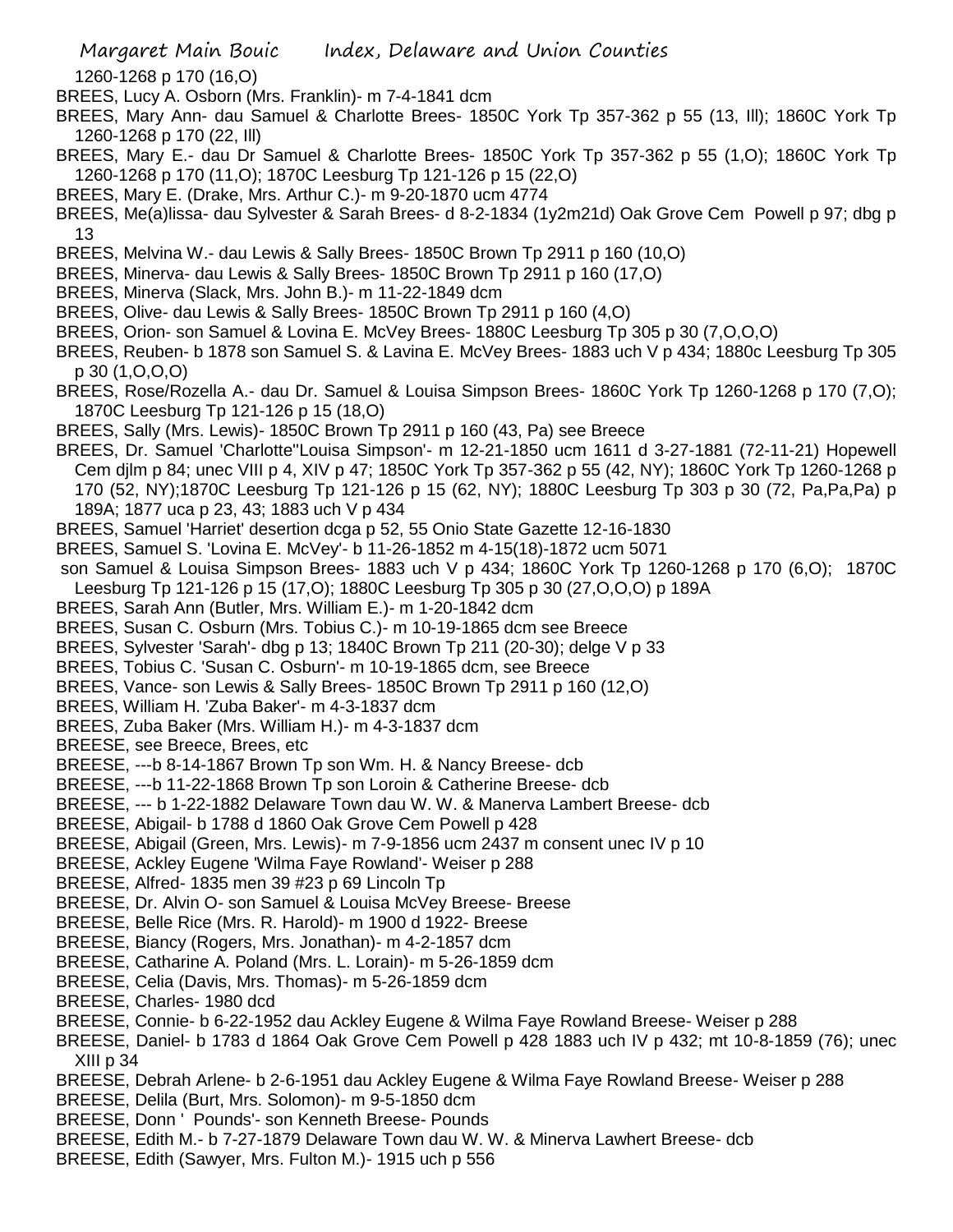Margaret Main Bouic Index, Delaware and Union Counties BREESE, Edwin 'Harriet Talmage'- 1915 uch p 869 BREESE, Eliza Case (Mrs. John)- m 2-20-1867 delge X p 75 BREESE, Emma- 1880C Radnor Tp p 468A BREESE, Harriet Talmage (Mrs. Edwin)- 1915 uch p 869 BREESE, John- b 1817 d 1844 Oakdale Cem Powell p 428 BREESE, John E. 'Eliza Case'- m 2-20-1867 delge X p 75 BREESE, L.- CCC Brown Tp BREESE, Lewes- b 1806 d 1871 Oak Grove Cem Powell p 428 BREESE, L. Lorain 'Catharine A. Poland'- m 5-26-1859 dcm; 1880c Brown Tp p 379A BREESE, Lucretia (Drake, Mrs. Saul S.)-b 8-24-1844 m 9-17-1864 ucm 3625- 1883 uch V p 686 BREESE, Mary Ann (Kurtz, Mrs. John)- m 6-15-1848 dcm BREESE, Michel Eugene- b 3-14-1950 son Ackley Eugene & Wilma Faye Rowland Breese- Weiser p 288 BREESE, Mildred (Selander, Mrs. )- dau r. Harold & Belle Rice Breese- Breese BREESE, M. W.- 1880C Delaware Tp p 324A BREESE, Ona Fay (Coons, Mrs.Herbert H.)- m 1927 dau R. Harold & Belle Rice Breese- Breese; Coons BREESE, Dr. Samuel- 1883 uch V p 427 BREESE, Sarah- 1880C Brown Tp p 379A BREESE, Sidney- Powers Pat p 150 BREESE, Steven Ackley- b 2-2-1954 son Ackley Eugene & Wilma Faye Rowland Breese- Weiser p 288 BREESE, Walter T.- b 12-28-1896 Brown Tp son H. O. & Laura May Breese- dcb BREESE, Wilma- 1980 dcd BREESE, Wilma Faye Rowland (Mrs. Ackley Eugene)- b 3-11-1930 dau Howard Powell & Edna Hazel Weiser -Weiser p 288 BREESE, Dr. William- 1915 uch p 169, 507; 1883 uch V p 664 BREESE, William H. delge V p 53 BREFOGEL, Jacob- Ekelberry Journal- delge X p 52 BRESSEE, J. 'S.'- djlm p 25 BRESSEE, Sarah E.- d 9-16-1868 (10-1-16) dau J. & S.- Price Cem djlm p 25 BRESSEE, S. (Mrs. J.)- djlm 25 BREET, John- Pabst O BREEZE, Mary Ann Ward (Mrs. William)- m 1-1-1856 dcm BREEZE, William 'Mary Ann Ward'- m 1-1-1856 dcm BREGANCE, Mary Lou (Patton, Mrs. Alson Currie)- b 7-15-1877 m 4-22-1892- Freshwater p 245-246 BREGMAN, Martin- Bregman BREGMAN, Meredith Suzanne- b 11-7-1978 dau Martin Bregman- Bregman BREHM, Albert- b 4-14-1849 son Peter & Sophia Mengel Brehm- Weiser p 153 BREHM, Amanda Brenneman (Mrs. Peter K.)- b 9-29-1875- Weiser p 150 BREHM, Amos- son Peter K. & Amanda Brenneman Brehm- Weiser p 151 BREHM, Amy- b 1966 dau Robert D. & Joy M. Brehm- 1967, 1971, 1979, 1981, 1983 ucd BREHM, Anna Elizabeth Klaiss (Mrs. Theadore Parker)- b 5-12-1870 d 11-24-1944 dau Frederick Charles & Margaret Jane Weiser Klaiss- Weiser p 495 BREHM, Anna Justina (Hall, Mrs. Benson E.)- b 12-23-1931 m 5-9-1953 dau John Luther & Helen Ann Bauchman Brehm- Weiser p 496 BREHM, Anna Mary (Lesher, Mrs. Clarence)- b 4-3-1918 m 1-23-1942 dau William Henry & Mary Poutz Brehm- Weiser p 150 BREHM, Anna Mary (Long, Mrs. Henry Lloyd)(Seibert, Mrs. Leon Eberly)- b 5-28-1923 m 1-28-1941 5-20-1950 dau Harry Ellsworth & Viola Hummer Brehm- Weiser p 150 BREHM, Annie Matilda (Erdman, Mrs. Wellington Smith)- b 12-1-1877 m 11-28-1901 dau Peter Sebold & Matilda Wagner Klein Brehm- Weiser p 151 BREHM, Bertha Ellen Miller (Mrs. Earl Frederick)- b 1-9-1898 m 7-18-1922- Weiser p 495 BREHM, Bonnie Virginia Archer (Percue, Mrs. )(Mrs. Lennie E.)- b 8-22-1914 d 5-12-1993 (78) bur Milforddau William Sherman & Effie Carrie Clark Archer- Brehm BREHM, Bradd Whitney- b 1971 son John F. & Polly Whitney Brehm- Brehm; 1976 dch p 368; 1980 dcd BREHM, C. A.- 1908 dch p 455 BREHM, Carl J. 'Hilda Wood'- m 1-7-1925 d 11-27-1985 (85) bur St. Mary's Cem- 1976 dch p 368; Brehm BREHM, Carole Sue (McFarren, Mrs. John Jr.)- m 6-5-1966 dau Lennie & Hermia Brehm- Brehm; 1949 ucd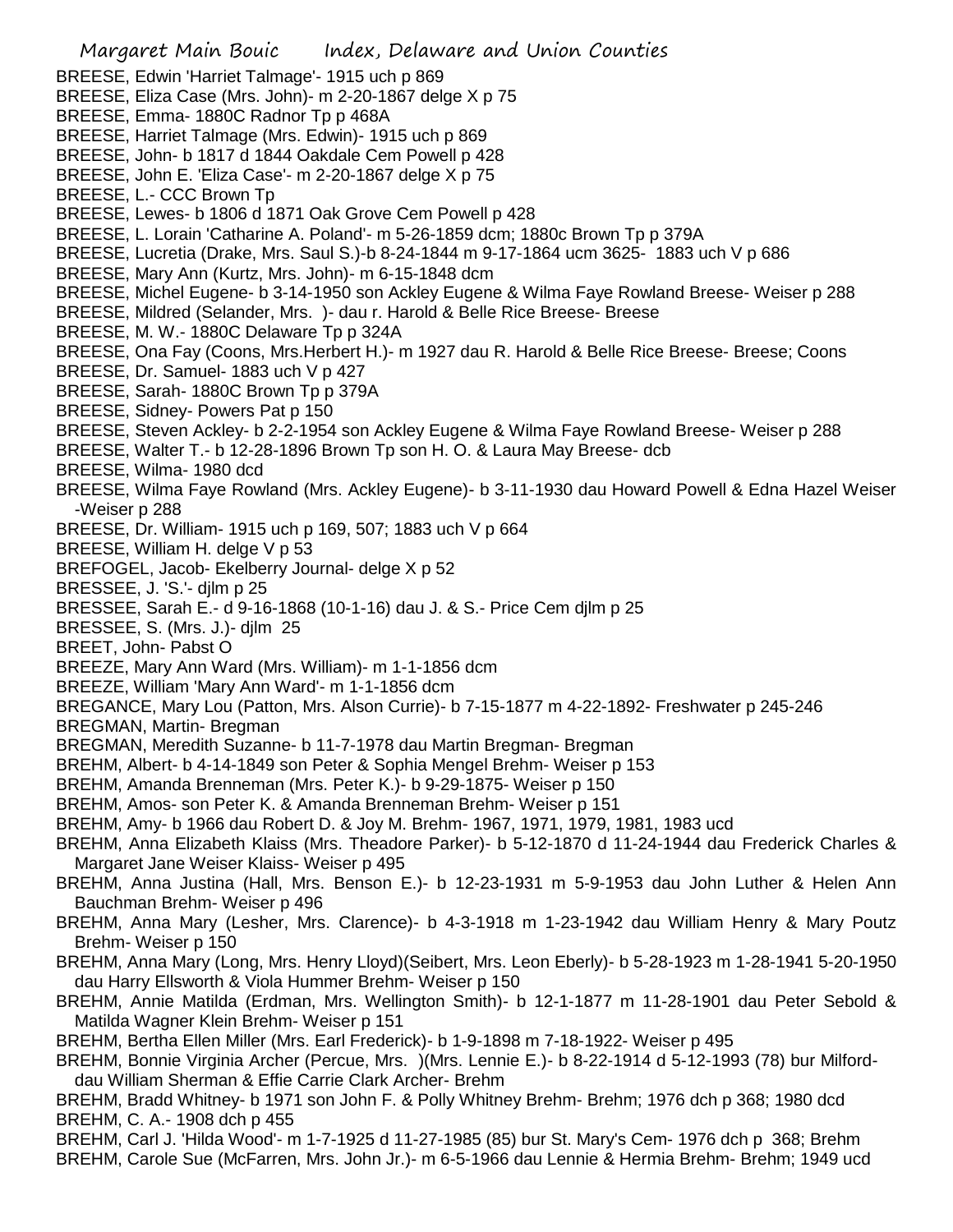- BREHM, Charles 'Ilah Mae'- son Carl J. & Hilda Wood Brehm- Brehm
- BREHM, Clara Sophia- b 8-6-1852 d 10-10-1940 dau Peter & Sohia Mengel Brehm- Weiser p 153
- BREHM, Daisy Olive- b 7-14-1901 Genoa Tp dau George & Moss Brehm- dcb
- BREHM, David John 'Renee Ambrose'- b 1966 m 5-28-1994 son John F. & Polly Whitney Brehm- 1976 dch p 368; 1980 dcd; Brehm
- BREHM, Denise Ann- b 11-26-1944 dau Mark Weiser & Ingrie Elizabeth Jarvie Brehm- Weiser p 496
- BREHM, Dennis- son Lennie & Hermia Brehm- Brehm; 1949 ucd
- BREHM, Dorothy L. Newland (Mrs. Freddie Jr.)- m 9-14-1949; Brehm; 1959, 1967, 1971, 1973, 1975, 1979, 1981, 1983, 1991 ucd
- BREHM, Dorothy Mabel (Demmy, Mrs. Clayton)(Frey, Mrs. Carl)- b 3-16-1914 m(2) 1-10-1949- dau William Henry & Mary Poutz Brehm- Weiser p 150
- BREHM, Dorothy Walters (Mrs. Robert Henry)- b 12-5-1917 m 6-12-1937- Weiser p 149
- BREHM, Earl Frederick 'Bertha Ellen Miller'- b 7-15-1895 m 7-18-1922- son Theadore Parker & Anna Elizabeth Klaiss Brehm- Weiser p 495
- BREHM, Elizabeth May Behrle (Mrs. Russell Harold)- b 3-23-1922- Weiser p 150
- BREHM, Ella K.- b 12-13-1866 d 11-5-1949 dau Peter Sebold & Matilda Wagner Klein Brehm- Weiser p 149
- BREHM, Ellen Louise (McCauley, Mrs. William Albert)- b 11-29-1846 d 10-23-1930 dau Peter & Sophia Mengel Brehm- Weiser p 152
- BREHM, Emily (Carrick, Mrs. )- dau Mathias & Louisa Troesch Brehm- Brehm
- BREHM, Esther B. (Mrs. Ralph B.)- 1969, 1971, 1980 dcd
- BREHM, Fannie- b 1895 d 1906 Oak Grove Cem Powell p 429
- BREHM, Flora Dell (Bevelhymer, Mrs. Orville)- b 9-8-1889 Franklin co dcb m 4-25-1909- dau G. A. & Margret Moss Brehm- Bevelhymer, Brehm
- BREHM, Frances (Mrs. Patrick)- Brehm
- BREHM, Frank D.- b 6-28-1892 Harlem Tp son G. A. & Margaret L. Moss Brehm- dcb
- BREHM, Frank Edwin 'Luella Krick Yoder'- b 12-12-1904 m 12-20-1924- son William Henry & Mary Poutz Brehm- Weiser p 150
- BREHM, Franklin Edward- b 1-3-1880 d 1-3-1892 son Peter Sebold & Matilda Wagner Klein Brehm- Weiser p 151
- BREHM, Fred 'Ione Dale Collinson'- b 1900 m 1926 d 1955 Raymond Cem lptw p 30; Brehm; 1949 ucd
- BREHM, Fred Eugene, Jr 'Dorothy L. Newland'- b 2-16-1930 m 9-14-1949;son Fred & Iona Dale Collinson Brehm- Brehm; 1949, 1959, 1967, 1971, 1973, 1975, 1979, 1981, 1983 ucd
- BREHM, Gerald 'Jennie B.'- b 1951 son Freddie Eugene, Jr. & Dorothy L. Brehm- Brehm; 1959, 1967, 1979, 1981, 1983 ucd
- BREHM, Harry Ellsworth 'Viola Hummer'- b 8-20-1893 m 1-13-1916 d 11-20-1952 son William Henry & Mary Poutz Brehm- Weiser p 149
- BREHM, Helen Ann Bauchman (Mrs. John Luther)- m 6-17-1926- Weiser p 495
- BREHM, Helen May (Janson, Mrs. Rev. William Albert)- b 7-24-1898 m 8-25-1921 dau Theadore Parker & Anna Elizabeth Klaiss Brehm- Weiser p 495
- BREHM, Henry George- b 10-27-1832 d 8--1863 son Peter & Sophia Mengel Brehm- Weiser p 148
- BREHM, Hermia (Mrs. Lennie)- 1949 ucd
- BREHM, Hilda Wood (Mrs. Carl J.)- b 12-7-1903 m 1-7-1925 d 11-21-1992 (88) St. Mary Cem- dau Hollis B. & Anna Marie Egger Wood- 1976 dch p 368; Brehm; 1980 dcd
- BREHM, Ida (Mrs. William)- Brehm
- BREHM, Ila Mae (Mrs. Charles)- Brehm
- BREHM, Ingrie Elizabeth Jarvie (Mrs. Mark Weiser)- b 5-17-1912 m 12-9-1933- Weiser p 496
- BREHM, Iona Dale Collinson (Mrs. Fred)-b 2-17-1902 m 1926 d 1-3-1972 Raymond Cem lptw p 30- dau Joseph & Margaret Shirk Collinson- Brehm; 1949, 1959, 1967, 1971 ucd
- BREHM, Jacob- b 1831 d 1904 Oak Grove Cem Powell p 429
- BREHM, Jacob- from Bavaria 6-12-1881 Naturalized 9-17-1888, delge VIII p 58
- BREHM, Jacob- from Germay 6-1847 Naturalized 2-17-1890 delge VIII p 58
- BREHM, Jenny B. (Mrs. Gerald)- 1979, 1981, 1983, 1991 ucd
- BREHM, Jerome Charles- b 4-12-1855 d 4-7-1858 son Peter & Sophia Mengel Brehm- Weiser p 153
- BREHM, Jerry- son Fred Eugene Jr. & Dorothy L. Brehm- Brehm
- BREHM, John- 1908 dch p 478
- BREHM, John F.(Jack) 'Polly Whitney'- b 5-29-1928 d 5-15-1982 (53) cremated son Carl J. & Hilda Wood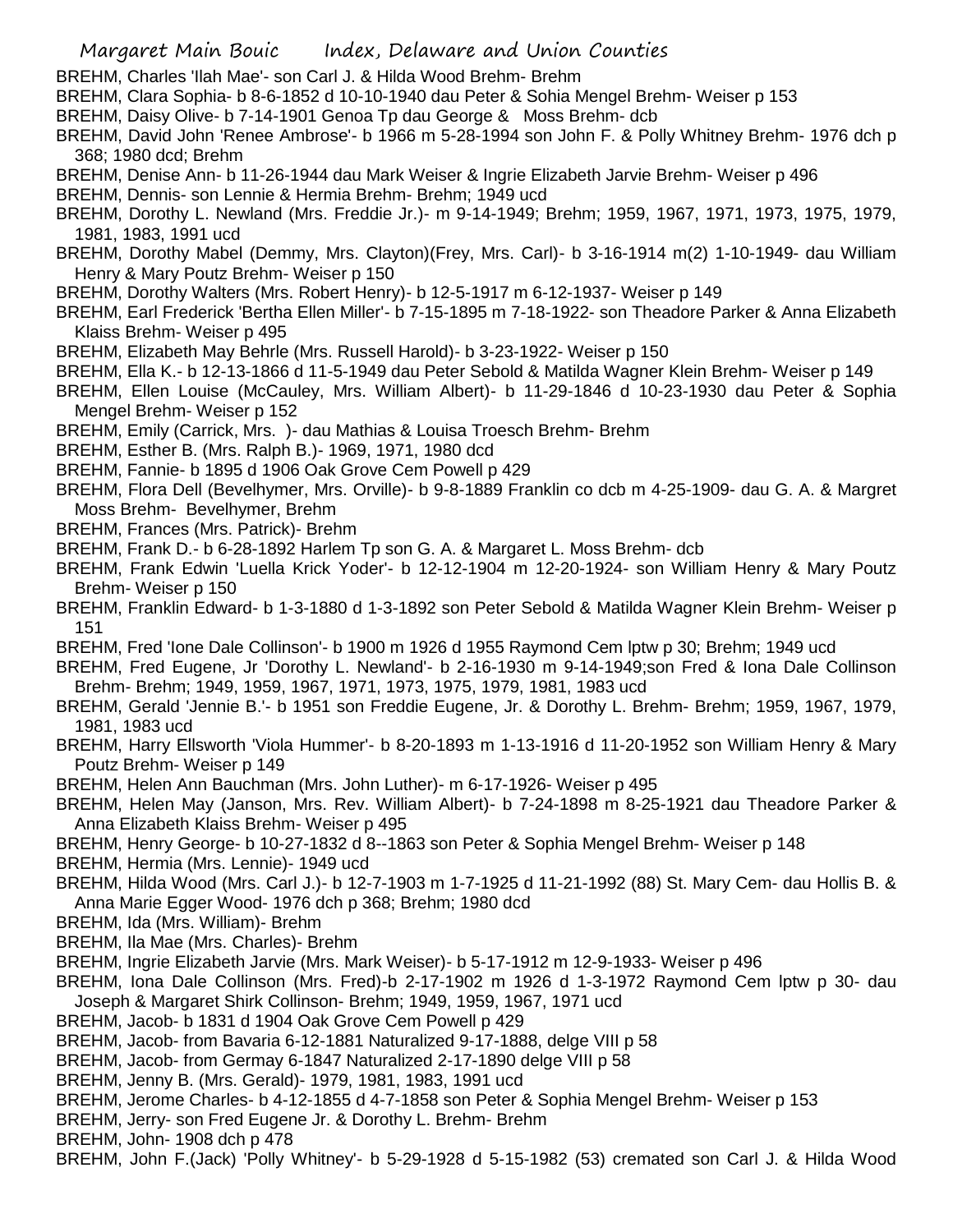Brehm- Brehm; 1976 dch p 256, 368; Sunbury p 123; 1980 dcd

- BREHM, John Luther 'Helen Ann Bauchman'- b 6-23-1903 m 6-17-1926 son Theadore Parker & Anna Elizabeth Klaiss Brehm- Weiser p 495
- BREHM, John Peter- b 3-21-1841 d young- son Peter & Sophia Mengel Brehm- Weiser p 149
- BREHM, Johnnie- b 1896 d 1897 Oak Grove Cem Powell p 429
- BREHM, Joseph- from Ger. 10-27-1884 Naturalized 10-23-1889 delge VIII p 58
- BREHM, Joseph- b 5-19-1898 Delaware Town son Jacob & Mary Vought Brehm- dcb
- BREHM, C. Joseph- b 4-12-1900 Delaware Tp son Joseph & Augustis Simnler Brehm- dcb
- BREHM, Joy M. (Mrs. Robert D.)- 1959, 1967, 1971, 1973, 1979, 1981, 1983, 1991 ucd
- BREHM, Kenneth Dale- b 10-17-1931 son Harry Ellsworth & Viola Hummer BREHM, Weiser p 150
- BREHM, Lennie E.'Hermia''Bonnie Virginia Archer'- b 10-15-1910 d 5-24-1993 (82) son Mathias & Louisa Troesch Brehm- Brehm; 1949 ucd
- BREHM, Lisse- b 8-8-1893 Delaware Town dau Joseph & Agustie Deairalea Brehm- dcb
- BREHM, Louise (Mrs. Mathias)- b 1881 d 1940 Milford Cem Un Al p 56
- BREHM, Luella Krick Yoder (Mrs. Frank Edwin)- b 1-3-1907 m 12-20-1924- Weiser p 150
- BREHM, Margaret- b 1828 d 1896 Oak Grove Cem Powell p 429
- BREHM, Mark Weiser 'Ingrie Elizabeth Jarvie' b 10-13-1909 m 12-9-1933 son John Luther & Helen Ann Bachman Brehm- Weiser p 496
- BREHM, Marlene (McKay, Mrs. )(Foos, Mrs. Delbert)- dau Carl J. & Hilda Woods Brehm- Brehm
- BREHM, Marsha K. (Bywater, Mrs. Ronald) (Cunningham, Mrs. )- b 1954 m 3-2-1973 dau Fred Eugene Jr. & Dorothy L. Brehm; 1959, 1967 ucd; Rausch (153123)
- BREHM, Marvin- son Lennie & Hermia Brehm- Brehm; 1949 ucd
- BREHM, Mary Ann Matilda (Foltz, Mrs. Frederick)- b 12-12-1834 m 11-10-1853 d 1-31-1915- dau Peter & Sophia Mengel Brehm- Weiser p 148
- BREHM, Mary Poutz (Mrs. William Henry)- b 10-4-1874 m 1-26-1893 d 12-16-1957- Weiser p 149
- BREHM, Mary Sheridan (Mrs. Robert Luther)- m 9-12-1953- Weiser p 495
- BREHM, Mathias 'Louise'- b 1872 d 1952 Milford Cem Un Al p 56
- BREHM, Matilda Wagner Klein (Mrs. Peter Sebold)- b 10-3-1840 m 5-20-1865 d 2-13-1907- Weiser p 149
- BREHM, Michael- b 1963 son Robert D. & Joy M. Brehm- 1967, 1971, 1979, 1981, 1983 ucd
- BREHM, Mildred Romaine (McDaniel, Mrs. Robert L.)- b 2-18-1929 m 9-3-194 dau John Luther & Helen Ann Bauchman Brehm- Weiser p 496
- BREHM, Morris Mengel- b 1-26-1857 d 8-17-1866 son Peter & Sophia Mengel Brehm- Weiser p 153
- BREHM, Myrtle Estella- b 12-2-1895 Genoa Tp dau George A. & Maggie Moss Brehm- dcb
- BREHM, Pam- dau Robert Brehm- Brehm
- BREHM, Patricia Elizabeth (Hanser, Mrs. David Victor)- dau Mark Weiser & Ingrie Elizabeth Jarvie Brehm-Weiser p 496
- BREHM, Patricia (Nye, Mrs. James)- dau Carl J. & Hilda Wood Brehm- Brehm
- BREHM, Patrick- son Carl J. & Hilda Wood Brehm- Brehm
- BREHM, Peter K. 'Amanda Brenneman'- b 4-16-1875 d 12-21-1918 son Peter Sebold & Matilda Wagner Klein Brehm- Weiser p 150
- BREHM, Peter Paul- b 2-9-1901 son William Henry & Mary Poutz Brehm- Weiser p 150
- BREHM, Peter Sebold 'Matilda Wagner Klein'- b 11-17-1842 m 5-20-1865 d 11-21-1919 son Peter & Sophia Mengel Brehm- Weiser p 149
- BREHM, Peter 'Sophia Mengel'- b 1-30-1810 m 1-24-1831 d 5-19-1861 son Henry & Catharine Gerlach Brehm- Weiser p 148
- BREHM, Polly Whitney (Mrs. John F.)(Horn, Mrs. Robert)- Brehm; 1980 dcd
- BREHM, Ralph B. 'Esther B.'- 1969, 1971, 1980 dcd
- BREHM, Rebecca L.- b 4-19-1837 dau Peter & Sophia Mengel Brehm- d young- Weiser p 148
- BREHM, Renee Ambrose (Mrs. David John)- m 5-28-1994 dau Eddy & Karen Ambrose- Brehm
- BREHM, Richard Henry- b 9-15-1930 d 4-30-1931 son Frank Edwin & Luella Krick Yoder Brehm- Weiser p 150
- BREHM, Rita (Dale, Mrs. )(Gardner, Mrs. )- dau Carl J. & Hilda Wood Brehm- Brehm
- BREHM, Robert 'Thelma'- son Carl J. & Hilda Wood Brehm- Brehm
- BREHM, Robert 'Vesta Gayle Parmer'- d 8-19-1966 (41) son Charles Brehm- Brehm
- BREHM, Robert D. 'Joy M.'- son Fred & Iona Dale Collinson Brehm- Brehm; 1949, 1959, 1967, 1971, 1973, 1975, 1979, 1981, 1983, 1991 ucd
- BREES, Robert Henry 'Dorothy Walters'- b 7-12-1916 m 6-12-1937 son Harry Ellsworth & Viola Hummer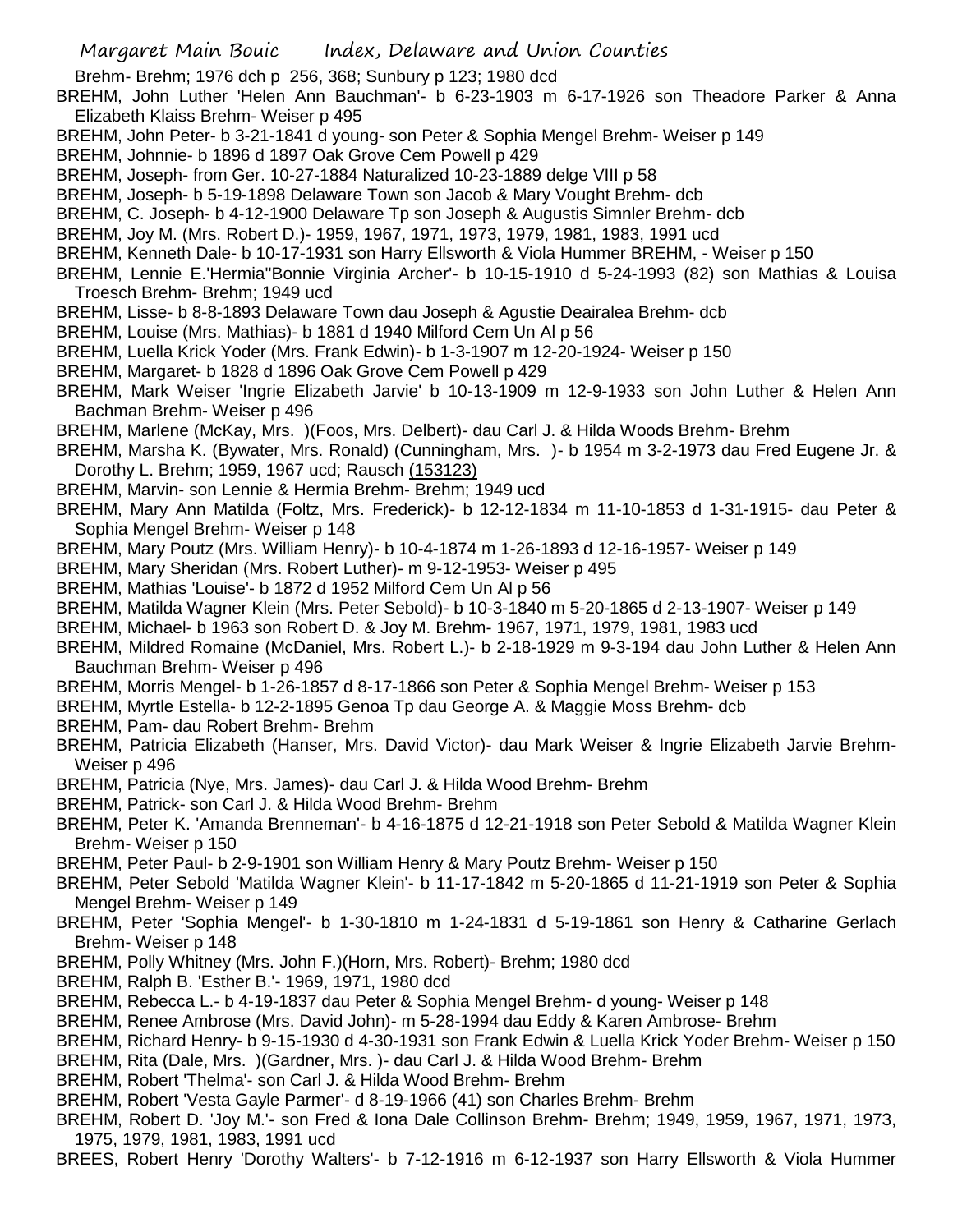Brehm- Weiser p 149

BREHM, Robert Luther 'Mary Sheridan'- b 9-27-1927 m 9-12-1953 son John Luther & Helen Ann Bauchman Brehm- Weiser p 495

BREHM, Robert Parker- b 8-14-1959 son Robert Luther & Mary Sheridan Brehm- Weiser p 496

BREHM, Roger- son Lennie E. Brehm- Brehm

BREHM, Romain Elizabeth (Bachman, Mrs. William)- b 2-22-1901 m 8-23-1923 dau Theadore Parker & Anna Elizabeth Klaiss Brehm- Weiser p 495

BREHM, Russell Harold 'Elizabeth May Behrle'- b 1-12-1925 son Frank Edwin & Luella Krick Yoder Claibourne - Weiser p 150

BREHM, Ruth Hilda (Shreiner, Mrs. Paul Myers)- b 5-19-1921 m 6-28-1942 dau Harry Ellsworth & Viola Hummer Brehm-Weiser p 150

- BREHM, Sarah Ann Catharine- b 11-25-1831 d young- day Peter & Sophia Mengel Brehm- Weiser p 148
- BREHM, Selma Anna Emma (Perdue, Mrs. John W. Jr.)- m 6-19-1937 dau Mathias & Louisa Troesch Brehm-Perdue; Brehm
- BREHM, Shawn- b 1972 ch Gerald & Jenny B. Brehm- 1983, 1991 ucd
- BREHM, Sophia Mengel (Mrs. Peter)- b 10-27-1812 m 1-24-1831 d 2- 1902- dau Benjamin & Sarah Weiser Mengel- Weiser p 148
- BREHM, Stephanie- b 1969 dau John F. & Polly Whitney Brehm- 1976 dch p 368; Brehm

BREHM, Susan Matilda (Fissel, Mrs. Monroe Jacob)- b 1-27-1896 m 6-26-1919- dau William Henry & Mary Poutz Brehm- Weiser p 150

- BREHM, Terry (Hauten, Mrs. )- dau Robert Brehm- Brehm
- BREHM, Theadore Parker 'Anna Elizabeth Klaiss'- b 4-3-1869 m 4-27-1893- Weiser p 495
- BREHM, Thelma (Mrs. Robert)- Brehm
- BREHM, Vera Arlene (Newswanger, Mrs. John W.)(Becker, Mrs. Michael Robert)- b 12-15-1918 m 1-14-1943, 9-24-1955- dau Harry Ellsworth & Viola Hummer Brehm- Weiser p 150
- BREHM, Vesta Gayle Parmer (Mrs. Robert)- Brehm
- BREHM, Viola Hummer (Mrs. Harry Ellsworth)- b 1-2-1893 m 1-13-1916 d 1-14-1944- Weiser p 149
- BREHM, William 'Ida'- son Carl J. & Hilda Wood Brehm- Brehm
- BREHM, William Henry 'Mary Poutz'- b 7-17-1870 m 1-26-1893 d 11-29-1928 son Peter Sebold & Matilda Wagner Klein Brehm- Weiser p 149
- BREHM, Zelma- sister Flora Dell Beverlhymer- Brehm
- BREIDENBACH, Catharine Walborn (Mrs. Philip) b 10-19-1759 d 7-4-1823- Weiser p 809
- BREIDENBACH, Denise Hodge (Ms. )- b 2-27-1966 d 4-26-1993 (27) bur Zanesfield Cem- dau Earl & Mary Lou McFarland Hodge- Breidenbach
- BREIDENBACH, Elizabeth Weiser (Mrs. Philip)- b 1730/1731 dau Christopher Frederick & Elizabeth Weiser -Weiser p 808
- BREIDENBACH, Gwen- dau John R. Jr. & Kathryn Marie Pack Breidenbach- Breidenbach

BREIDENBACH, Janet Kreamer (Mrs. John R.)- dau Eugene & Donna Kreamer- Breidenbach; 1983, 1991 ucd

- BREIDENBACH, Jay D- son Dawn Denise Hodge Breidenbach- Breidenbach
- BREIDENBACH, Jessica Lynn- dau Dawn Denise Hodge Breidenbach- Breidenbach

BREIDENBACH, John P. 'Melba Ulrich'- m 2-9-1957- Breidenbach- 1971, 1973, 1975, 1979, 1981 ucd

BREIDENBACH, John R. 'Janet Kreamer''Kathryn Marie Pack' b 1957 m 9-4-1976 son John P. & Melba Ulrich Breidenbach; 1967, 1973, 1975 ucd

- BREIDENBACH, John R. Jr. 'Kathryn Marie Pack'- m 8-22-1989- Breidenbach
- BREIDENBACH, Julia Elaine- b 10-16-1983 twin dau John Jr & Janet Kreamer Breidenbach- Breidenbach; 1991 ucd
- BREIDENBACH, Justin Phillip- b 10-16-1983 twin son John Jr. & Janet Kremer Breidenbach- Breidenbach; 1991 ucd
- BREIDENBACH, Kathryn Marie Pack (Mrs. John R. Jr.)- b 8-13-1961 m 8-22-1989 d 1-23-1992 (30) dau Ray & Phyllis Pack- Breidenbach
- BREIDENBACH, Keith- son John R. Jr. & Kathryn Marie Pack Breidenbach- Breidenbach
- BREIDENBACH, Lena (Evans, Mrs. Edward Ethbert)- b 6-22-1886 d 8-4-1943- Weiser p 88
- BREIDENBACH, Lorraine Louise (Pheifer, Mrs. Michael Alan)- d- b 1958 dau John & Melba Breidenbach-Breidenbach; 1973,1975 ucd
- BREIDENBACH, Matthew- son John R. Jr. & Kathryn Marie Pack Breidenbach- Breidenbach
- BREIDENBACH, Melba Ulrich (Mrs. John P)- m 2-9-1957- 1973, 1975, 1979 ucd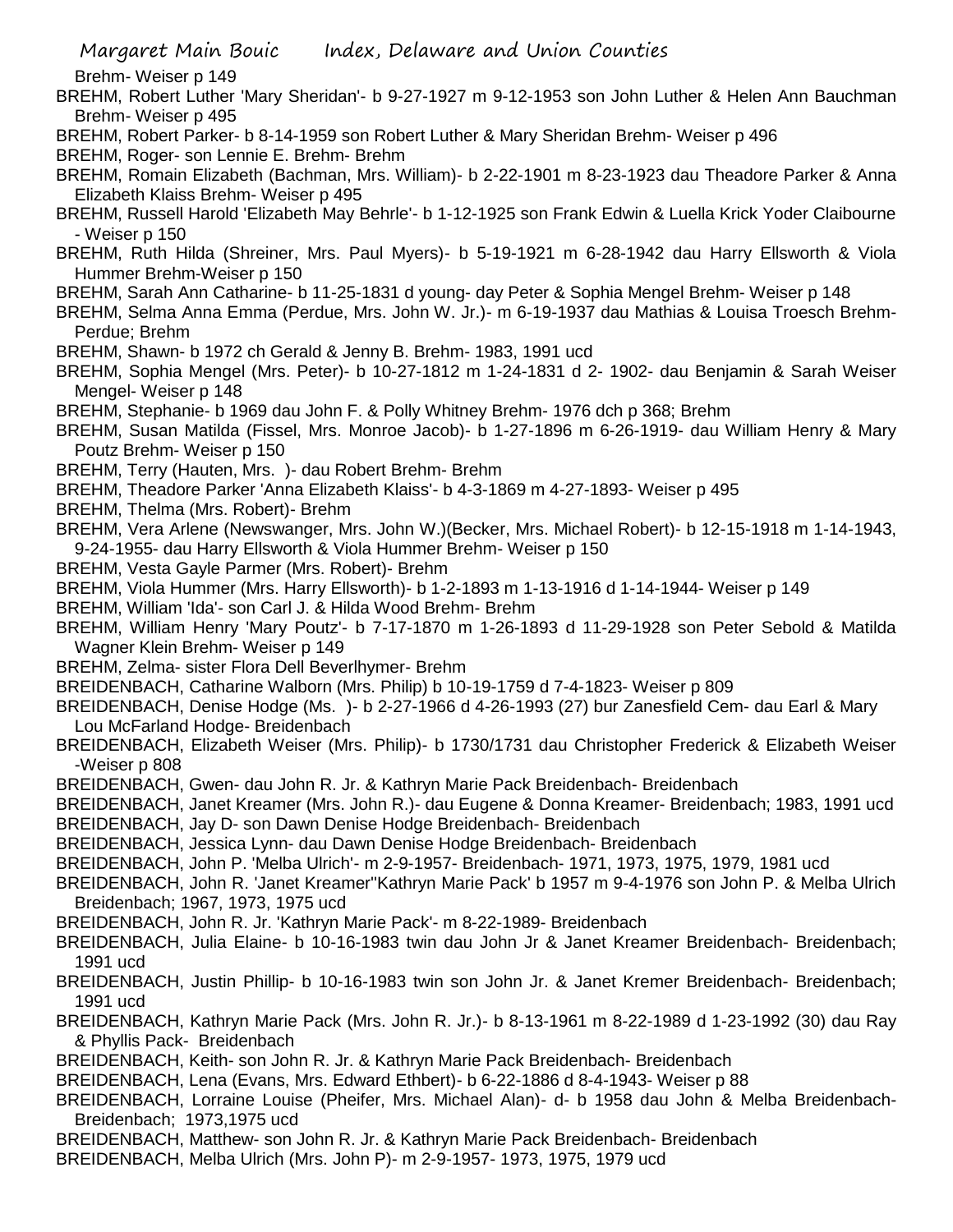Margaret Main Bouic Index, Delaware and Union Counties BREIDENBACH, Philip 'Catharine Walborn'- son Philip & Elizabeth Weiser Breitenbach- Weiser p 809 BREIDENBACH, Philip 'Elizabeth Weiser'- Weiser p 808 BREIDENBACH, Ruth Jones (Rader, Mrs. Lawrence Carlton)- b 10-27-1927 m 10-1-1978- Breidenbach BREIDENBACH, Tesa Dawn- dau Dawn Denise Hodge Breidenbach- Breidenbach BREEHAN, Malinda (Gruenbaum, Mrs. Carlton George)- b 6-5-1911 m 10-11-1941 Rausch (13213) II p 264 BREINER, --- unec II p 23 BREITFELLER, Catherine (Mrs. Marcus)- d 3-26-1984 (85) bur St. Mary's,Delaware- Breitfeller BREITFELLER, Marcus 'Catherine'- d 4-19-1983 (88) bur St. Mary's- Breitfeller BREITFELLER, Mary Cathryn- d 9-25-1970 (45) dau Marcus & Catherine Breitfeller bur St. Mary's Delaware-**Breitfeller** BREITFELLER, Theresa (Hall, Mrs. Robert0- dau Marcus & Catherine Breitfeller- Breitfeller BREITINGER, Audrey Ann (Lauer, Mrs. Harry Ifill)- b 5--1930 m 5-13-1952- Weiser p 798 BREITMAIER, Clara- Pabst 2 p 109 BREITMAIER, Ethel (Mrs. James)- Breitmaier; Pabst 2 p 109 BREITMAIER, Florence- Pabst 2 p 109 BREITMAIER, Frank B. 'Frieda'- d 10-14-1970 (67) Oak Grove Cem brother James Breitmaier- Breitmaier BREITMAIER, Frieda (Mrs. Frank B.)- Breitmaier; Pabst 8 p 41 BREITMAIER, George Walter- Pabst 2 p 109 BREITMAIER, Grace (Boyer, Mrs. )- sister James Breitmaier- Breitmaier BREITMAIER, Grace- b 1-18-1885 Delaware Town dau James & Louisa Hipple Breitmier- dcb BREITMAIER, James 'Ethel'- d 2-8-1960 (69) bur Bowling Green- Breitmaier; Pabst 2 p 109 BREITMAIER, Jennie- Pabst 2 p 109 BREITMAIER, Mary H. (Hepner, Mrs. John)- b 8-16-1896 Delaware Town dau James & Louise Hupp Breitmaier- Breitmaier; dcb BREITMAIER, Paul- b 11-30-1892 Delaware Town son James & Louise Hiss Breitmaier- dcb BREITMAIER, Walter G. - d 3-27-1976 (68) Oak Grove Cem brother James Breitmaier- Breitmaier BREITWEISER, Carl Daniel 'Doris Ruth Foltz'- Maugans Anc p 56 BREITWEISER, Carl Daniel- b 6-17-1940 son Carl Daniel & Doris Ruth Foltz Breitweiser- Maugans Anc p 56 BREITWEISER, Donald Lewis- b 10-19-1942 son Carl Daniel & Doris Ruth Foltz Breitweiser- Maugans Anc p 56 BREITWEISER, Doris Ruth Foltz (Mrs. Carl Daniel)- b 6-10-1915 dau Joseph Samuel & Madge Lucile Dornblaser Foltz- Maugans Anc p 55, 56 BREITWEISER, Judith Louise- b 12-23-1943 dau Carl Daniel & Doris Ruth Foltz Breitweiser- Maugans Anc p 56 BRELAND, Donna (Kahle, Mrs. Donald Howard)- Weiser p 696 BRELEY, Sarah C. (Goodin, Mrs. John)- m 12-21-1843 Madison Co unec X p 7 BRELSFORD, Abram- 1883 uch V p 317 BRELSFORD, Ada Hover (Mrs. Richard)- Brelsford BRELSFORD, Agatha (Graham, Mrs. Frank)- b 9-26-1907 m 1-26-1945 d 8-20-1988 dau Henry Albert & Laura D. Thackery Brelsford- Brelsford; unec III p 20 BRELSFORD, Alburta H. - son David & Clarissa F. Brelsford- 1880C Taylor Tp 116-117 p 11 (-,O,O,O) BRELSFORD, Amos M. 'Henrietta Wolgamot'- 1985 uch p 17 BRELSFORD, Betty Louise Zollman (Mrs. Marion Vernon)- b 10-27-1917 m 1944/1-20-1945 d 4-18-1965 Oakdale Cem II p 137 (M-R44)- dau William & Jessie Murphy Zollman BRELSFORD, Caroline- opc 135 BRELSFORD, Caroline Jean Headley (Mrs. Gary Lee)- m 9-13-1975 dau L. L. Headley- Brelsford BRELSFORD, Cary Arnold 'Helen Ewing'- son Ray W. & Mahala Siegel Brelsford- 1985 uch p 17 BRELSFORD, Clarissa E. (Mrs. David H.)- b 1847 d 1922 Broadway Cem lptw p 78; 1880C Taylor Tp 116-117 p 11 (31, O,Md,Md) BRELSFORD, Corwin O. 'Joan V.'-b 9-7-1909 d 9-6-1979 son Henry A. & Laura D. Thackery Brelsford-Brelsford; 1949, 1959, 1967, 1971 ucd; unec III p 17 BRELSFORD, David H. 'Clarissa E.'- b 1843 d 1914 GAR- Broadway Cem lptw p 78; 1880c Taylor Tp 116-117 p 11 (35, O,Pa,Va) p 0130 BRELSFORD, Donna (Oberdier, Mrs.Frank)- dau Cary Arnold & Helen Ewing Brelsford- Brelsford BRELSFORD, Edward 'Faith Lodge'- m 1933- Brelsford BRELSFORD, Faith Lodge (Mrs. Edward)- b 11-24-1907 m 1933 d (63) bur Maple Grove dau Herbert &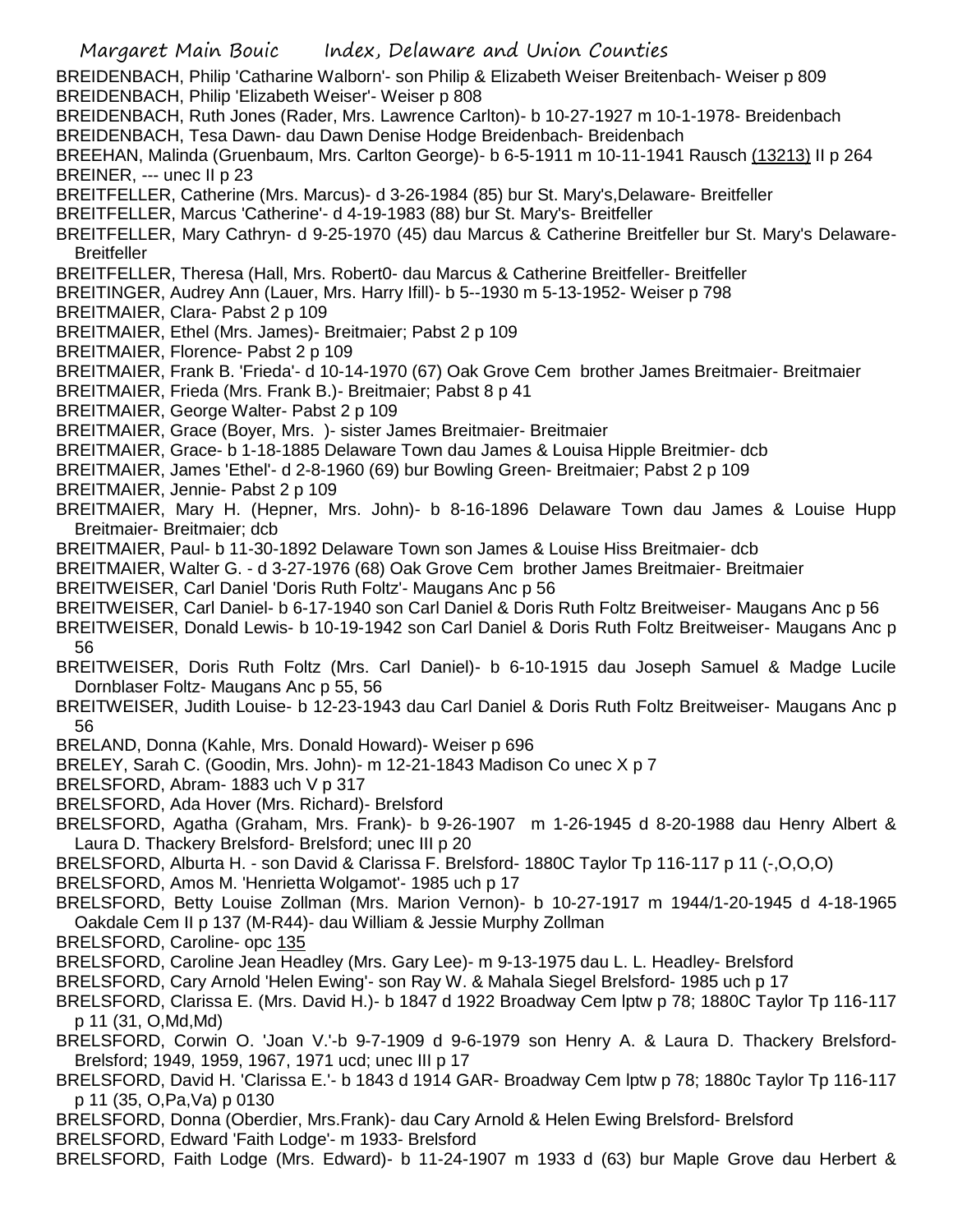Victoria Watson Lodge- Brelsford

- BRELSFORD, Fern (Winkle, Mrs. Howard)- b 5-25-1921 m 8-9-1942 d 10-10-1972 bur Broadway Cem- dau Henry A. & Laura D. Thackery Brelsford- Brelsford
- BRELSFORD, Gary Lee 'Carolyn Jean Headley'- m 9-13-1975- 1959 ucd (4), 1971 ucd
- BRELSFORD, George 'Katie Fegley'- White (187)
- BRELSFORD, George Jr.- son George & Katie Fegley Brelsford- White 207
- BRELSFORD, Gladys Irene (Rabold, Mrs. Ormal Loy)- b 3-6-1912 m 4-15-1933- Weiser p 722
- BRELSFORD, Helen Ewing (Mrs. Cary Arnold)- dau John A. & Mary Culbertson Ewing- 1985 uch p 17
- BRELSFORD, Helen (Safko, Mrs. Dr. J. S.)- dau Paul & Ruth Chandler Brelsford- 1985 uch p 17
- BRELSFORD, Henrietta Wolgamot (Mrs. Amos M.)- 1985 uch p 17
- BRELSFORD, Henry A. (Bert) 'Laura D. Thackery'- b 1875 m 12-12-1907 d 1957- Broadway Cem lptw p 78; Brelsford; 1949 ucd
- BRELSFORD, Ivaloo (Spragg, Mrs. Hillard)- dau George & Katie Fegley Brelsford- White 205
- BRELSFORD, Joan V. (Mrs. Corwin O.)- Brelsford; 1959, 1967, 1971 ucd
- BRELSFORD, Katie Fegley (Mrs. George)- dau Henry & Mary White Fegley- White 187
- BRELSFORD, Laura D. Thackery (Mrs. Henry A.)- b 11-10-1880 (twin) m 1905 d 7-25-1963 bur Broadway lptw p 78; Brelsford; 1949, 1959 ucd
- BRELSFORD, Leah (Martin, Mrs. David)- dau Abram Brelsford- 1883 uch V p 317
- BRELSFORD, Lena (Booth, Mrs. Evory)- dau George & Katie Fegley Brelsford- White 206
- BRELSFORD, Linda A.(Thomas, Mrs. Philip)- dau Marion Vernon & Betty Louise Zollman Brelsford- Brelsford BRELSFORD, Mahala Siegel (Mrs. Ray W.)- 1985 uch p 17
- BRELSFORD, Margaret Dorothy- b 12-26-1918 W. Mansfield d 12-1965 (46) bur Green Lawn Cem- dau Richard & Ada Hover Brelsford- Brelsford
- BRELSFORD, Marion Vernon'Betty Louise Zollman' 'Violet R.Adams'- b 1911 m(2) 9-1-1972 d 10-1-1991 (79) Oakdale Cem II p 137 (M-R4-4); son Henry A. & Laura D. Thackery- Brelsford; 1980 dcd
- BRELSFORD, Mary (Hertzer, Mrs. Carl)- dau Paul & Ruth Chandler Brelsford- 1985 uch p 17; Brelsford
- BRELSFORD, Mildred (Willson, Mrs. Willard)- m 8-21-1939 dau Henry Albert & Laura D. Thackery Brelsford-Brelsford; Willson
- BRELSFORD, Noel- son Edward & faith Lodge Brelsford- Brelsford
- BRELSFORD, Pamela (Axline, Mrs. Richard)- dau Marion Vernon & Betty Louise Zollman Brelsford- Brelsford BRELSFORD, Paul R.'Ruth Chandler'- b 2-14-1911 m 11-25-1932 d 12-8-1991- son Cary Arnold & Helen
- Ewing Brelsford- Brelsford; 1985 uch p 17, 178; 1971, 1973, 1975, 1979, 1981, 1983, 1991 ucd
- BRELSFORD, Ray W. 'Mahala Siegel'- son Amos M. & Henrietta Wolgamot Brelsford- 1985 uch p 17
- BRELSFORD, Rhett- son Edward & Faith Lodge Brelsford- Brelsford
- BRELSFORD, Richard 'Ada Hover'- Brelsford
- BRELSFORD, Ruth (Parker, Mrs. )- sister Paul Brelsford- Brelsford
- BRELSFORD, Ruth Chandler (Mrs. Paul)- m 11-25-1932- dau Charles & Laverna Hartman Chanler- 1985 uch p 17, 182; Brelsford; 1971, 1973, 1975, 1979, 1981, 1983, 1991 ucd
- BRELSFORD, Terry J.- b 1958 son Corwin & Joan Brelsford- Brelsford; 1959, 1971 ucd
- BRELSFORD, M. Vernon- brother Corwin Brelsford- Brelsford
- BRELSFORD, Violet R. Adams (Mrs. Marion Vernon)- m 9-1-1972 -Brelsford;1980 dcd
- BRELSFORD, William- son Marion Vernon & Betty Louise Zollman Brelsford- Brelsford

BREMEN, J . Nan- delge VII p 39

- BREMER, Gary 'Yvonne L.'- 1971 dcd
- BREMER, Melissa- b 1971 dau Gary & Yvonne L. Bremer- 1971 dcd
- BREMER, Yvonne L. (Mrs. Gary)- 1971 dcd
- BREMIGAN, Paul 'Donna Ball'- Bremigan
- BREMNER, Helen Murray (Mrs. Matthew)- d 12-18-1987 (73) dau robert Henderson & Helen McIntyre Gibson-Bremner
- BREMNER, Kenneth- son Matthew & Helen Murray Bremner- Bremner
- BREMNER, Matthew 'Helen Murray'- d 3-13-1989 (73)- Bremner
- BRENBARGER, Isaac- 1880C Harlem Tp p 442C
- BRENBARGER, Jacob- d 12-1-1876 (68-6-18) Center Village Powell p 121
- BRENBARGER, Jean P.- b 2-7-1877 Harlem Tp dau Isaac & Rosa Gardner Brenbarger- dcb
- BRENABARGER, Jacob- d 12-1-1876 (68-8-8) Center Village Cem 3:5:8
- BRENDLINGER, Frederick- d 11-18-1825 (72-10-1) Rev. Soldier- Harmony Chael Cem Powell p 319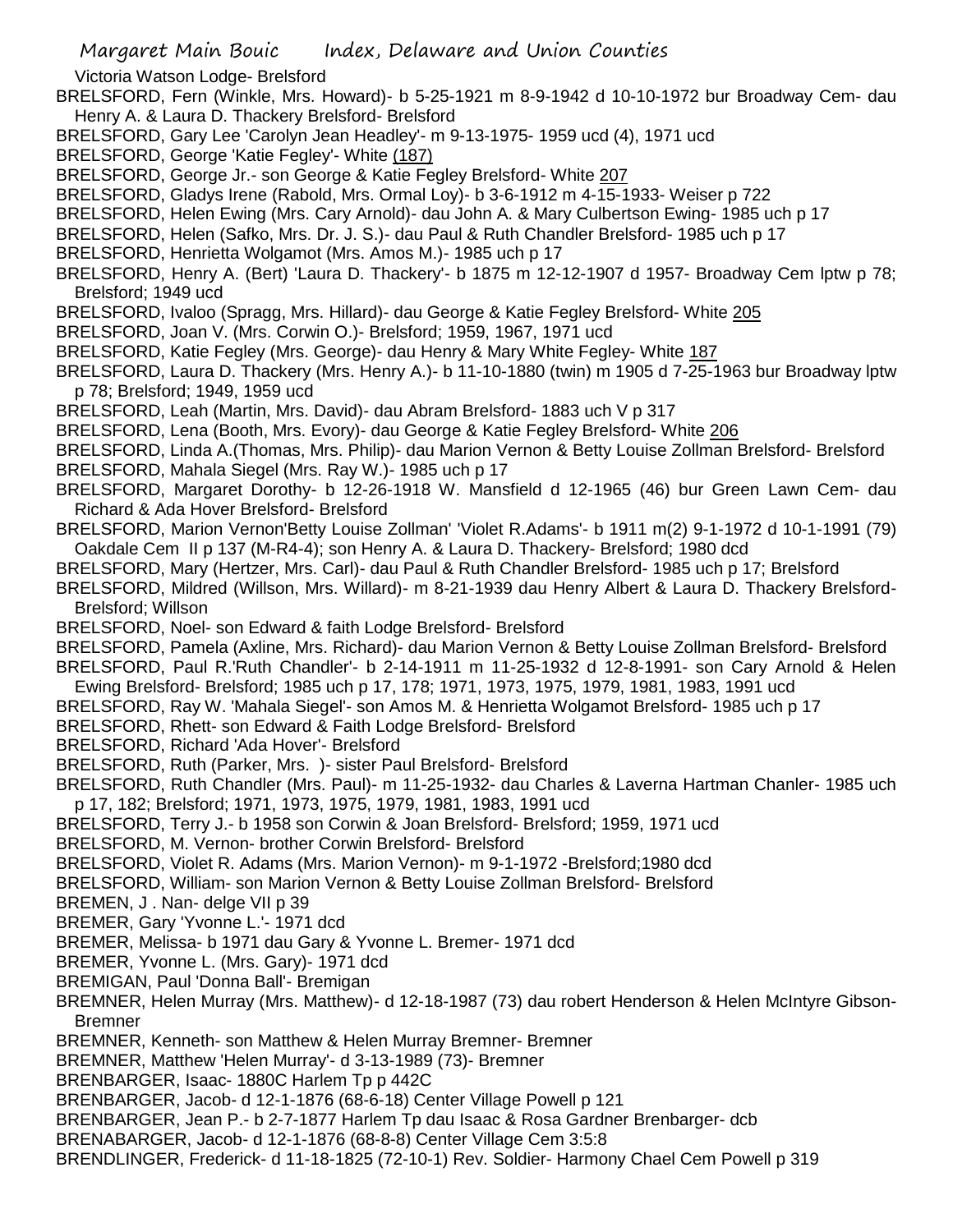Margaret Main Bouic Index, Delaware and Union Counties BRENDLINGER, Sarah- d Dec. 1831 (78-1-28) Harmony Chael Cem Powell p 319 BRENEMAN, Connie C. (Mrs. Joseph B.)- 1980 dcd BRENEMAN, Edwin J.- son George A. & Mabel Breneman- Breneman BRENEMAN, George A. 'Mabel'- d 7-16-1979 (81) bur near Smithville- Breneman BRENEMAN, George M.- son George A. & Mabel Breneman- Breneman BRENEMAN, Joseph B. 'Connie C.'- 1980 dcd BRENEMAN, June (Thomas, Mrs. )- dau George A. & Mabel Breneman- Breneman BRENEMAN, Mabel (Mrs. George A.)- Breneman BRENEMAN, Tracy- b 1971 ch Joseph B. & Connie C. Breneman- 1980 dcd BRENEN, James- unclaimed letter unec VI p 26 BRENGGEMEYER, Mary (35-1896) Jerome Tp- uninf p 9 BRENGLE, Frances- delge IV p 60 BRENIG, Shorty- Sand p 5 BRENINGER(?), James d 1837 Marlborough Cem Powell p 297 BRENISER, Adam 'Eve'- d 11-30-1839 (70) Foust Cem Powell p 348 BRENISER, Edna May Faulk (Mrs. Dr. L. G.)- b 6-20-1893 d 8-26-1971 bur Zanesfield- Breniser BRENISER, Dr. L. G. 'Edna May Faulk'- d 1961- Breniser BRENISER, Dr. May (Zaugg, Mrs. Dr. )- dau Dr. L. G. & Edna May Faulk Breniser- Breniser BRENIZER, Adam- d 11-29-1834 (9y11m)- Powell p 347 son Jacob & Margaret Brenizer- Brenizer BRENIZER, Adam- d 12-9-1869 (71y12d) Westfield Bapt Cem Powell p 353 BRENIZER, Barbara (Friedlington, Mrs. James)- m 2-19-1835 dcm BRENIZER, Benjamin D.- d 9-15-1837 (5y) son Jacob & Margaret Brenizer- Foust Cem Powell p 347 BRENIZER, Beulah Ann Shaw (Mrs. William)- b 11-9-1834 d 7-31-1901 (74-8-22) Shawtown Cem Powell p 358, 365 dau John & Parmelia Messenger Shaw- dumch p 353; Pabst Pion II p 225 BRENIZER, Cicero H.- d Florida dg 1-22-1907 brother William J. Brenizer- Brenizer BRENIZER, Dorothy Ella Shaw (Mrs. W. C.)- dau Jonathan Jr. & Mary Ann Barry Shaw- dumch p 302 BRENIZER, Elliott 'Lorinda Jane Barry'- dumch p 283, 497 BRENISER,(BRENIZER) Eve (Mrs. Adam)- d 1-8-1842 (69) Foust Cem Powell p 348 BRENIZER, Francis M.-d 4-3-1850 (12d) Foust Cem Powell p 347 son Jacob & Margaret Brenizer-BRENIZER, Imogene- dau Cicero H. Brenizen- dg 1-22-1907 BRENIZER, Jacob- d 10-25-1888 (76-3-26) Foust Cem Powell p 347 BRENIZER, Jane B. (Mrs. Adam)- d 7-22-1887 (73-6-13) Westfield Bapt. Cem Powell p 353 BRENIZER, Jesse E.- d 2-15-1846, 1863 (4m11d) Shawtown Cem Powell p 358 BRENIZER, Katherine- dau Cicero H. Brenizen- dg 1-22-1907 BRENIZER, Kenneth- son Cicero H. Brenizen- lives Fla dg 1-22-1907 BRENIZER, Laura Barbara- dau W. C. & Dorothy Ella Shaw Brenizer- dumch p 302 BRENIZER, Lorinda Jane Barry (Mrs. Elliott)- dau Y. F. & Hannah E. Benedict Barry- dumch p 284, 497 BRENIZER, Margaret- d 3-21-1879 (76y17d) Faoust Cem Powell p 347 BRENIZER, Mary J. (Williams, Mrs. B. W.)- m 1852- Powell p 335 BRENIZER, Miza Belle- dau W. C. & Dorothy Ella Brenizer- dumch p 302 BRENIZER, Myrtle Belle (Shettel, Mrs. Ernest Robert)- m 3-23-1911- Weiser p 459 BRENIZER, Naomi A. (Doty, Mrs. Riley)- delge I p 11 BRENIZER, W. C. 'Dorothy Ella Shaw'- dumch p 302 BRENIZER, William G.- son Jacob & Mary Griffith Brenizer- Pabst Pion I p 365 BRENIZER, William J. 'Beulah Ann Shaw'- b 2-26-1827 d 12-21-1910 (83-9-25)- Shawtown Cem Powell p 358, 365; brother Cicero H. Brenizer- Pabst Pion II p 225; dumch p 353; dg 1-22-1907 BRENNAM, Esther- 1979, 1981 ucd BRENNAN, Mrs. A. F.- Pabst 8 p 29, 38 BRENNAN, Bishop- Nash p 11 BRENNAN, Dennis 'Johanna Sullivan'- dcq Mary McNamara 14; dcc Helen Ford Neubert 10 BRENNAN, Donald 'Elizabeth Rose'- son Thomas & Roberta Brennan- Brennan BRENNAN, Elizabeth Ann McCawley (Mrs. George)- unec XII p 11; m 1857 BRENNAN, Elizabeth (Rose, Mrs. )(Mrs.Donald)- Brennan BRENNAN, Fern Lenora (Mrs. Lawrence M.)- b 4-13-1902 d 2-15-1990 (87) bur Huntsville- Brennan BRENNAN, George 'Elizabeth Ann McCawley'- m 1857, unec XII p 11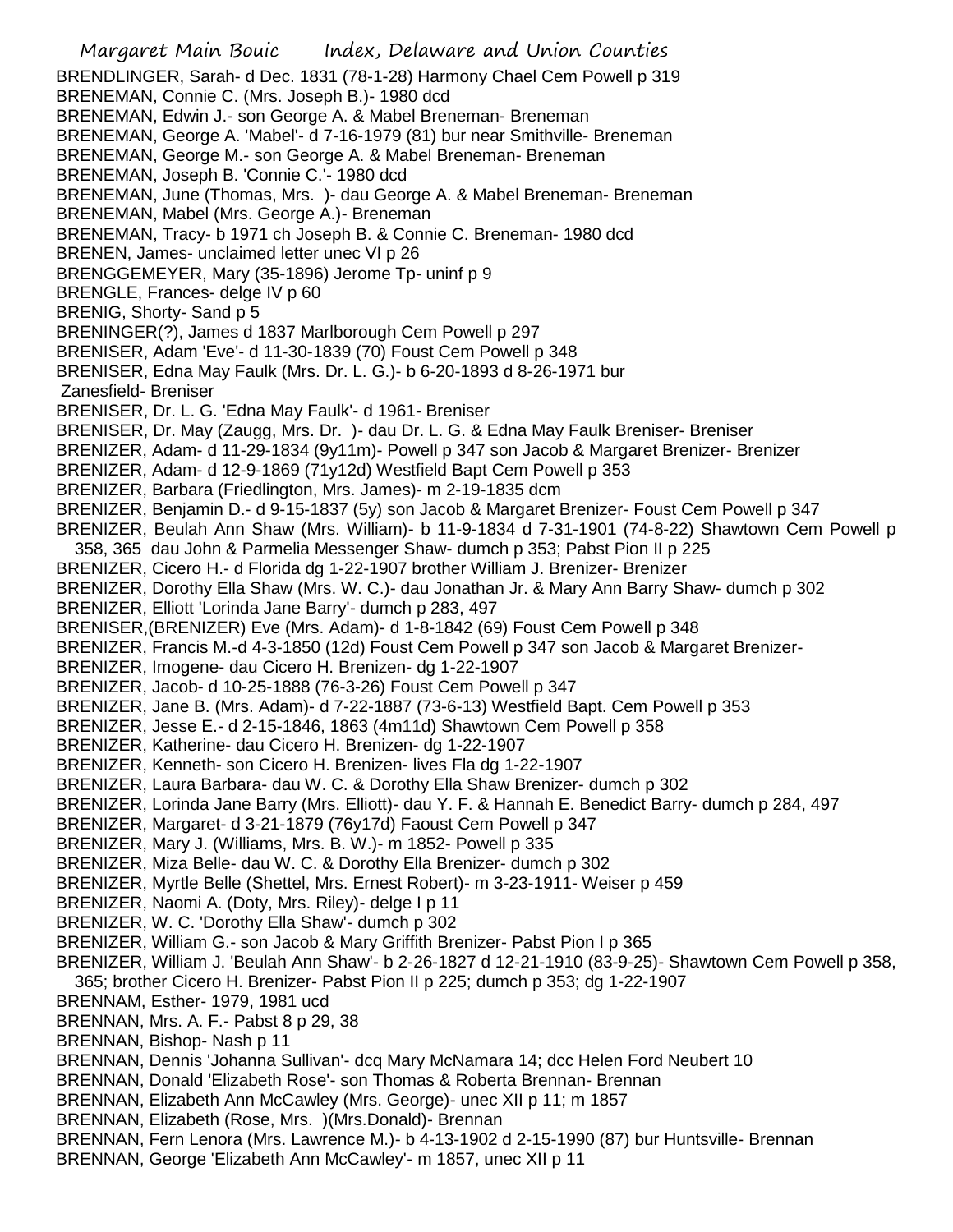- BRENNAN, Johanna Sullivan (Mrs. Dennis)- dcq Mary McNamara 15
- BRENNAN, John E.'Shelby'- 1969, 1980 dcd
- BRENNAN, John 'Katherine'- lptw p 54
- BRENNAN, Katherine (Mrs. John)- b 12-3-1872 d 11-15-1901 Lady of Lourdes Cem lptw p 54
- BRENNAN, Lawrence M."Jack" 'Fern Lenora'- b 7-6-1900 d 2-8-1989 (88) bur Huntsville- Brennan
- BRENNAN, Marilyn (Cary, Mrs. )- dau Lawrence M. & Fern Lenora Brennan- Brennan
- BRENNAN, Martha Sue Dana (Mrs. Thomas Anthony)- m 5-24-1975 dau Rev. & Mrs. Edwin F. Dana- Brennan
- BRENNAN, Mary Ellen (Ford, Mrs. Timothy)-b 1848 d 11-7-1933- dau Dennis & Johanna Sullivan Brennandcq Mary McNamara 7; dcc Helen Ford Neubert 5
- BRENNAN, Mary Jane- d 11-7-1974 (53) bur Greenfield Cem- dau Sarah Jane Brennan; Brennan
- BRENNAN, Mary (Shaw, Mrs. Charles Henry)- b 10-5-1854 m 1876- Powell p 364
- BRENNAN, Michael Jr.- b 4-11-1987 son Michael & Morse Brennan- Brennan; Morse
- BRENNAN, Michael ' Morse'- Brennan; Morse
- BRENNAN, Nancy- query-Epps- unec XIII p 21
- BRENNAN, Roberta (Mrs. Thomas)- Brennan
- BRENNAN, Sarah Jane (Mrs. )- d 7-12-1967 (74) bur Greenfield- Brennan
- BRENNAN, Shelby (Mrs. John E.)- 1969 dcd
- BRENNAN, Thomas Anthony 'Martha Sue Dana'- m 5-24-1975 son Mrs. Agnes Phillips- Brennan
- BRENNAN, Thoimas Matthew- b 12-29-1992 d 1-13-1993 (2wks) bur Urbana- son Donald & Elizabeth Rose Brennan- Brennan
- BRENNAN, William J. (21-1892) Union Tp uninf p 7
- BRENNARD, Elizabeth (Ritchie, Mrs. Cletous)- Brennard; Ritchie
- BRENNEMAN, Amanda (Brehm, Mrs. Peter K.)- b 9-29-1875- Weiser p 150
- BRENNEMAN, Craig Allen- b 3-1-1964 son John Roland & Mary Louise ross Brenneman- Brenneman
- BRENNEMAN, Dale C. 'Mary Nunamaker' div- d 11-1-1987 (86) bur Dayton Texas- Brenneman
- BRENNEMAN, Dale Martin 'Marie Springer'- b 10-28-1930 m 4-15-1956 d 7-1995
- son Dale C. & Mary Nunemaker Brenneman- opc 788
- BRENNEMAN, Donald Harris 'Erma Irene Wagner''Leona Rogers Conrad'- m 6-12-1970- Brenneman; 1985 uch p 17
- BRENNEMAN, Dorsey Edward- b 1902 d 1934- Marlborough Cem p 190
- BRENNEMAN, Edward- b 1872 d 1940 Mlb p 190
- BRENNEMAN, Erma Irene Wagner (Mrs. Donald Harris)- 1985 uch p 17
- BRENNEMAN, Ida L.- b 1869 d 1944- Mlb p 190
- BRENNEMAN, Jackie K. (Mrs. Kent W.)- 1967 ucd
- BRENNEMAN, Janet L. (Mrs. Terrell F.)- 1980 dcd
- BRENNEMAN, John Roland 'Mary Louise Ross'- m 12-16-1961 son Roland Brenneman- Brenneman
- BRENNEMAN, Johna Sue- b 12-31-1962 dau John Roland & Mary Louise Ross Brenneman Brenneman
- BRENNEMAN, Judy Darlene- dau Dale Martin & Marie Springer Brenneman- see opc 788
- BRENNEMAN, Karen (Mrs. Keith)- 1980 dcd
- BRENNEMAN, Keith 'Karen'- 1980 dcd
- BRENNEMAN, Kent W. 'Jackie K.''Pamela Kay Mason'- m 4-3-1971 son Rev. Orvin C. Brenneman; 1959, 1967 ucd
- BRENNEMAN, Leona Helen Rogers (Conrad,Mrs. )(Mrs. Donald Harris)- b 7-22-1913 m(1) 9-21-1934 m 6-12-1970 d 8-26-1990 (77) Claibourne Cem- dau Carl Eli & Nellie Faye Gatton Rogers- 1985 uch p 17; Brenneman
- BRENNEMAN, Linda- b 1962 dau Kent W. & Jackie K. Brenneman- 1967 ucd
- BRENNEMAN, Linda Kay- dau Dale Martin & Marie Springer Brenneman- see opc 788
- BRENNEMAN, Mary Louise Ross (Mrs. John Roland)- m 12-16-1961 dau Ralph Ross- Brenneman
- BRENNEMAN, Mary Nunamaker (Mrs. Dale)(Osborn, Mrs. Paul)(Ward, Mrs. Milton O.)- b 5-17-1907 d 10-10- 1982 dau Martin & Nora Reese Nunamaker- Nunamaker
- BRENNEMAN, Matthew- b 1970 son Terrell F. & Janet L. Brenneman- 1980 dcd
- BRENNEMAN, Rev. Orville- Longbrake p 69
- BRENNEMAN, Rev. Orvin C. 'Zoe'- Brenneman; 1959 ucd
- BRENNEMAN, Pamela Kay Mason (Mrs. Kent W.)- m 4-3-1971 dau Fred Mason- Brenneman
- BRENNEMAN, Paul- son Donald Harris & erma Irene Wagner Brenneman- 1985 uch p 17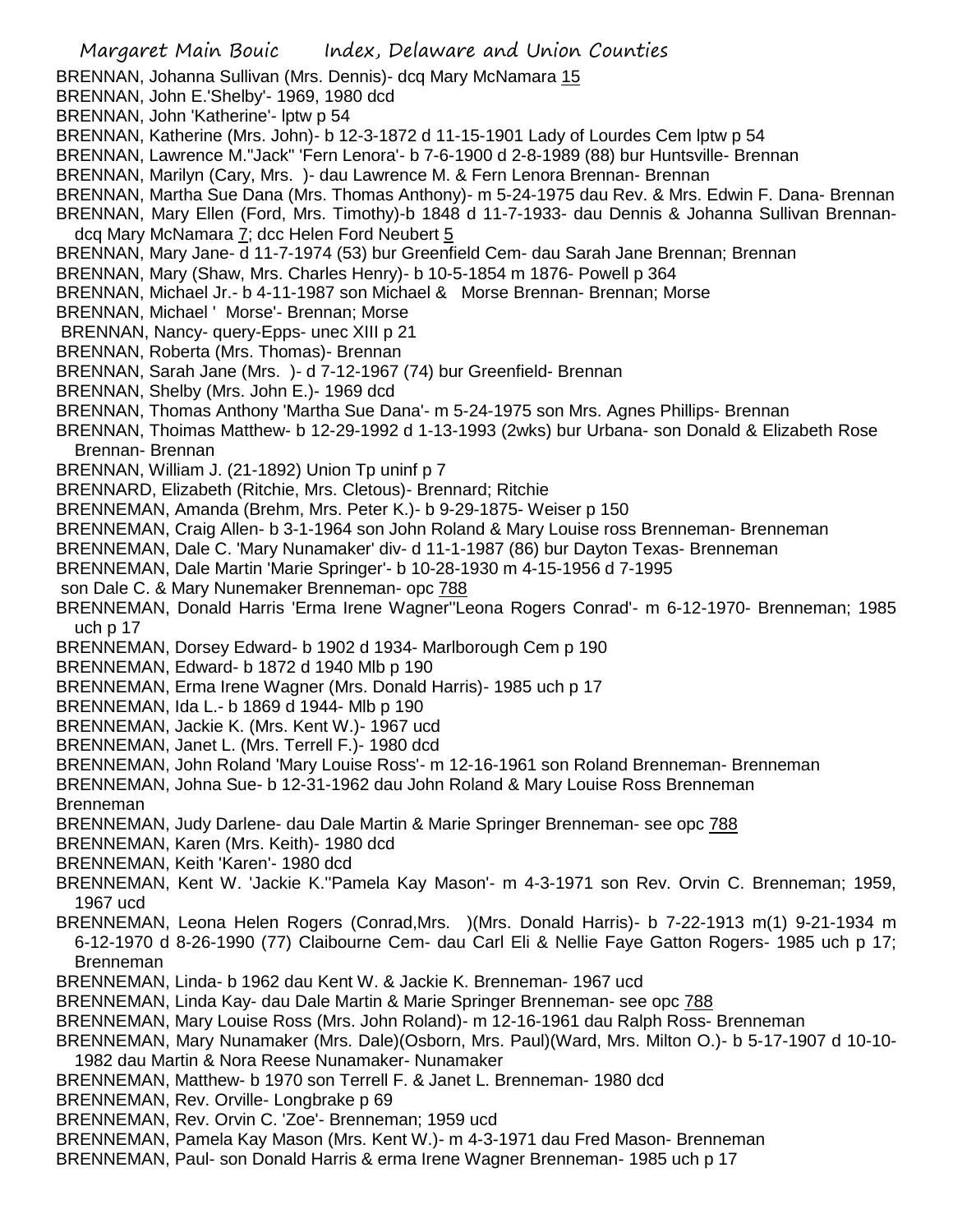- BRENNEMAN, Richard- son Donald Harris & Erma Irene Wagner Brenneman- 1985 uch p 17; Brenneman
- BRENNEMAN, Robert- son Donald Harris & Erma Irene Wagner Brenneman- 1985 uch p 17
- BRENNEMAN, Terrell F. 'Janet L.'- 1980 dcd
- BRENNEMAN, Terrell-b 1964 son Terrell F. & Janet L. Brenneman- 1980 dcd
- BRENNEMAN, Timothy- b 1966 son Terrell F. & Janet L. Brenneman- 1980 dcd
- BRENNEMAN, Zoe (Mrs. Rev. Orvin C.)- 1959 ucd
- BRENNEN, Mary- 1880C Thompson Tp p 298C
- BRENNEN, Patrick- 1880c Liberty Tp Del Co p 313C
- BRENNER, Andy- b 1971 son Robert O. & Dana L. Brenner- 1980 dcd
- BRENNER, Anna (Call, Mrs. John Henry)- m 9-26-1858 dcm
- BRENNER, Betty (Blumenschine, Mrs. Edward)(Gilbert, Mrs. Clarence)- b 6-29-1910 d 4-2-1992 (81) Grove Cem, Hardin Co dau John & Margaret Viola Heistand Brenner- Brenner
- BRENNER, Carrie Hoskinson (Mrs. Ivan Graeff)- b 3-5-1905 m 6- 1942- Weiser p 655
- BRENNER, Charles Evan- son Charles & Rose Brenner- Brenner- engaged to Susn Jaboley
- BRENNER, Charles 'Rose;- Brenner
- BRENNER, Charlotte (Fockele, Mrs. Glen)- Maugans Anc p 159
- BRENNER, Cheryl- b 1958 dau Herbert I. & Zeita J. Brenner- 1961 dcd (3); 1971 dcd
- BRENNER, Clara Evaline Weiser (Mrs. Henry Newton)- b 6-29-1868 m 5-15-1895 d 5-26-1935 dau Samuel & Eve Ann Carris Weiser- Weiser p 655
- BRENNER, Dan- b 1953 son Thomas & Elizabeth Brenner- Brenner; 1961, 1969, 1971 dcd
- BRENNER, Dana L. (Mrs. Robert O.)- 1980 dcd
- BRENNER, David Charles'Mary Moody Harer'- m 11-3-1979 son Herbert I. & Zeita J. Brenner- 1961 dcd (10); 1969 dcd
- BRENNER, Della Cevilla Pitts (Mrs. Edward)- b 1-28- d 1-16-1965 bur Maple Grove Cem dau William Pitts-**Brenner**
- BRENNER, Edward 'Della Cevilla Pitts'- d 1960- Brenner
- BRENNER, Elizabeth (Mrs. Thomas L.)- 1961 dcd
- BRENNER, Evelyn May- b 12-12-1902 dau Henry Newton & Clara Evaline Weiser Brenner- Weiser p 655
- BRENNER, Henry Newton 'Clara Evaline Weiser'- b 3-16-1871 m 5-15-1895- Weiser p 655
- BRENNER, Herbert L. 'Zieta'- 1961, 1969, 1971, 1980 dcd
- BRENNER, Ivan Graeff 'Carrie Hoskinson'- b 1-19-1906 m 6- 1942 son Henry Newton & Clara Evaline Weiser Brenner- Weiser p 655
- BRENNER, Jerry- son Thomas L. & Elizabeth Brenner- Brenner; 1961 dcd (15); 1969 dcd
- BRENNER, John 'Margart Viola Heistand'- Brenner
- BRENNER, Joseph- b 4-5-1939 son Paul & Marion Emerick Brenner- Weiser p 599
- BRENNER, Lester- son Edward & Della Cevilla Pitts Brenner- Brenner
- BRENNER, Lucille Bickel (Mrs. Noel Arden)- b 3-24-1915 m 12-21-1940- Weiser p 655
- BRENNER, Malinda S.- dau Thomas L. & Elizabeth Brenner- Brenner; 1961 dcd (11), 1969, 1971 dcd
- BRENNER, Margaret- 1880C Paris Tp p 0088
- BRENNER, Margaret- b 1810 d 1894 Oak Grove Cem Powell p 428
- BRENNER, Margaret Viola Heistand (Mrs. John)- Brenner
- BRENNER, Marilyn Lucille- b 11-23-1947 dau Noel Arden & Lucille Bickel Brenner- Weiser p 655
- BRENNER, Marion Emerick (Mrs. Paul)- b 12-12-1901 dau Forest & Sadie Brungart Emerick- Weiser p 599
- BRENNER, Mary Edith- b 4-6-1898 dau Henry Newton & Clara Evaline Weiser Brenner- Weiser p 655
- BRENNER, Mary E. (Mrs. Thomas L.)- Brenner; 1969, 1971, 1980 dcd
- BRENNER, Mary Moody Harper (Mrs. David Charles)- m 11-3-1979- Brenner
- BRENNER, Matt- b 1975 son Robert O. & Dana L. Brenner- 1980 dcd
- BRENNER, Melanie- b 1977 dau Robert O. & Dana L. Brenner- 1980 dcd
- BRENNER, Noel Arden 'Lucille Bickel'- b 1-2-1911 m 12-21-1940 son Henry Newton & Clara Evaline Weiser Brenner- Weiser p 655
- BRENNER, Paul 'Marion Emerick'- Weiser p 599
- BRENNER, Paul C.- son Paul & Marion Emerick Brenner- Weiser p 599
- BRENNER, Polly Ann- dau Paul & Marion Emerick Brenner- Weiser p 599
- BRENNER, Raymond-b 1952 son Herbert I. & Zeita J. Brenner- 1961, 1969 dcd; Brenner
- BRENNER, Richard- son Herbert I. & Zeita J. Brenner- 1961 dcd (13), 1969 dcd
- BRENNER, Richard Lee- b 2-17-1946 son Noel Arden & Lucille Bickel Brenner- Weiser p 655